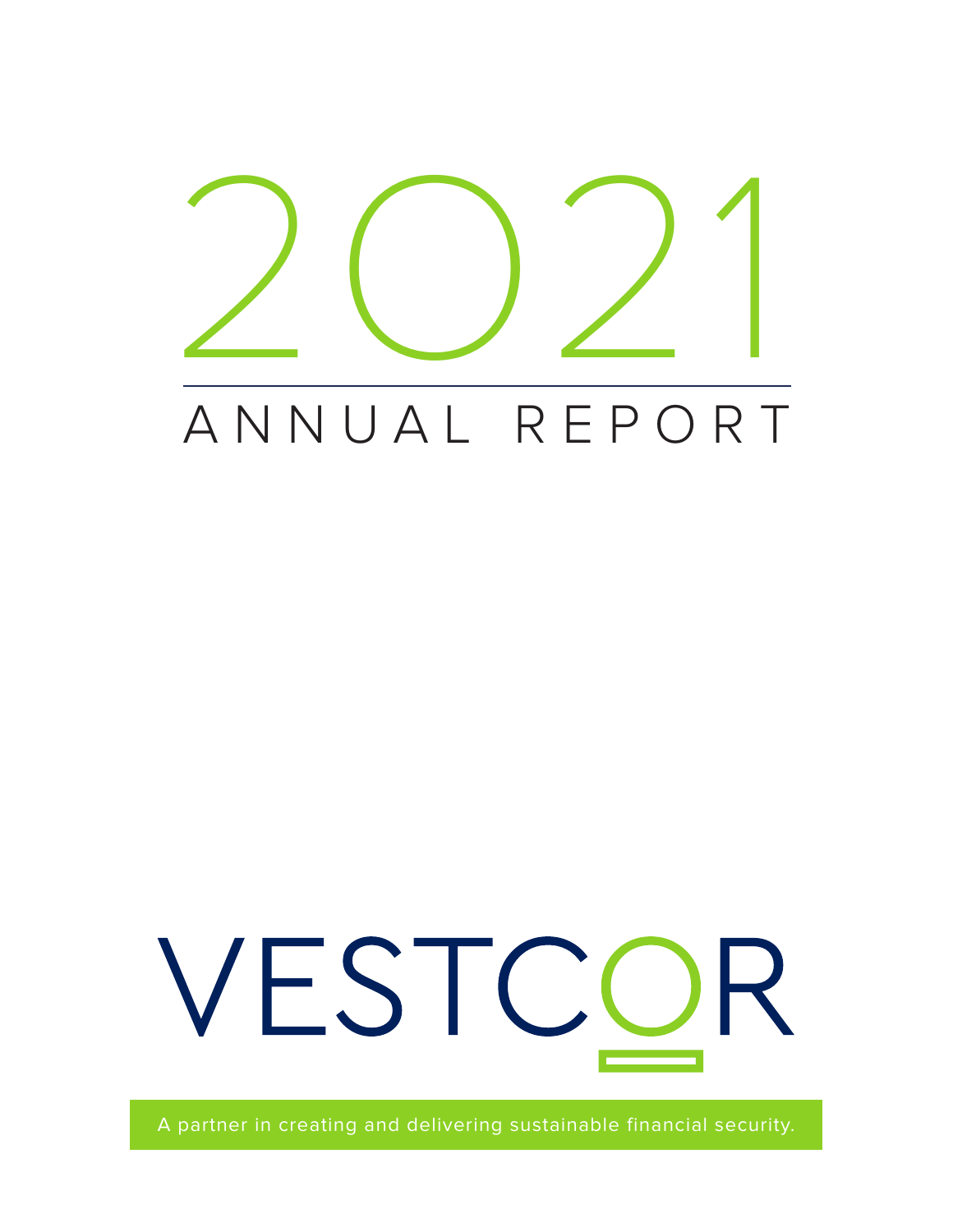## BOARD OF DIRECTORS

## **MICHAEL W. WALTON**

Chairperson of the Board Member – Human Resources & Compensation, Audit and Governance Committees

## **MICHEL ALLAIN, FCIA, FSA**

Director Member – Human Resources & Compensation Committee

## **LORI CLARK, CPA, CMA, ICD.D**

Director Member – Governance Committee

## **ELEANOR MARSHALL, CPA, CA, CFA**

Director Member – Human Resources & Compensation and Audit Committees

## **DANIEL MURRAY, CPA, CA**

Director Chairperson – Governance Committee Member – Audit Committee

## CORPORATE OFFICERS

**JOHN A. SINCLAIR** President and Chief Executive Officer

**BRENT HENRY, CPA, CA** Chief Financial Officer

**YING WU, CFA** Chief Compliance Officer

## CONTACT INFORMATION

**VESTCOR INC.**

140 Carleton Street Suite 400 Fredericton, NB E3B 3T4

## **DAVID LOSIER, CPA, CGA, ICD.D**

Vice-Chairperson of the Board Member – Human Resources & Compensation, Audit and Governance Committees

## **MICHEL DOIRON**

Director Member – Human Resources & Compensation Committee

#### **TIM MAWHINNEY, FCIA, FSA, CERA**

Director Member – Audit Committee

#### **CATHY RIGNANESI, FCPA, CA**

Director Chairperson – Audit Committee Member – Governance Committee

## **TANYA CHAPMAN, CPHR**

Director Chairperson – Human Resources & Compensation Committee Member – Governance Committee

**JONATHAN SPINNEY, CFA** Chief Investment Officer

**MARILYN MCCONNELL, CPA, CGA** Chief Pensions and Benefits Officer

**JENNIE NOEL-THÉRIAULT, GPC.D** Corporate Secretary

Telephone: 1-800-561-4012 Fax: (506) 444-5025 Website: **[vestcor.org](https://vestcor.org/)**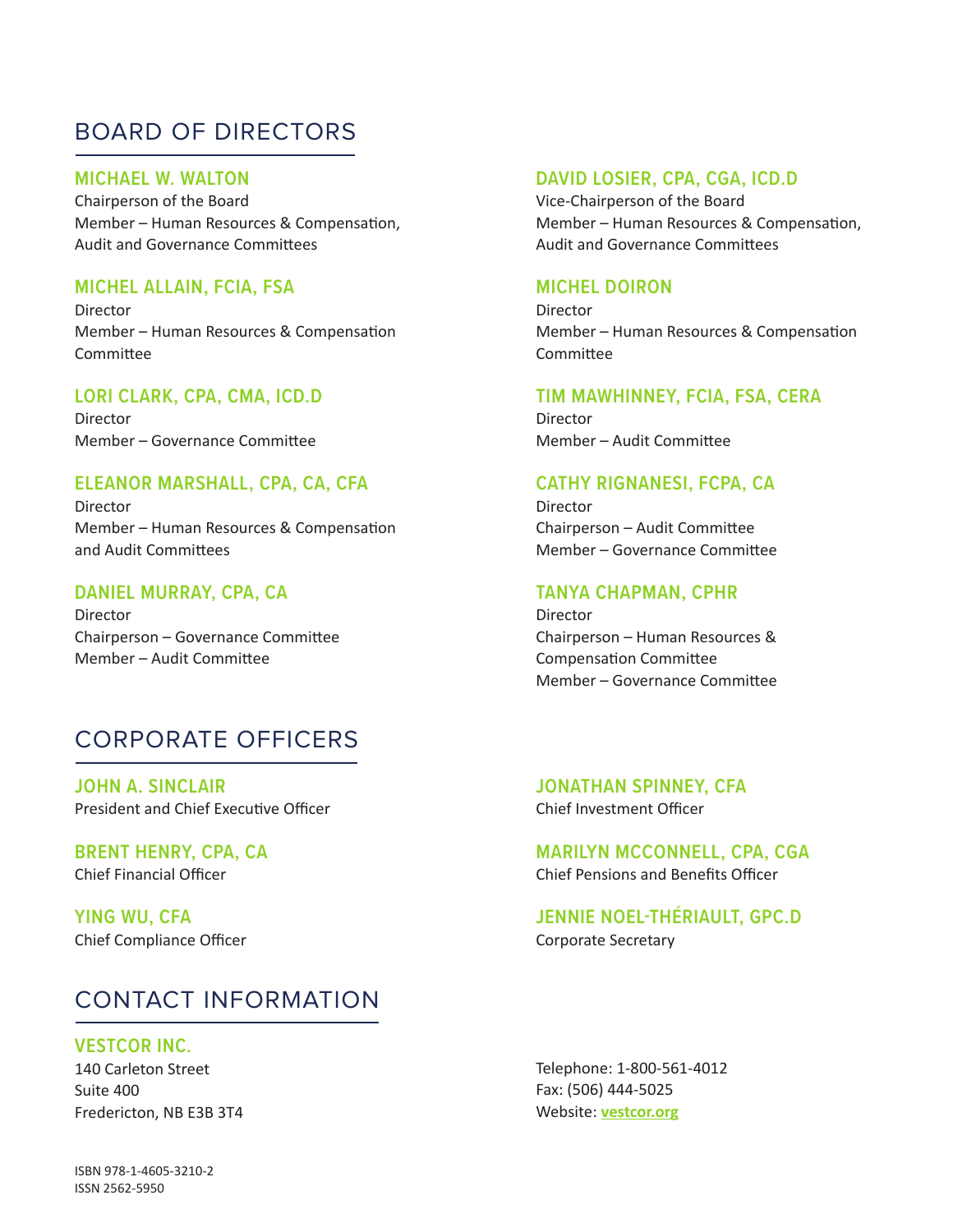## **WHO WE ARE**

Vestcor Inc. is an integrated investment management, pension and benefits administration organization that was created by the Legislative Assembly of New Brunswick under the *Vestcor Act*. We are an independent not-for-profit company who is not an agent of the Crown and is jointly owned by the New Brunswick Public Service Pension Plan and the New Brunswick Teachers' Pension Plan.

Our strategic mission is "To provide innovative, cost effective, and prudent investment and benefit administration services that address the needs of public sector funds". Oversight of the tailored services provided to our clients, a number of risk-controlled target benefit pension plans and other pools of investment capital, is provided by an independent expert Board of Directors appointed by our owners. We are regulated by the New Brunswick Financial and Consumer Services Commission as both an Investment Fund Manager and Portfolio Manager.

Vestcor provides a significant amount of public disclosure on our investment performance and operational results including the annual externally audited financial reporting information contained within this Annual Report. All of our public reporting and disclosure can be accessed through our website **[vestcor.org](https://vestcor.org/)**.

Located in Fredericton, New Brunswick, we are the largest investment manager in Atlantic Canada providing global investment management services to ten different client groups representing approximately \$21.0 billion in assets under management. We also provide administration services to eleven pension plans and four employee benefits plans.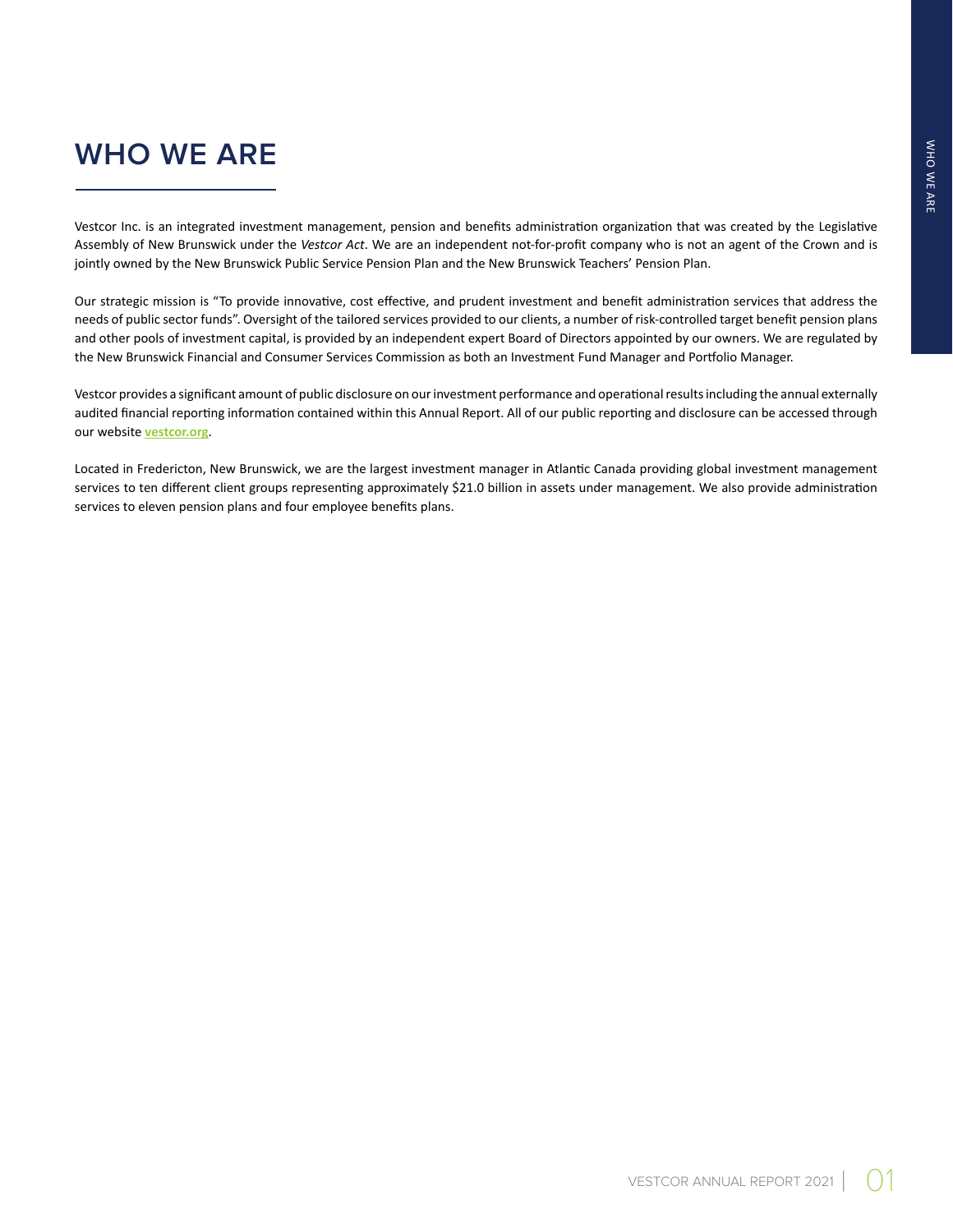# **2021 HIGHLIGHTS**

## VESTCOR INVESTMENT DIVISION:

- Client portfolios for which we provide investment advice continued to exceed their overall long-term investment risk and return targets.
	- Their long-term investment risk and return performance remained strong versus other pension fund and diversified investment manager alternatives.
- One-year Total Funds outperformed client policy benchmarks for assets under discretionary management net of all investment management costs by 2.10%. This added to our strong longer term four-year annualized net value added return which finished the year at 0.87%. This represents approximately \$652 million of additional return over client investment policy benchmarks.
- Our annual Management Expense Ratio (MER) remained low at 0.13% of total funds under management.
- Assets under discretionary management increased to \$21.0 billion at year end.
- We added two new Shared Risk Pension Plan investment clients in 2021.

## VESTCOR ADMINISTRATION DIVISION:

- Finalized the implementation of our modernized and updated administration technology capabilities.
- Continued to provide uninterrupted services to clients' members since the on-set of the COVID-19 pandemic.
- Coordinated a number of education and trustee onboarding opportunities, communication activities, research material and strategic education sessions for our clients' Boards of Trustees.
- Expenses remained low versus other public sector peers.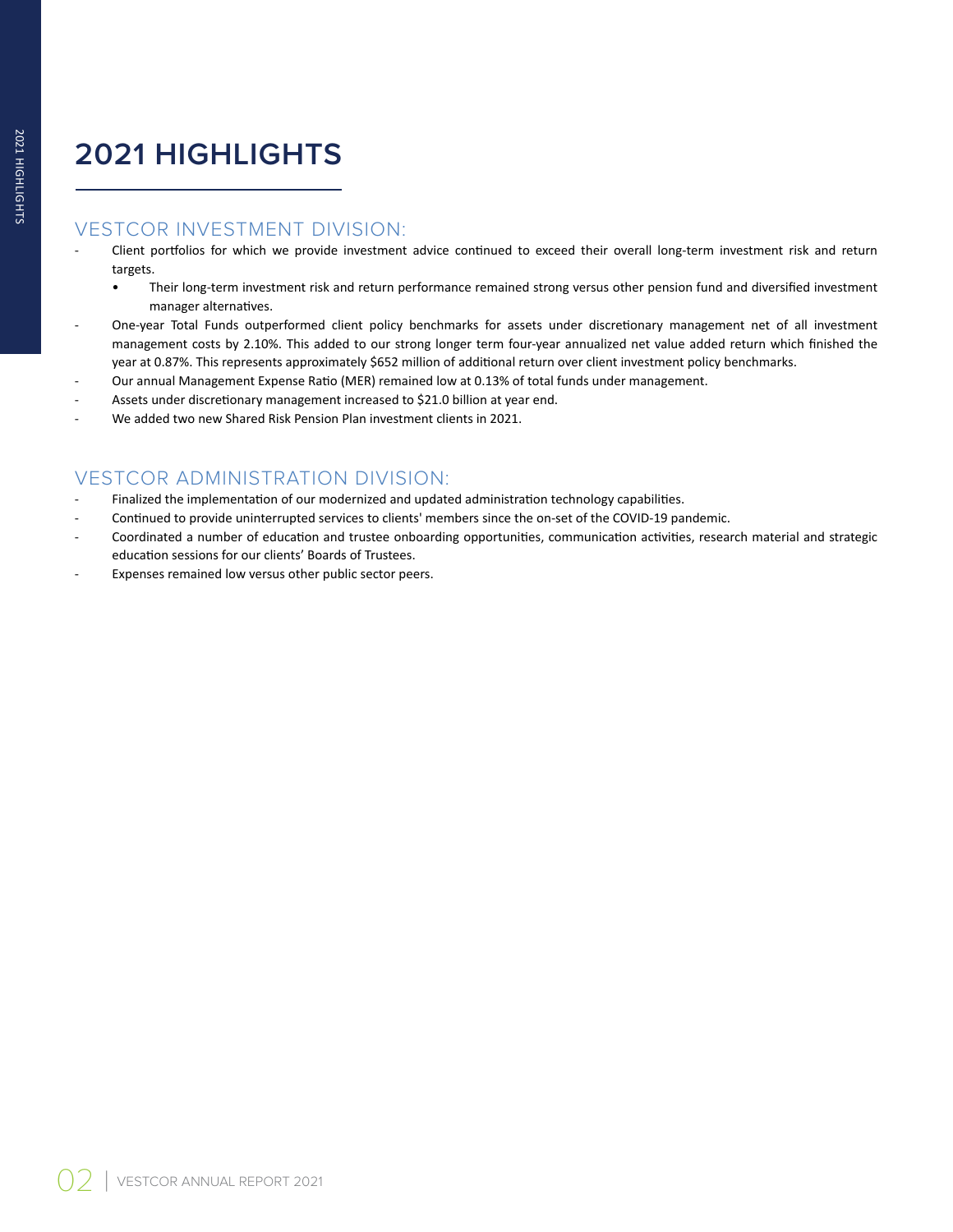# **CONTENTS**

| 2021 Highlights 2021 Highlights 2021 Highlights 2021 Highlights 2021 Highlights 2021 Highlights 2021 Highlights 2021 10:00 10:00 10:00 10:00 10:00 10:00 10:00 10:00 10:00 10:00 10:00 10:00 10:00 10:00 10:00 10:00 10:00 10:          |  |
|-----------------------------------------------------------------------------------------------------------------------------------------------------------------------------------------------------------------------------------------|--|
| Message from the Chairperson <b>Election</b> 24 Alessage from the Chairperson                                                                                                                                                           |  |
|                                                                                                                                                                                                                                         |  |
| Management's Discussion & Analysis <b>Management's</b> 10                                                                                                                                                                               |  |
| Clients and Services <b>Constitution</b> and Services <b>Constitution</b> and the service of the service of the service of the service of the service of the service of the service of the service of the service of the service of the |  |
|                                                                                                                                                                                                                                         |  |
|                                                                                                                                                                                                                                         |  |
|                                                                                                                                                                                                                                         |  |
| Assets Under Management <b>Management</b> Alleman Management of the Management Alleman Management Management Management                                                                                                                 |  |
|                                                                                                                                                                                                                                         |  |
|                                                                                                                                                                                                                                         |  |
|                                                                                                                                                                                                                                         |  |
|                                                                                                                                                                                                                                         |  |
|                                                                                                                                                                                                                                         |  |
|                                                                                                                                                                                                                                         |  |
| Public Equity Portfolios <b>Manual Communities</b> 21                                                                                                                                                                                   |  |
|                                                                                                                                                                                                                                         |  |
| Risk Management <b>Management</b> 24                                                                                                                                                                                                    |  |
| Corporate Governance <b>Commission Commission</b> 27                                                                                                                                                                                    |  |
| Board Committee Reports <b>Committee Reports</b> 29                                                                                                                                                                                     |  |
|                                                                                                                                                                                                                                         |  |
| Report of the Governance Committee <b>Committee Committee</b> 23                                                                                                                                                                        |  |
|                                                                                                                                                                                                                                         |  |
| Compensation Discussion and Analysis <b>Machinese Strategie and Analysis</b> 39                                                                                                                                                         |  |
| Compensation Governance <b>Company and Compensation</b> System 39                                                                                                                                                                       |  |
|                                                                                                                                                                                                                                         |  |
| Compensation Risk Management <b>Compensation</b> Risk Management <b>Compensation</b> 41                                                                                                                                                 |  |
|                                                                                                                                                                                                                                         |  |
|                                                                                                                                                                                                                                         |  |
| Impact of Performance Results <b>Constitute of Automakia and Automakia and Automakia and Automakia and Automakia and</b>                                                                                                                |  |
|                                                                                                                                                                                                                                         |  |
|                                                                                                                                                                                                                                         |  |
| Long-Term Incentive Plan (LTIP) Overview <b>Construction Construction</b> 50                                                                                                                                                            |  |
| Responsible Investing Guidelines <b>Manual Communities</b> 54                                                                                                                                                                           |  |
| Industry Relationships <b>Executive Strategie and Strategie Strategie Strategie Strategie Strategie Strategie Strategie Strategie Strategie Strategie Strategie Strategie Strategie Strategie Strategie Strategie Strategie Stra</b>    |  |
| Employee Activity in Our Community <b>Employee Activity</b> in Our Community <b>Activity</b> 155                                                                                                                                        |  |
| Vestcor Investment Entities Performance <b>Manual Communities</b> 56                                                                                                                                                                    |  |
|                                                                                                                                                                                                                                         |  |
| Management's Responsibility for Financial Statements <b>Constanting Construction</b> 60                                                                                                                                                 |  |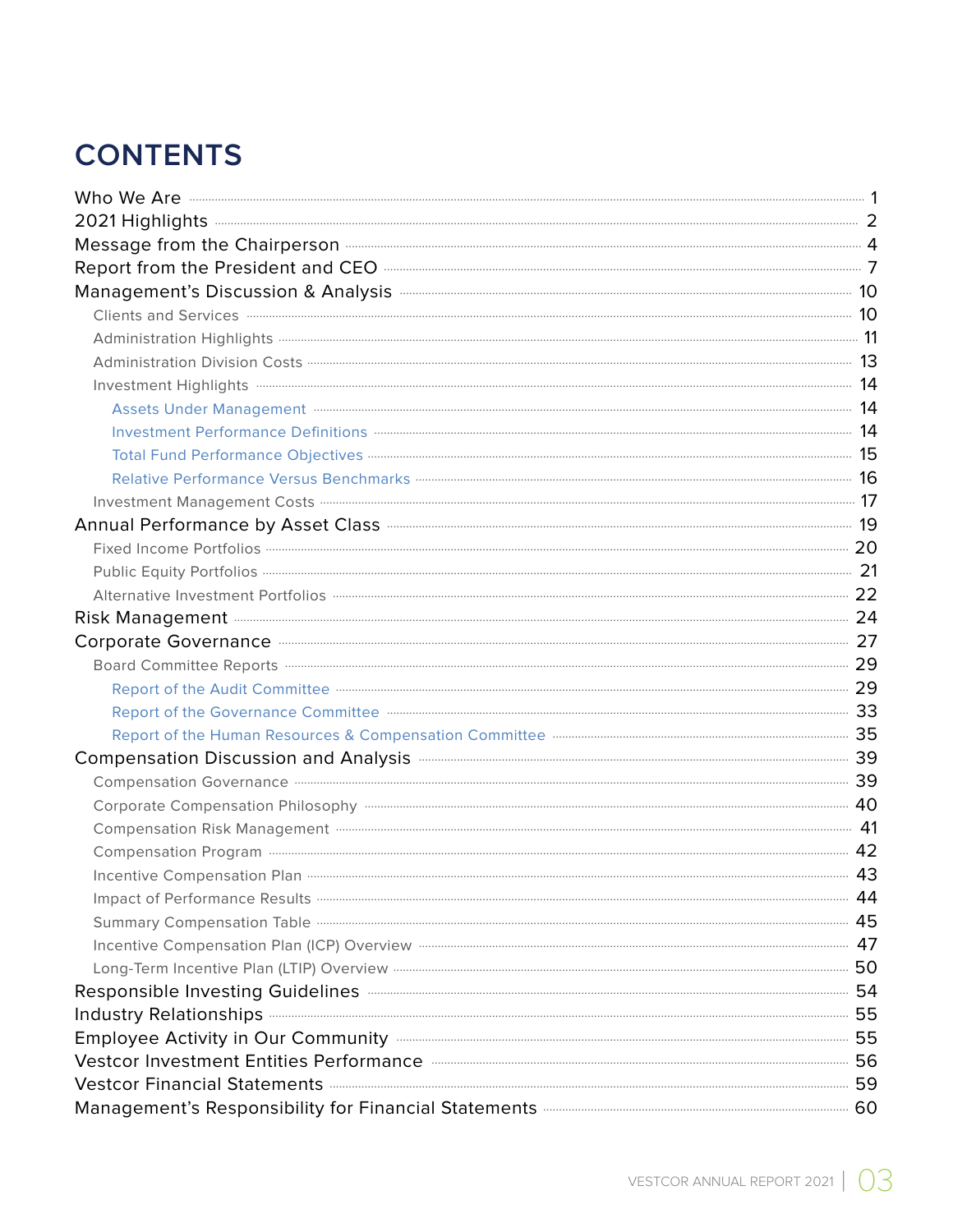# **MESSAGE FROM THE CHAIRPERSON**

On behalf of the Board of Directors (the Board) and the management team of Vestcor Inc. (Vestcor), I am pleased to introduce our 2021 Annual Report. This Annual Report provides a thorough accounting for our pension and benefits administration, investment, and corporate service operating activities in a format consistent with our prior Annual Reports.

The Vestcor Board of Directors is assisted in its responsibilities for the independent governance, stewardship and strategic direction of our company by three Committees: the Audit Committee, the Human Resources & Compensation Committee and the Governance Committee. Ad-Hoc Committees are formed from time to time to assist with special Board projects and initiatives.

## OUR LONG-TERM SUCCESS CONTINUES

Vestcor realized another successful year in 2021 under the guidance and stewardship of our Board of Directors. The Board remains very pleased that Vestcor has been able to continue to provide the essential services that our clients and their members depend on considering the challenges that we, and the partners and stakeholders, experienced through the ongoing COVID-19 pandemic.

Long-term investment results on both a risk and return basis remained strong and well in excess of our clients' targets. Our Administration Team was successful in further leveraging the capabilities of our new more modernized administration and pension payroll system to meet client service targets and to successfully automate a number of more complex shared risk pension plan client calculations. Most importantly, member service survey scores have continued to remain excellent.

Our independent, not-for-profit business model continues to align well with our clients' objectives while also delivering excellent value through low expenses and a customized focus on client goals and service requirements. Investment management related fees continue to be well aligned with the value provided to clients being above their investment policy targets and benchmarks. We were very pleased to have this value proposition confirmed during the year with the addition of two new shared risk pension plan clients to our investment management services platform.

## SPECIFIC 2021 GOVERNANCE ACTIVITIES

The Vestcor Board of Directors and their respective Committees continued to provide input and oversight with respect to annual corporate business plan goals and objectives and their link to industry best practices. During the year, our Committee Chairs underwent a rotation process as part of our ongoing Board succession planning and professional development activities.

Updated strategic human resource and related succession plans continue to be reviewed on an annual basis. The Board continues to focus on executive development and succession planning to ensure we remain well positioned for future senior management retirements or departures. We were very pleased that this focus led to the seamless integration of an internal candidate as part of an external search process for a new Chief Financial Officer role this year upon the retirement of the long-serving incumbent.

Additional governance improvement activities that were completed during the past year included a full review of all the Terms of Reference, Policies, and Guidelines that guide our Board's activities, and a full review, risk appetite assessment and update to our corporate Enterprise Risk Management Framework.

As noted in my letter in last year's Annual Report, the Board appointed an Ad-Hoc Compensation Review Committee to complete a review of our overall Compensation Principles, Philosophy, and related policies. The Committee retained the nationally recognized firm Willis Towers Watson to assist with this review. In advance of the study proceeding, the Committee approved a peer comparison group that consisted of a combination of nationally based internal pension fund managers with similar sized assets under management and Atlantic Canadian professional service businesses of similar complexity. This work ensures that our compensation polices will continue to allow us to attract and retain the professionals we require while meeting industry best practices. The study resulted in modifications to the salary bands of a few specific positions to allow us to remain competitive with the approved peer group, and a restructuring of the performance incentive plan in 2021 to align with recent industry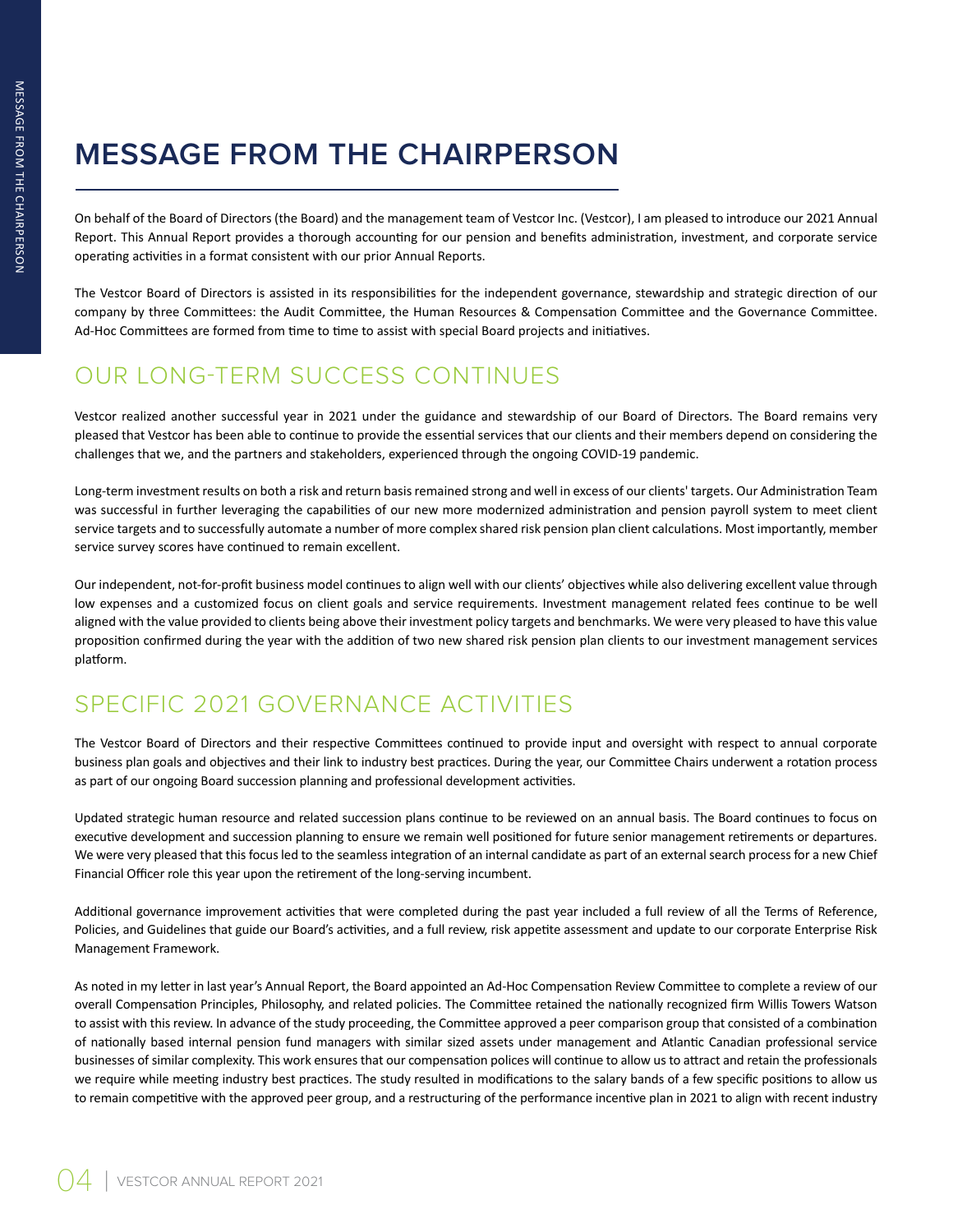modifications. Additional details with respect to these changes is provided in the Compensation Discussion and Analysis section contained later in this Annual Report.

In addition to the compensation program review, the Board, with the assistance of Human Resources & Compensation Committee and the same external consultant, also completed a review of our investment benchmarks and relative value-added investment return targets. A few modifications have been implemented for 2022 which correspond to a number of recent client actuarial discount rate changes and the addition of two new investment program changes that align with our recent client asset-liability review activity.

## DIRECTOR APPOINTMENTS

Vestcor Director appointments are set out with staggered appointment terms to provide for the opportunity to annually refresh Director membership while also reducing the risk of having a concentration of term expirations. Our Guidelines for the Nomination of New Directors sets out the Vestcor Director nomination process under the direction of an Ad-Hoc Nominating Committee.

During 2021 our Vestcor Corp. shareholders re-appointed Ms. Tanya Chapman and I to a new three-year term on the Vestcor Inc. Board of Directors as of June 30, 2021 based on the nomination recommendations of our Ad-Hoc Nominating Committee. The Committee, with the assistance of an external recruiting firm, also appointed two new Directors for similar terms: Ms. Lori Clark, Senior Vice President of Operations at NB Power, and Mr. Michel Doiron, a retired former Senior Assistant Deputy Minister with the Government of Canada. Ms. Clark and Mr. Doiron both replace prior Director retirements and have each added specific skills and diversity attributes of interest that were identified by the Ad-Hoc Committee.

It also came to our attention during the year that another one of our Directors' plans to retire from the Board at the expiration of their term on June 30, 2022. Our Board of Directors formed a new Ad-Hoc Nominating Committee prior to year end and have begun to develop their upcoming search process, in conjunction with Vestcor Corp.'s input.

## A RESPONSIBLE CORPORATE CITIZEN

Vestcor's Board of Directors continues to be engaged in a number of other activities in addition to our traditional Board of Director oversight activities. Vestcor Directors remain closely engaged with our management team and owner company Vestcor Corp. in providing oversight and advice in addressing the ongoing COVID pandemic challenges. The Board works closely with management in fulfilling and advancing our many oversight obligations, including our financial reporting, external audit, and securities regulation requirements.

For example, during the year Vestcor Directors became registered through the Financial and Consumer Services Commission (FCNB) as "Permitted Individuals" under the NB *Securities Act* and Regulations.

In 2022, we will also be making available to clients our first SOC 1 Type 1 Report on our internal controls over financial reporting with our Investment Management and Pension and Benefits Administration System as of December 31, 2021. It has been externally audited in accordance with CSAE 3416 and is an exciting advancement of our prior extensive internal control reporting framework.

Vestcor also continues to be focused on being a responsible corporate partner by making sure our operations, and those of our clients, have access to environmental, social, and governance best practice insights. We continue to endorse the Canadian Coalition of Good Governance (CCGG) Stewardship Principles alongside several other Canadian-based institutional investors. The CCGG Principles, available at **[ccgg.ca/policies](https://ccgg.ca/policies/)**, are specifically meant to guide "institutions who invest in Canadian public equities [to] be active and effective stewards of their investments and are directed to both asset owners and asset managers". We continue to be actively engaged in incorporating responsible investment practices in our investment activities. Vestcor was pleased to be able to update clients on these accomplishments during our virtual Client Forum event in June, and in a positive comparison report to our investment clients of our procedures and processes against a recently published Canadian Climate Law Initiative investment manager checklist. We have also undertaken another important related initiative on behalf of our clients and look forward to being able to provide our inaugural Vestcor Inc. Task Force on Climate Related Financial Disclosures (TCFD) report in 2022.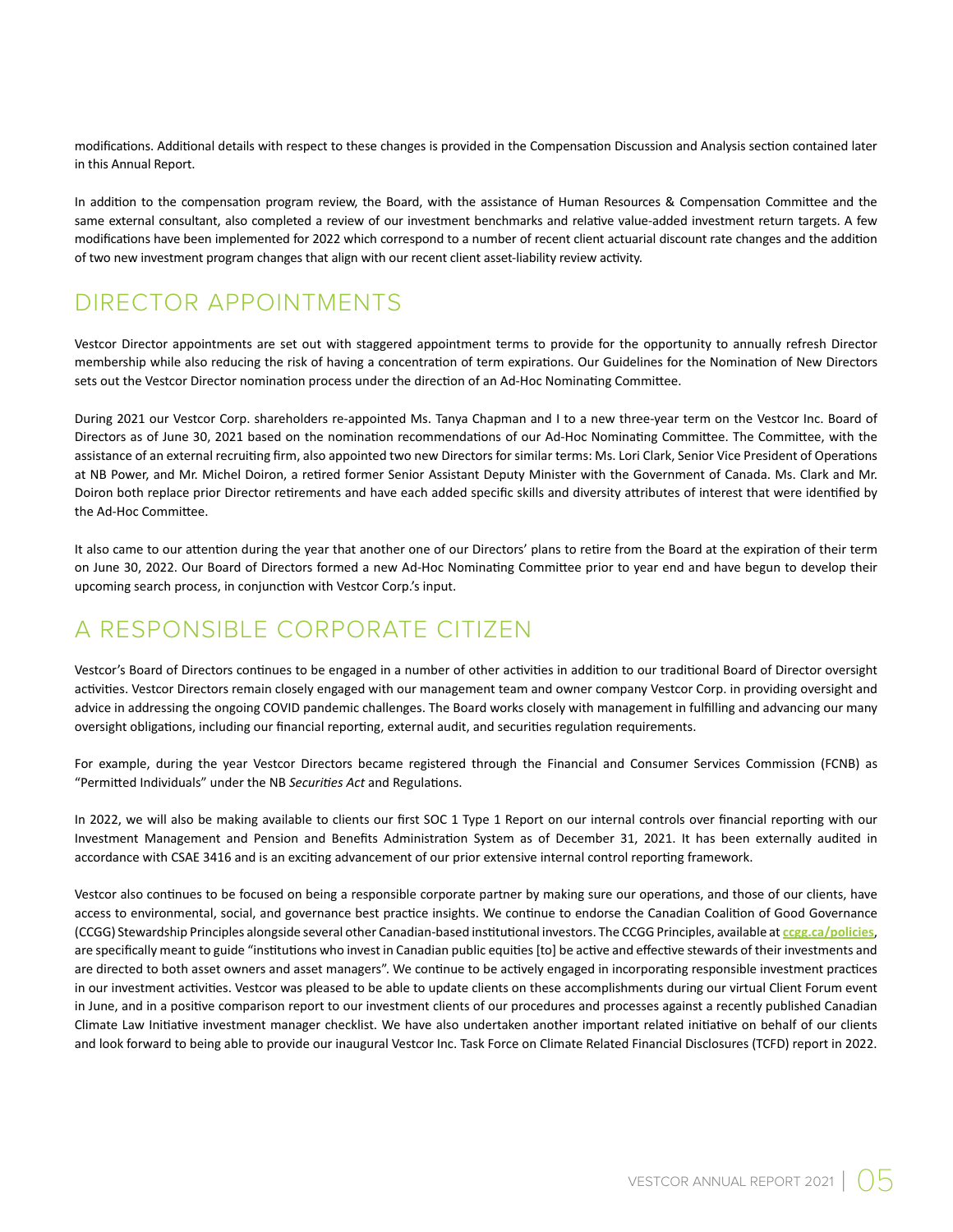## OTHER ACTIVITIES

Our Board of Directors and its Governance, Audit, and Human Resources & Compensation Committees were very active on a number of additional governance issues during the year as outlined in their respective sections later in this report.

It also remains important to recognize the support and accountability oversight activities of our Vestcor Corp. Shareholder Board (**[vestcor.org/vestcorcorp](https://vestcor.org/en/about-us/vestcor-corp/)**). Transparency and accountability continue to be an important focus of our Board. In addition to our regular owner and client reporting activities, we also publish a significant amount of governance related information on our website at **[vestcor.org/governance](https://vestcor.org/en/about-us/governance/)**.

We also provide a significant amount of public disclosure including detailed investment performance, operational results, compensation analysis and disclosure, and annual financial reporting information that is externally audited by a national public accounting firm with access to specific pension fund and investment expertise. Our compensation arrangements are based on industry best practices and are subject to oversight by our Board of Directors. They are open and transparently detailed further in this Annual Report and other associated material that is available on our website.

## NOTE OF APPRECIATION

On behalf of the Board and senior management team, I would like to acknowledge and thank our long-serving Director, Ms. Donna Bovolaneas, for her service as a Director of our organization upon her retirement from the Board when her term expired in June 2021. Donna was initially a director with one of our predecessor organizations, the NB Investment Management Corporation, and played an important role in the oversight of the process which created Vestcor and as an engaged Audit Committee Chairperson.

The Board continues to be very proud of the management team and our employees for what they accomplished in very difficult circumstances as the world navigated though the global pandemic. We continue to make good progress in building on Vestcor's independent financial services platform right here in New Brunswick to bring increased well aligned value to our current clients while continuing to assess new strategic growth opportunities.

I trust this report provides a thorough accounting of our corporate activities in 2021, however we continue to remain available to address any questions or provide further information by contacting us at **[comments@vestcor.org](mailto:comments@vestcor.org)** at your convenience. Please also note that a significant amount of other governance related material is available on our website at **[vestcor.org](https://vestcor.org/)**.

Sincerely,

[signed by]

Michael W. Walton, Chairperson Vestcor Inc.

March 28, 2022 Fredericton, New Brunswick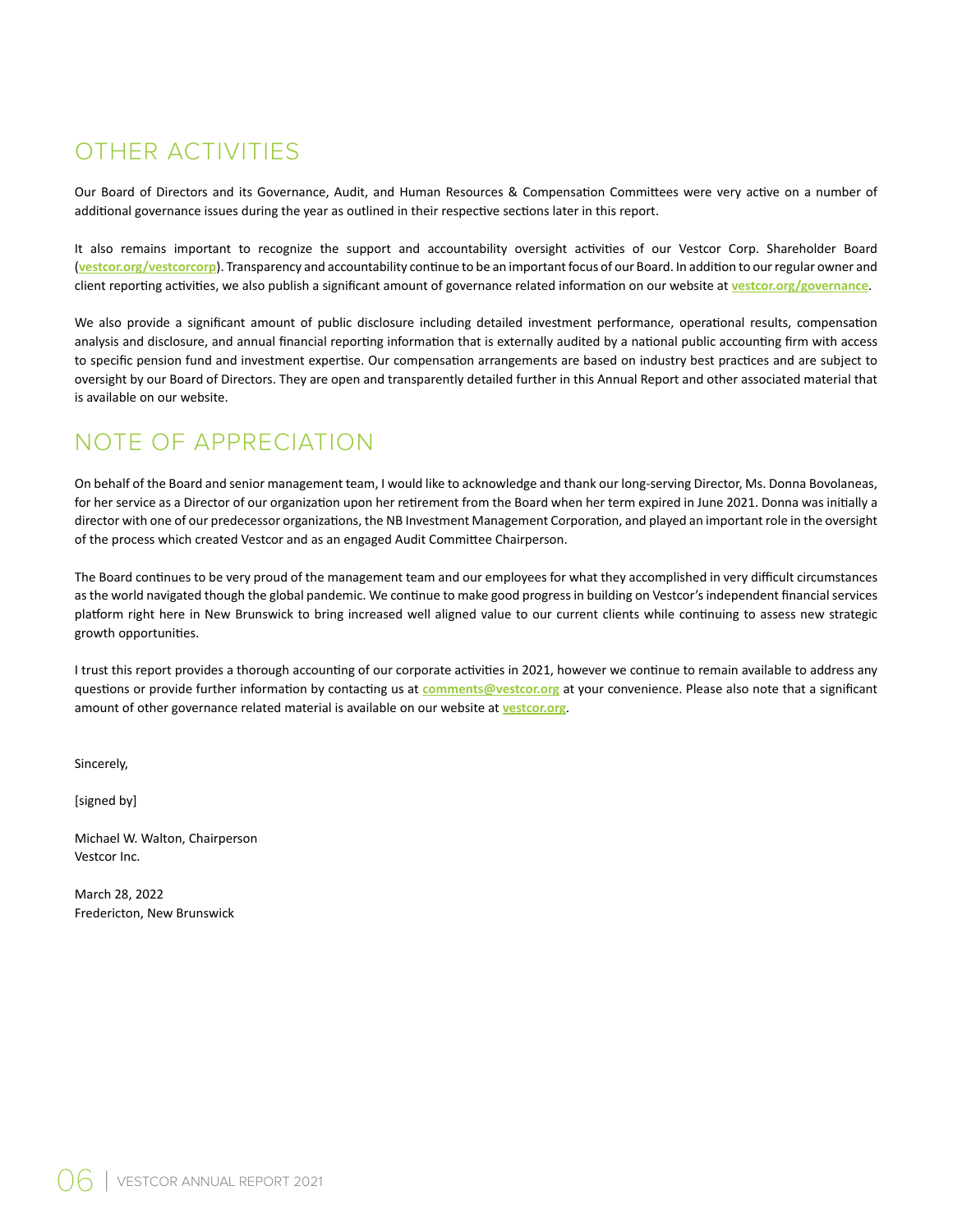# **REPORT FROM THE PRESIDENT AND CEO**

On behalf of Vestcor employees and our senior management team, I am pleased to report that even with the ongoing challenges of the global COVID-19 pandemic in 2021 we had a very successful year. Vestcor continued to provide solid long-term investment management performance and administration service results on behalf of our clients during a period of heightened global financial markets volatility, increased administration transaction processing volumes, and intensified member inquiries and service requests.

We were also pleased to welcome two new shared risk pension plans to our investment management platform during the year. We now provide services to 10 investment clients, 11 pension plans, and 4 employee benefit plans. These clients now represent over \$21 billion of financial assets, and over 106,000 plan members.

The Vestcor team made good progress against most of our 2021 annual business plan objectives in this challenging environment. Longterm client investment returns and risk levels remained well ahead of their respective targets, and our Pension and Benefits Administration Teams finalized the implementation of our new pension administration system which experienced a number of COVID related challenges and stakeholder complications during its' initial deployment last year. In fact, our most recent quarterly administration based Key Performance Indicators have returned to meet client targets and we expect to continue to improve this progress further in the new year.

Vestcor continues to also provide very cost-effective services to our clients versus other third-party alternatives. Administration based client expenses remained well within annual client budgets while investment expenses were slightly higher only due to variable incentive expenses associated with our achievement of record value-added investment performance over client benchmarks. These additional investment expenses resulted in a significant contribution to 2021 client returns as detailed later in this Annual Report.

#### **OUR CORPORATE PURPOSE: A PARTNER IN CREATING AND DELIVERING SUSTAINABLE FINANCIAL SECURITY.**

As part of the strategic focus of our management team, employees, and Board of Directors, we established the above noted corporate purpose statement during the year to encapsulate what we aim to accomplish on behalf of our clients and to act as a filter for our business planning process and daily operational decisions. The statement also encompasses our long-term focus on building sustainable pools of investment capital for our clients through our not-for-profit partnership model.

In order to confirm our Vestcor value proposition, and help substantiate our new corporate purpose statement, we conducted Vestcor's second biennial Client Satisfaction Survey during the year. We were pleased to see that the overall satisfaction rate of our clients remains high at 79% and we also welcomed a few related comments and suggestions that we will follow-up on to continue to improve our service offerings.

It also continues to be very encouraging to see that the specific member feedback we received throughout the year from our ongoing member services surveys remain strong and further confirms the value we bring to our client's plan members.

## COMMUNICATIONS FOCUS

Communication strategy has remained extremely important during the COVID pandemic. Our Communications Team continues to do an outstanding job by both assisting Vestcor Management in providing frequent operational updates and progress reports with our client Trustees, while at the same time assisting the Trustees to continue to keep their membership well informed.

Vestcor provided client Trustees with frequent financial markets updates from each of our Investment Teams throughout the year along with the development of a focused series of informative webinars on topics such as: Vestcor's responsible investment program, investment performance measurement and the Global Investment Performance Standards (GIPS®), investment policy benchmarks, and a cybersecurity update.

Other notable communication achievements conducted during the year included; i) our key role in assisting the NBPSPP and NBTPP conduct their member based Annual Information Meetings which are an important part in communicating Vestcor's long-term success in meeting the objectives of each of our respective shareholder pension plans, and ii) our September appearance before the Standing Committee on Public Accounts of the Legislative Assembly based on their invitation to provide an update on Vestcor's activities during 2019 and 2020, and to address questions with respect to the observations made in last year's Auditor General's 2020 Volume II Report.

Our website **[vestcor.org](https://vestcor.org/)** acts as an important resource for our client pension and employee benefit plans.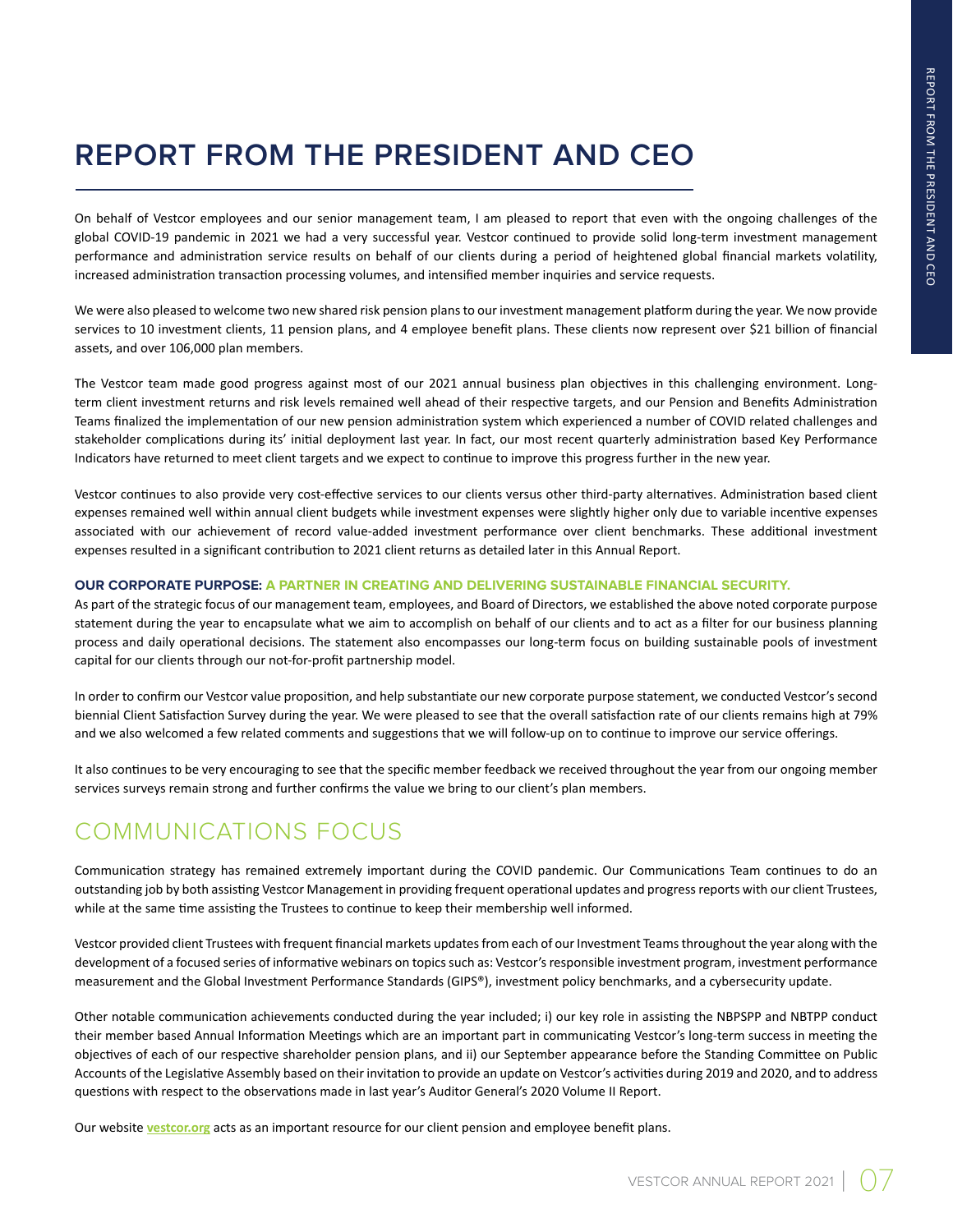## INVESTMENT MANAGEMENT

Our investment program continued to perform well in 2021. Overall long-term total fund returns also remained strong for those shared risk / target benefit plan clients and other pools of capital to whom we provide investment policy advice.

On a total funds under management basis, the gross return from overall Vestcor investment management activities was 9.46% or approximately \$1.9 billion for the year ended December 31, 2021. This return was achieved with our low management expense ratio of approximately 0.13%. Overall gross Pension Fund clients' returns were 9.48% during the year.

More importantly our long-term investment performance has exceeded the targets of our many shared risk / target benefit pension plan clients. Our four-year gross annualized overall pension client return of 7.52% per annum continues to be achieved with much lower realized risk than traditional defined benefit pension plans in line with their legislated requirements. Specific client returns are reported to their members through their own communication process, and many of these reports are available through their specific sections of our website.

Investment returns relative to our client's investment policy benchmarks reached a record high due to the strong active management performance from each of our four investment teams: private markets, equity, quantitative investments, and fixed income. Our investment performance outperformed client benchmarks by a record 2.23% during the year which represented approx. \$426 million in additional value added after the deduction of investment management expenses. Over a longer four-year period we have exceeded both the blended client investment policy benchmarks and our investment management costs by 0.87% per year. This performance has provided our clients with additional returns of approximately \$652 million of investment earnings over their investment policy benchmarks during the four-year period.

Total assets under management increased in 2021 to a new all-time high of \$21.0 billion from \$19.4 billion in the prior year. This increase in assets resulted from \$1,786 million in net investment earnings, net client payouts of \$(903) million, and \$693 million of additional client capital contributions.

While we are very pleased with this long-term success, we recognize that record high equity market levels and historically low interest rates will likely present future investment challenges. Therefore, we have recently finalized several investment policy reviews with a number of our pension plan clients to assist them in meeting their long-term goals and objectives. We expect that our long-term focus and low risk approach should continue to assist our clients in meeting their future challenges in a more difficult investment environment.

Much more detailed information and attribution is presented in the Investment section later in this Annual Report.

## PENSION AND BENEFITS ADMINISTRATION

The Pension and Benefits Administration Teams were very focused on completing the implementation of our new pension and benefits administration system during the year while also effectively continuing to service a significant increase in transactional processing volumes and member inquiries. These increases along with a number of provincial government labour relations related impacts intensified our workload near year end.

Even considering these challenges, we are pleased to note that our Key Performance Indicator (KPI) service standards continued to improve back to client targets in the latter half of the year. We look forward to leveraging these improvements into setting more aggressive KPI targets with our clients in the future.

Our Board Support Services Team has made a significant contribution in assisting our client Trustees to execute their duties effectively on a remote basis, while our Member Services Team continue to reach strong member satisfaction scores on the responsive assistance they provide.

Much more detail and discussion is provided on our pension and benefits administration activities later in this report.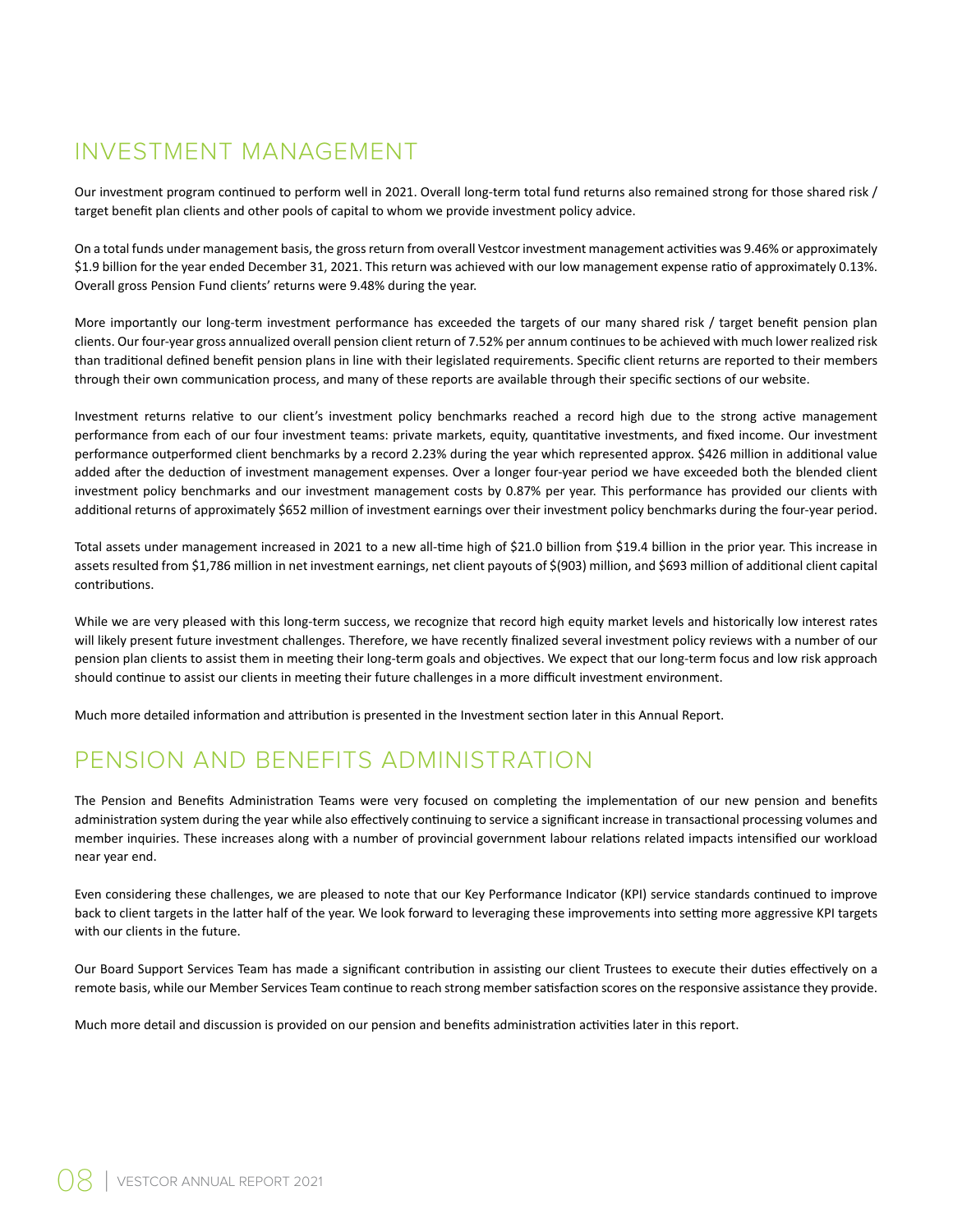## OUTLOOK

At the time of writing this letter the strong global economic growth we have experienced coming out of the COVID-19 pandemic is threatened by the impact of more hawkish Central Bank monetary policy actions and impacts from the tragic invasion of Ukraine. Most economic forecasts expect continued broad-based global economic growth however we remain cautious considering the number of challenges and risks that remain.

We have also taken actions to reinforce our administration staff resources to help effectively address the increased transactional volumes we experience. These resources along with the timely stakeholder contributions should assist us in continuing to improve our performance versus our key performance indicators.

In closing, I would like to continue the tradition of recognizing the contribution of five long serving members of the Vestcor team who retired during the year: Jan Imeson - Chief Financial Officer, Brian Allen - Money Market Portfolio Manager, Cathy Girouard – Data Services Administrator, Jim Hasson – Member Services Analyst, and Elizabeth Quigley – Compliance Analyst. I would like to thank each of them on behalf of the Vestcor organization for their many years of dedicated service. While 2021 witnessed a higher than typical number of retirements at Vestcor, management remains very engaged with our Board of Directors in ensuring we have well designed and effective human resource strategies and succession plans in order to effectively respond to these departures.

Vestcor looks forward to continuing to support our clients in meeting their challenges, and questions and comments are always welcome at **[comments@vestcor.org](mailto:comments@vestcor.org)** or by telephone through our reception team at 506-444-5800.

Sincerely,

[signed by]

John A. Sinclair, President and Chief Executive Officer Vestcor Inc.

March 28, 2022 Fredericton, New Brunswick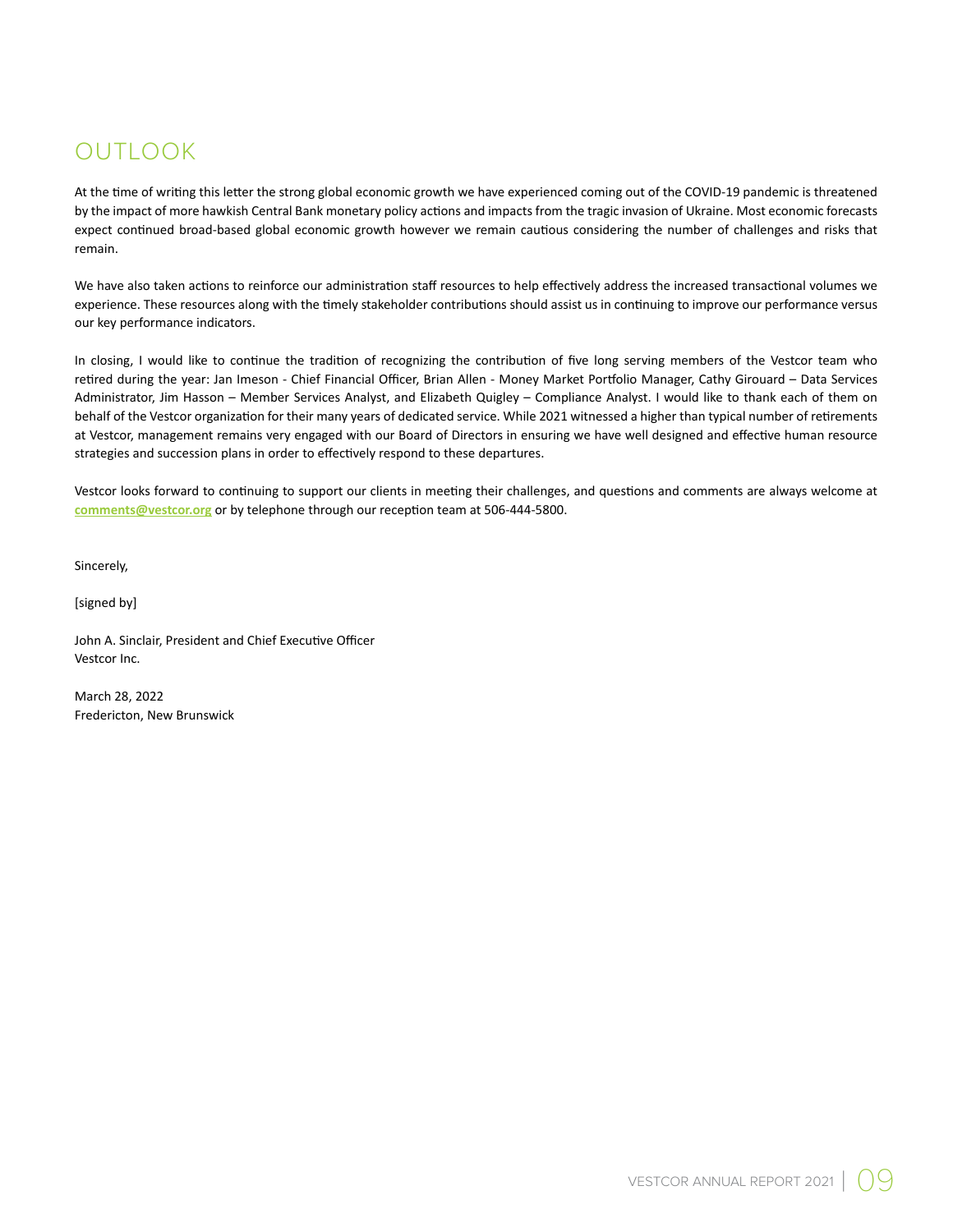# **MANAGEMENT'S DISCUSSION & ANALYSIS**

*Management's Discussion & Analysis (MD&A) is provided to enable the reader to interpret the material trends, the results and the financial condition of the organization. Key elements of the annual financial statements are explained, and this MD&A should be read in conjunction with these annual financial statements and related notes.* 

*As well, this MD&A may contain forward-looking statements reflecting management's objectives, outlook and expectations which involve risks and uncertainties. Forward-looking statements are usually preceded by words such as "believe", "expect", "may", "could", "intend", "continue" and "estimate". We caution readers not to place undue reliance on these statements as a number of important factors could cause our actual results to differ materially from the expectations expressed in such forward-looking statements.*

This Management's Discussion & Analysis provides an outline of the operations for Vestcor Inc. (Vestcor) for the year ended December 31, 2021. Our operations consist of two business lines: Administration Services and Investment Management Services. These lines of business are supported by three divisions – the administration division, investment division and corporate services division. Our website at **[vestcor.org](https://vestcor.org/)** also has available the audited financial statements for the various Vestcor Investment Entities for the year ended December 31, 2021. The Vestcor Investment Entities are pooled investment funds structured as either unit trust funds for which Vestcor serves as trustee or as limited partnerships for which a wholly owned subsidiary of Vestcor, Vestcor Investments General Partner, Inc., serves as general partner. These Vestcor Investment Entities have been created to facilitate the efficient investment of assets into separate investment strategies that deliver our clients' asset mix decisions.

The Province of New Brunswick was subject to State of Emergency directives and Mandatory Orders during 2021 as the COVID-19 pandemic continued to significantly impact the Province. Vestcor was able to continue to provide the essential services that our clients and their members depend on through our evolving COVID-19 Operating Plans, and the resources and directions provided in our Business Continuity Plan. We also appreciated the special efforts made during this period by a number of our partners and stakeholders in providing the information and services that we rely on.

## CLIENTS AND SERVICES

Vestcor provides both pension and benefits administration services as well as investment management services to a wide range of public sector clients. In total, Vestcor provides services to 21 clients at December 31, 2021. Administration activities cover over 106,000 plan members and investment assets under management (AUM) at December 31, 2021 were \$21.0 billion.

We continue to strive to realize on our corporate vision of being the public sector's provider of choice for pension and benefit administration services and investment management services by providing assistance in any or all of the following service offerings:

- Investment Management (Equity, Fixed Income, Inflation Linked, Alternative Investments)
- Investment Strategy Advice
- Compliance and Performance Measurement Services
- Pension Plan Administration
- Employee Benefits Plan Administration
- Client Trustee Governance Services and Support
- Financial Reporting
- Risk Management
- **Communications**

Clients are free to choose some, or all, of the services provided by Vestcor. Vestcor incurs expenses in connection with its services as investment manager and in connection with its services as a pension and benefits plan administrator. It is important to note however that the expenses for each of these service areas are allocated to the best of our ability only to the respective clients of those service areas.

Investment management expenses are allocated to investment clients based on their proportionate share of total assets under management on the day an invoice is paid. If a client requires a more specific investment service, the costs to provide that service are fully allocated to that client.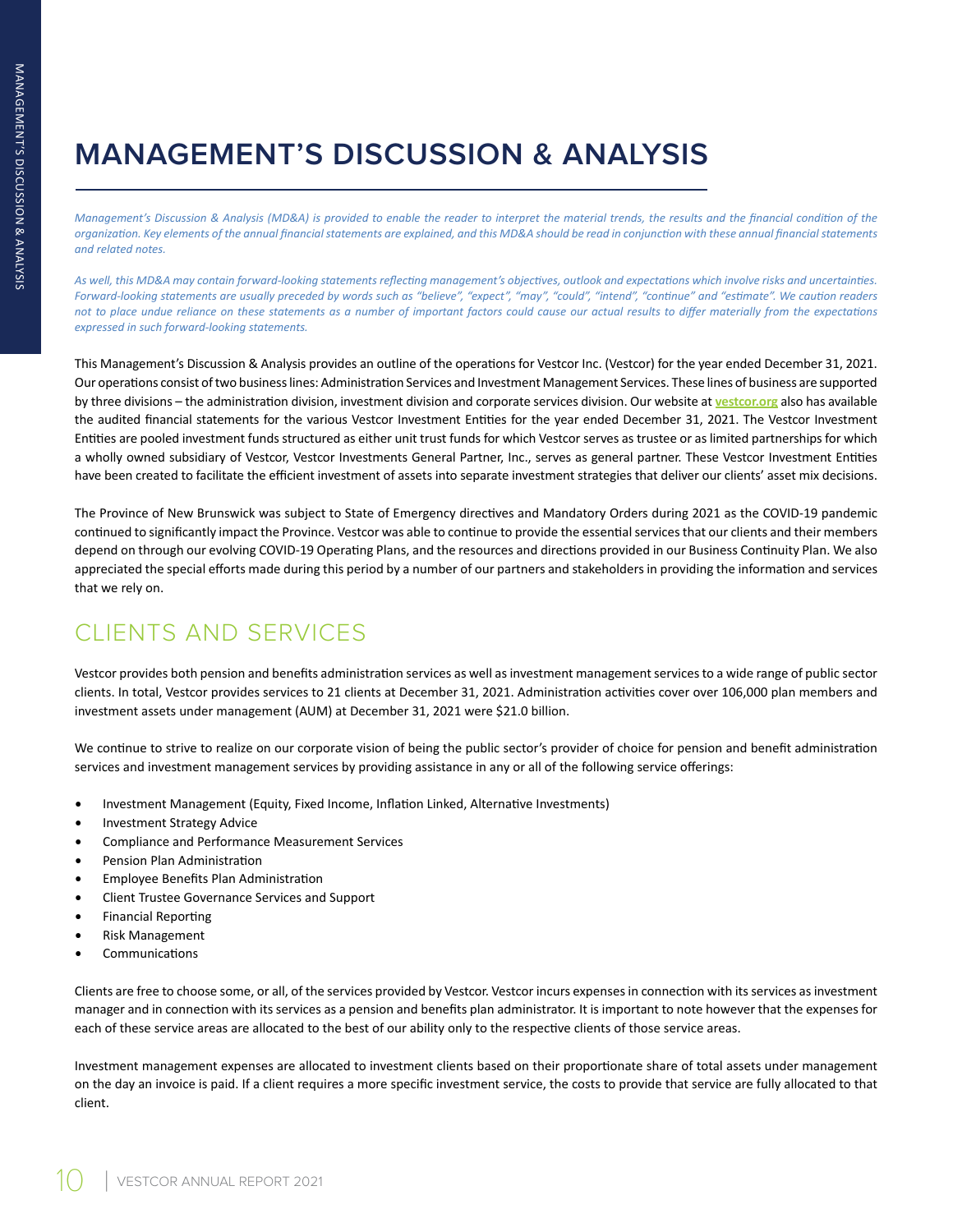For clients who use our plan administration services, the cost of our human resources to provide those services are allocated according to an annual evaluation of effort expended. Information systems and other general office and business costs are allocated based on a periodic historical analysis of transaction volumes and number of members in each plan.

## ADMINISTRATION HIGHLIGHTS

The Vestcor administration team is responsible for the day-to-day operations of 11 pension plans as well as 4 employee benefit programs. We provide service to approximately 68,000 active and 38,700 retired members. Our members include employees from the provincial public service sector, the education sector, provincial health authorities, crown corporations, and other quasi-public sector organizations.

The administration team is divided into four areas: Member Services, Plan Operations and Pension Policy, Communications, and Board and Committee Support Services. Highlights for 2021 from each of these areas are as follows:

#### MEMBER SERVICES

In 2021, the Member Services team had over 38,000 contacts with plans members through telephone calls, emails and visits to our office, an increase of 17.06% as compared to 2020, where a 12.12% increase had been experienced.

#### **Member Services Satisfaction Survey Results\***

To ensure that we continued to meet the needs of our clients, Vestcor administered client satisfaction surveys, as initially launched in 2017. The surveys were sent to members who received a specific service from Vestcor during the year relating to pension estimates, purchases of service, terminations, or retirements.



*\* Results above do not sum to 100% due to rounding.*

#### **Member Services Employee Education Session Satisfaction Results**

In addition to the services noted, Vestcor provided member education sessions. In 2021, despite COVID restrictions for much of the year, 522 plan members attended these sessions. The member sessions provided them the opportunity to learn more about the provisions of their pension and employee benefit plans. Those who attended the sessions were given a survey to complete. Of those who responded, they noted being very satisfied with the information they received, as outlined in the following table.

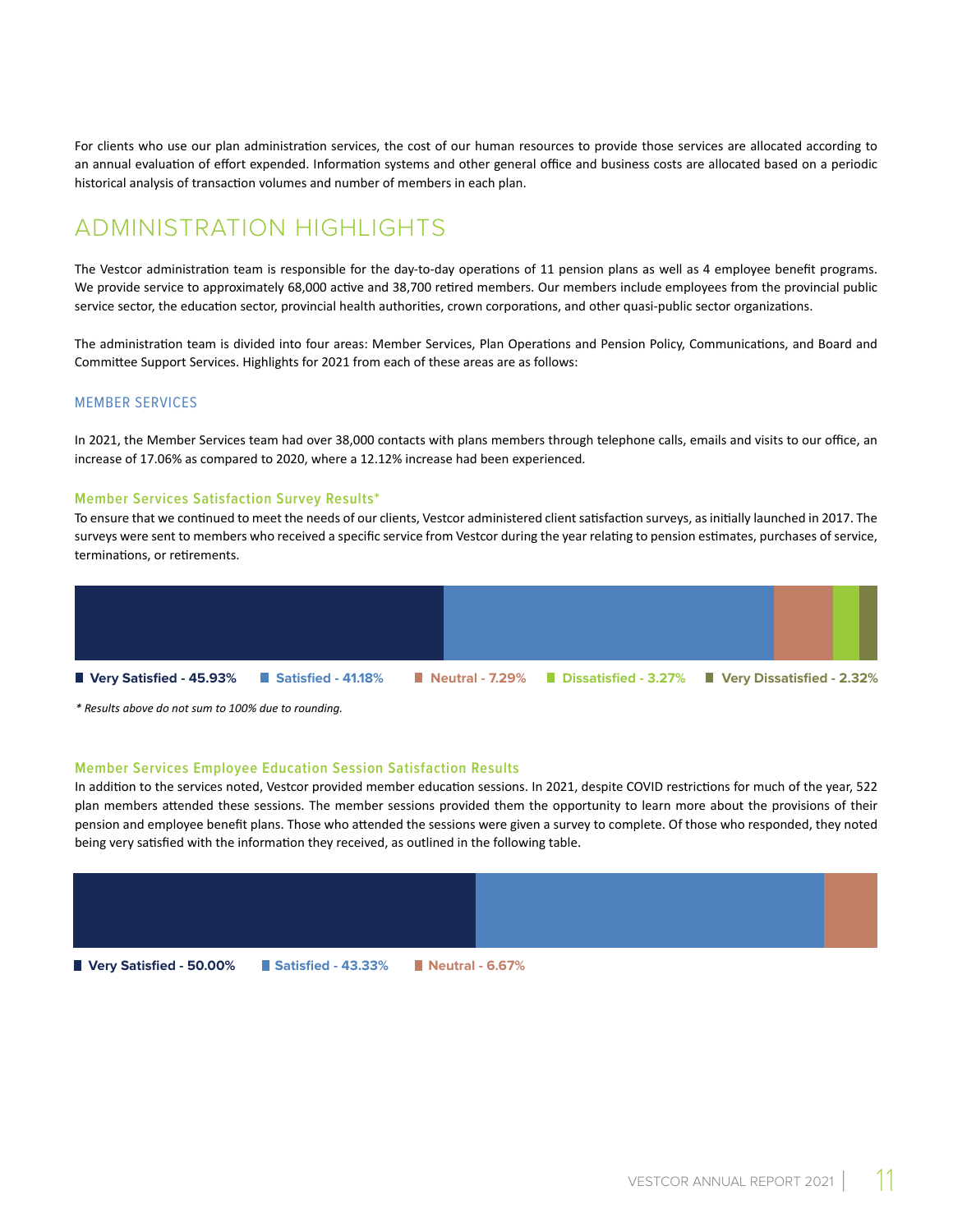#### PLAN OPERATIONS AND PENSION POLICY

During 2021, the team processed over 6,600 pension related applications which included a significant increase in retirement applications (12% higher than the previous two years) and termination applications (28% higher than 2020 and 25% higher than 2019). Throughout the year, the Operations team continued to focus on enhancing processes utilizing Vestcor's new modernized administration system. A large backlog of benefit calculations was completed while at the same time a concentrated effort was exerted to successfully bring service delivery standards back to near target levels.

| <b>Service</b>                      | <b>Target</b> | 2021 Number<br><b>Processed</b> | 2021<br><b>Achieved</b> | 2020<br><b>Achieved</b> |
|-------------------------------------|---------------|---------------------------------|-------------------------|-------------------------|
| <b>Purchase of Service Requests</b> | 60 days       | 701                             | 96.4%                   | 42.8%                   |
| <b>Pension Estimates</b>            | 60 days       | 1,984                           | 97.1%                   | 63.7%                   |
| <b>Retirements</b>                  | 60 days       | 2,088                           | 99.3%                   | 86.6%                   |
| <b>Terminations</b>                 | 30 days       | 1,674                           | 98.4%                   | 87.9%                   |
| Marriage Breakdowns                 | 42 days       | 166                             | 97.0%                   | 86.5%                   |

#### MEMBER AND CORPORATE COMMUNICATIONS

As the pandemic continued, the importance of communicating effectively and intentionally was more evident than ever. With that in mind, the Communications team developed a new communications plan based on our Vestcor Strategic Plan. Its overarching goal highlights the importance of delivering consistent purpose driven communication which guided the focus of the team. Initial deliverables of the new plan included the launch of the corporate client survey and an active role in the creation of the corporate purpose, in conjunction with the Senior Management Committee and Board of Directors.

Through the year, the Communications team facilitated several events. In addition to the NBPSPP's annual meeting, the NBTPP held their inaugural Annual Information Meeting in a virtual format, enabling access to a number of active members, retirees, and other stakeholders. In addition, Vestcor's Client Forum continued to be offered virtually through a series of webcasts tailored to the needs and requests of clients. Topics included: investment updates, investment performance measurement and GIPS®, responsible investment, and portfolio benchmarking.

The team continued to support pension and employee benefits clients through various means, including the development of tailored clientspecific communication plans, continued modernization of newsletters and forms, further integration of videos, and more.

#### BOARD SUPPORT SERVICES

Vestcor has continued to successfully adapt its board support services delivery model to enable hybrid (e.g., limited in-person and / or virtual) service offerings during the pandemic. In this regard, the team was able to seamlessly continue to provide robust operational support to our various client boards and committees.

In 2021, the Board Support Services team coordinated multiple educational opportunities via videoconference and conducted research resulting in the development of governance material to assist these groups in achieving their governance and fiduciary objectives and to deliver on their respective strategic initiatives. These activities included providing best practices to client boards related to topics such as board governance, effectiveness and risk management; support in regard to the drafting of internal board policies; coordinating the delivery of various externally facilitated sessions such as board triennial assessments and the establishment of risk management frameworks, and providing oversight of the pension plans' regulatory and legal requirements.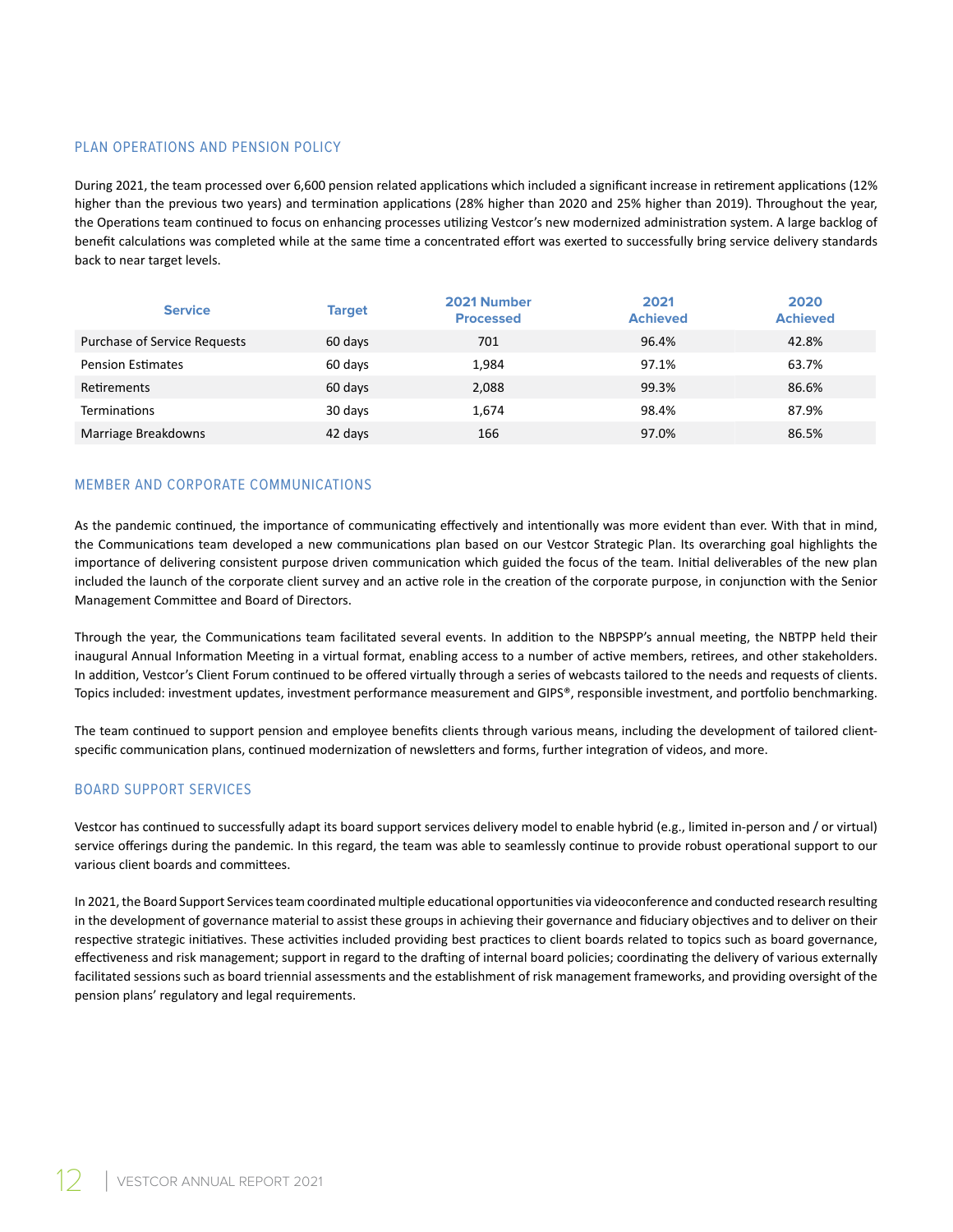## ADMINISTRATION DIVISION COSTS

Vestcor administration clients continue to benefit from our cost-effective not-for-profit model and our focus on their specific needs and service requirements. Our overall Administration Division costs of \$10.7 million increased by approximately \$744 thousand, or 7.5%, versus the prior year.

|                                | <b>Year ended</b><br><b>December 31, 2021</b><br>(\$ thousands) | <b>Year ended</b><br><b>December 31, 2020</b><br>(\$ thousands) |
|--------------------------------|-----------------------------------------------------------------|-----------------------------------------------------------------|
| Salaries and benefits          | \$<br>6,793                                                     | \$<br>6,430                                                     |
| Information systems            | 1,399                                                           | 1,394                                                           |
| Client directed administration | 594                                                             | 467                                                             |
| Office rent                    | 495                                                             | 468                                                             |
| Office and business            | 348                                                             | 305                                                             |
| Professional services          | 314                                                             | 245                                                             |
| Amortization                   | 726                                                             | 615                                                             |
|                                | 10,669                                                          | \$<br>9,924                                                     |

The Administration Division expenses include salaries and benefits for approximately 84 employees on a full-time, part-time, casual or contract basis. Salaries and benefits for the year ended December 31, 2021 were 5.6% higher than the costs in 2020. This reflects modest annual compensation increases as well as the filling of vacant positions. Further information on Vestcor's compensation program can be found in the Compensation Discussion and Analysis section of this Annual Report (see page 39).

Information systems costs continued to represent a large portion of the Administration Division's annual expenditures; however, with the implementation having been completed on the new administration system in 2020, information systems costs remained consistent with the prior year. For the year ended December 31, 2021, total information systems costs were \$1.4 million and only increased by 0.4% over 2020.

Office rent costs of \$0.5 million for the year ended December 31, 2021 were 5.7% more than the prior year, mainly as a result of double rent being paid for January 2021 during our office move to 140 Carleton Street.

Professional services costs in the amount of \$0.3 million for the year ended December 31, 2021 were \$0.1 million more than the prior year reflecting the costs associated with the preparation and audit of Vestcor's initial Service Organization Control Report on internal controls of financial reporting.

Amortization costs of \$0.7 million reflect the continuing amortization of the administration system project costs of approximately \$4.5 million.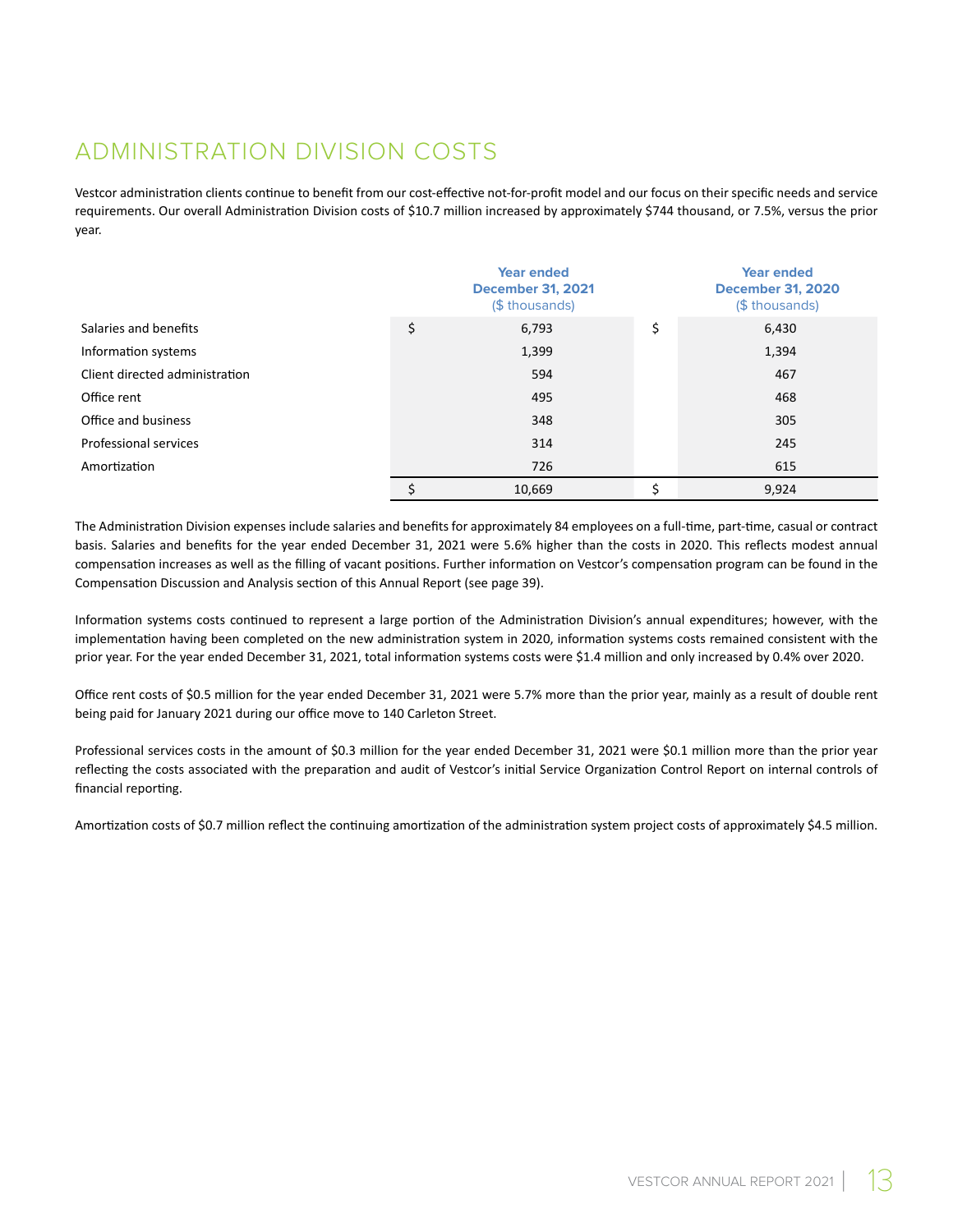## INVESTMENT HIGHLIGHTS

The following description of the investment management services covers the year ended December 31, 2021.

## ASSETS UNDER MANAGEMENT

Assets under management (AUM) at December 31, 2021 were approximately \$21.0 billion consisting of the following client mandates:

| <b>Client</b>                                                                                                                                               | 2021<br>(\$ millions)   |                      |    | 2020<br>(\$ millions)   |                      |
|-------------------------------------------------------------------------------------------------------------------------------------------------------------|-------------------------|----------------------|----|-------------------------|----------------------|
| New Brunswick Public Service Pension Plan<br>(NBPSPP)                                                                                                       | \$<br>9,354.1           | 44.5%                | Ś. | 8,746.1                 | 45.0%                |
| New Brunswick Teachers' Pension Plan (NBTPP)                                                                                                                | 6,985.5                 | 33.3%                |    | 6,518.2                 | 33.5%                |
| Provincial Court Judges' Pension Plan (Judges)                                                                                                              | 61.4                    | 0.3%                 |    | 57.5                    | 0.3%                 |
| New Brunswick Power Corporation (NBPC):<br>Point Lepreau Decommissioning Fund<br>Point Lepreau Used Fuel Management Fund<br><b>Nuclear Fuel Waste Trust</b> | 461.6<br>247.4<br>205.3 | 2.2%<br>1.2%<br>1.0% |    | 418.6<br>225.8<br>204.3 | 2.2%<br>1.2%<br>1.0% |
| Management Employees of New Brunswick<br>School Districts Pension Plan (NBSD) <sup>1</sup>                                                                  |                         |                      |    | 1.2                     | 0.0%                 |
| Shared Risk Plan for Academic Employees of<br>University of New Brunswick (AESRP)                                                                           | 447.1                   | 2.1%                 |    | 411.3                   | 2.1%                 |
| University of New Brunswick Endowment<br>Fund (UNBE)                                                                                                        | 66.6                    | 0.3%                 |    | 58.1                    | 0.3%                 |
| Shared Risk Plan for Certain Bargaining<br>Employees of New Brunswick Hospitals (CBE)                                                                       | 2,793.0                 | 13.3%                |    | 2,561.4                 | 13.2%                |
| Shared Risk Plan for City of Fredericton (CoF)                                                                                                              | 257.4                   | 1.2%                 |    | 239.4                   | 1.2%                 |
| Pension Plan for New Brunswick Hourly Paid Employees<br>of Fraser Papers Inc. (FPHR)                                                                        | 112.5                   | 0.5%                 |    |                         |                      |
| Pension Plan for New Brunswick Salaried Employees<br>of Fraser Papers Inc. (FPSAL)                                                                          | 26.1                    | 0.1%                 |    |                         |                      |
| <b>Total AUM</b>                                                                                                                                            | \$<br>21,018.0          | 100.0%               | \$ | 19,441.9                | 100.0%               |

*1 Our management of the NBSD Pension Plan ended during 2021. This pension plan, which was closed to new members, drew down its' remaining assets during the year.*

Each client mandate invests in a specific and unique combination of units of the Vestcor Investment Entities but may have also previously invested directly in an opportunity for which oversight is now provided by Vestcor portfolio managers.

## INVESTMENT PERFORMANCE DEFINITIONS

Investment performance consists of any income and realized and unrealized capital gains or losses achieved on a portfolio(s) of assets over a defined length of time. Vestcor measures and reports returns in Canadian dollars using the aggregate return method on a daily basis. Daily returns are linked geometrically to calculate periodic returns.

Investment returns expressed on a gross basis are after the deduction of all trading and other directly associated expenses but before the deduction of Vestcor's investment management costs (see page 17).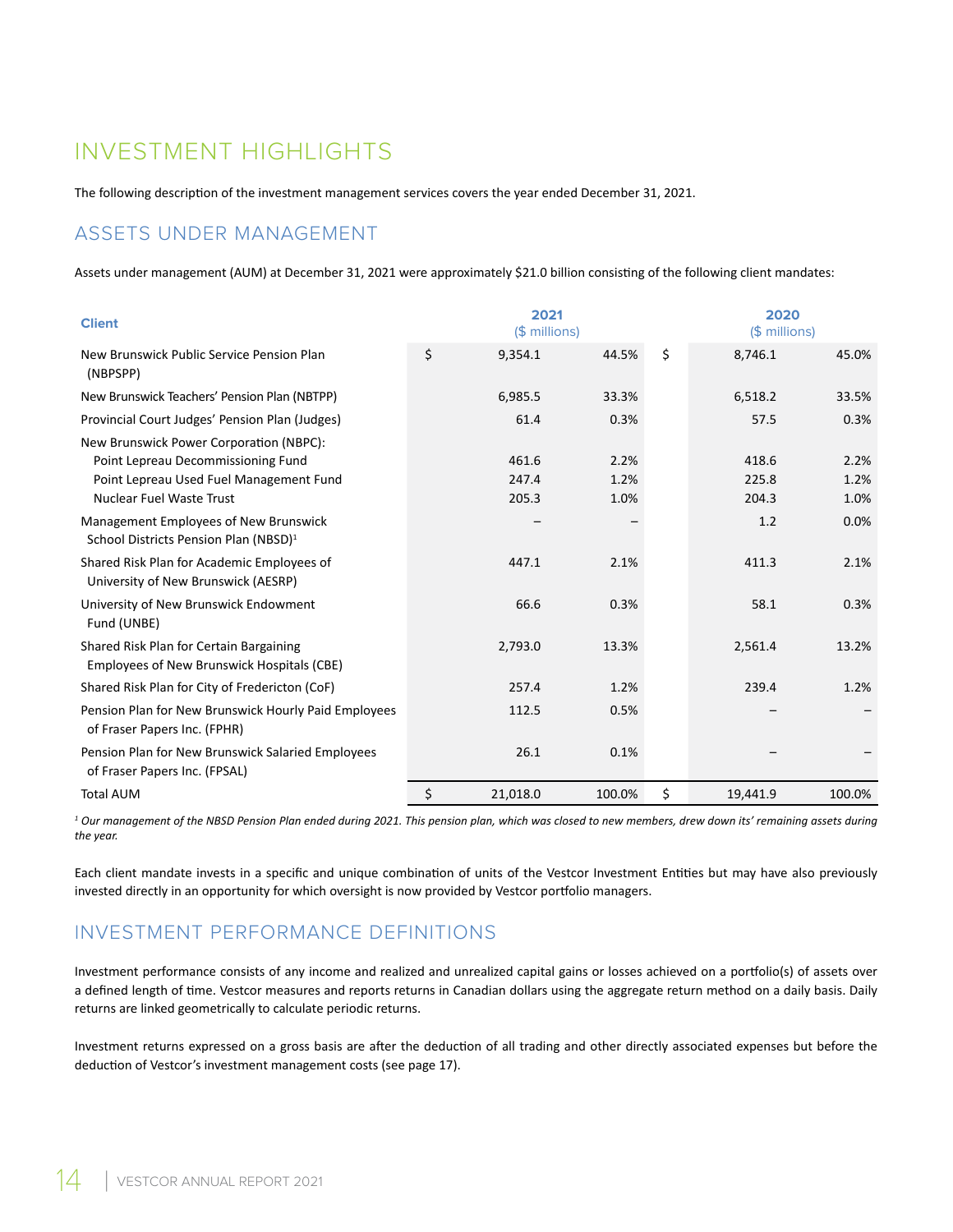Investment returns expressed on a net basis are after the deduction of all investment management expenses charged for the assets under management.

In addition to investment performance, a significant consideration in portfolio management is the amount of investment risk. Investment risk is the probability or likelihood of an investment loss relative to the expected return.

## TOTAL FUND PERFORMANCE OBJECTIVES

Vestcor's main investment performance objectives can be summarized as follows:

- a. The **primary investment performance objective** is to achieve the long-term return and risk performance that meet each client's specific return and risk targets, and
- b. The **secondary investment performance objective** is to exceed the investment performance benchmarks, over the long-term net of all investment management costs, by the value-added target(s) published in each client's respective Investment Policy Statement or other such directives / guidelines.

Client specific returns are reported to their members through the communication activities of their respective organizations. Vestcor has also developed a series of other investment-related key performance indicators (KPIs), as **continuous performance objectives**, which correspond to our 2019 - 2024 Strategic Plan. These KPIs are monitored on a quarterly basis.

#### CONTINUOUS PERFORMANCE EFFICIENCY OBJECTIVES

| <b>Objective</b>                                                                                            | <b>Target</b>                                                                                                             | <b>Year ended</b><br><b>December 31, 2021</b><br><b>Actual</b> | 4 Year<br><b>Annualized</b>      |
|-------------------------------------------------------------------------------------------------------------|---------------------------------------------------------------------------------------------------------------------------|----------------------------------------------------------------|----------------------------------|
| Trade-Matching Efficiency:<br>Securities Custodian<br>Prime Broker #1<br>Prime Broker #2<br>Prime Broker #3 | Regulatory $90\% + 2.5\%$<br><b>Regulatory 90% + 2.5%</b><br><b>Regulatory 90% + 2.5%</b><br><b>Regulatory 90% + 2.5%</b> | 96.0%<br>87.8%<br>95.8%<br>90.9%                               | 96.7%<br>93.4%<br>97.2%<br>94.4% |
| <b>Budget Efficiency</b><br>(excluding performance incentives)                                              | 100%                                                                                                                      | 90.8%                                                          | 91.1%                            |
| Absenteeism (%)                                                                                             | $\leq$ 2%                                                                                                                 | 1.3%                                                           | 1.7%                             |
| <b>IT Network Availability</b>                                                                              | 99%                                                                                                                       | 99.9%                                                          | 99.9%                            |
| <b>IT Applications Availability</b><br>Administration system<br>Portfolio management system                 | 99%<br>99%                                                                                                                | 99.3%<br>100.0%                                                | n/a<br>99.9%                     |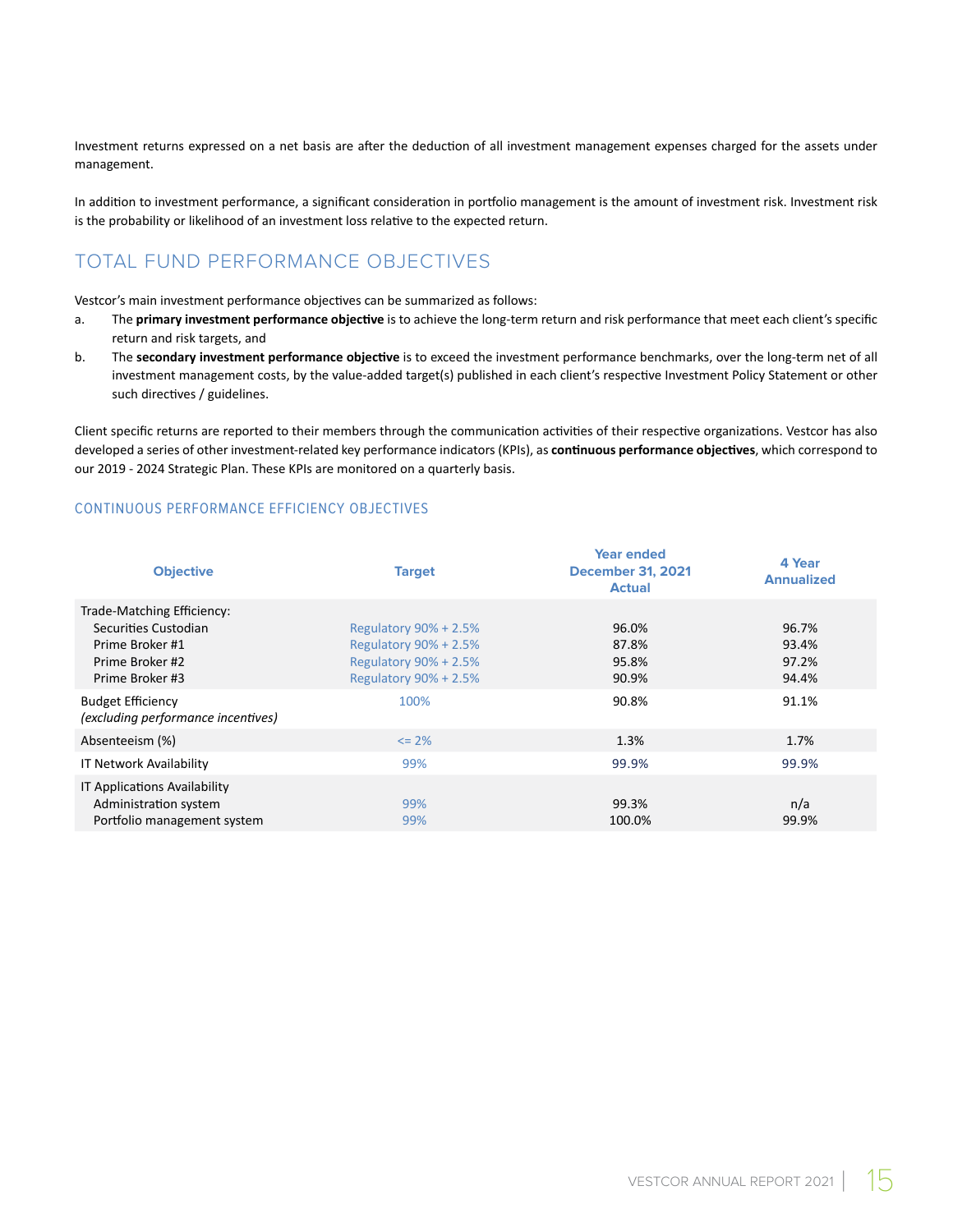## RELATIVE PERFORMANCE VERSUS BENCHMARKS

As noted on the previous page, our **second investment performance objective** is to add value (i.e., returns in excess of benchmarks) above our clients' various asset class benchmarks through active management strategies. This added value is expected to first cover all investment management costs and subsequently targets an additional 42 basis points (0.42%) per annum. This is a key measure for our clients and accordingly is also a key measure considered in Vestcor's variable performance compensation incentives.

#### SECONDARY INVESTMENT PERFORMANCE OBJECTIVE

| <b>Objective</b>                                                                              | Long-Term<br><b>Targets</b> | <b>Year ended</b><br><b>December 31, 2021</b><br><b>Actual</b> | 4 Year<br><b>Annualized</b> | <b>Annualized Since</b><br>Inception (1996) |
|-----------------------------------------------------------------------------------------------|-----------------------------|----------------------------------------------------------------|-----------------------------|---------------------------------------------|
| Net Relative Return<br>(in basis points (bps) after<br>all investment management<br>expenses) | $>= 42$ bps<br>per annum    | 210.4                                                          | 86.7                        | 24.7                                        |

As the global economy continued its recovery from the COVID-19 pandemic, markets performed very strongly from both a nominal return and active investment management perspective. Our overall active management activities for the year outperformed by 223.2 basis points of gross value and 210.4 basis points of net value, or approximately \$425.7 million, after covering all investment management costs.

Our longer-term four fiscal year annualized value-added return, net of costs, remained strong at approximately 86.7 basis points or approximately \$651.9 million in additional value over the four fiscal years. The four fiscal year term aligns well with our clients' long-term investment objectives and remains the most significant term used to measure our active management performance. The following chart shows the history of our value-added activities over our most recent ten fiscal reporting periods.



## RESULTS OF ACTIVE MANAGEMENT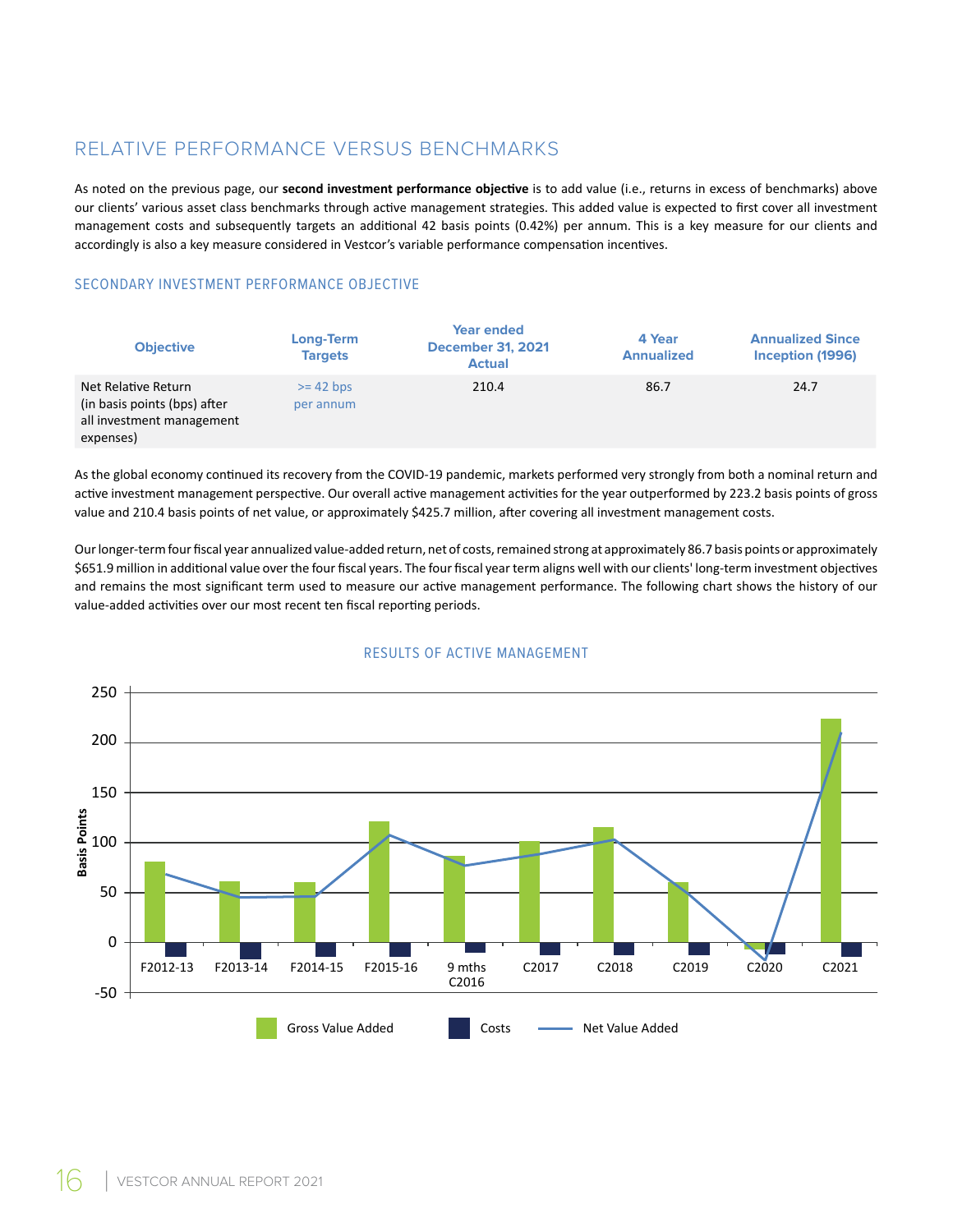## INVESTMENT MANAGEMENT COSTS

An important consideration in assessing investment performance is the cost incurred. Although the industry standard for investment performance is to report gross returns, it is the return net of costs that contributes to client asset growth. All else being equal, lower costs result in higher comparative net returns and help to maximize the assets available to fund client objectives.

Investment management costs are influenced by many factors. Industry cost comparisons prove that it is generally more efficient to manage assets internally than to outsource the investment process to third parties. Also, passive investment strategies, those strategies that are designed to replicate a market index, are less expensive than active strategies which depend on expert judgment to differentiate return opportunities from the benchmark.

Investment structure also impacts total costs. For example, private market investments can be made directly, through limited partnerships, co-investments or through fund of funds structures. These structures may incur management and carried interest fees, interest expenses, taxes, asset acquisition and or disposition expenses, and other related charges that get reflected in the net asset value of the investments. This complexity continues to make cost transparency and monitoring an ongoing challenge in the investment industry.

Vestcor Investment Entities incur transaction costs associated with the trading of securities in each portfolio. For portfolios holding publicly traded securities, these may include broker commissions and securities borrowing fees which are dependent upon the volume of trading activity undertaken. These costs are reflected in the net asset value of the investment pools rather than in the corporate financial statements.

Lastly, an important factor for consideration is that Vestcor operates under a not-for-profit business model, compared to third party "forprofit" investment managers. This model not only results in considerable cost savings for our clients, but also provides for a better alignment in ensuring investment advice is truly in the best interests of specific client requirements.

Vestcor's independently audited corporate financial statements (see pages 59 - 71) reflect the following investment management costs to manage the \$21.0 billion of AUM for the year ended December 31, 2021:

|                                                                 | 2021<br>(\$ thousands) |          |    | 2020<br>(\$ thousands) |
|-----------------------------------------------------------------|------------------------|----------|----|------------------------|
| <b>Internal Operational Expenses</b>                            |                        | 22,464.7 | \$ | 17,582.8               |
| <b>Third Party Service Providers</b><br>Investment counsel fees |                        | 3,306.5  |    | 3,711.5                |
| Securities custody fees                                         |                        | 21.2     |    | 21.8                   |
| <b>Total Investment Management Costs</b>                        |                        | 25,792.4 | ċ  | 21,316.1               |
| Total AUM (in \$ millions)                                      |                        | 21,018.0 | \$ | 19,441.9               |

Using our technology systems for global trading activities, our investment management professionals internally manage the majority of the AUM from our location in Fredericton, New Brunswick. This permits a significant cost savings to the benefit of our clients. At December 31, 2021, Vestcor internally managed approximately \$17.8 billion or 85% of client AUM (2020 - \$16.9 billion and 87% respectively).

The costs incurred to manage investment strategies internally, measured against average **internally** managed AUM for the year ended December 31, 2021, were 0.12% or 11.6 basis points (bps) (2020 – 10.6 bps).

Approximately \$3.2 billion, or 15% of investments, are **externally** managed as at December 31, 2021 (2020 - \$2.6 billion and 13% respectively). These mandates arise when access to a desired investment opportunity or specific strategy expertise is not available internally. Of this, \$2.3 billion of assets are related to externally managed private investments and \$0.9 billion are related to publicly traded mandates.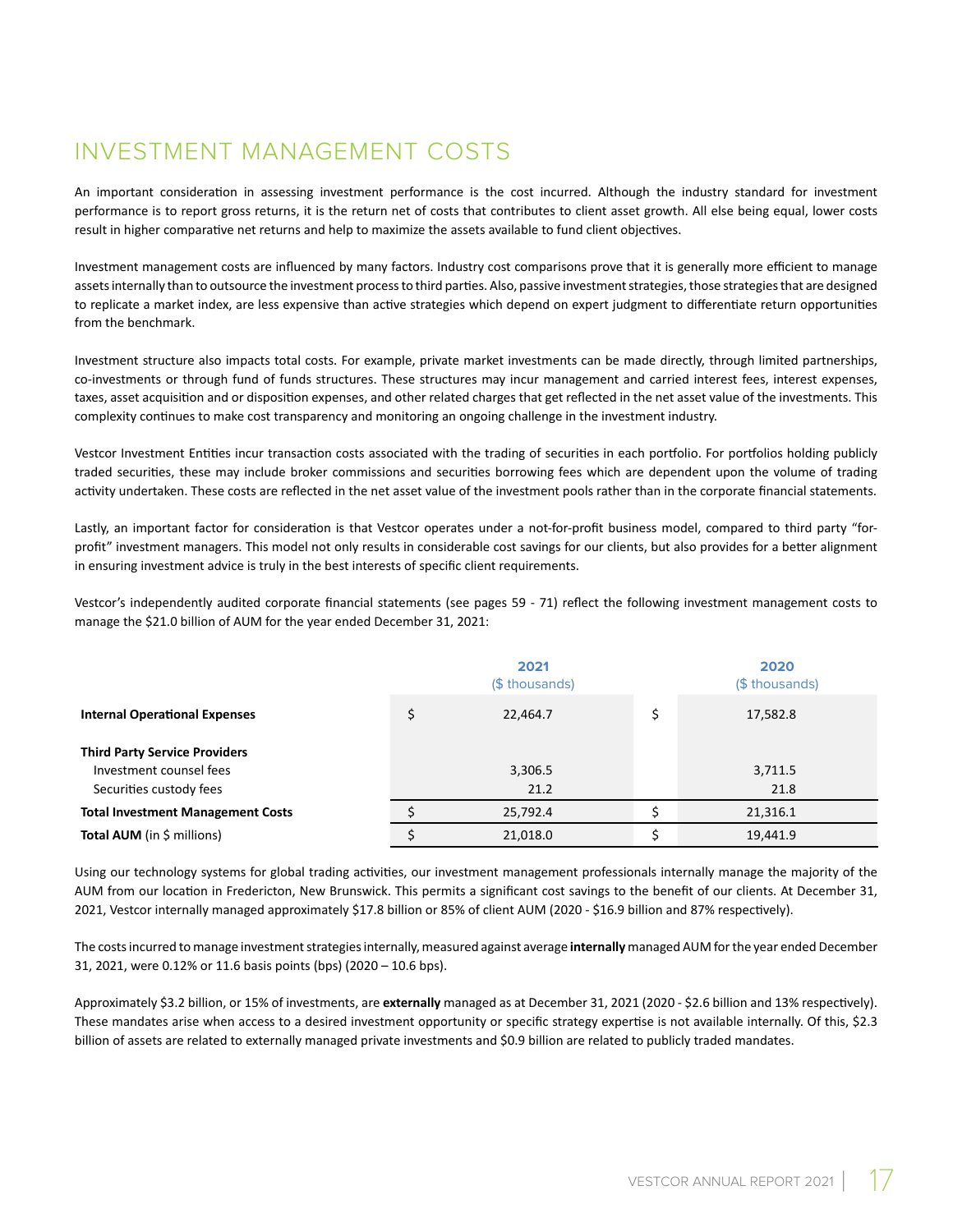As mentioned above, the external costs to manage the private investments may include direct and indirect manager fees, carried interest, professional fees and other associated expenses. These costs are not included in the Vestcor investment management costs but instead have been deducted in reporting the investment performance of each pooled fund as per industry practice (see *Vestcor Investment Entities Performance* on page 56). The audited financial statements for each of the Vestcor Investment Entities are available under the Publications tab on our website at **[vestcor.org](https://vestcor.org/)**.

The costs of externally managed publicly traded investments are charged directly to Vestcor Inc. in its capacity as trustee of these pooled funds and are reflected in the Statement of Operations and Changes in Net Assets in Vestcor's audited financial statements on page 65. Measured on average externally managed AUM, these **external** costs were 39.5 bps for the year ended December 31, 2021 (2020 – 51.0 bps).

**In total**, investment management costs reflected in Vestcor's audited financial statements for the year ended December 31, 2021 were approximately 12.7 bps of average AUM. This is higher than the investment management costs of 11.2 bps for the year ended December 31, 2020 due primarily to an increase in our performance incentive compensation expense linked to our strong investment performance and the significant value-added investment returns realized above client benchmarks in 2021.

We benchmark our investment management costs annually. We continue to compare favourably to publicly available information offered by other public sector peer funds. We also participate in an annual survey of defined benefit pension plans conducted by CEM Benchmarking Inc. Through this benchmarking activity, we conservatively believe that our costs continue to be approximately 22 bps lower than the average of our peers and 35 bps lower than private sector asset managers. This cost differential means that for the year ended December 31, 2021 our clients were able to retain approximately \$64.0 million (2020 - \$59.2 million) due to our lower cost advantage. This significant cost advantage has been a cornerstone of our service delivery value since our inception twenty-three years ago.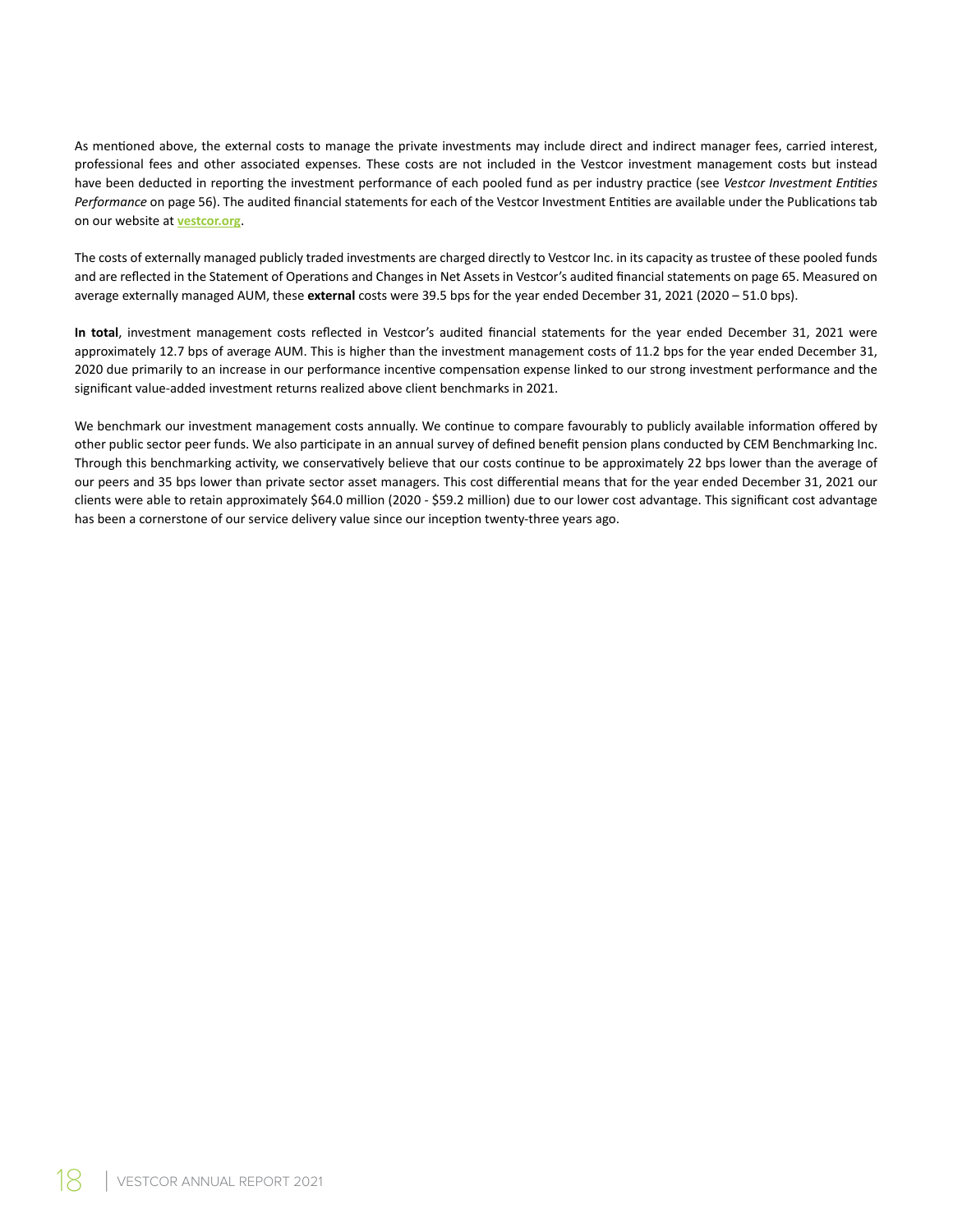# **ANNUAL PERFORMANCE BY ASSET CLASS**

The following discussion of annual investment performance is organized by each major Vestcor investment asset class, along with a more detailed breakdown by asset class sub-portfolio.

Vestcor offers a pooled fund structure consisting of unit trust funds, as well as limited partnership structures for private investments, through which clients can customize their specific investment allocations to achieve their unique investment objectives. For the investment performance by pooled fund, please refer to the Vestcor Investment Entities Performance (pages 56 - 58). The audited financial statements for the Vestcor Investment Entities for the year ended December 31, 2021 are available on our website at **[vestcor.org](https://vestcor.org/)**.

#### MARKET COMMENTARY

- Equity markets finished the year strongly. The broadest measure of global equities, the MSCI All Country World Index, gained over 18% in Canadian dollar terms for the calendar year while bond investors experienced modest value declines as benchmark interest rates moved modestly higher throughout the year.
- After several years of approximate 2% increases, inflation moved significantly higher in the second half of 2021, exceeding a 5% rate of year-over-year change towards year end.
- Going forward, market valuations suggest that diversified investors would be well served to expect relatively modest returns over the medium term. The dividend yield on the S&P 500 declined to just 1.25% at year end (the lowest reading since the 1999-2000 tech bubble) and the longer term Cyclically Adjusted Price Earnings ("CAPE") Ratio ended the year just below 40x, the second highest reading over the past 100 years. While valuations are far from perfect predictors of forward returns, the higher starting asset values will be a source of both market fragility in the short term and investor headwinds in the longer term.

Overall, 2021 continued the rebound from the COVID-19 shutdowns in 2020, and the so-called "reopening trade" proceeded almost uninterrupted to year end. Global equity markets gained about 18% for the year, although returns were quite differentiated across countries, with North America performing particularly well when compared to certain international markets.

Higher risk assets tended to perform more strongly than lower volatility securities, continuing the recent trend of investor preference for higher risk growth focused stocks. While low volatility equity portfolios generated mostly strong gains in 2021, defensive strategies in general still lagged standard market capitalization weighted indices, bringing to a close a period of three consecutive years of underperformance for defensive equity strategies. The MSCI All Country World Index Minimum Volatility Index gained just under 15% for the year, compared the approximate 18% gains for the broad market benchmark, weighed down somewhat by an underweight position in Information Technology companies.

The early 2021 sharp move in higher interest rates was for the most part maintained to year end, with North American 10-year government bond yields closing December up about 0.5% from levels at the beginning of the year. While rates remain low relative to historical averages, the increased yields did impact bond investors, and diversified broad universe portfolios were broadly negative for 2021.

Going forward, the path of interest rates and their direct impacts on both bond investors and secondary impacts on other asset classes will be of significant importance to investors, with increasing potential for a breakdown in the long-term diversification potential for 60-40 investors as the long-term bond bull market of 1981-2020 potentially draws to a close.

Despite the occasional bouts of financial market volatility, underlying economic fundamentals at year end could be described as strong, with consumer spending growth meeting the headwinds of ongoing supply chain interruptions and labour market tightness. While total employment has remained somewhat depressed despite the COVID recovery (the total number of non-farm employees in the U.S. remains approximately 2% below the February 2020 level), the labour market itself tightened considerably throughout the year, with the U.S. unemployment rate falling to nearly 4% by year end. Labour costs and staffing issues will be an important consideration for many companies in 2022 and beyond.

This labour market and supply chain tightness has contributed to significantly above normal inflation, particularly in the second half of 2021. After a year of significantly lower than normal price increases during the COVID lockdowns in 2020, the middle part of 2021 saw an increasing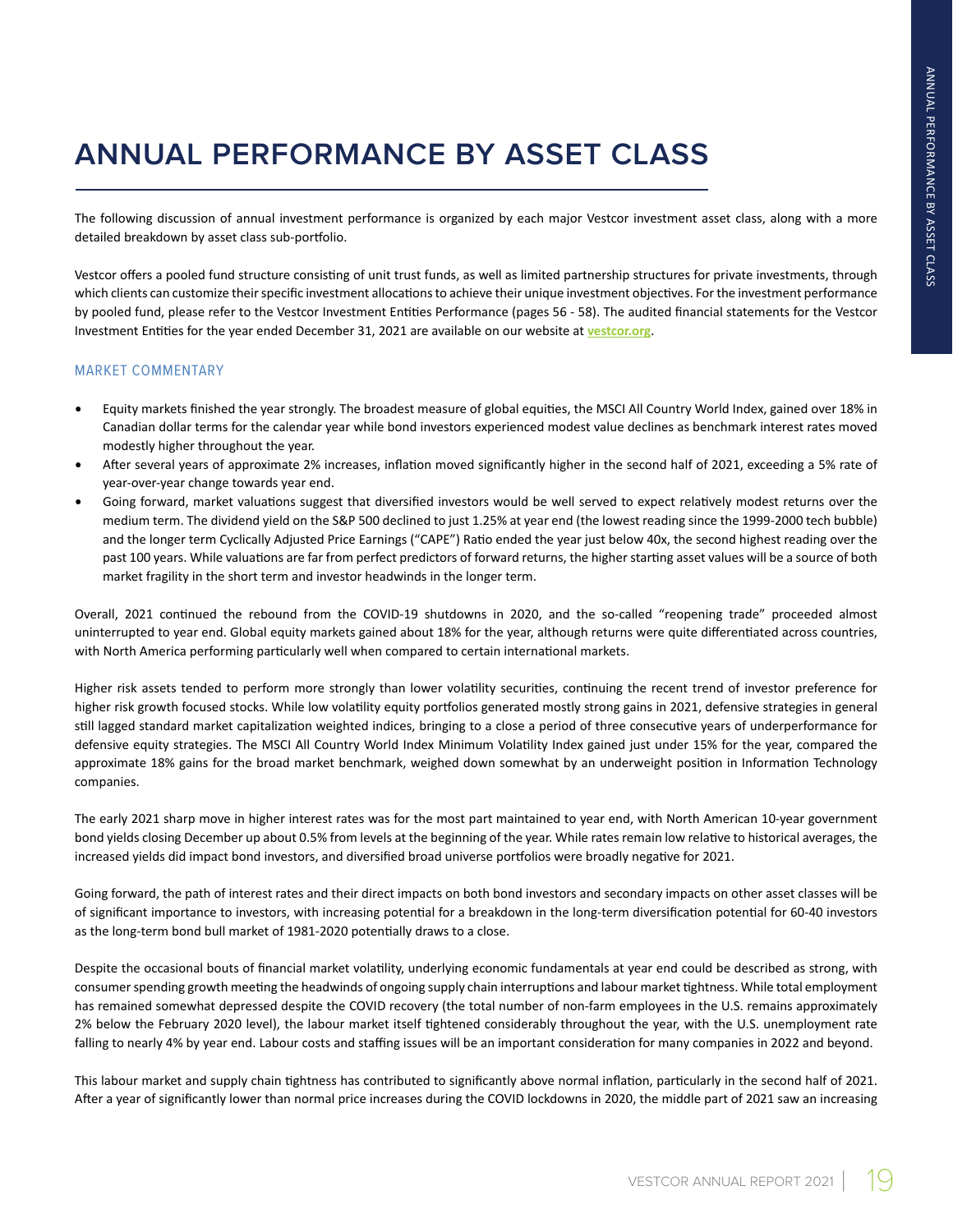trend in total CPI with year-over-year changes rising from below 1% in the early stages of 2021 to nearly 5% by November. Although cumulatively, the 2020-21 period has experienced total CPI increases that were only slightly above the Bank of Canada's 2% target at approximately 2.9% per year, nearly all of those price increases were concentrated in the April-November period of 2021. Globally, central bank policymakers have reacted to the increased inflation by shifting course to a tighter policy stance, with the U.S. Federal reserve apparently planning 3-4 interest rate hikes in 2022 along with potential balance sheet normalization efforts. This rapid change in policy expectations – while likely necessary to maintain control over inflation in the medium term – will have significant impacts on investors across all asset classes.

Apart from standard economic and market commentary remains the concern of geopolitical tensions and the impact on investors. While the outcome of any major geopolitical event remains unfortunately impossible to predict with certainty, the current tensions in Ukraine coupled with ongoing impacts of the now more than 2-year-old COVID-19 pandemic leaves financial markets in a somewhat precarious state. Combining this short-term uncertainty with the impact of fairly stretched fundamentals suggests that all in, the medium term expected return on a 60-40 stock-bond portfolio is likely to be modestly below its long run average level from a starting point of January 2022.

## FIXED INCOME PORTFOLIOS

#### **OBJECTIVES**

Vestcor provides a number of fixed income focused portfolios that allow clients to access a broad mix of both maturity term and credit quality exposures. These portfolios can be combined to represent standard industry benchmarks or used separately to provide more customized exposure to fit specific investment objectives or requirements.

|                                       | <b>AUM<sup>1</sup></b> |                       | <b>2021 Annual Return</b> | <b>Four-Year Annualized Return</b> |                       |  |
|---------------------------------------|------------------------|-----------------------|---------------------------|------------------------------------|-----------------------|--|
| <b>Portfolio</b>                      | $(S$ millions)         | <b>Portfolio</b><br>% | <b>Benchmark</b><br>%     | <b>Portfolio</b><br>%              | <b>Benchmark</b><br>% |  |
| <b>Short Term Assets</b>              | \$1,111                | 0.25                  | 0.17                      | 1.31                               | 1.01                  |  |
| <b>Nominal Bonds</b>                  | 3,610                  | (2.55)                | (2.97)                    | 3.81                               | 3.32                  |  |
| Corporate Bonds                       | 3,599                  | (1.51)                | (1.34)                    | 3.93                               | 4.04                  |  |
| International High Yield <sup>2</sup> | 206                    | 4.26                  | 2.39                      | n/a                                | n/a                   |  |
| <b>Real Return Bonds</b>              | 842                    | 1.70                  | 1.84                      | 5.77                               | 5.58                  |  |

#### PERFORMANCE SUMMARY AS AT DECEMBER 31, 2021

*1 Includes cross-fund ownership interests*

*2 Start date March 1, 2018*

#### **OVERVIEW**

Spurred by economic reopening, rising economic growth, and significant employment gains, investor optimism resulted in a rising rate trend for most of 2021. Canadian 10-year bond yields, which started the year at 0.7%, spiked to 1.6% by mid-March. Despite some mid-year volatility, these modestly higher rates were maintained to year-end, with the 10-year bond yield closing December at slightly greater than 1.4%.

North American central banks maintained their highly stimulative monetary policies throughout most of the year, with the Bank of Canada and U.S. Federal Reserve pivoting to a more hawkish tone only in the latter stages of 2021 in the face of rapidly rising inflation. Market expectations rapidly coalesced on a significant rate hike schedule in both markets, although ongoing geopolitical tensions globally will mean that central banks must navigate a dynamic market environment to ensure a so-called "soft landing" in the transition to a less accommodative policy stance. The yield curve itself began this tightening cycle in an atypically flat orientation, with limited term premium available to investors for moving beyond 2 years in maturity. Flatter interest rate term structures are generally reserved for the latter portions of policy tightening cycles and are potentially indicative of increased risk of a shorter rate rise experience than previous cycles, with increased risk of policy error.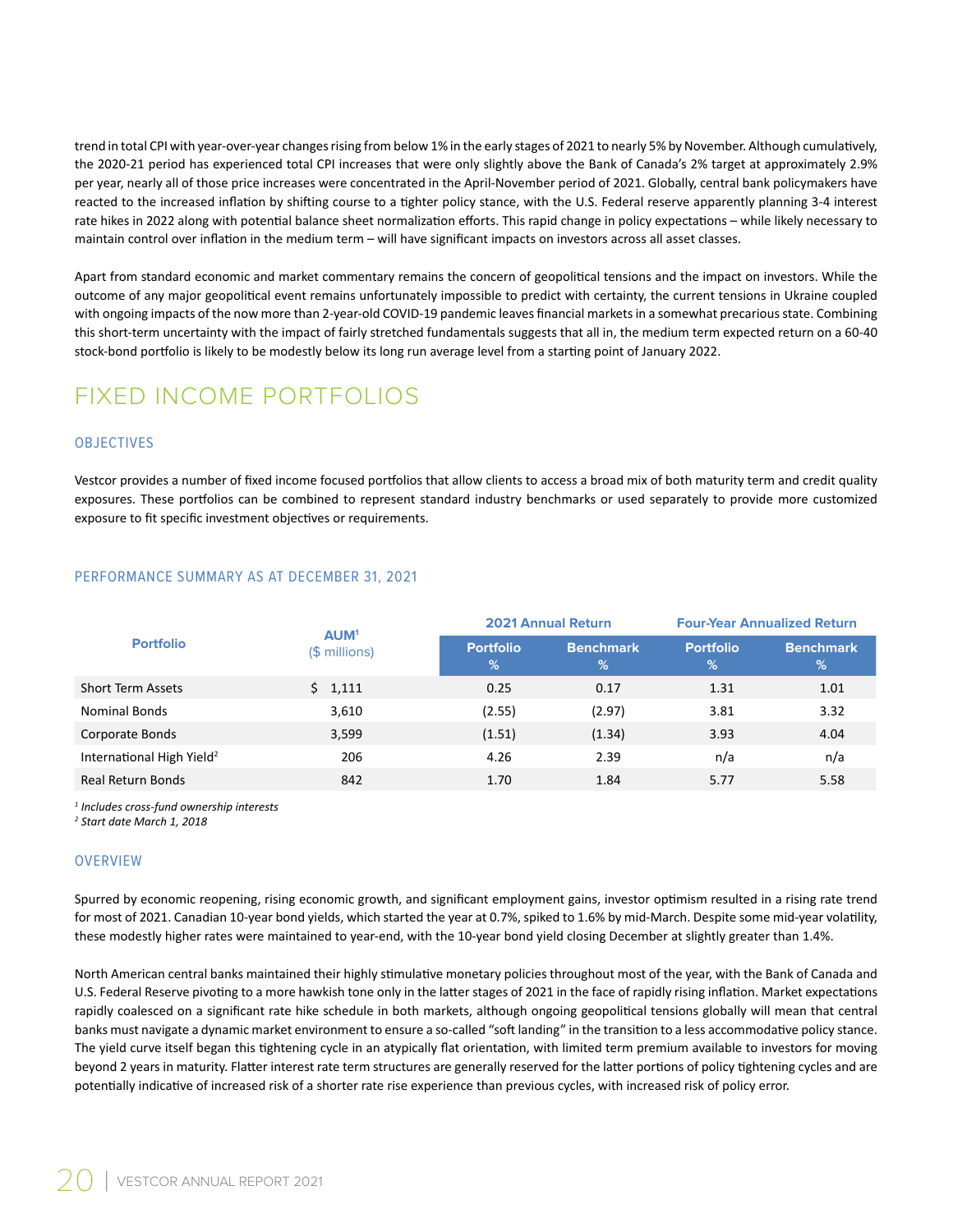Compared to the relatively volatile experience for credit markets in 2020, corporate bond investors experienced comparatively subdued credit spread volatility in 2021 as stimulative central bank policies created a generally favorable credit environment. With only mild moves throughout the year, both corporate and Canadian provincial bond credit spreads ended the year just slightly tighter than at the beginning of January.

## PUBLIC EQUITY PORTFOLIOS

#### **OBJECTIVES**

We provide two main types of geographically diverse public equity investment portfolios: standard market capitalization-based portfolios, and low volatility equity portfolios. These portfolios are used to help clients gain exposure to the long-term economic growth in global regions on both an active and passively managed basis, with clients benefitting from Vestcor's total portfolio approach to shift active risk to markets where it is most beneficial, while maintaining the efficiency of passive management in certain more competitive markets where evidence warrants a less aggressive approach.

In 2021, Vestcor continued a trend of increasing portfolio efficiency by transitioning separate U.S. and international Developed Market Low Volatility Strategies to a combined "Developed World ex Canada" approach. This new strategy is expected to provide gains in both portfolio and transaction cost efficiency going forward, producing improved results for clients.

#### PERFORMANCE SUMMARY AS AT DECEMBER 31, 2021

| <b>Portfolio</b>                       | AUM <sup>1</sup> |                          | <b>2021 Annual Return</b> | <b>Four-Year Annualized Return</b> |                       |  |
|----------------------------------------|------------------|--------------------------|---------------------------|------------------------------------|-----------------------|--|
|                                        | $(S$ millions)   | <b>Portfolio</b><br>$\%$ | <b>Benchmark</b><br>%     | <b>Portfolio</b><br>%              | <b>Benchmark</b><br>% |  |
| <b>Market Capitalization Weighted:</b> |                  |                          |                           |                                    |                       |  |
| Canadian Equity                        | \$1,175          | 25.22                    | 25.09                     | 10.43                              | 10.28                 |  |
| Canadian Small Cap Equity <sup>2</sup> | 175              | 30.68                    | 20.27                     | n/a                                | n/a                   |  |
| U.S. Equity                            | 676              | 26.93                    | 26.85                     | 17.74                              | 17.68                 |  |
| U.S. Small Cap Equity <sup>2</sup>     | 5                | 15.03                    | 13.52                     | n/a                                | n/a                   |  |
| International Equity                   | 860              | 11.14                    | 10.32                     | 6.18                               | 6.20                  |  |
| Low Volatility:                        |                  |                          |                           |                                    |                       |  |
| Canadian Equity                        | 985              | 23.96                    | 26.08                     | 8.88                               | 9.50                  |  |
| U.S. Equity <sup>3</sup>               |                  | 2.71                     | 0.80                      | 8.86                               | 10.44                 |  |
| International Equity <sup>3</sup>      | —                | (0.42)                   | (1.99)                    | 2.51                               | 2.93                  |  |
| Global Equity <sup>4</sup>             | 2,255            | 12.71                    | 12.86                     | n/a                                | n/a                   |  |
| <b>Emerging Markets Equity</b>         | 830              | 5.71                     | 4.65                      | 2.75                               | 4.06                  |  |

*1 Includes cross-fund ownership interests*

*2 Start date April 30, 2018*

*3 U.S. and International Strategies merged effective March 31, 2021. 4-year performance from Jan. 1, 2018 through March 31, 2021*

*4 Start date April 1, 2021*

#### **OVERVIEW**

Compared to the extreme volatility of 2020, global equity investors had a much smoother ride in 2021. While pockets of modest volatility were observed throughout the year, for the most part, 2021 was a period of volatility declines and price increases for global equity markets. The global MSCI All Country World Index gained over 18% in Canadian Dollar terms, although developed markets significantly outpaced emerging markets during the year.

As discussed previously, defensive equity strategies produced significantly improved returns in 2021 when compared to the prior year, although for the third consecutive year failed to match the returns generated by higher risk market capitalization weighted portfolios. Defensive equities remain a significant source of value for many Vestcor clients due to their risk reducing characteristics matching well with the regulatory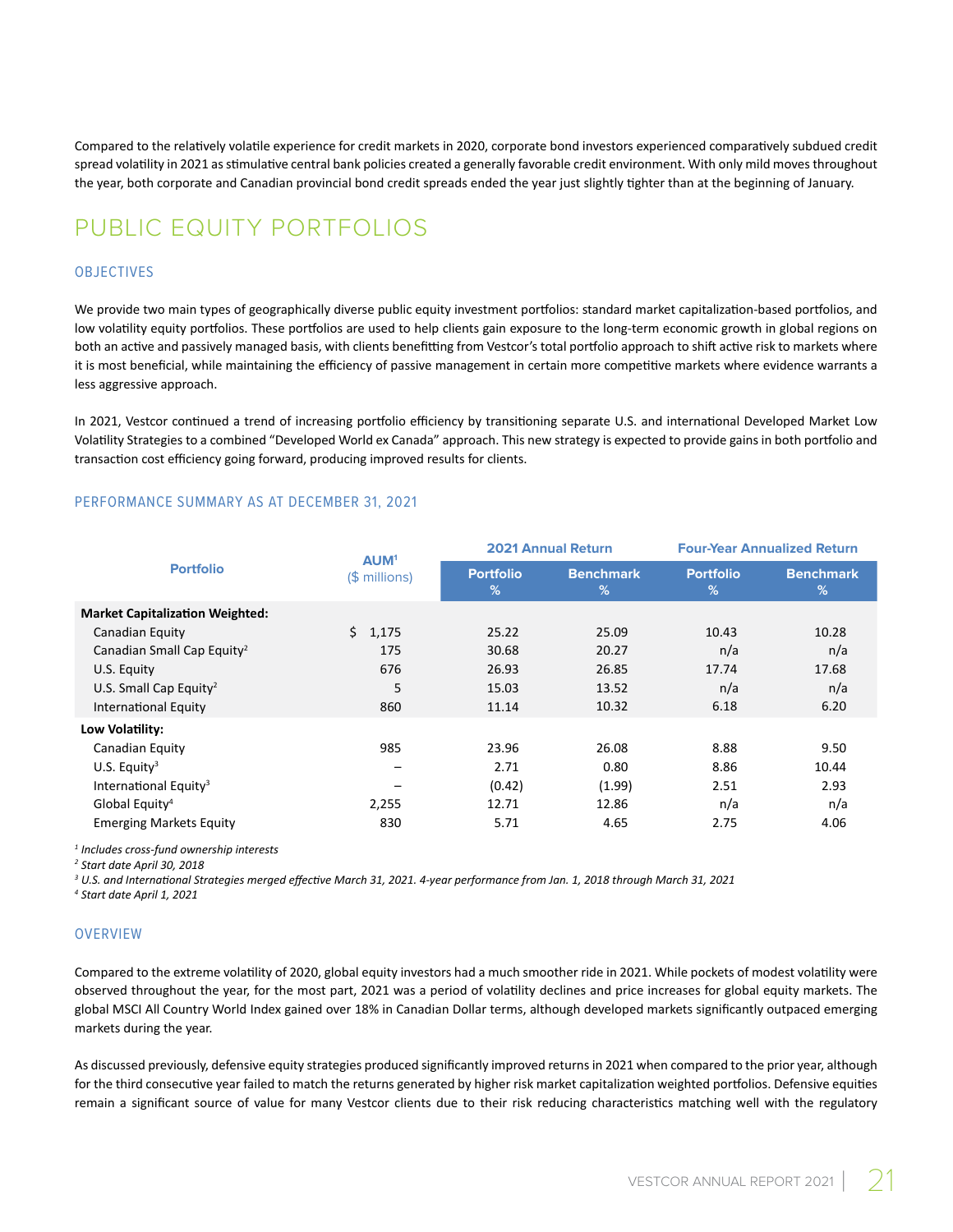framework faced by New Brunswick based Shared Risk and Target Benefit Pension Plans. This risk reducing quality, combined with improved fundamentals for low volatility equities when compared to broader markets, suggest that these defensive strategies will continue to plan an important role for clients in future years.

## ALTERNATIVE INVESTMENT PORTFOLIOS

#### **OBJECTIVES**

Vestcor offers many non-traditional alternative investment strategies which help provide clients with additional diversification benefits and exposure to investments which may help reduce their overall portfolio risk from the more traditional public equity and fixed income markets. Our Absolute Return Strategies are internally managed portfolios that are deployed for clients on both a standalone basis as well as through an overlay approach on total assets that consist primarily of publicly traded securities designed to provide stable returns with a low correlation to standard public market equity index returns.

Vestcor's Private Equity portfolio – historically managed by the firm's Private Markets team - provides investors with the opportunity to invest in more concentrated or control-based equity positions in companies that are at various growth stages and located in a number of different geographic regions. In 2021, Vestcor initiated a modest reorganization of certain investment teams, with the creation of a Real Assets team focused primarily on Real Estate and Infrastructure investments. As a result of this team transition, Private Equity portfolio management responsibilities have migrated to Vestcor's Equity Team, allowing complete oversight of top down and bottom-up portfolio management for the firm's entire non-Quantitatively managed equity portfolios within one integrated team. This integrated approach is expected to provide significant advantages for both public and private equity management at Vestcor in addition to allowing better coverage of rapidly evolving equity capital markets globally.

Real Estate and Infrastructure investments provide clients with the ability to invest capital in a diverse portfolio of long-term assets that provide an ongoing yield that typically adjusts with inflation over the time horizon of the investment, accessed via both direct and fund-based approaches.

|                            | AUM <sup>1</sup> |                          | <b>2021 Annual Return</b> | <b>Four-Year Annualized Return</b> |                       |
|----------------------------|------------------|--------------------------|---------------------------|------------------------------------|-----------------------|
| <b>Portfolio</b>           | $($$ millions)   | <b>Portfolio</b><br>$\%$ | <b>Benchmark</b><br>$\%$  | <b>Portfolio</b><br>%              | <b>Benchmark</b><br>% |
| Absolute Return Strategies | \$1,647          | 6.69                     | 0.17                      | 5.47                               | 1.01                  |
| Private Equity             | 1,306            | 34.39                    | 21.10                     | 21.27                              | 12.06                 |
| <b>Real Estate</b>         | 1,341            | 19.76                    | 12.34                     | 10.32                              | 7.61                  |
| Infrastructure             | 1,251            | 10.06                    | 5.33                      | 8.88                               | 5.73                  |

#### PERFORMANCE SUMMARY AS AT DECEMBER 31, 2021

*1 Includes cross-fund ownership interests*

#### **OVERVIEW**

We manage separate internal portfolios that provide exposure to a variety of securities, markets and strategies managed using both traditional and quantitative approaches. Meaningful allocations to these portfolios combined with a well-developed risk budgeting framework allow the strategy to achieve the goal of positive, low risk returns without taking on the unintended risk exposures that can often be found in traditional multi-strategy absolute return portfolios such as hedge funds. While each strategy is managed in a diversified and prudent manner by a particular portfolio management team, we additionally employ a combined portfolio risk budgeting approach to ensure risk is efficiently managed and budgeted through all market environments. By shifting capital and risk allocations to their most favorable locations where necessary the strategy has been successful in producing significant positive returns with minimal correlation to traditional markets and less than half the volatility of traditional hedge funds.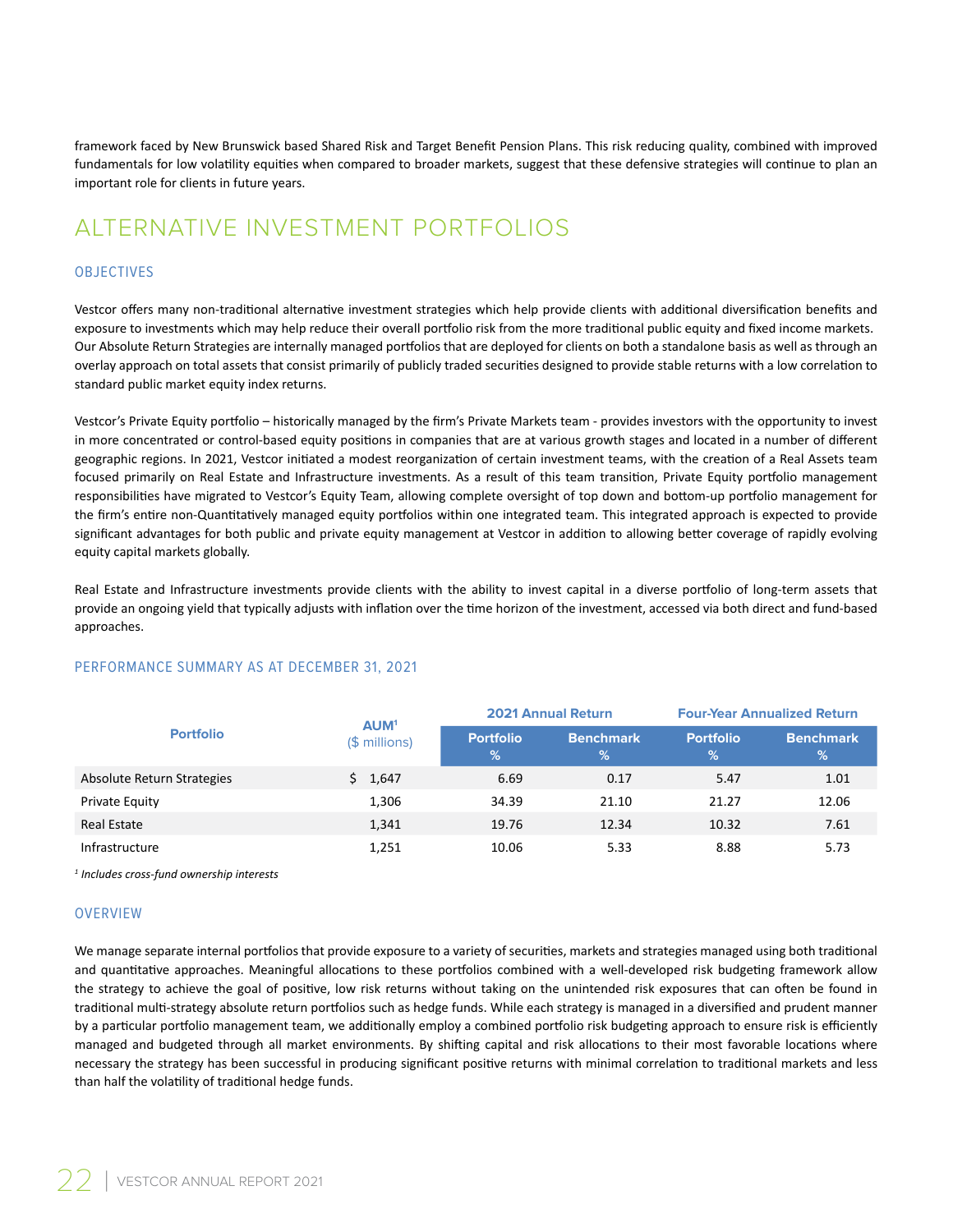In 2021, the Absolute Return Strategy generated returns of 6.7%, with positive contributions from both the fundamental and event driven and quantitatively managed sub-portfolios.

Vestcor's private equity portfolio is diversified across geography, sector and currency, and investments are made through a combination of commitments to external funds, co-investments alongside fund managers and direct internally managed investments. In 2021, the portfolio gained nearly 35% and significantly outpaced its benchmark for the year. Over the longer-term four-year period, private equity has returned in excess of 21%, outperforming the portfolio's Public Equity benchmark by more than 9% per year.

The Real Estate portfolio has two components: North American Real Estate Investment Trust (REIT) securities, and private real estate in the form of limited partnership interests, direct co-investments and direct holdings. With the creation of a more focused Real Assets team in 2021, direct Real Estate investments are expected to play a larger role in Vestcor client investment strategy on a go forward basis. In 2021, the combined portfolio earned a return of nearly 20% vs. a benchmark return of 12.3%. In addition, the longer-term 4-year return remains strong and well in excess of benchmark at 10.3% per year.

Vestcor's Infrastructure portfolio has two components: first, private infrastructure in the form of both fund commitments into limited partnerships as well as co-investments (diversified by geography, currency and by asset type) and second, an internal public infrastructure portfolio that is designed to provide similar long-term return and risk characteristics as private. In 2021, the combined strategy earned 10%, compared to a benchmark return of 5.3%.

#### TOTAL FUND PERFORMANCE SUMMARY AS AT DECEMBER 31, 2021

Below is a summary of the investment performance returns on all Vestcor management assets since its inception in April 1996.

|                            | 1Yr<br>$\%$ | 2 Yrs<br>$\%$ | 3 Yrs<br>% | 4 Yrs<br>$\%$ | 5 Yrs<br>% | 10 Yrs<br>$\%$ | <b>Since</b><br><b>Inception</b><br>$\%$ |
|----------------------------|-------------|---------------|------------|---------------|------------|----------------|------------------------------------------|
| <b>Vestcor Total Funds</b> | 9.46        | 8.20          | 9.38       | 7.50          | 7.61       | 8.58           | 7.36                                     |
| <b>Benchmark</b>           | 7.23        | 7.12          | 8.45       | 6.52          | 6.62       | 7.65           | 6.98                                     |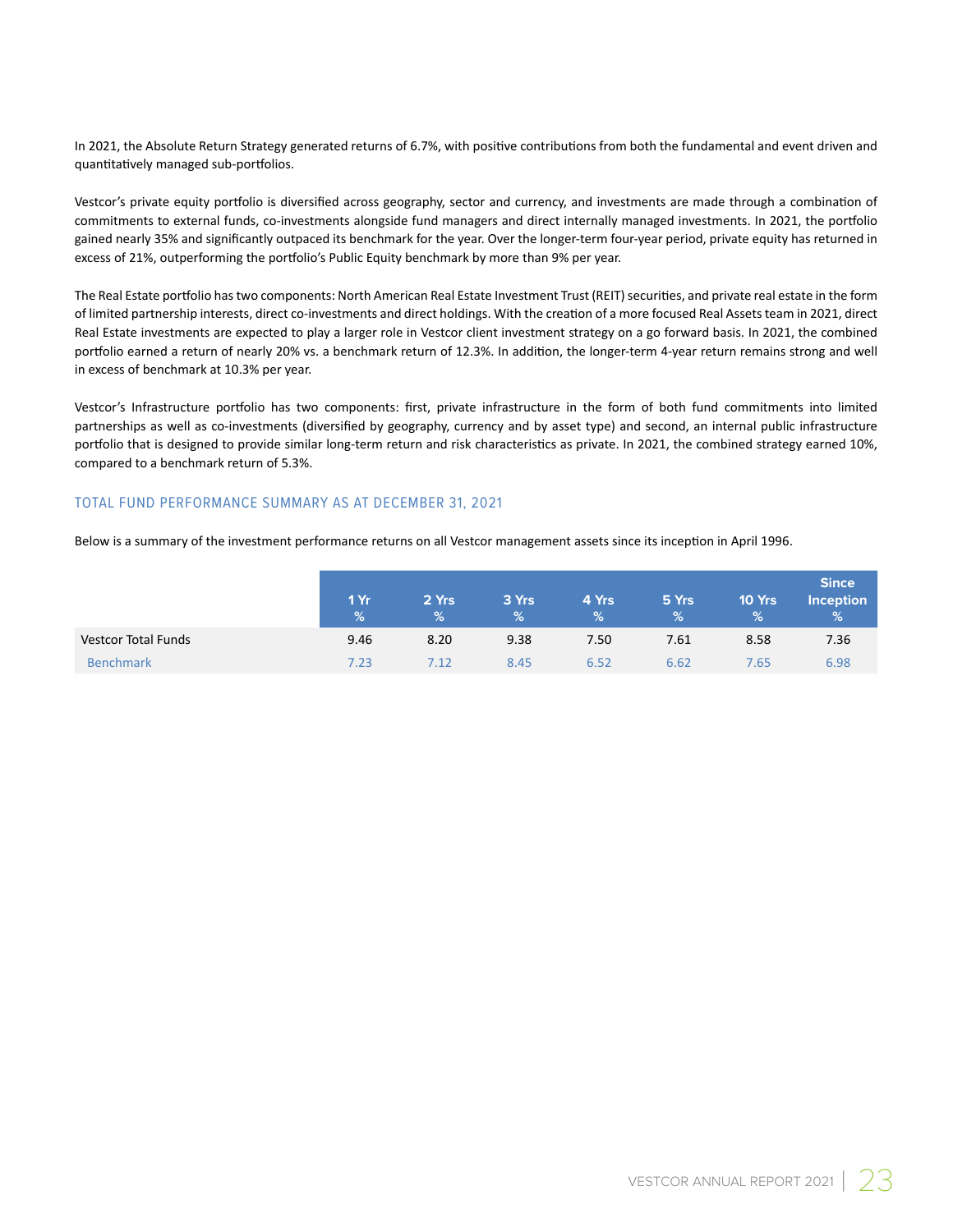# **RISK MANAGEMENT**

Vestcor faces a number of risks in fulfilling our various client mandates. A summary of our recently updated Enterprise Risk Management Framework, available at **[vestcor.org/corporate](https://vestcor.org/en/about-us/corporate-overview/)**, provides guidance and structure for ensuring that the organization can assess and adapt to emerging risks.

Risk management is a key element in helping provide stability to both pension plan contributions and benefits and making sure that our investment management activities do not bring undue risk to our clients' assets. All decisions are made in a risk context that not only focuses on the expected returns of our activities but also on the potential gains or losses that could be realized by those activities.

#### BOARD OVERSIGHT

Although management has the primary responsibility for managing risk, under its terms of reference, the Board of Directors is responsible for understanding the risks and the systems that management has put in place to mitigate and manage those risks. The Board is assisted in this responsibility through the efforts of its Committees to which certain risk oversight has been delegated. The Board maintains specific responsibility for the oversight of fiduciary, business strategy and investment risk, however.

Within the Board structure, the Human Resources & Compensation Committee focuses on risks relating to our employees and work environment. These include the leadership of the President and CEO, the ability to attract and retain qualified and motivated staff, leadership development and succession plans, and our Human Resource policies and practices. The Governance Committee focuses on the leadership and effectiveness of the Board and the reputation and public image of Vestcor. The Audit Committee focuses on oversight of financial risks including risks relating to the systems of internal control and financial reporting as well as cybersecurity and fraud risk.

#### INTERNAL AUDIT FUNCTION

The Audit Committee of the Board uses an independent internal audit function, consisting of internal employees and external independent audit consultants, to assist the Committee in ensuring that the internal controls and information systems used by Vestcor are appropriate and effective. The internal audit function reports directly to the Audit Committee. Internal audit pursues a rotating, risk-focused examination of an audit universe that covers the expanse of Vestcor's corporate policies and processes.

#### MANAGEMENT ACTIVITIES

Vestcor has an independent Risk Team overseen by the Risk Manager. The Risk Manager is responsible for development, communication and administration of Vestcor's Enterprise Risk Management Framework, leads the Enterprise Risk Management Council and reports directly to the Chair of the Audit Committee.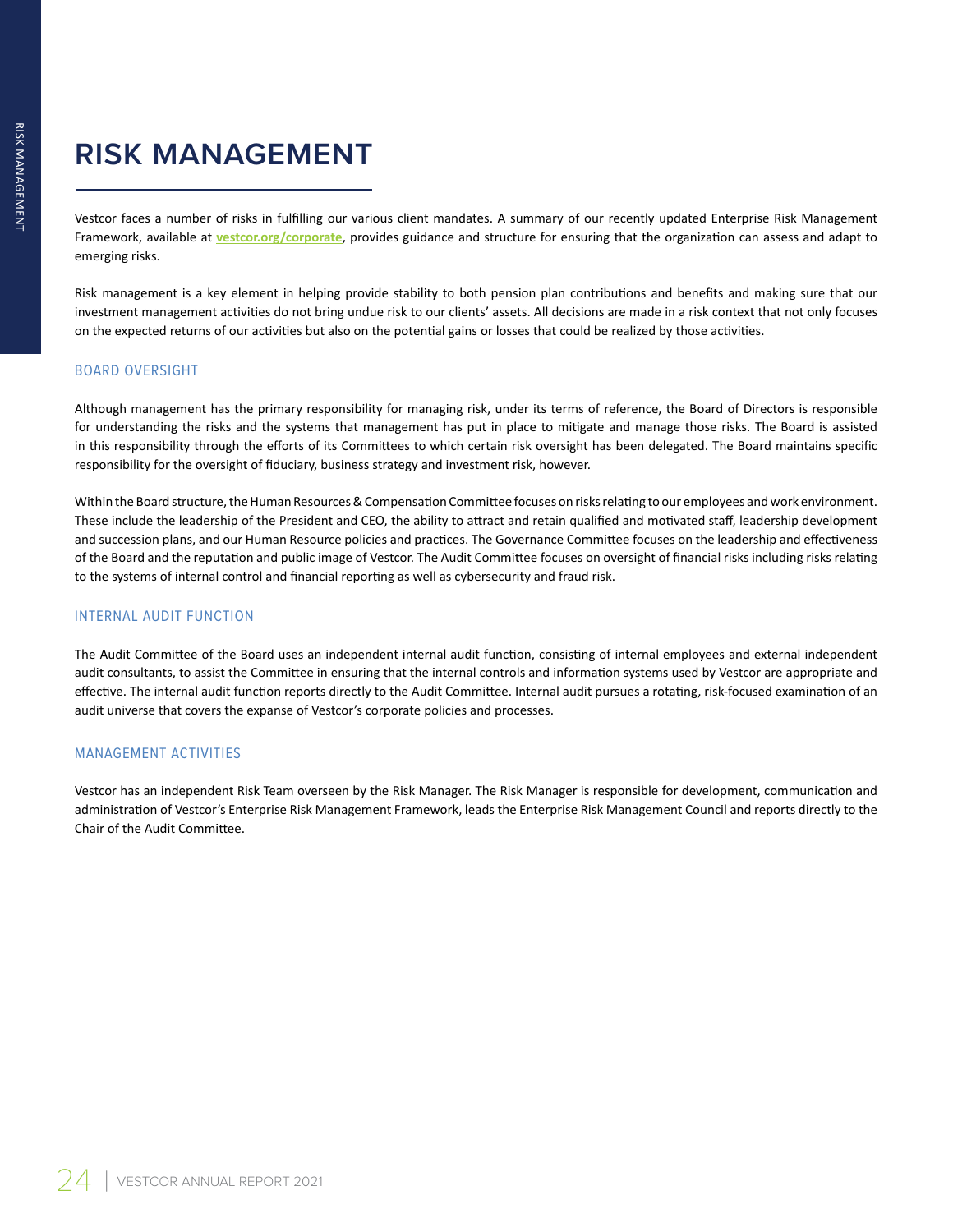Vestcor uses various internal Risk Management Committees to monitor and address issues arising from the Enterprise Risk Management Framework. These committees have cross-functional membership, including management and non-management positions as well as some overlap among the committees, providing a rich opportunity for sharing perspectives and insights:

| <b>Enterprise Risk</b><br><b>Management Council</b><br>(ERMC)                       | In accordance with its Terms of Reference, the ERMC is responsible for reviewing the status of the<br>Enterprise Risk Management Framework on a quarterly basis in advance of presenting the quarterly<br>risk matrix report and key risk indicators to the Audit Committee and advising the President and CEO<br>of areas of emerging risk.                                                                                                                                                                                                        |
|-------------------------------------------------------------------------------------|-----------------------------------------------------------------------------------------------------------------------------------------------------------------------------------------------------------------------------------------------------------------------------------------------------------------------------------------------------------------------------------------------------------------------------------------------------------------------------------------------------------------------------------------------------|
|                                                                                     | In fulfilling this mandate, the ERMC reviews:<br>a quarterly key risk indicators report;<br>$\bullet$<br>weekly Capital at Risk and Policy Asset Mix Capital at Risk analyses, including identification of<br>$\bullet$<br>risk proxies;<br>a quarterly client liquidity analysis;<br>$\bullet$<br>monthly counterparty exposure reports;<br>$\bullet$<br>quarterly securities lending compliance reports;<br>$\bullet$<br>results from management's annual fraud risk assessment; and<br>$\bullet$<br>recommendations from internal audit reviews. |
| <b>Investment Risk</b><br><b>Management Committee</b><br>(IRMC)                     | In accordance with its Terms of Reference, the IRMC:<br>monitors investment risk measures:<br>$\bullet$<br>reviews the results of asset mix stress testing and back-testing;<br>$\bullet$<br>considers risks associated with new investment strategies and products; and<br>$\bullet$<br>proposes procedures to measure and monitor investment risk, subject to the approval of the<br>$\bullet$<br>Chief Investment Officer and within the parameters established by the Board and our clients.                                                    |
| <b>Trade Management</b><br><b>Oversight Committee</b><br>(TMOC)                     | In accordance with its Terms of Reference, the TMOC:<br>monitors trading policies and practices;<br>$\bullet$<br>approves broker selection to ensure best trade execution possible; and<br>$\bullet$<br>manages exposure to broker counterparty risk.<br>$\bullet$                                                                                                                                                                                                                                                                                  |
| <b>Information Technology</b><br><b>Risk Management</b><br><b>Committee (ITRMC)</b> | In accordance with its Terms of Reference, the ITRMC:<br>assists in the development of IT strategy and future direction;<br>$\bullet$<br>approves new application risk assessments;<br>$\bullet$<br>monitors adherence to IT policies and processes; and<br>$\bullet$<br>oversees cybersecurity risks.<br>$\bullet$                                                                                                                                                                                                                                 |
| <b>Business Continuity Plan</b><br><b>Team (BCP)</b>                                | In accordance with its Terms of Reference, the BCP:<br>develops and implements the Business Continuity Plan including disaster recovery and pandemic<br>$\bullet$<br>preparedness;<br>discusses possible disaster scenarios; and<br>$\bullet$<br>uses passive and active scenario testing to practice response protocols.<br>$\bullet$                                                                                                                                                                                                              |
| <b>Occupational Health &amp;</b><br><b>Safety Committee</b>                         | In accordance with its Terms of Reference, the Occupational Health & Safety Committee considers<br>physical environment risks.                                                                                                                                                                                                                                                                                                                                                                                                                      |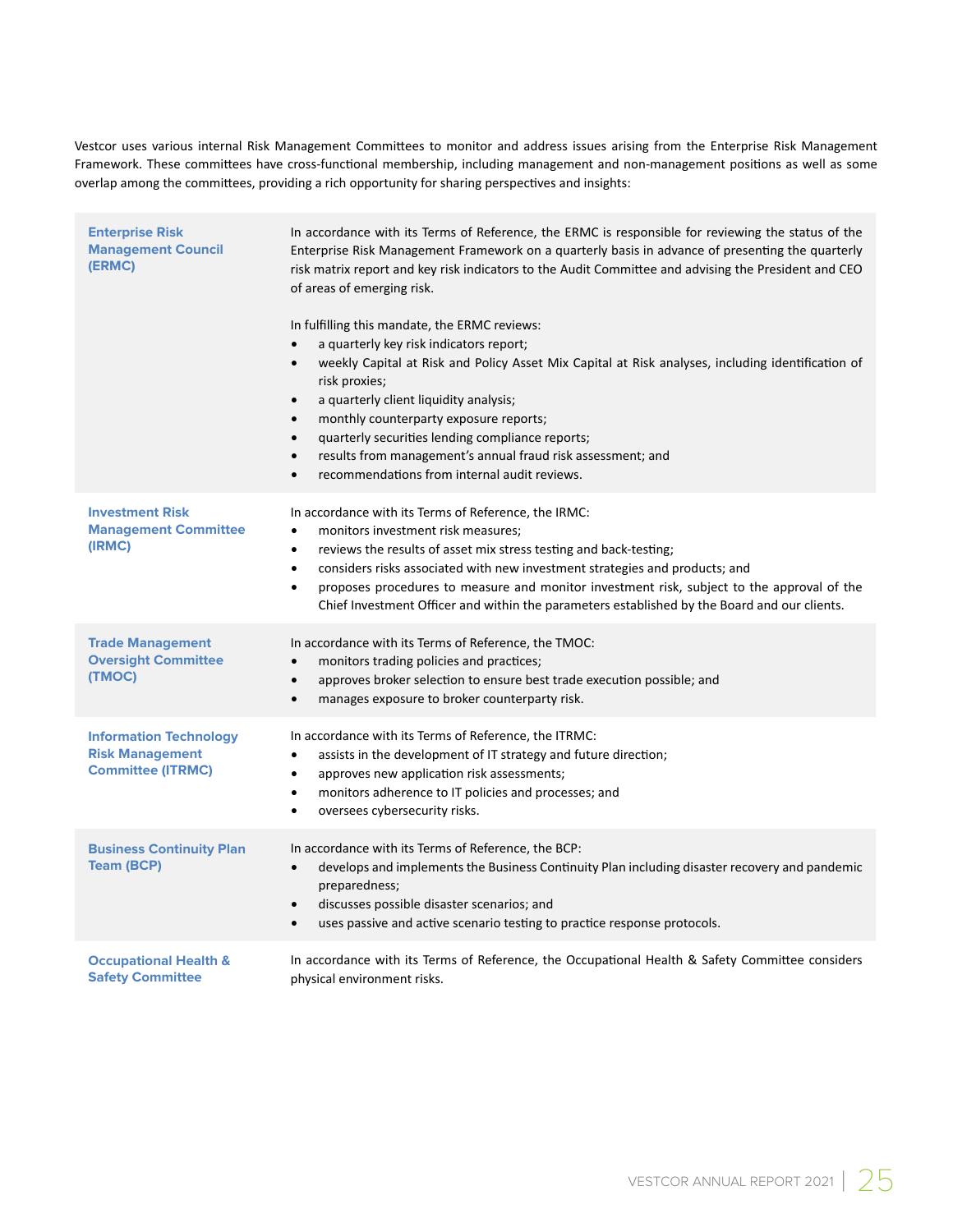| <b>Privacy Committee</b>   | Under its Terms of Reference, the Privacy Committee:<br>oversees all client / plan member privacy activities;<br>$\bullet$<br>develops policies, procedures and safeguards regarding privacy;<br>$\bullet$<br>ensures ongoing staff training and awareness;<br>$\bullet$<br>monitors policy compliance; and<br>$\bullet$<br>investigates and responds to incidents and complaints.<br>$\bullet$                                                                    |
|----------------------------|--------------------------------------------------------------------------------------------------------------------------------------------------------------------------------------------------------------------------------------------------------------------------------------------------------------------------------------------------------------------------------------------------------------------------------------------------------------------|
| <b>Valuation Committee</b> | In accordance with its Terms of Reference, the Valuation Committee:<br>reviews the valuations for all private local opportunity investments and spread-based fixed<br>٠<br>income securities;<br>reviews the valuations for other non-publicly traded securities classified as Level 2 or Level 3<br>٠<br>under International Financial Reporting Standards; and<br>maintains the valuation procedures manual in accordance with sound business practices and<br>٠ |

effective internal controls.

26 | VESTCOR ANNUAL REPORT 2021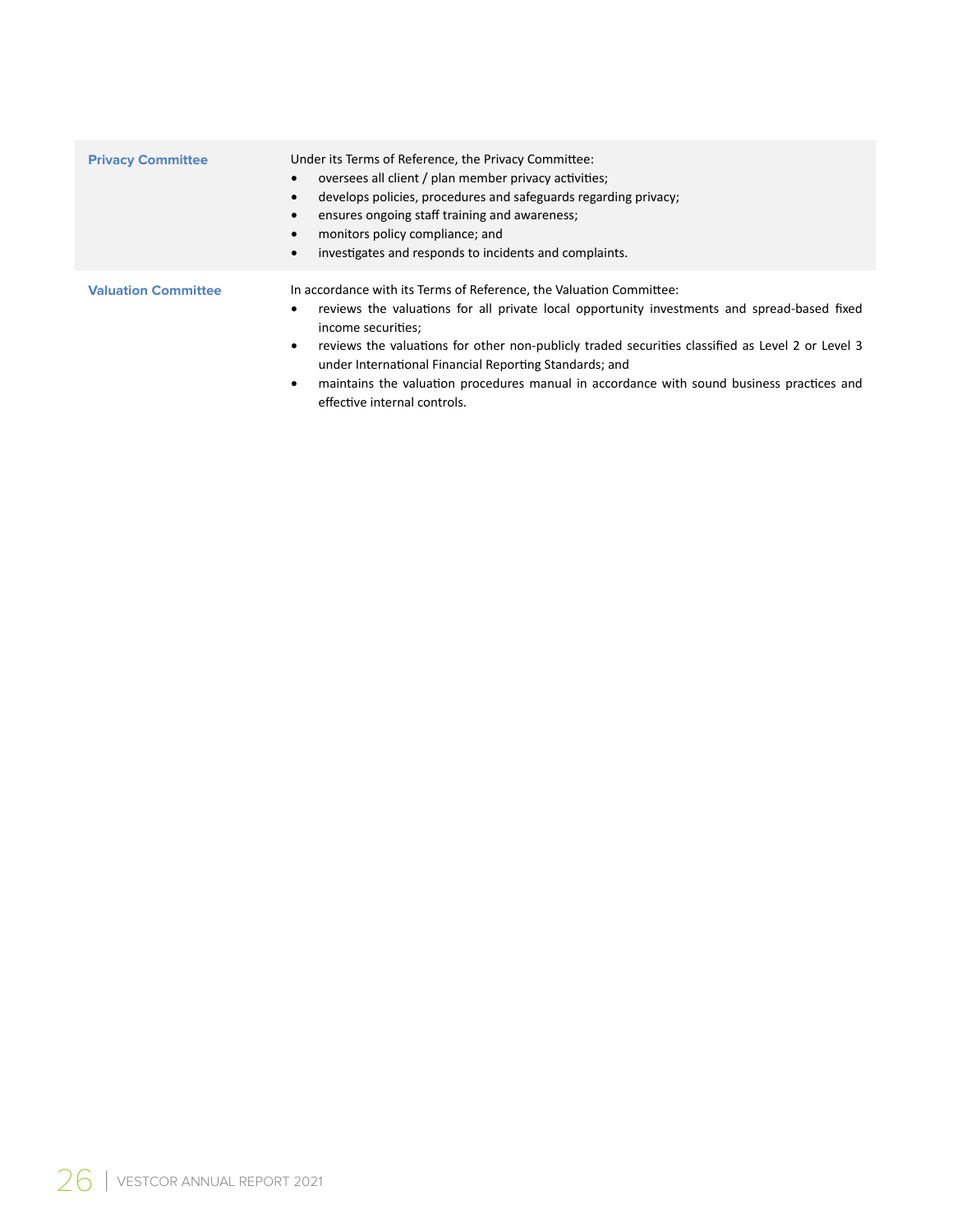# **CORPORATE GOVERNANCE**

Vestcor was established under the *Vestcor Act* in 2016 as a not-for-profit corporation that is indirectly owned by its Members, currently the NBPSPP and NBTPP ("the Founding Members") through a shareholder corporation, Vestcor Corp.

#### APPOINTMENT OF BOARD OF DIRECTORS

Vestcor's Board of Directors is appointed by Vestcor Corp. based on recommendations from a Vestcor Inc. Ad-Hoc Nominating Committee. A skills matrix is developed by the Ad Hoc Nominating Committee to ensure an appropriate diversity of Board experience and skills. A professional executive search firm may be engaged to assist the Committee in the solicitation and evaluation of interested applicants against this skills matrix.

The *Vestcor Act*, a Members' Agreement and the corporate by-laws set out the duties and responsibilities of the Board of Directors. Also, under a Director Independence Policy that seeks to minimize potential conflicts with respect to Board operations, the current Board operates with all of its ten directors declaring full independence.

A primary consideration of the Board is to oversee Vestcor's activities as a pension and benefits administrator and investment manager for the funds under management. The Board ensures that, as required under the *Vestcor Act*, all Vestcor's transactions are conducted on a purely commercial basis, and that decisions and actions are based on sound business practices in the best interest of our clients.

The Board is responsible for the stewardship and strategic direction of Vestcor. Its duties include establishment of the corporate mission, vision and values, maintaining an effective relationship with the President and CEO, and oversight of the business planning process, financial position and results, risk management, internal controls and information systems, human resources, communications and stakeholder relations. To ensure its ongoing effectiveness, the Board performs a self-assessment against these responsibilities.

The Board is assisted in its endeavors by the efforts of three Committees: the Audit Committee, the Human Resources & Compensation Committee and the Governance Committee, whose reports follow. Day-to-day management is delegated to the Chief Executive Officer, while investmentrelated matters are delegated to the Chief Investment Officer.

Additional information about our corporate governance practices is available on our website at **[vestcor.org](https://vestcor.org/)**. This includes: our governing statutes, Board composition, Board and Committee Terms of Reference, Nomination Guidelines, Director Orientation and Education Policy, and Code of Ethics and Business Conduct.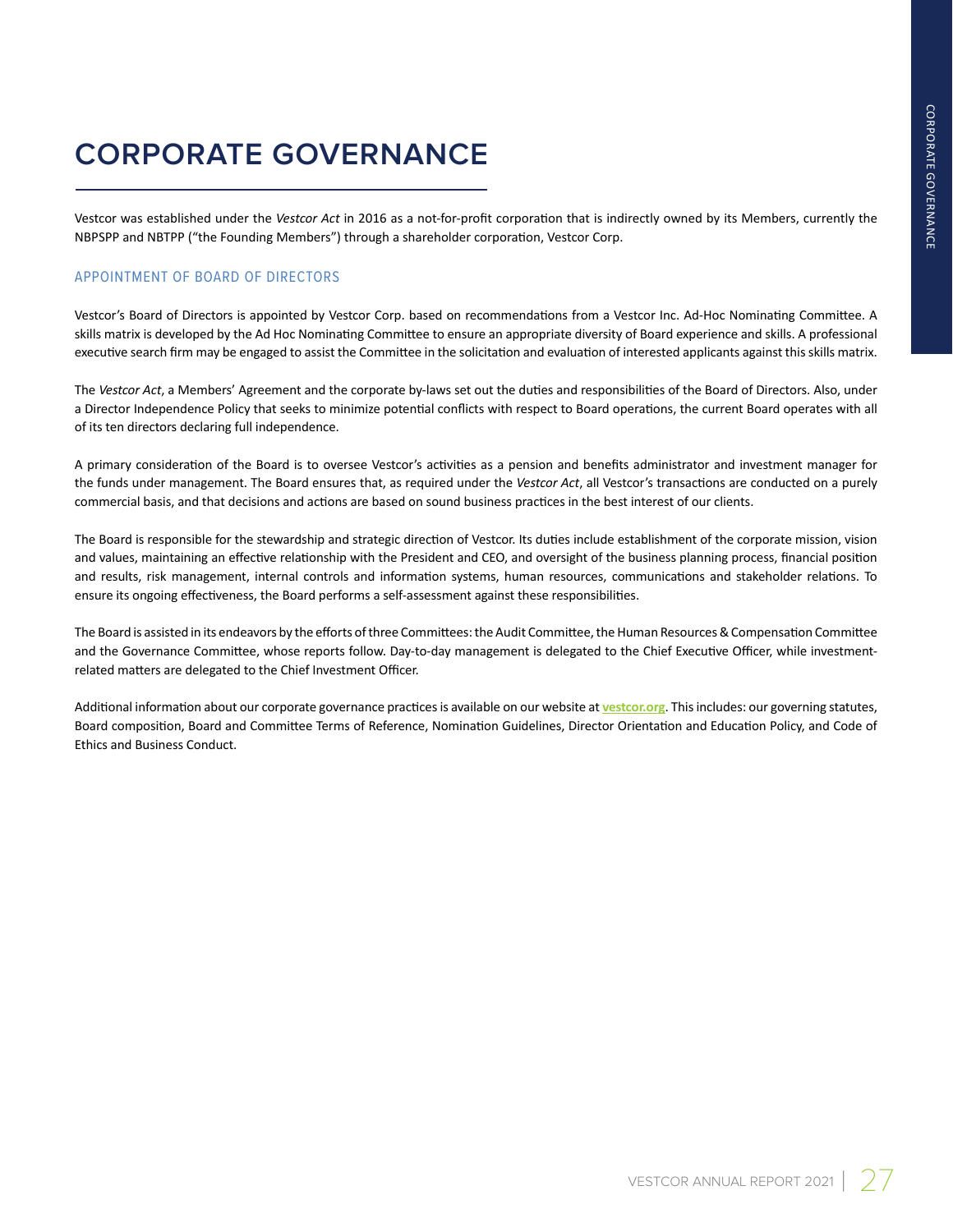#### BOARD ATTENDANCE

Board members are expected to attend the Board meetings and meetings of committees of which they are a member. The following table provides the number of regular meetings held and attendance by each of the appointed Directors.

| <b>Board</b> | <b>Audit Committee</b> | <b>Governance</b><br><b>Committee</b> | <b>Human Resources</b><br>& Compensation<br><b>Committee</b> |
|--------------|------------------------|---------------------------------------|--------------------------------------------------------------|
| 9/9          | 5/5                    | 4/4                                   | 5/5                                                          |
| 9/9          | n/a                    | n/a                                   | 5/5                                                          |
| 3/3          | 3/3                    | 2/2                                   | n/a                                                          |
| 9/9          | n/a                    | 4/4                                   | 5/5                                                          |
| 6/6          | n/a                    | 2/2                                   | n/a                                                          |
| 6/6          | n/a                    | 1 <sup>3</sup>                        | 2/2                                                          |
| 9/9          | 5/5                    | 4/4                                   | 5/5                                                          |
| 9/9          | 5/5                    | n/a                                   | 5/5                                                          |
| 9/9          | 2/2                    | n/a                                   | 3/3                                                          |
| 9/9          | 5/5                    | 4/4                                   | n/a                                                          |
| 9/9          | 5/5                    | 4/4                                   | n/a                                                          |
|              |                        |                                       |                                                              |

*1 Term expired June 30, 2021* 

*2 New Director effective July 1, 2021*

*3 New Directors can attend all Committee meetings as guests*

In addition, the Ad hoc Nominating Committee, which had resumed its activities in late 2020 once the Province's State of Emergency had been lifted, continued its work with the help of an executive recruiting firm to assist with the search for highly qualified directors to fill both a current and a future vacancy (October 1, 2020 and June 30, 2021 expiry). The Ad hoc Nominating Committee met three times and as per the guidelines for the nomination of new directors, provided the formal final appointment recommendations to the Vestcor Corp. Board for approval. The three-year new Directors' term is effective July 1, 2021.

A Director Orientation Program assists new directors in understanding the mandate and stakeholders of Vestcor. A significant focus of the new Director orientation is to explain the roles and responsibilities of the Board and the Board committees and the expectations of individual Directors. It also outlines Vestcor's organizational structure, introduces the senior leadership team, and provides a primer on the pension and benefits administration and investment management services and related industries. Management has provided Director orientation to each of the directors.

Ongoing Director education includes exposure to relevant news and articles of interest as well as a program of educational sessions. In 2021, these sessions included director & organizational diversity and inclusion; regulatory requirements and application in other jurisdictions; compensation trends and governance; and an update on Vestcor's responsible investing program. Directors also attended the client educational webinars hosted by Vestcor in 2021 including portfolio benchmarking, Global Investment Performance Standards and responsible investment approach. Vestcor also has a corporate membership in the Institute of Corporate Directors to ensure that directors and management have ready access to evolving best governance practices.

All Directors participated in an externally facilitated risk appetite workshop enabling a review and discussion of Vestcor's Enterprise Risk Management Framework and the development of a shared understanding across the principal risks facing the organization.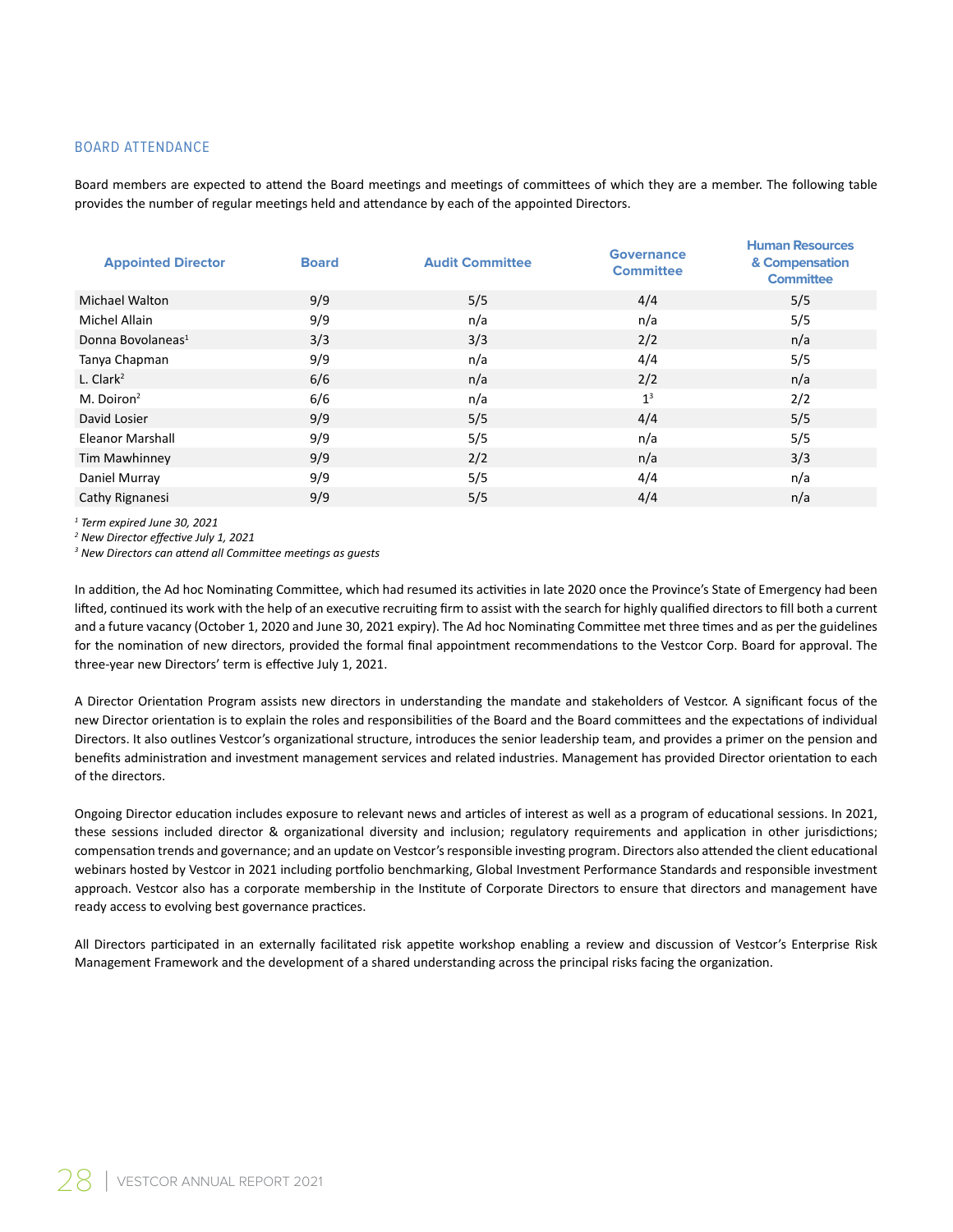#### BOARD DECISIONS

Major decisions made by the Vestcor Board during the year ended December 31, 2021, in addition to the matters referred to it by the Board Committees (see *Board Committee Reports* below) included:

- Approval of the appointments of D. Murray as Chair of the Governance Committee, T. Chapman as Chair of the Human Resources & Compensation Committee and C. Rignanesi as Chair of the Audit Committee effective as of April 1, 2021. Subsequently approved a rotation of Directors to the various Committees of the Board;
- Approval of Brent Henry as Vestcor Inc.'s Vice President Finance and Chief Financial Officer, following the result of an externally facilitated recruitment search;
- Approval of Ying Wu as Vestcor Inc.'s Chief Compliance Officer effective March 1, 2021, following the appointment of Brent Henry, former Chief Compliance Officer;
- Approval of the reestablishment of the Ad hoc Nominating Committee to address the 2020 and 2021 director term expirations.
- Recommend to the Vestcor Corp. shareholder, as a result of an external facilitated recruitment search, the appointment of two new Directors, and the reappointment of two existing Directors, to the Vestcor Inc. Board of Directors.
- Approval of the 2021 Incentive Plan compensation payments including the individual award factor based on 2021 business plan accomplishments;
- Approval of a revision to the Investment Authorities including the daily blotter and settlement limits and trading transaction limits;
- Approval of revisions to the Vestcor Investment Entity Profiles, including the creation of a new Vestcor Investment Entity to support new investment strategies;
- Recommendation to the shareholder of reconfirming KPMG as independent auditor for the Vestcor Group for the year ending December 31, 2021, which was approved;
- Approval of the 2022 Annual Corporate Business Plan and weightings for Incentive Plan purposes;
- Recommendation to the shareholder of the 2022 operating and capital expenditure budgets for Vestcor Inc., which were approved;
- Approval of the 2021 Vestcor Client Satisfaction Survey;
- Approval of the 2022 objectives for the President and CEO; and
- Approval of the 2022 Board and Committees' reporting calendar.

## BOARD COMMITTEE REPORTS

The following highlights of the Board Committee Reports for the year ended December 31, 2021.

## REPORT OF THE AUDIT COMMITTEE

Under its Terms of Reference, the Audit Committee is responsible for assisting the Board in its oversight of the integrity of Vestcor's financial reporting and disclosure processes. This oversight includes:

- monitoring the financial affairs of Vestcor and the Vestcor Investment Entities, including the selection of accounting policies to be followed in the preparation of financial statements and the transparency of financial disclosures;
- appointment of qualified and independent external auditors including an annual assessment of the quality of the external audit and a periodic review of the Committee's policies respecting audit partner rotation and pre-approval of the external auditor's audit and nonaudit fees and their impact on the auditor's independence;
- the selection, evaluation, retention and performance of the internal audit function including completeness of the audit universe, approval of the terms of the annual audit plan and a regular assessment of the effectiveness of the internal audit function;
- adequacy and effectiveness of Vestcor's internal controls and management information systems used to produce accurate, appropriate and timely management and financial information;
- robustness of management's enterprise risk management program and strategies to identify and mitigate financial risks; and
- compliance with legal and regulatory matters.

Management is responsible for the preparation of the financial statements that are free from material misstatement, whether due to fraud or error, and for maintaining appropriate accounting policies, processes, procedures and systems of internal control to ensure compliance with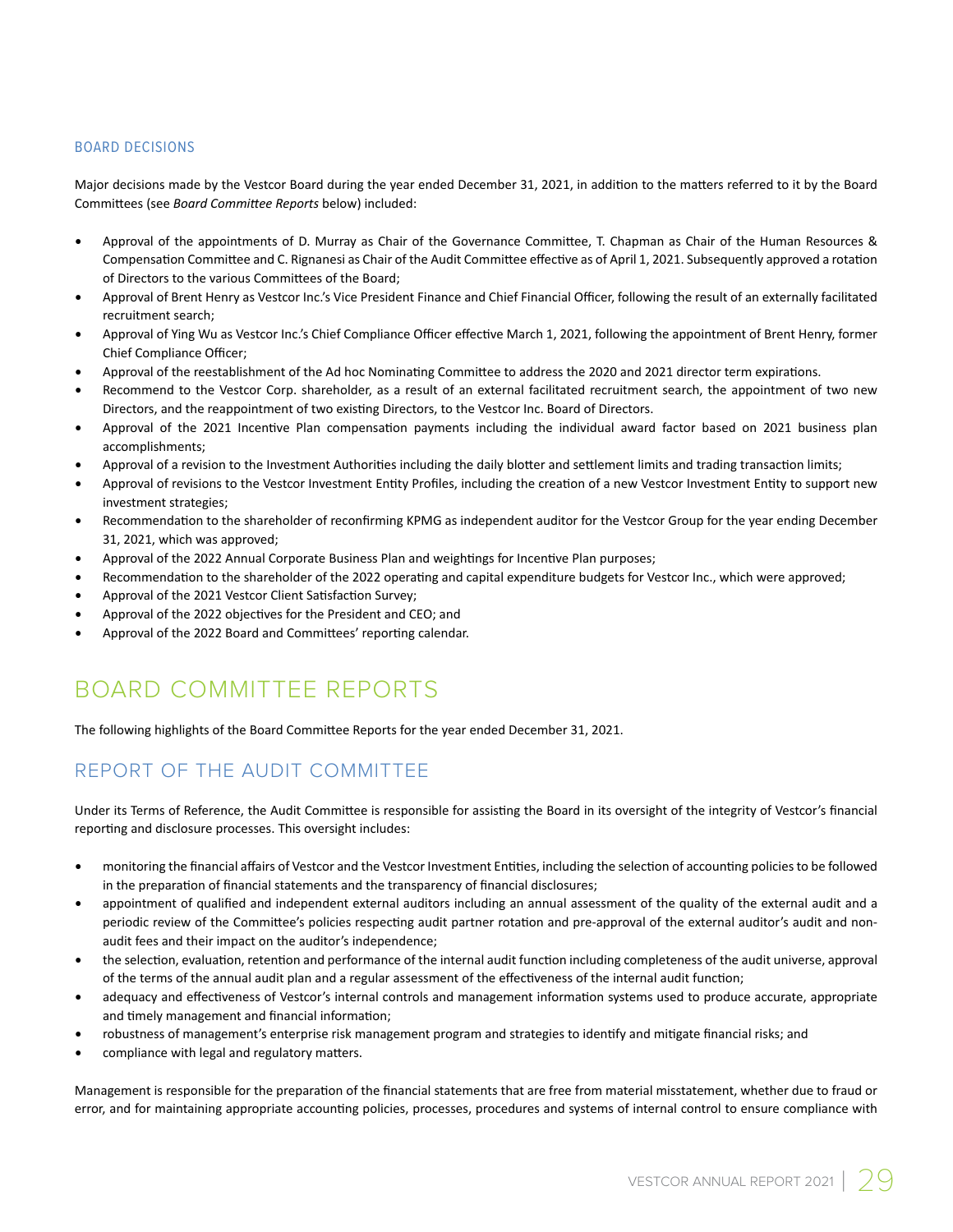accounting standards and applicable laws and regulations. The external auditor is responsible for planning and carrying out an audit of the annual financial statements.

At the beginning of each year the Committee establishes its objectives under these Terms of Reference for the upcoming year and reports on its success at meeting those objectives annually as part of an assessment of its own effectiveness. At each meeting, the Committee evaluates its meeting agenda against its Terms of Reference to ensure that it has fulfilled its responsibilities.

In accordance with its Terms of Reference, the Committee accomplished, among other things, the following in or relating to the year ended December 31, 2021:

| <b>Financial Statements and</b><br><b>Other Statements</b> | Following a review of changes to the Global Investment Performance Standards (GIPS <sup>®</sup> )<br>$\bullet$<br>introduced in 2020, reviewed and recommended to the Board for approval certain client's<br>Total Fund Reports for GIPS® asset owners in accordance with the standards for the year ended<br>December 31, 2021 for:<br>New Brunswick Public Service Pension Plan Total Fund;<br>o<br>New Brunswick Teachers' Pension Plan Total Fund;<br>о<br>Provincial Court Judges' Pension Plan Total Fund;<br>о<br>Pension Plan for Management Employees of New Brunswick School Districts Total Fund;<br>o<br>Shared Risk Plan for Certain Bargaining Employees of New Brunswick Hospitals Total Fund;<br>o<br>Shared Risk Plan for the City of Fredericton Total Fund; and<br>о<br>Low Volatility Global Equity Total Fund.<br>o<br>Reviewed the Environmental Reclamation Total Fund Report in accordance with GIPS® for the<br>$\bullet$<br>year ended March 31, 2021 and recommended its approval by the Board;<br>Reviewed the Shared Risk Plan for Academic Employees of the University of New Brunswick Total<br>$\bullet$<br>Fund Report in accordance with GIPS® for the year ended June 30, 2021 and recommended its<br>approval by the Board;<br>Reviewed the audited financial statements for the Vestcor Investment Entities for the year ended<br>$\bullet$<br>December 31, 2021 and recommended approval by the Board;<br>Reviewed the audited financial statements for Vestcor for the year ended December 31, 2021<br>$\bullet$<br>and recommended approval by the Board;<br>Reviewed the draft Vestcor Annual Report material for the year ended December 31, 2021 and<br>$\bullet$<br>recommended approval by Board subject to the review and approval by each of the Governance<br>and Human Resources & Compensation Committees of material relating to those committees;<br>Reviewed the draft press release announcing the publication of the Vestcor Annual Report for<br>$\bullet$<br>the year ended December 31, 2021 and recommended approval by the Board;<br>Reviewed quarterly unaudited financial statements for the Vestcor Investment Entities and<br>$\bullet$<br>Vestcor together with management's certifications regarding changes in accounting policies,<br>significant accounting estimates, adequacy of internal controls over financial reporting, and<br>subsequent events;<br>Monitored the completion of corporate and client financial reporting activities; and<br>$\bullet$<br>Approved the Valuation Policies for investment securities.<br>$\bullet$ |
|------------------------------------------------------------|---------------------------------------------------------------------------------------------------------------------------------------------------------------------------------------------------------------------------------------------------------------------------------------------------------------------------------------------------------------------------------------------------------------------------------------------------------------------------------------------------------------------------------------------------------------------------------------------------------------------------------------------------------------------------------------------------------------------------------------------------------------------------------------------------------------------------------------------------------------------------------------------------------------------------------------------------------------------------------------------------------------------------------------------------------------------------------------------------------------------------------------------------------------------------------------------------------------------------------------------------------------------------------------------------------------------------------------------------------------------------------------------------------------------------------------------------------------------------------------------------------------------------------------------------------------------------------------------------------------------------------------------------------------------------------------------------------------------------------------------------------------------------------------------------------------------------------------------------------------------------------------------------------------------------------------------------------------------------------------------------------------------------------------------------------------------------------------------------------------------------------------------------------------------------------------------------------------------------------------------------------------------------------------------------------------------------------------------------------------------------------------------------------------------------------------------------------------------------------------------------------------------------------------------------------------------------------------------------------------|
| <b>Internal Control and</b><br><b>Information Systems</b>  | Monitored the status of management's efforts to address internal control findings from previous<br>$\bullet$<br>external audits;<br>Reviewed and recommended to the Board for approval of the development of a new Service<br>$\bullet$<br>Organization Controls (SOC 1) report. Received quarterly status report on the continuing progress<br>of the development of the SOC1 report;<br>Received and reviewed a quarterly report related to the Vestcor Enterprise Risk Management<br>$\bullet$<br>Framework, including the Enterprise Risk Matrix and Key Risk Indicators; and<br>Received an update to the Vestcor Five-Year IT Strategic Plan.<br>$\bullet$                                                                                                                                                                                                                                                                                                                                                                                                                                                                                                                                                                                                                                                                                                                                                                                                                                                                                                                                                                                                                                                                                                                                                                                                                                                                                                                                                                                                                                                                                                                                                                                                                                                                                                                                                                                                                                                                                                                                              |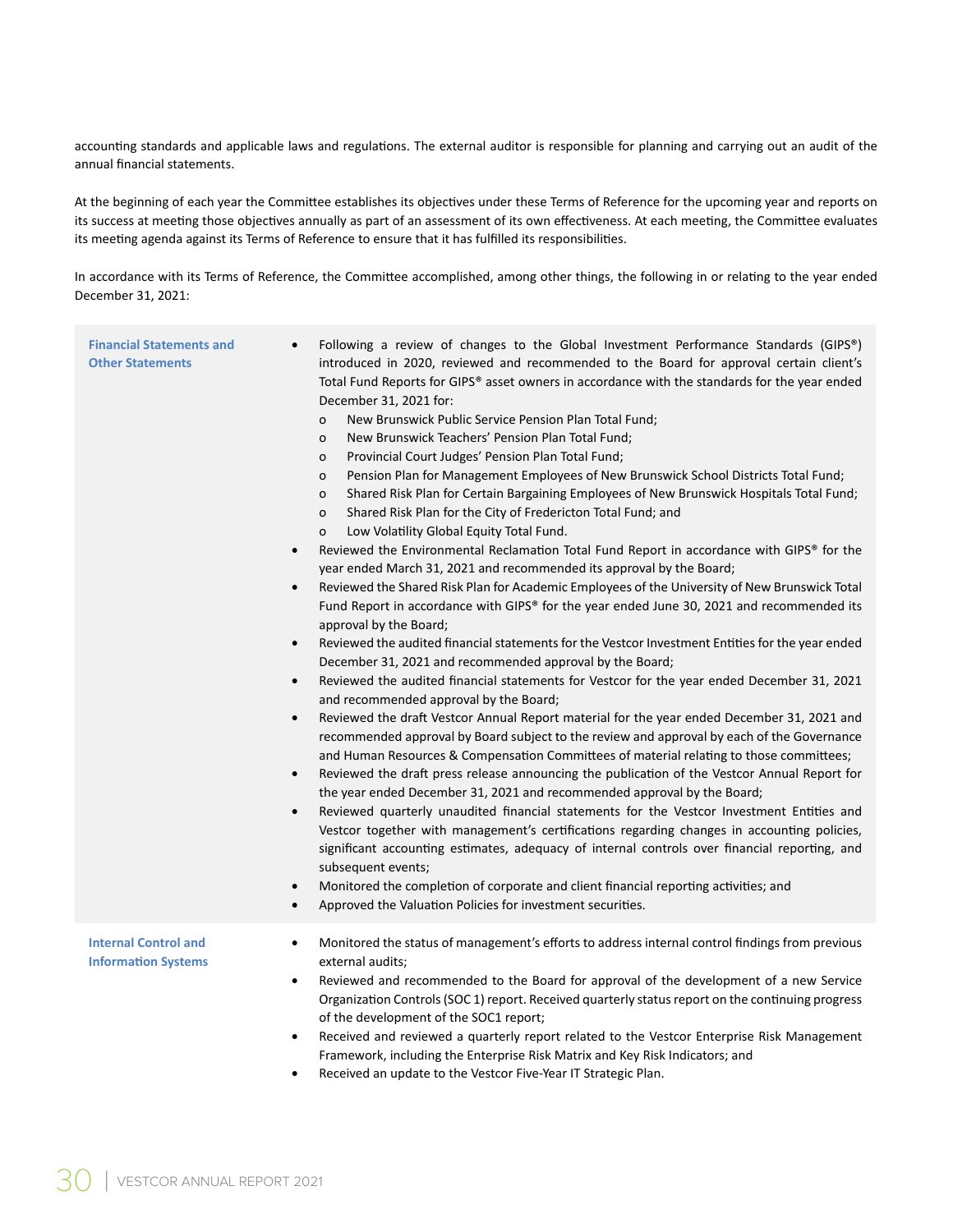| <b>Risk Management</b>      | Completed the annual review of the Fraud Risk Management Policy and recommended to the<br>$\bullet$<br>Board for approval;<br>Reviewed findings from management's 2021 fraud risk assessment;<br>$\bullet$<br>Reviewed an annual listing of Vestcor's major suppliers;<br>$\bullet$<br>Reviewed and approved updates to the Securities Regulation Policy Manual;<br>$\bullet$<br>Received and reviewed a revised version of the Vestcor Enterprise Risk Management Framework,<br>$\bullet$<br>incorporating the results of the externally facilitated risk appetite workshop and recommended<br>its approval to the Board;<br>Reviewed and approved management's recommendations regarding the Corporate Insurance<br>$\bullet$<br>Program and recommended renewal to the shareholder;<br>Completed the annual review of the Risk Manager's mandate, role and responsibilities; and<br>$\bullet$<br>Reviewed and approved the Chief Compliance Officer's Annual Securities Compliance Report<br>٠                                                                                                                                                                                                                                                                                                                                 |
|-----------------------------|-----------------------------------------------------------------------------------------------------------------------------------------------------------------------------------------------------------------------------------------------------------------------------------------------------------------------------------------------------------------------------------------------------------------------------------------------------------------------------------------------------------------------------------------------------------------------------------------------------------------------------------------------------------------------------------------------------------------------------------------------------------------------------------------------------------------------------------------------------------------------------------------------------------------------------------------------------------------------------------------------------------------------------------------------------------------------------------------------------------------------------------------------------------------------------------------------------------------------------------------------------------------------------------------------------------------------------------|
| <b>Internal Audit</b>       | Received and reviewed the results of the Internal Audit function assessment and the associated<br>$\bullet$<br>action plan;<br>Received quarterly Internal Audit Reports outlining work conducted by the Internal Audit<br>$\bullet$<br>function including recommendations and management's responses;<br>Reviewed and approved revisions to the Internal Auditors' Terms of Reference;<br>$\bullet$<br>Approved the 2022 Internal Audit Plan including projects, budget, updated audit universe and<br>$\bullet$<br>professional development plan for the Manager, Internal Audit;<br>Approved an external review of the Vestcor Internal Audit program;<br>$\bullet$<br>Reviewed a Follow-Up Report from the Internal Auditor reporting on management's progress in<br>responding to previous internal audit recommendations; and<br>Met in camera quarterly with the Internal Auditor.<br>$\bullet$                                                                                                                                                                                                                                                                                                                                                                                                                            |
| <b>External Auditor</b>     | Reviewed and recommended for approval by the Board the External Auditor's engagement, audit<br>$\bullet$<br>plan, timing, staffing and fees for the Vestcor financial statements for the year ended December<br>31, 2021, and the Vestcor Investment Entities' financial statements for the year ended December<br>31, 2021;<br>Pre-approved all non-audit, tax and other services to be performed by the External Auditor in<br>$\bullet$<br>accordance with the Audit Committee's Pre-Approval Policy for Audit and Non-Audit Services;<br>Reviewed the External Auditor's Audit Findings Report for the year ended December 31, 2021<br>$\bullet$<br>and obtained confirmation of the External Auditor's independence;<br>Opportunity to meet in camera quarterly with the External Auditor;<br>$\bullet$<br>Received management's feedback concerning the effectiveness and quality of the External Audit;<br>٠<br>Completed an External Auditor Assessment resulting in a recommendation to the shareholder<br>$\bullet$<br>for the re-appointment of the External Auditor for the December 31, 2021 audit; and<br>Reviewed and reconfirmed the Hiring Policy respecting Employees and Partners of the External<br>Auditor as originally approved to ensure appropriate independence of the External Audit is<br>maintained. |
| <b>Committee Objectives</b> | Received the results of an evaluation conducted by each director after each Audit Committee<br>$\bullet$<br>meeting to assist in identification of improvements to meeting content and efficiency; and<br>Reviewed the Audit Committee's accomplishments for the year ending December 31, 2021 and<br>٠<br>established the 2022 Committee objectives.                                                                                                                                                                                                                                                                                                                                                                                                                                                                                                                                                                                                                                                                                                                                                                                                                                                                                                                                                                             |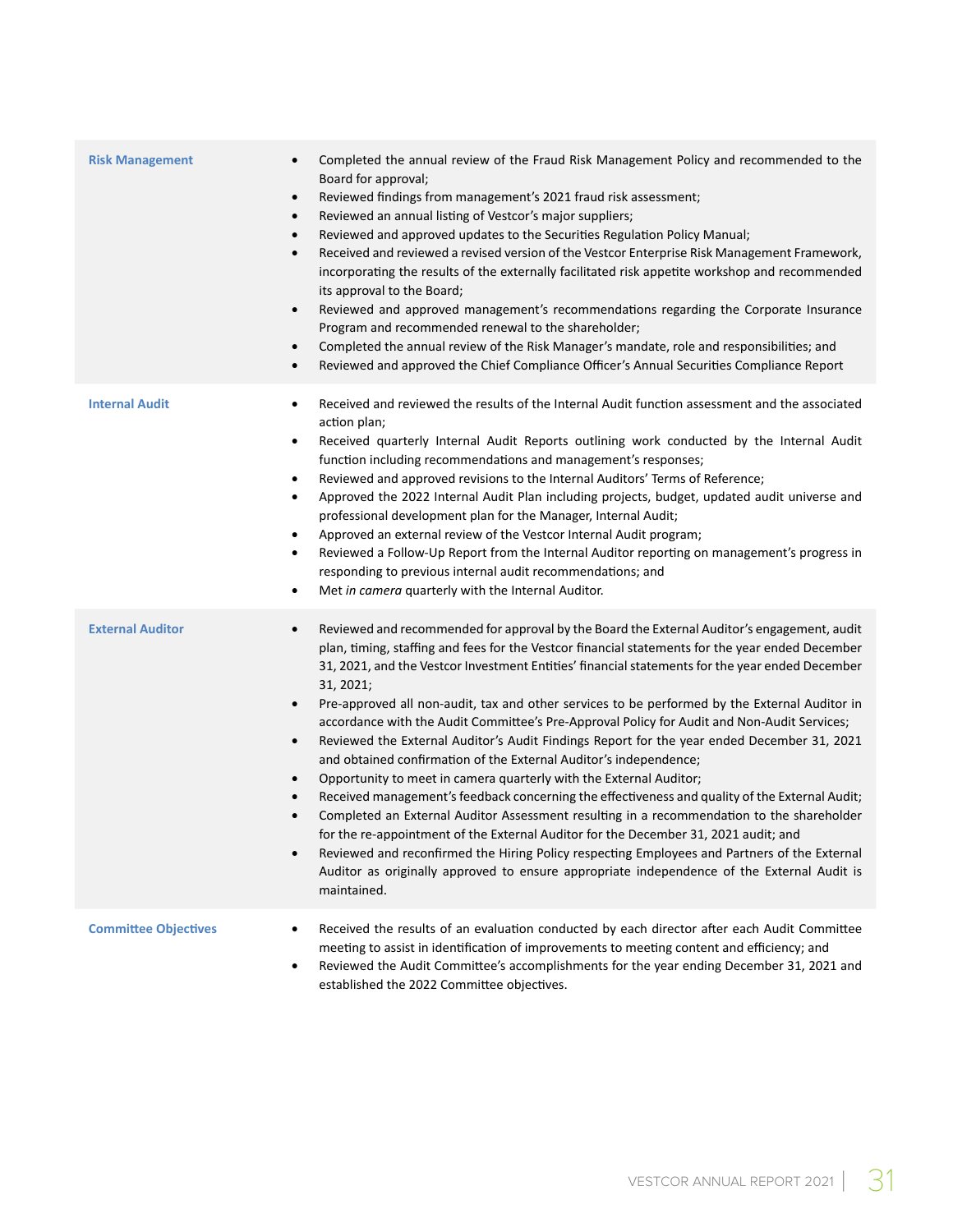| <b>Other</b><br>$\bullet$<br>$\bullet$<br>$\bullet$<br>$\bullet$<br>$\bullet$ | Conducted a thorough review of the Audit Committee's Terms of Reference and recommended<br>amendments to the Board for approval;<br>Reviewed and recommended to the Board for approval amendments applied to the Securities<br><b>Regulation Policies Manual;</b><br>Received quarterly reporting of legal and regulatory compliance;<br>Received a quarterly status report of class action litigation in which Vestcor has participated as a<br>claimant pursuant to Vestcor's Responsible Investment Guidelines; and<br>Reviewed the IT Team's annual Cyber Security Self-Assessment |
|-------------------------------------------------------------------------------|----------------------------------------------------------------------------------------------------------------------------------------------------------------------------------------------------------------------------------------------------------------------------------------------------------------------------------------------------------------------------------------------------------------------------------------------------------------------------------------------------------------------------------------------------------------------------------------|
|-------------------------------------------------------------------------------|----------------------------------------------------------------------------------------------------------------------------------------------------------------------------------------------------------------------------------------------------------------------------------------------------------------------------------------------------------------------------------------------------------------------------------------------------------------------------------------------------------------------------------------------------------------------------------------|

This report has been approved by the members of the Audit Committee.

**C. Rignanesi (Chair), D. Losier, E. Marshall, D. Murray, T. Mawhinney, M. Walton (ex officio).**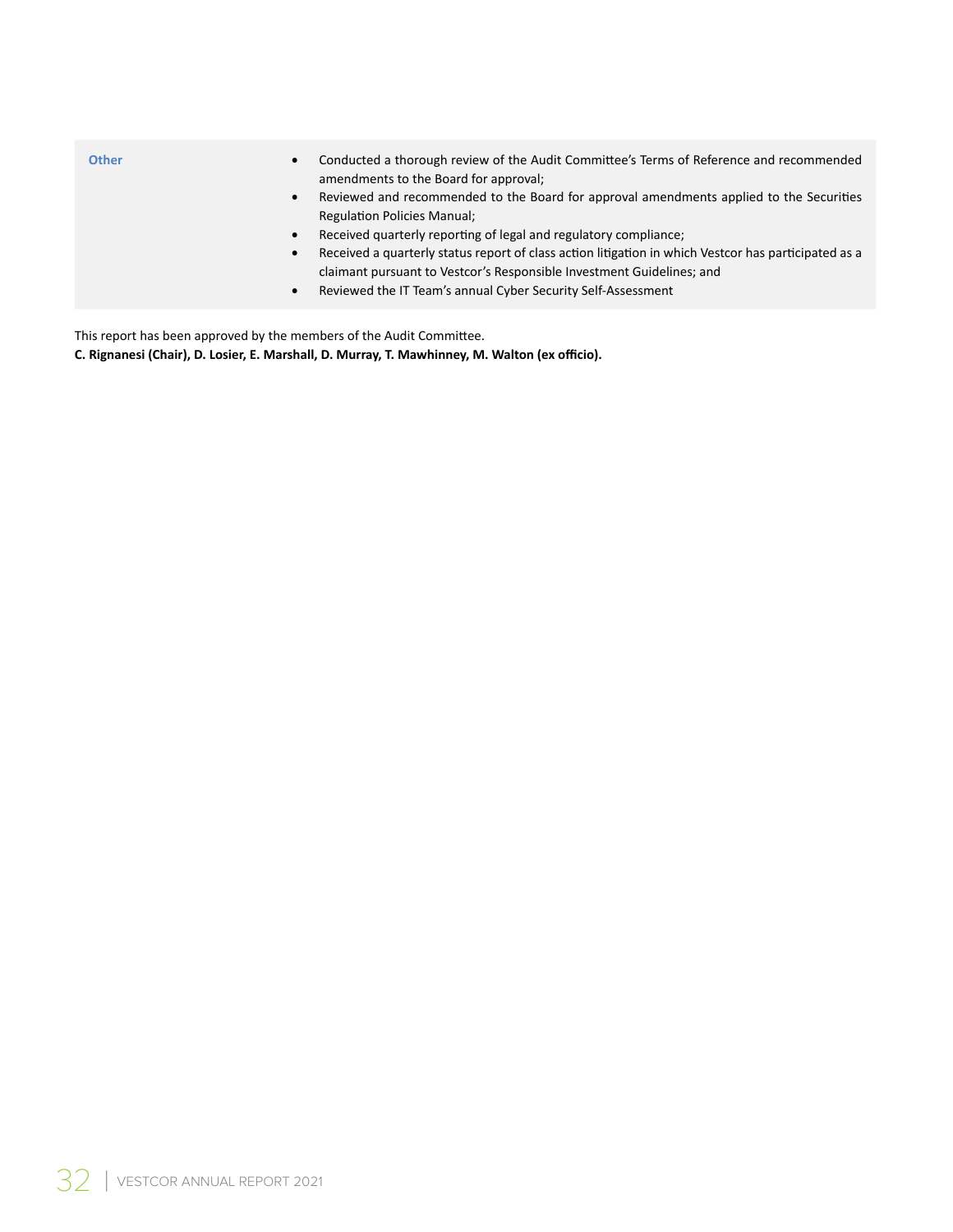## REPORT OF THE GOVERNANCE COMMITTEE

Under its Terms of Reference, the Governance Committee is responsible for assisting the Board of Directors in fulfilling its obligations by providing a focus on governance and public policy to enhance Vestcor's performance and ensure that its governance and communications policies and practices meet evolving best practices. To accomplish this, the Committee annually reviews the terms of reference for the Board and each Board committee, all Board policies and the Nomination Guidelines for new directors, oversees the Corporate Communications Policy, Director Orientation and Education programs and the Code of Ethics and Business Conduct. A Board and Director self-assessment process is facilitated by the Governance Committee.

At the beginning of each year the Committee establishes its objectives under these Terms of Reference for the upcoming year and reports on its success at meeting those objectives annually as part of an assessment of its own effectiveness. At each meeting, the Committee evaluates its meeting agenda against its Terms of Reference to ensure that it has fulfilled its responsibilities.

In accordance with its Terms of Reference, the Committee accomplished, among other things, the following in or relating to the year ending December 31, 2021:

| <b>Governance Documents and</b><br><b>Initiatives</b> | Conducted an in-depth review of and recommended to the Board for approval revisions to the<br>$\bullet$<br>Terms of Reference for the Board of Directors for Vestcor and for each of the Governance, Audit<br>and Human Resources & Compensation Committees; and<br>Completed the annual review of the Director Orientation and Education Policy, Code of Ethics and<br>$\bullet$<br>Business Conduct, Director Nomination Guidelines and Directors' Terms and Skills Competency<br>Matrix and recommended their approvals by the Board; and<br>Reviewed the draft Corporate Governance disclosure for the 2021 Annual Report and<br>$\bullet$<br>recommended its approval by the Board.                                                                                              |
|-------------------------------------------------------|---------------------------------------------------------------------------------------------------------------------------------------------------------------------------------------------------------------------------------------------------------------------------------------------------------------------------------------------------------------------------------------------------------------------------------------------------------------------------------------------------------------------------------------------------------------------------------------------------------------------------------------------------------------------------------------------------------------------------------------------------------------------------------------|
| <b>Ethics</b>                                         | Reviewed the annual compliance by staff and directors with the Code of Ethics and Business<br>$\bullet$<br>Conduct; and<br>Received each quarter a status report of compliance by staff with the Code of Ethics and Business<br>$\bullet$<br>Conduct.                                                                                                                                                                                                                                                                                                                                                                                                                                                                                                                                 |
| <b>Director Nominations</b>                           | Received a status report from the Ad Hoc Director Nominating Committee, reorganized in late<br>$\bullet$<br>2020 for the 2020 and 2021 director terms expiry. Updates included the relaunch of the director<br>recruitment process and engagement of the shareholder to fill both an existing and upcoming<br>vacancy, preliminary results of the external director recruitment search, selection and interview<br>process based on key skills gaps; and<br>Received a letter from the Ad Hoc Director Nominating Committee that recommended to our<br>$\bullet$<br>Vestcor Corp. shareholder the reappointment of two existing directors and the appointment of<br>two new directors, as a successful result of the external director recruitment search, effective<br>July 1, 2021. |
| <b>Directors' Compensation</b>                        | Approved a Report of Directors' Compensation and Expenses for the year ended December 31,<br>$\bullet$<br>2021; and<br>Approved a Report of the President and CEO's travel expense claims for the year ended December<br>$\bullet$<br>31, 2021.                                                                                                                                                                                                                                                                                                                                                                                                                                                                                                                                       |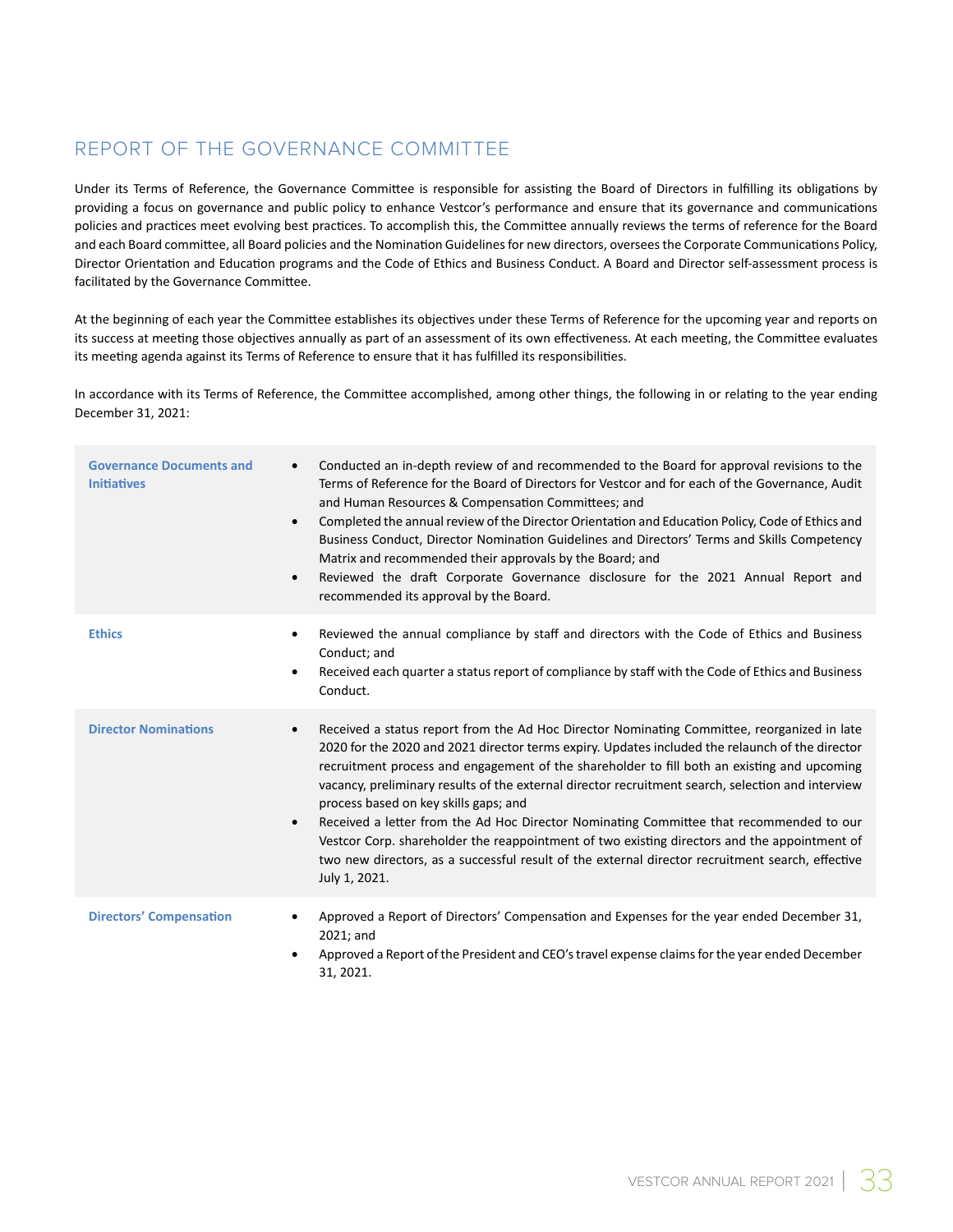| <b>Director Orientation and</b><br><b>Education</b> | Reviewed a Post-Orientation Survey for New Directors and recommended its approval by the<br>$\bullet$<br>Board to provide feedback and opportunity to improve the director orientation process; and<br>Renewed a corporate membership in the Institute of Corporate Directors to provide valuable<br>$\bullet$<br>training and resource material for both management and Directors.                                                                                                                                                                                                                                                                                    |
|-----------------------------------------------------|------------------------------------------------------------------------------------------------------------------------------------------------------------------------------------------------------------------------------------------------------------------------------------------------------------------------------------------------------------------------------------------------------------------------------------------------------------------------------------------------------------------------------------------------------------------------------------------------------------------------------------------------------------------------|
| <b>Board Effectiveness</b>                          | Received the results of an evaluation conducted by each Director after each Board meeting to<br>$\bullet$<br>assist in identification of improvements to meeting content and efficiency;<br>Reviewed a progress report of Board Improvement Objectives identified as part of a facilitated<br>$\bullet$<br>2020 Board evaluation process;<br>Reviewed the Board Operations Policy and the Corporate Information Confidentiality Policy and<br>$\bullet$<br>recommended its approval by the Board; and<br>Reviewed the Board's accomplishments for the year ended December 31, 2021 and discussed<br>$\bullet$<br>objectives for enhancing Board effectiveness in 2022. |
| <b>Communications and Public</b><br><b>Policy</b>   | Reviewed and recommended to the Board for approval a revised Strategic Communications Plan;<br>$\bullet$<br>and<br>Received a quarterly Media Monitoring Report from the Communications team<br>$\bullet$                                                                                                                                                                                                                                                                                                                                                                                                                                                              |
| <b>Committee Objectives</b>                         | Received the results of an evaluation conducted by each director after each Governance<br>$\bullet$<br>Committee meeting to assist in identification of improvements to meeting content and efficiency;<br>and<br>Reviewed the Governance Committee's accomplishments for the year ending December 31,<br>$\bullet$<br>2021 and discussed objectives for enhancing its effectiveness in 2022.                                                                                                                                                                                                                                                                          |
| <b>Other</b>                                        | Received a quarterly update on potential new client mandates; and<br>$\bullet$<br>Approved an active monitoring process for registering and maintaining each director's status as<br>$\bullet$<br>a Permitted Individual pursuant to provincial securities regulation.                                                                                                                                                                                                                                                                                                                                                                                                 |

This report has been approved by the members of the Governance Committee.

**D. Murray (Chair), C. Rignanesi, D. Losier, T. Chapman, L. Clark, M. Walton (ex officio)**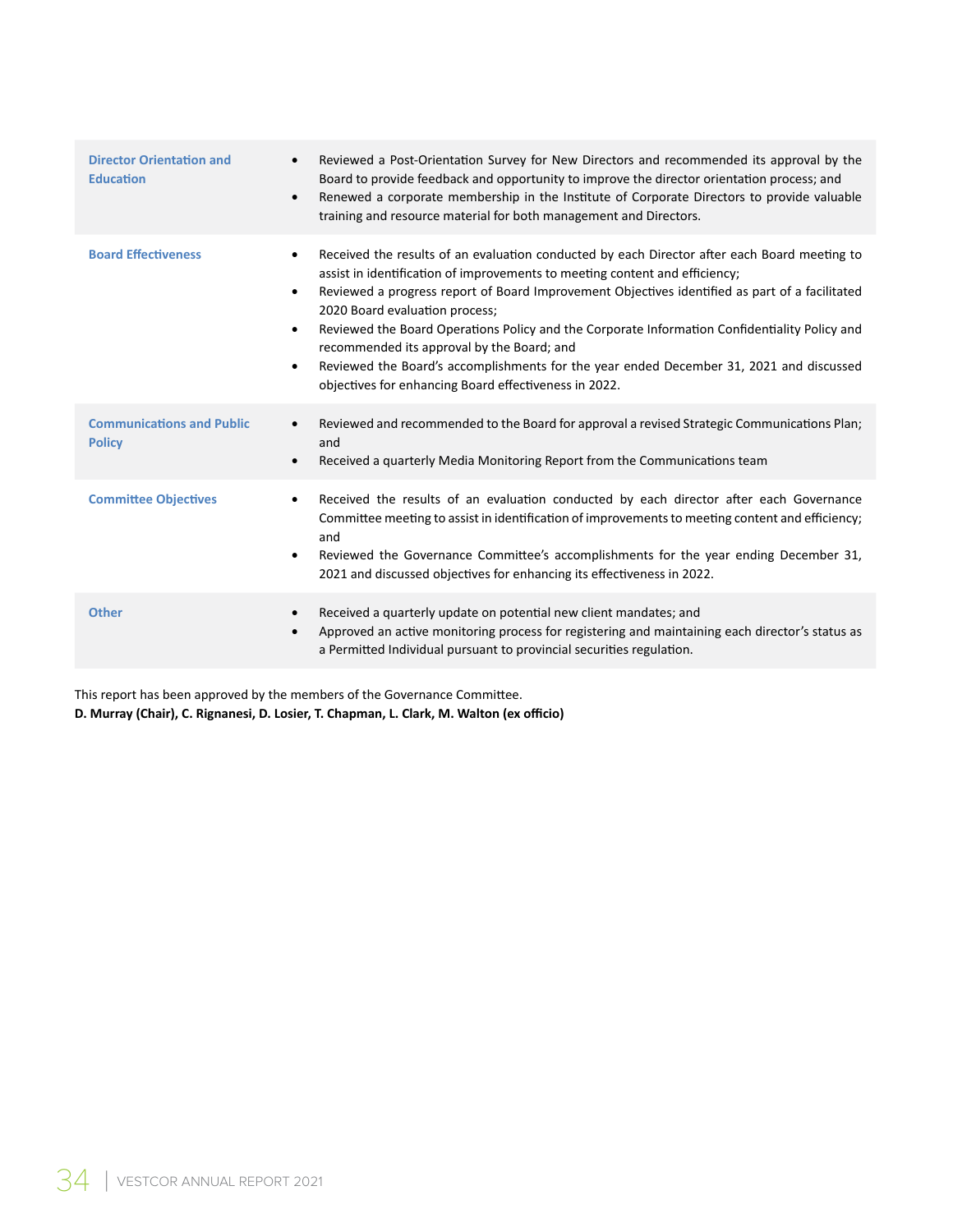### REPORT OF THE HUMAN RESOURCES & COMPENSATION COMMITTEE

Under its Terms of Reference, the Human Resources & Compensation Committee (HRCC) is responsible for assisting the Board of Directors to fulfill its obligations relating to the compensation of employees, leadership succession, and human resources policies and practices. In doing so, the HRCC conducts an annual performance appraisal for the President and CEO, oversees changes to the Compensation Philosophy, compensation, employee benefits and incentive plans, organizational structure, leadership development and succession, monitors management's compliance with employment-related regulatory and legislative matters and oversees risk management systems related to Vestcor's human resources.

At the beginning of each year, the Committee establishes its objectives under these Terms of Reference for the upcoming year and reports on its success at meeting those objectives annually as part of an assessment of its effectiveness. At each meeting, the Committee evaluates its meeting agenda against its Terms of Reference to ensure that it has fulfilled its responsibilities.

In accordance with its Terms of Reference, the Committee accomplished, among other things, the following in or relating to the year ended December 31, 2021:

| <b>Evaluation of the CEO</b>                         | Conducted the annual performance review for the President and CEO; and<br>$\bullet$<br>Reviewed and approved the performance of the President and CEO against the President and<br>$\bullet$<br>CEO Objectives and business plan targets for the year ended December 31, 2021.                                                                                                                                                                                                                                                                                                                                                                                                                                                                                                                                                                                                                                                                                                                                                                                                                                                               |
|------------------------------------------------------|----------------------------------------------------------------------------------------------------------------------------------------------------------------------------------------------------------------------------------------------------------------------------------------------------------------------------------------------------------------------------------------------------------------------------------------------------------------------------------------------------------------------------------------------------------------------------------------------------------------------------------------------------------------------------------------------------------------------------------------------------------------------------------------------------------------------------------------------------------------------------------------------------------------------------------------------------------------------------------------------------------------------------------------------------------------------------------------------------------------------------------------------|
| <b>Compensation and Employee</b><br><b>Benefits</b>  | Finalized a comprehensive total compensation review for all employee positions with the support<br>$\bullet$<br>of an independent external compensation advisor.<br>Reviewed the incentive structure observations and recommendations from the independent<br>$\Omega$<br>advisor and recommended the resulting proposed recommendations for approval to the<br>Board; and<br>Reviewed the results of the independent expert compensation advisors' investment<br>$\mathsf{o}\xspace$<br>benchmarks and target value-added study and recommended the resulting proposed<br>recommendations for approval to the Board.<br>Reviewed the individual business plan success weightings of the Annual Business Plan for the<br>$\bullet$<br>year ended December 31, 2021 and recommended their approval by the Board; and<br>Reviewed corporate results for the year ended December 31, 2021 versus the Annual Business<br>$\bullet$<br>Plan and recommended approval by the Board of the overall Corporate Scorecard incentive<br>compensation pool and the Individual Incentive performance pool awards for the year ended<br>December 31, 2021. |
| <b>Severance</b>                                     | N/A - No severances in 2021.<br>$\bullet$                                                                                                                                                                                                                                                                                                                                                                                                                                                                                                                                                                                                                                                                                                                                                                                                                                                                                                                                                                                                                                                                                                    |
| <b>Code of Business Conduct and</b><br><b>Ethics</b> | N/A - No concerns referred by the Governance Committee occurred in 2021.<br>$\bullet$                                                                                                                                                                                                                                                                                                                                                                                                                                                                                                                                                                                                                                                                                                                                                                                                                                                                                                                                                                                                                                                        |
| <b>Organizational Structure</b>                      | Ongoing discussion throughout the year on the human resource impact of the COVID-19 pandemic<br>$\bullet$<br>and Vestcor's COVID-19 Operating Plan on continuing efforts to attract, retain, motivate and train<br>personnel. Reviewed the results of a new office space pulse survey of employees, conducted<br>following the move to Vestcor's new office, to evaluate employees' level of safety in the new<br>facility.                                                                                                                                                                                                                                                                                                                                                                                                                                                                                                                                                                                                                                                                                                                  |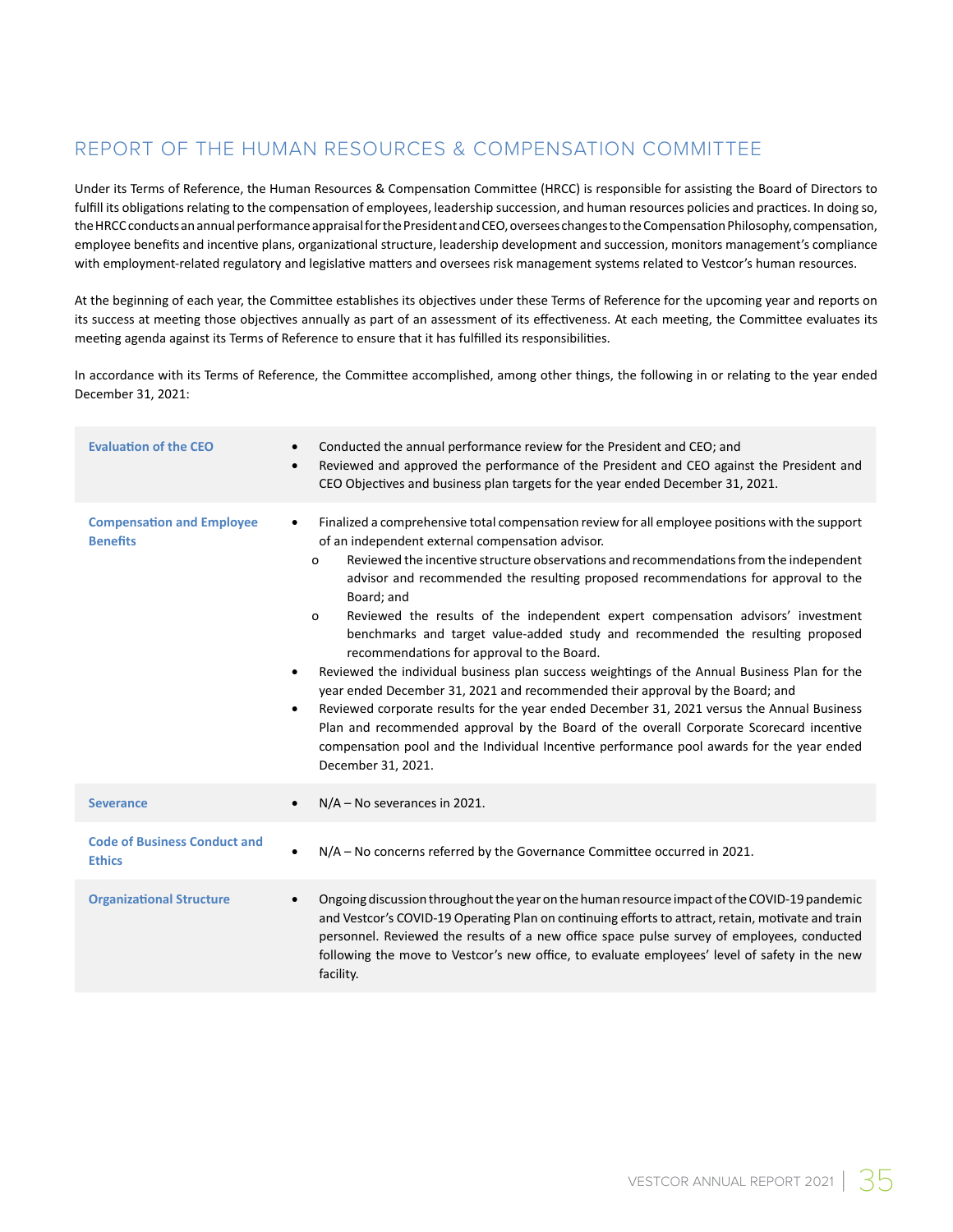| <b>Leadership Development and</b><br><b>Succession</b> | Reviewed the Succession Plans for the President and CEO and senior management positions and<br>$\bullet$<br>recommended approval by the Board;<br>Reviewed management's leadership development plans for identified senior leadership<br>$\bullet$<br>succession candidates;<br>Retained the services of a professional search firm to help conduct an executive search for a new<br>$\bullet$<br>Chief Financial Officer due to the planned retirement of the incumbent. Recommended approval<br>by the Board of the successful candidate; and<br>Received regular updates on management's recruiting efforts.<br>$\bullet$                                                                                                                                                                                                                                                                                                                                     |
|--------------------------------------------------------|------------------------------------------------------------------------------------------------------------------------------------------------------------------------------------------------------------------------------------------------------------------------------------------------------------------------------------------------------------------------------------------------------------------------------------------------------------------------------------------------------------------------------------------------------------------------------------------------------------------------------------------------------------------------------------------------------------------------------------------------------------------------------------------------------------------------------------------------------------------------------------------------------------------------------------------------------------------|
| <b>Human Resources Planning</b><br>and Policies        | Reviewed the 2021 Human Resources Strategic Plan, including short, medium and long-term<br>$\bullet$<br>objectives to build Vestcor's infrastructure to support prudent client growth while reducing<br>enterprise risk exposure and ensuring organizational sustainability, and recommended its<br>approval by the Board;<br>Received a proposed updated organizational structure in conjunction with the development<br>$\bullet$<br>of the 2022 budget. The proposed structure included long-term restructuring opportunities<br>within the investment and information technology teams to position Vestcor for future growth<br>opportunities in terms of both additional clients and potential additional service offerings, as<br>indicated in the 2019 - 2024 Corporate Strategic Plan; and<br>Reviewed and approved a Corporate Flextime / Remote Work Guidelines.<br>$\bullet$                                                                          |
| <b>Compliance Monitoring</b>                           | Received quarterly certification from management as to regulatory compliance with various<br>$\bullet$<br>legislative requirements.                                                                                                                                                                                                                                                                                                                                                                                                                                                                                                                                                                                                                                                                                                                                                                                                                              |
| <b>Risk Management</b>                                 | Following the results of the 2020 Biennial Workplace Environment Survey and the subsequent<br>$\bullet$<br>recommendations made by the internal employee Workplace Environment Focus Group to<br>enhance employee satisfaction, reviewed and monitored action plans taken by management to<br>address those recommendations;<br>Following the results of the 2020 Biennial Leadership Survey, reviewed a memorandum providing<br>$\bullet$<br>the President and CEO Leadership Survey results and analysis;<br>Monitored quarterly key performance indicators related to human resource matters including<br>$\bullet$<br>position vacancies, absenteeism, retention and training; and<br>Monitored the risk management areas for which the Committee had been delegated oversight<br>$\bullet$<br>responsibilities including the President and CEO's leadership effectiveness, performance integrity,<br>and ability to attract and retain qualified personnel. |
| <b>Annual Committee Objectives</b>                     | Updated the Committee's Terms of Reference to enhance clarity and ensure responsibilities<br>$\bullet$<br>remain appropriate and recommended approval by the Board; and<br>Established the Committee's objectives for the year ended December 31, 2021 in the form of a<br>٠<br>Committee dashboard and reviewed subsequent achievements throughout the year.                                                                                                                                                                                                                                                                                                                                                                                                                                                                                                                                                                                                    |
| <b>Other</b>                                           | Each quarter, conducted and reviewed a meeting evaluation to assess the efficiency and<br>$\bullet$<br>effectiveness of the Committee function;<br>Reviewed the draft Compensation Discussion and Analysis section of the Vestcor 2021 Annual<br>$\bullet$<br>Report and recommended its approval by the Board; and<br>As part of a Vestcor Board of Directors Committee Chairperson rotation process, Ms. Tanya<br>$\bullet$<br>Chapman became Chairperson of the Committee effective April 1, 2021.                                                                                                                                                                                                                                                                                                                                                                                                                                                            |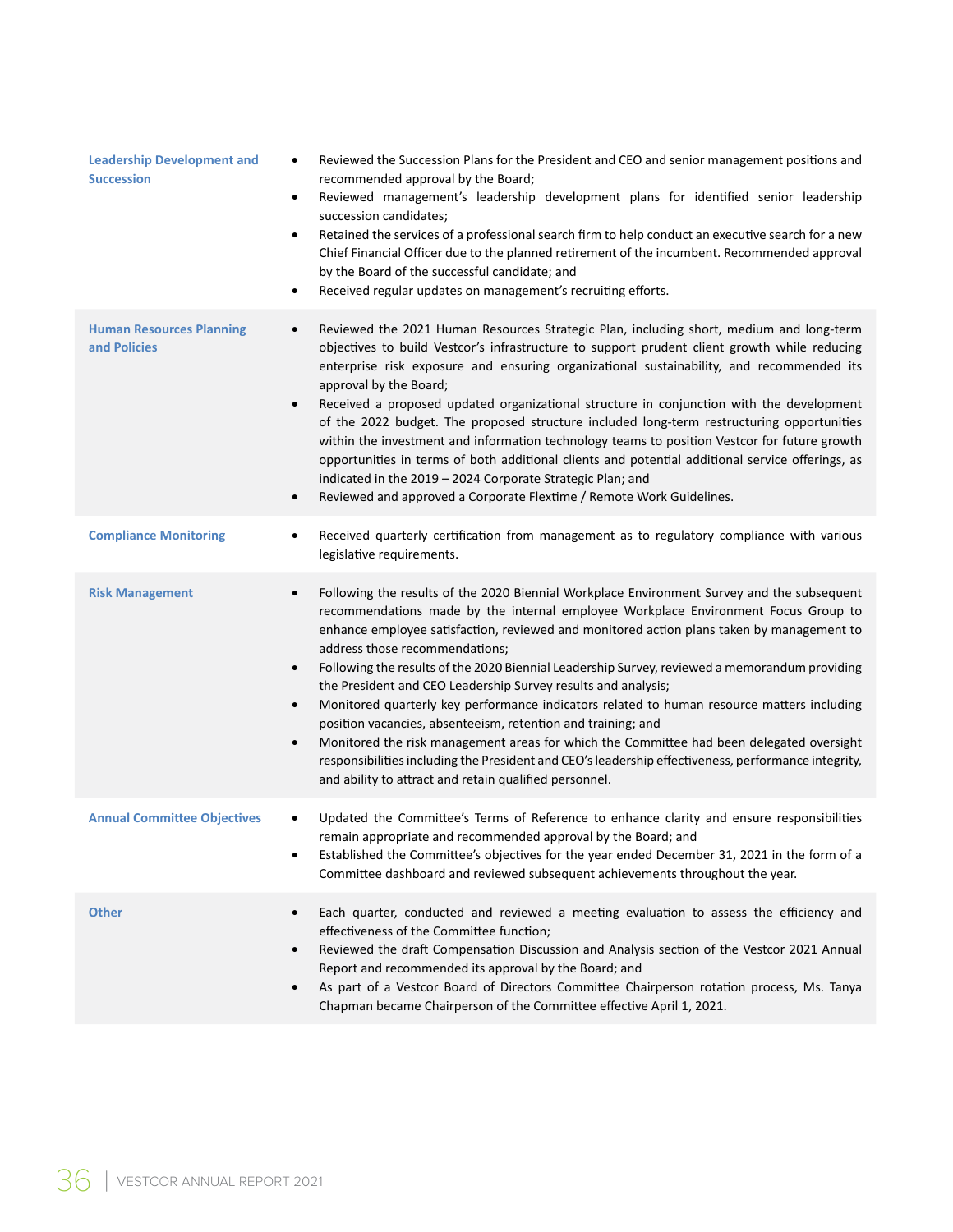### TOTAL COMPENSATION PROGRAM REVIEW

The HRCC's responsibilities include regularly reviewing our Compensation Philosophy, employee compensation program, and employee benefits plan against Vestcor's strategic focus and evolving industry best practices to ensure we can attract and retain the professional talent required by our business.

As reported in our 2020 Annual Report, the HRCC retained the help of Willis Towers Watson, an independent expert compensation advisor, during 2020 and early 2021 to provide advice with respect to an extensive Total Compensation Review for all Vestcor employee positions. This review was conducted within the context of Vestcor's Board of Directors reviewed and approved Compensation Philosophy. The last comprehensive externally assisted reviews were completed by the HRCC for Administration and Corporate Services employees in November 2017 and Investment employees in September 2015.

The review was directed by an Ad-hoc Compensation Committee of the Board and utilized peer comparator groups to represent the marketplace for all Vestcor employee positions. Vestcor Directors M. Walton, D. Losier, and C. Rignanesi participated on the Ad-Hoc Committee. For investment and pension administration positions, the comparator group consisted of pension funds of similar asset size and investment strategy complexity. Corporate services positions were compared to similar general industry positions, adjusted for regional differences, and to other Atlantic Canada organizations.

The results of this review determined that the target compensation opportunity for most positions was in line with the peer group identified. It was identified that the compensation targets for a limited number of senior employee positions was lower than the median peer group levels. Adjustments were approved to a combination of salary band and / or variable incentive plan participation levels for the identified positions effective January 1, 2021. Actual salary adjustments are being prudently implemented over time and any immediate changes were made within the previously approved 2021 annual operating budget.

Based on the advice of the external advisor, Vestcor's Incentive Plan has been combined into one plan (versus the prior Annual and Longterm Incentive Plans) in line with the evolution of industry best practices. This new plan further aligns the corporation's variable incentive compensation component with the goals and objectives of our clients, and specific employee quantitative and qualitative performance targets.

It also provides a clearer and more simplified framework that remains transparent to our stakeholders and employees, and one that the Board believes better serves our employee attraction and retention objectives. A detailed scenario analysis was undertaken to ensure that the expected compensation expense related outcomes of the new incentive program structure were similar to those under the prior program and that the total target compensation opportunity for all employees remains the same. These changes became effective as of January 1, 2021.

Based on the advice of the external advisor, employees who have active previously commenced rolling four-year periods in progress under the prior Long-term Incentive Plan will continue to be eligible to receive annual payments determined under the previously existing conditions of that plan up until the final calculation and concluding four-year period of 2020 to 2023. These remaining applicable payments will continue to be subject to Board of Director approval.

In 2021, the HRCC again retained the help of the independent expert compensation advisor Willis Towers Watson and their investment advisory practice, to assist in reviewing the various investment benchmarks and value-added targets that are used as part of the incentive compensation determination process. After an extensive review, the advisor confirmed that the existing investment benchmarks and value-added targets were generally in-line with peer investment firms and industry best practices. The HRCC and Board will utilize this feedback in setting performance targets for 2022 and future years.

Vestcor's pension plan participation and employee benefit program remained unchanged.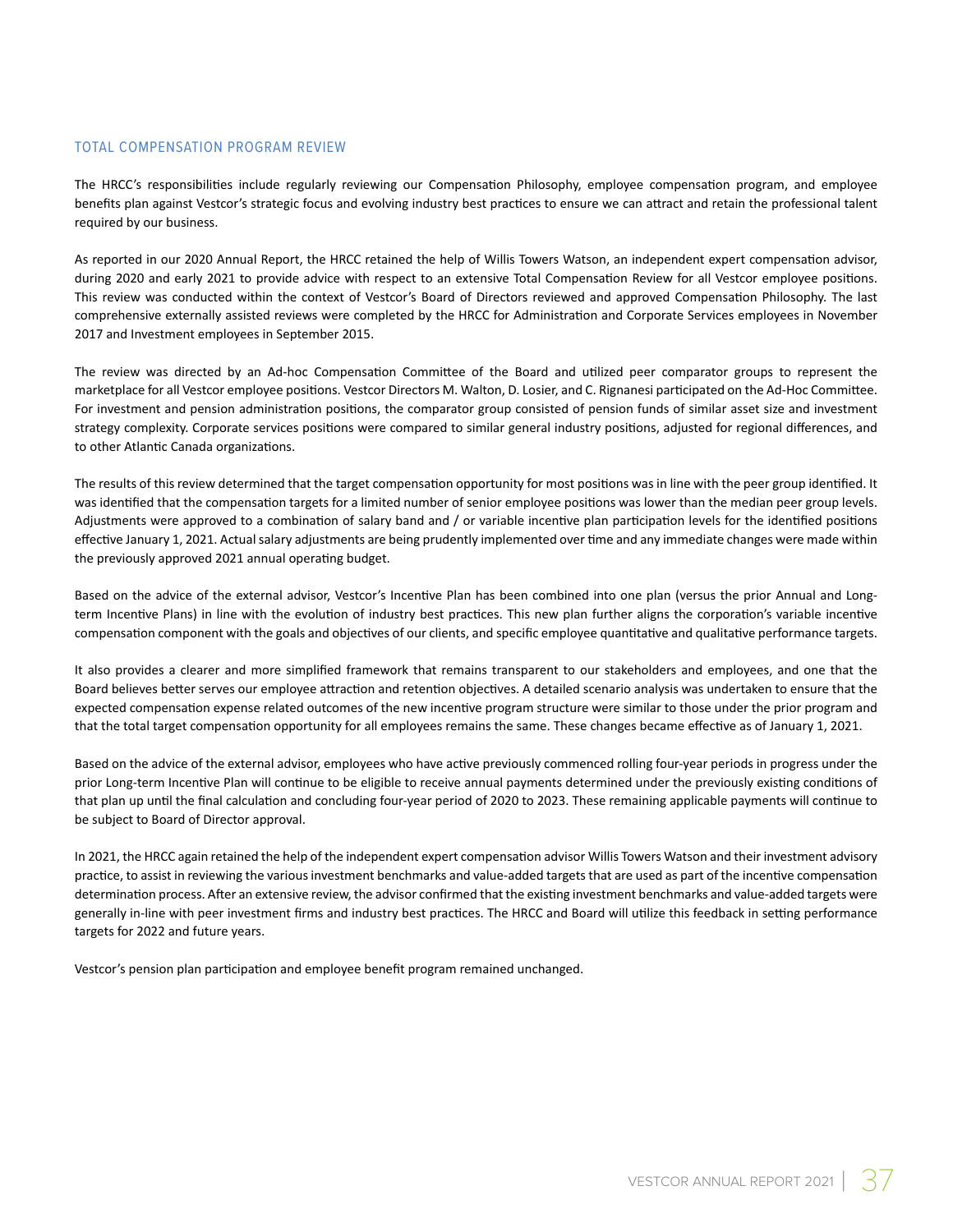### ANNUAL CEO COMPENSATION ASSESSMENT

As noted above, the annual performance review for the President and CEO is assigned to the HRCC through their Terms of Reference. The target compensation opportunity for the President and CEO role was reviewed as part of the above noted compensation review and it was determined to be competitive with the peer comparator group and that no changes to the base salary or targeted performance amounts were warranted. The President and CEO's participation in Vestcor's Incentive Plan was amended to reflect the structural changes to the Plan which were noted previously.

In reviewing the performance of the President and CEO against the business plan targets for the year ended December 31, 2021, the HRCC determined that both corporate business plan and individual targets were substantially achieved and awarded a performance target multiplier of 1.35. Continuing strong investment returns resulted in an awarded performance target multiplier of 2.00.

Further detail on the President and CEO compensation components is included in the following Compensation Discussion and Analysis.

This report has been approved by the members of the Human Resources & Compensation Committee. **T. Chapman (Chair), E. Marshall, D. Losier, M. Allain, M. Doiron, M. Walton (ex officio)**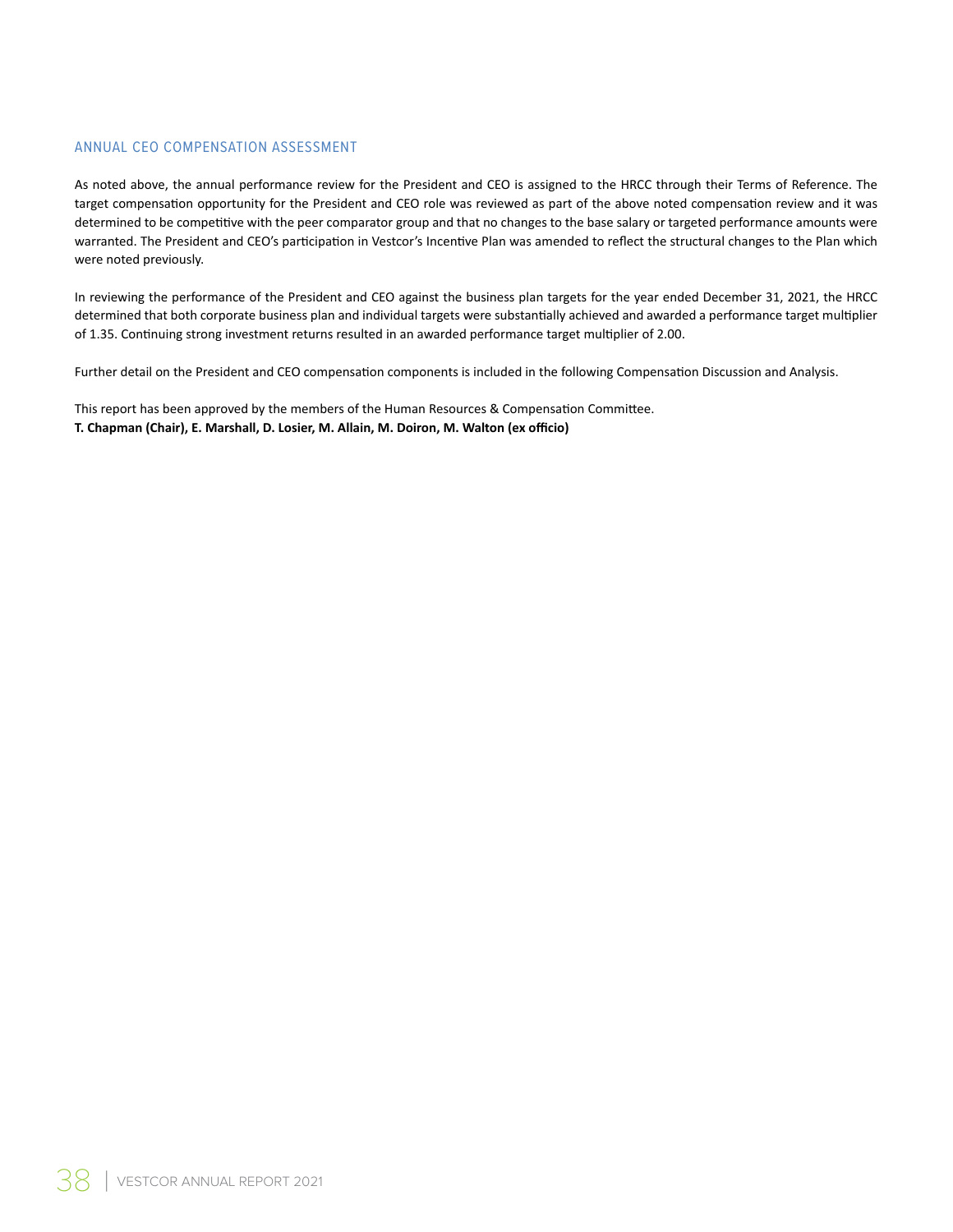# **COMPENSATION DISCUSSION AND ANALYSIS**

*The following Compensation Discussion and Analysis explains the processes followed by Vestcor that have been applied in the current year and are expected to be applied to Vestcor in future.*

# COMPENSATION GOVERNANCE

The Board of Directors is responsible for the oversight of Vestcor's compensation principles, policies and programs. The Board approves the compensation program and awards, including the compensation of the President and CEO, based on recommendations made by the Human Resources & Compensation Committee (HRCC).

### HRCC MANDATE

The HRCC assists the Board in fulfilling its obligations relating to the establishment of policies for compensation of employees, leadership succession planning, and setting of human resource policies and practices.

The Committee is composed of five Directors and the Chairperson who acts on the Committee in an ex officio capacity. The Committee meets a minimum of three times each year. External human resources consultants may be used from time to time to assist the Committee with fulfilling its mandate.

The HRCC's Terms of Reference are available at **[vestcor.org/governance](https://vestcor.org/en/about-us/governance/)**, under "Board Committees" and "The Human Resources & Compensation Committee".

Key responsibilities include:

- Participation in an annual performance appraisal process for the President and CEO, including establishment of measurable goals and objectives, and recommendations for compensation arrangements including performance incentive awards;
- Development of a Compensation Philosophy that articulates principles to follow in approaching compensation decisions that will align with Vestcor's business objectives, operations and risks;
- Oversight of adjustments to competitive compensation ranges, incentive compensation plans, employee benefit plans and operational travel and expense policies;
- Recommendation of changes to the organization's structure, appointment of officers, and amendments to job descriptions as well as any management severance arrangements;
- Consideration of leadership development initiatives and succession plans for key employees;
- Approval of a long-range Human Resources Strategic Plan that includes appropriate strategies and policies to attract and retain talented employees; and
- Review of the year-end incentive compensation pool for eligible employees and recommendation to the Board for approval.

### INDEPENDENT ADVICE

The HRCC retained the help of Willis Towers Watson, an independent expert compensation advisor, in 2020 and 2021 to provide advice with respect to a Total Compensation Review for all Vestcor positions within the context of Vestcor's Compensation Philosophy.

This review utilized comparator groups to represent the marketplace for employee positions. For investment and pension administration positions, the comparator group consisted of pension funds of similar asset size and/or investment strategy complexity. Corporate services positions, including the CEO and CFO, were compared to similar general industry positions, adjusted for regional differences, and to other Atlantic Canada organizations. The results and Board decisions resulting from this review were implemented in 2021, details of which can be found on page 37.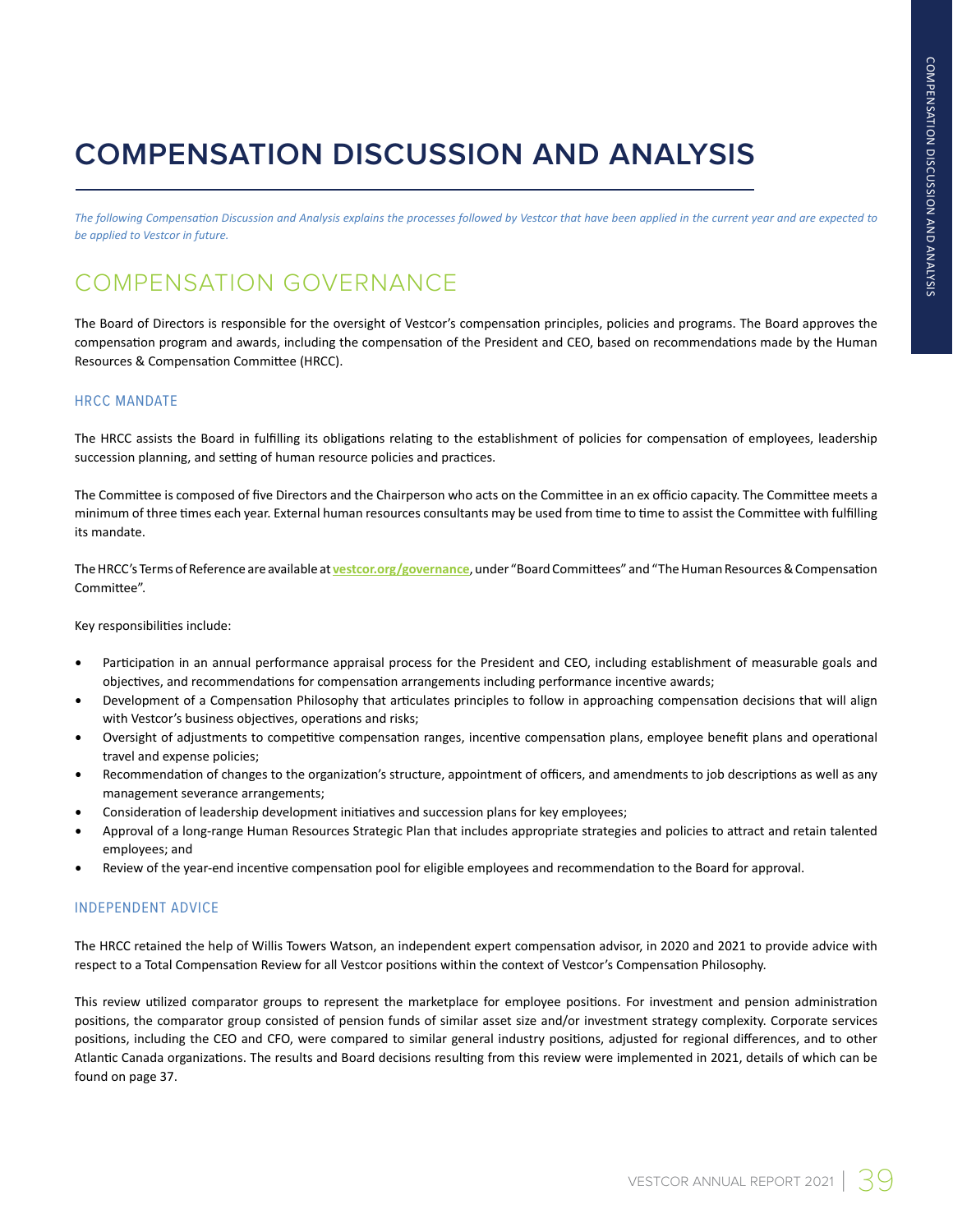Vestcor also regularly participates in and uses compensation surveys conducted by various compensation consultants to ensure that compensation trends are regularly monitored, and trends are identified and reported to the HRCC.

# CORPORATE COMPENSATION PHILOSOPHY

Vestcor believes that employees are key to its performance and is committed to providing a positive working environment, rewarding career opportunities and competitive compensation. Vestcor also believes that the achievement of its mission will be facilitated by having meaningful alignment between employees' interests and the interests of its clients.

Accordingly, a Compensation Philosophy has been developed to address the following objectives:

- Provide competitive, performance-based compensation based upon market practices;
- Attract and retain high-quality employees;
- Reinforce the strategy, culture and policies of Vestcor;
- Promote awareness and attainment of individual, team and corporate strategic objectives;
- Enhance Vestcor's reputation as an employer of choice; and
- Treat employees fairly.

The principles on which this philosophy is based are summarized as follows:

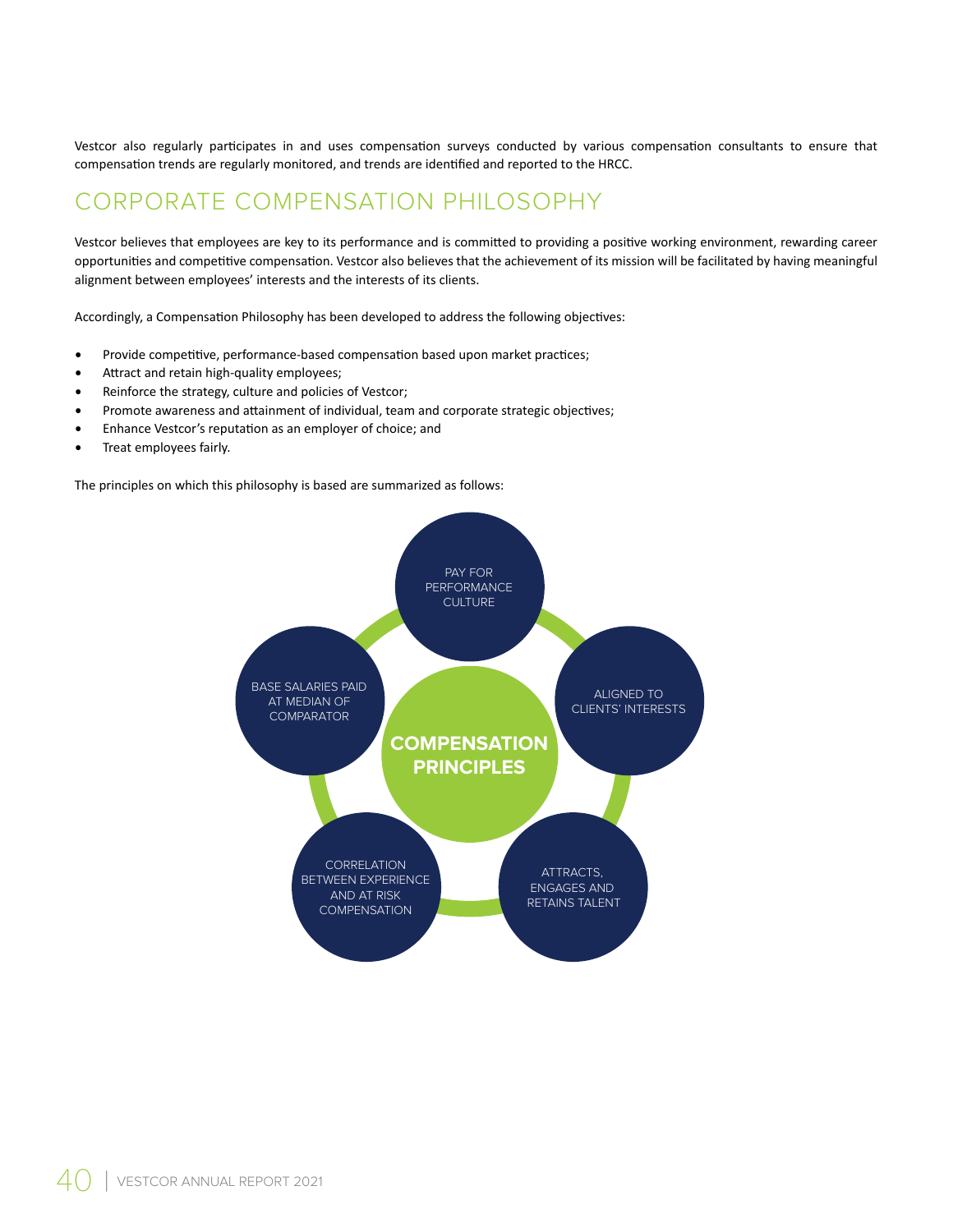# COMPENSATION RISK MANAGEMENT

### COMPENSATION DECISION-MAKING

The annual process for determining compensation includes the following steps:



#### *Establish target compensation levels*

The HRCC annually reviews the compensation program design and pay levels of its comparator groups to ensure that Vestcor's programs remain competitive. Market information received from various industry specific compensation and salary surveys is reviewed as it becomes available. An independent expert compensation advisor is utilized to conduct a Total Compensation Review at a minimum of every four years. Compensation information from public disclosures of other similar peer organizations is also considered.

The HRCC also annually considers whether changes may be required to the Incentive Compensation Plan. As detailed below and as part of the Total Compensation Review conducted in 2020 and 2021, the former Annual Incentive Plan and Long-term Incentive Plan were combined into one Incentive Compensation Plan effective January 1, 2021.

#### *Set target compensation mix and pay at-risk*

Total compensation is a mix of base salary, benefits and, for permanent full-time employees after six months of employment, performance incentives. The mix varies by role, reflecting the opportunity to influence performance. In determining the mix, market practices are considered as well as Vestcor's compensation principles, including alignment with clients' interests. In that regard, investment related performance incentives reflect a four-year return cycle to discourage short-term risk-taking and better align with clients' long-term return objectives.

#### *Establish performance objectives*

Each year, the Board approves an annual business plan designed to support achievement of Vestcor's five-year Strategic Plan. This annual business plan contains a balanced mix of financial, investment strategy, administration and operational performance objectives, and key initiatives. Each of these performance objectives and key initiatives is then weighted according to its level of importance to the overall Strategic Plan. The President and CEO delegates the key initiatives among the various functional teams based on their specific roles and responsibilities.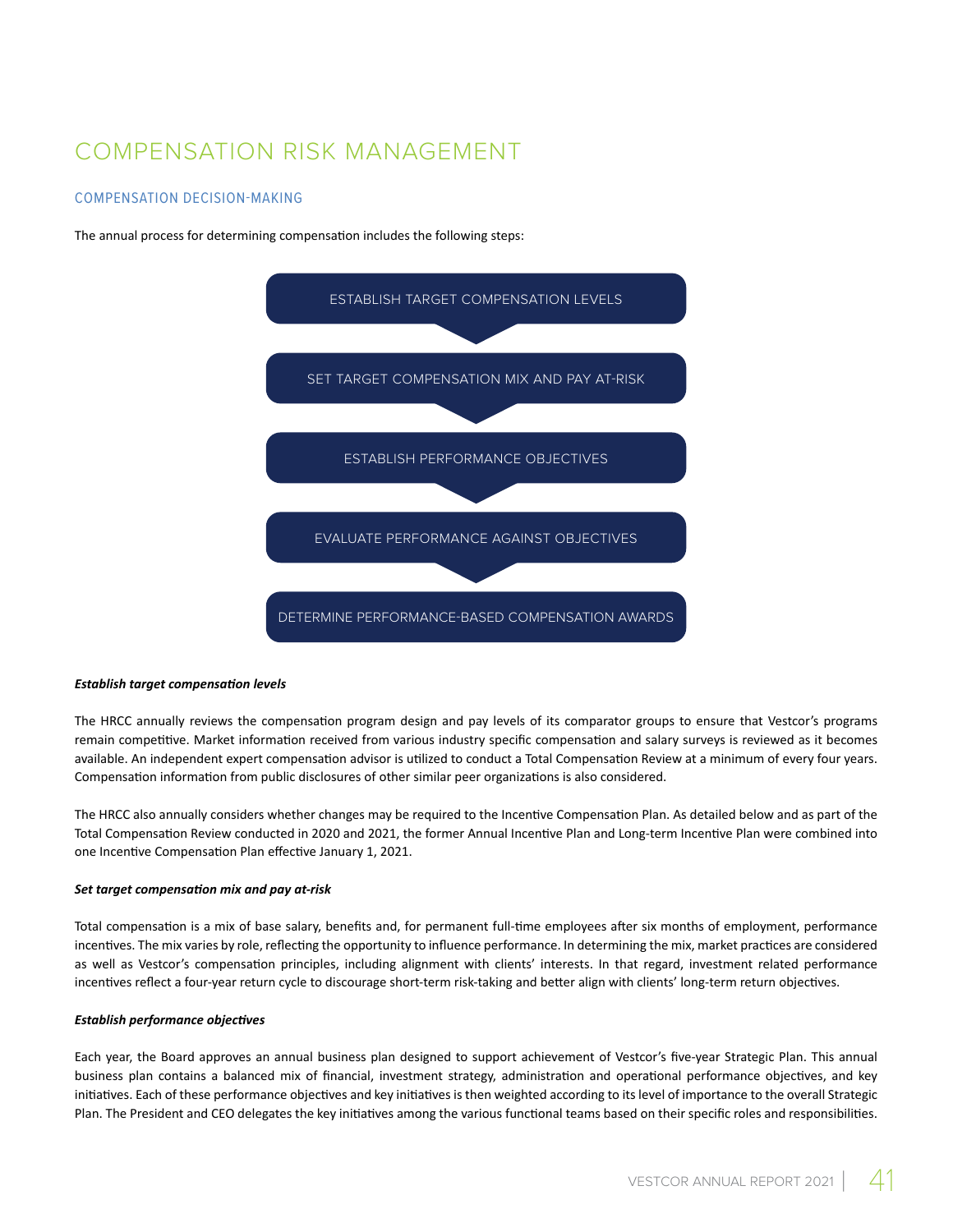### *Evaluate performance against objectives*

Vestcor's actual performance is then assessed against these performance and annual business plan objectives. Investment returns versus client Investment Policy Benchmarks, nominal investment returns versus long-term client investment objectives, and other financial key performance indicators are assessed quantitatively against objectives, while achievement of key business plan initiatives are assessed both quantitatively and qualitatively. The President and CEO recommends to the HRCC the factors to be considered in assessing achievement of each element of the annual business plan.

### *Determine performance-based awards*

The HRCC is responsible for recommending for Board approval an achievement factor related to business plan accomplishments. Based on this factor, a total incentive pool is calculated for the annual business plan and individual components of the Incentive Compensation Program. Management then determines the appropriate individual factor for each employee based on their contributions to the annual business plan accomplishments. The individual factors are assigned so as to not exceed the approved total incentive pool.

The HRCC is also responsible for recommending for Board approval the amount of performance incentive compensation to be awarded to the President and CEO and the overall weighted factors based on the evaluations noted above, using discretion as warranted. The President and CEO does not participate in this discussion. The President and CEO in turn reviews performance evaluations for each member of the Incentive Plan and allocates the individual awards based on individual contribution.

## COMPENSATION PROGRAM

The Incentive Compensation Program is outlined in Exhibit A on page 52. The program takes the form of salary and benefits as well as individual performance-based incentive awards for all permanent full-time employees after six months of employment.

The compensation program has been developed by the HRCC with the help of an independent compensation consultant to align with the Compensation Philosophy noted on page 40. Total compensation levels are periodically benchmarked using independent compensation consultants and against external peer institutional funds or other relevant compensation surveys.

#### *Salary and benefits*

Base salary is determined with respect to a target range of pay for each job position, after giving recognition to specific job responsibilities. Vestcor provides full-time employees with benefits that include vacation and sick leave entitlement, life and disability insurance, health and dental benefits, and an employee assistance plan.

Effective January 1, 2014, all full-time employees participate in and contribute to the New Brunswick Public Service Pension Plan (NBPSPP). The NBPSPP provides a pension upon retirement equal to 1.4% of pensionable earnings up to the Yearly Maximum Pensionable Earnings (YMPE) for each year or part thereof plus 2% of earnings in excess of YMPE. The Plan is subject to an early retirement reduction factor if retirement is prior to age 65. Indexing is contingent on NBPSPP performance as outlined in the NBPSPP Funding Policy. Employees who earn in excess of the earnings required to earn the Maximum Pension (Canada) as defined in the NBPSPP Plan Text in the year also participate in a retirement compensation arrangement sponsored by the Province of New Brunswick.

Prior to January 1, 2014, all full-time employees were members of the *Public Service Superannuation Act* (PSSA) pension plan. The PSSA provided for a pension upon retirement equal to 1.3% of the annual average of the best five consecutive years of earnings up to the annual average YMPE for the year of retirement and the two preceding years plus 2% of the excess of the annual average of the best five consecutive years of earnings over the annual average YMPE for the year of retirement and two preceding years, multiplied by the years of pensionable service. Base pre-indexed benefits earned under the PSSA up to January 1, 2014 have been provincially guaranteed.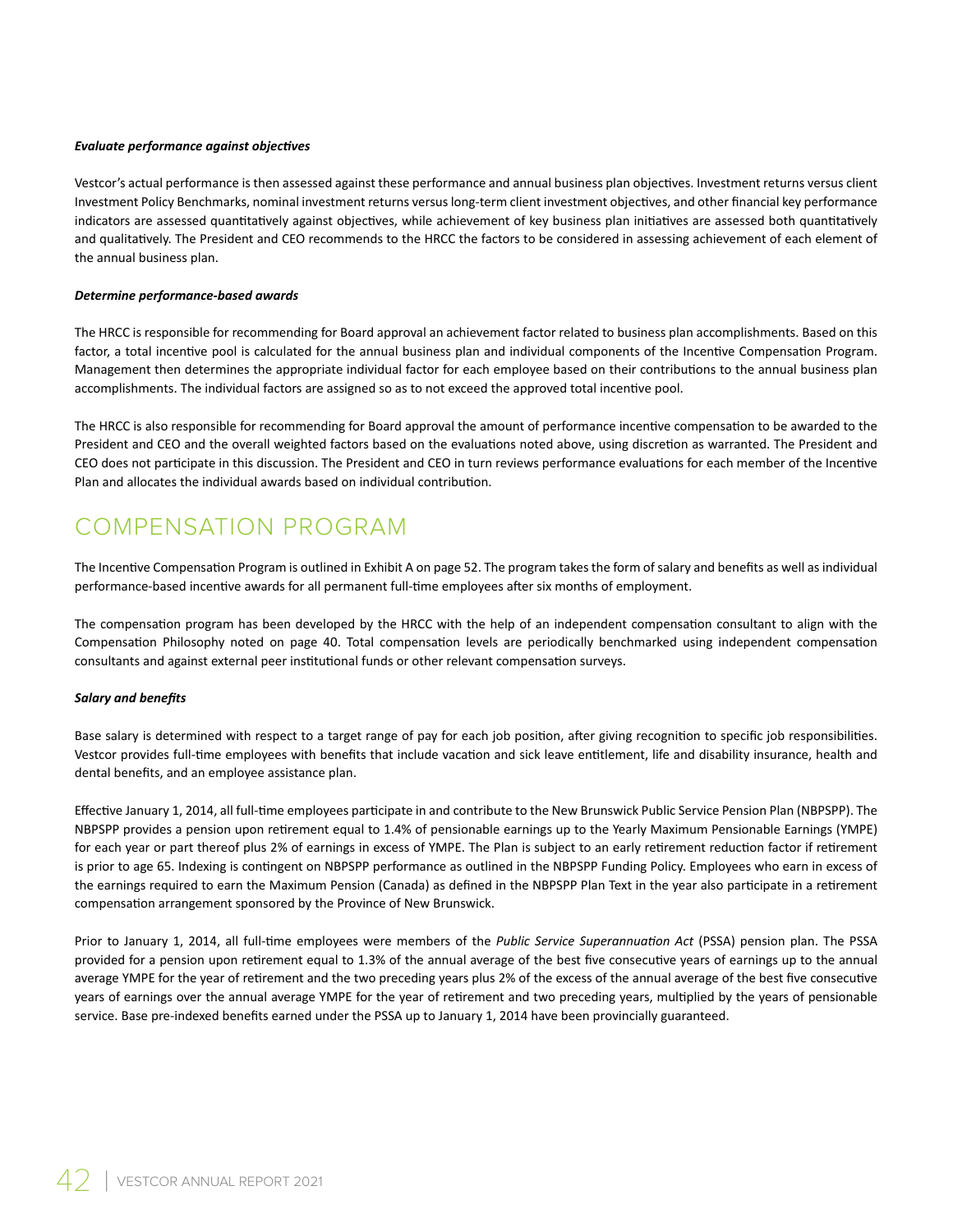# INCENTIVE COMPENSATION PLAN

*Formerly Annual Incentive Plan and Long-term Incentive Plan*

All full-time permanent employees are eligible to participate in Vestcor's Incentive Compensation Plan (ICP) once employed for a minimum of six months.

Each position is eligible for an individual achievement award and a corporate scorecard award, and certain positions are eligible for a component based on absolute client returns and relative investment performance.

The **individual and corporate scorecard award** components of the ICP is calculated as a percentage of salary, weighted to reflect the role and impact that each eligible employee has on achievement of annual business plan objectives as assessed by the Board of Directors.

An absolute **client investment performance award** is measured quantitatively on a four-year cumulative basis compared to client long-term total fund investment objectives.

Investment performance is measured quantitatively as a **total fund net value added investment return award** on a four-year cumulative basis, compared against a value-added target set by the Board. Net value-added investment returns represent the gross investment return in excess of the investment policy benchmark returns, after deducting all investment management costs. Quantitative awards are limited to a maximum of two times target (84 bps of value-added total fund returns after costs).

The ICP also includes an **investment team award** for asset class value added returns of actively managed portfolios to promote teamwork within these investment asset classes. Investment management employees are organized into one of five teams eligible for the team award by asset class: Fixed Income, Quantitative Investments, Equities, Traders and Private Markets. The remaining employees do not participate in the team award due to the overarching focus of their responsibilities.

Starting in 2021, a significant portion of the ICP award is deferred for payment in future years for certain positions, including all investment and risk management staff, CEO, CFO, CIO and CPBO. The deferred ICP is paid out over four years, with 50% being paid in year one and the remaining 50% being paid out in equal installments over the subsequent three years. To further align this award with client investment performance, deferred amounts accrue a return equal to the total actual overall annual investment return achieved during the deferral period.

### *Long-term incentive plan being discontinued*

Prior to 2021, Vestcor had a long-term incentive plan (LTIP) for investment and research staff, the CEO and CFO. Eligibility began only once the individual had been employed a minimum of four years. Once eligible, employee awards were calculated and paid using the prior four-year investment performance in excess of Board-approved investment policy benchmark returns and investment management costs. LTIP award calculations are limited to a maximum of 75 bps of value-added total fund returns after costs.

As part of the recommendations of the Total Compensation Review and as per the terms of the ICP, we discontinued the LTIP effective January 1, 2021. However active eligible employees who had previously commenced rolling four-year award determination periods will continue to receive the remaining annual payments calculated under the LTIP (periods covering 2018-2021, 2019-2022, and the final calculation and concluding four-year period of 2020-2023).

While the LTIP was designed to align employee interests with long-term client investment performance objectives, the new ICP design, with a significant deferral portion of the total award, is believed will strengthen the alignment of these interests and better serve Vestcor's talent attraction and retention objectives. Once fully transitioned, the change in design is not intended to significantly affect the total incentive awards paid.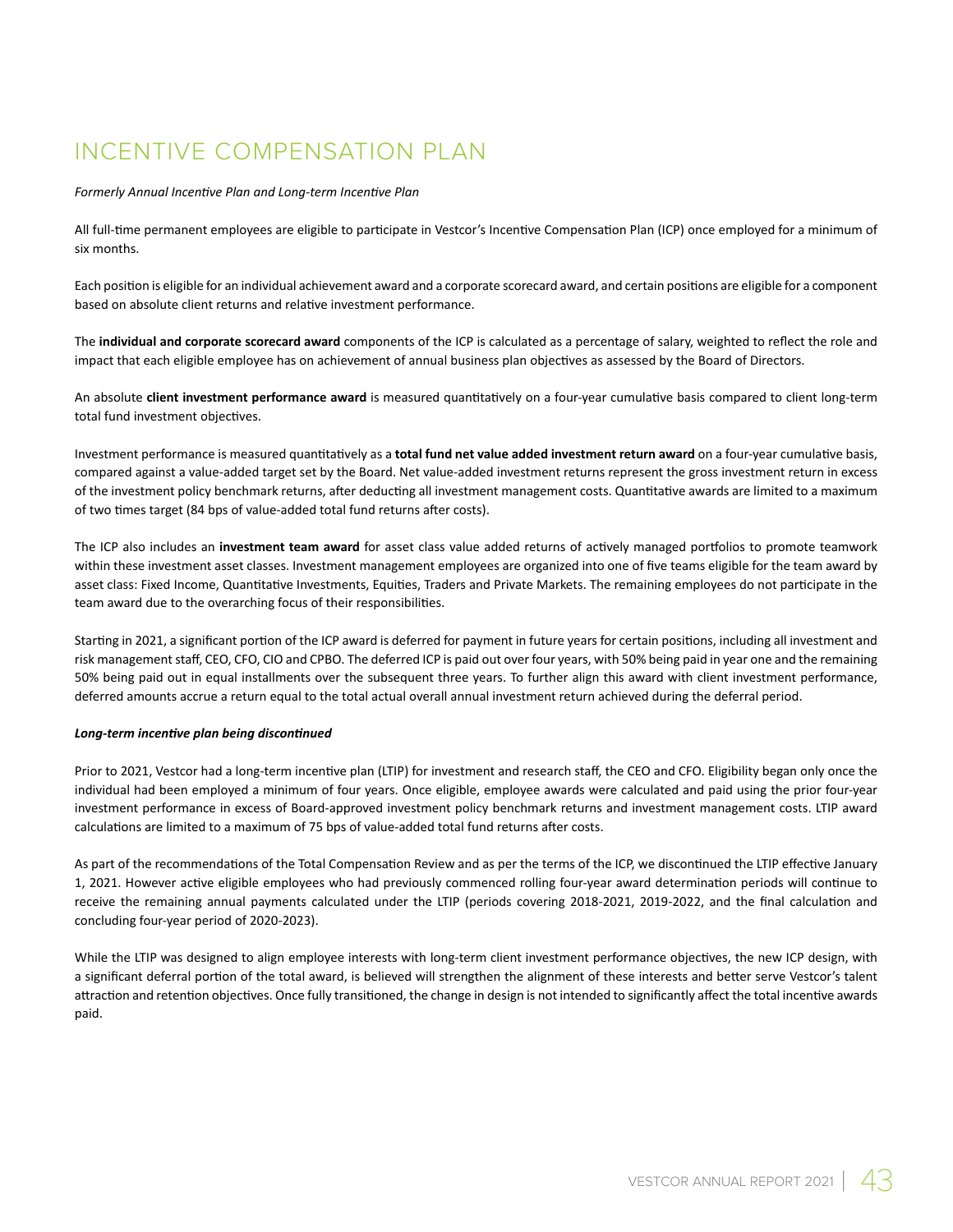# IMPACT OF PERFORMANCE RESULTS

The summary results of Vestcor's investment program, as measured by pre-selected long-term investment performance metrics, are as follows:

- The total fund **active nominal return** for investment mandates where we have full management discretion for the year ended December 31, 2021 was 9.46% and represents approximately \$1.9 billion in gross earnings from the overall investment program. The annualized active nominal return for the past four years ending December 31, 2021 was 7.50%, which represents approximately \$5.7 billion of cumulative gross investment earnings.
- Value added investment returns (in excess of benchmarks) for 2021 were very strong. Total fund **relative returns** were higher than the combined weighted average client Investment Policy benchmarks for the year ended December 31, 2021, adding 210.4 basis points of value after deducting all investment management costs. A basis point is equal to 1/100ths of a percent. This value added contributed net investment income of approximately \$425.7 million in 2021. Over the longer more important four-year period to December 31, 2021, the investment program has provided a positive net return of 86.7 basis points of value annually over client benchmarks or over \$651.9 million of net investment returns.

The following table shows total compensation awards and payments, excluding Directors' remuneration (see page 51), for the year ended December 31, 2021.

|                                                         | 2021<br>(\$ thousands) | 2020<br>(\$ thousands) |
|---------------------------------------------------------|------------------------|------------------------|
| Salaries and benefits, excluding performance incentives | \$<br>13,796.2         | \$<br>13,391.1         |
| ICP performance incentives                              |                        |                        |
| Net investment relative performance                     | \$<br>3,993.7          | \$<br>774.2            |
| Corporate scorecard and individual performance          | 1,887.8                | 1,700.5                |
| <b>Total ICP</b>                                        | 5,881.4                | 2,474.7                |
| LTIP <sup>1</sup>                                       | 2,688.1                | 1,951.8                |
| Total performance incentives                            | 8,569.6                | 4,426.5                |
| Deferred portion of ICP                                 | 2,638.6                |                        |
| Total performance incentives paid                       | 5,931.0                | \$<br>4,426.5          |

*1 LTIP being discontinued from 2021 to 2023 as discussed above*

For the year ended December 31, 2021, and after consideration of the continuing competitive talent retention environment, the Board approved a modest cost of living salary increase and merit pool. The Board also approved three new full-time positions in 2021 that enabled Vestcor to build operational capacity in line with our continued growth.

The net increase in performance incentives reflects, for eligible investment staff, the impact of the strong 2021 investment performance on the calculation of the four-year active management value added after costs results discussed in the section above, three additional positions added in the year, the changes to base salaries, the transition from the LTIP design and the business plan accomplishments for the year (see pages 47 – 49).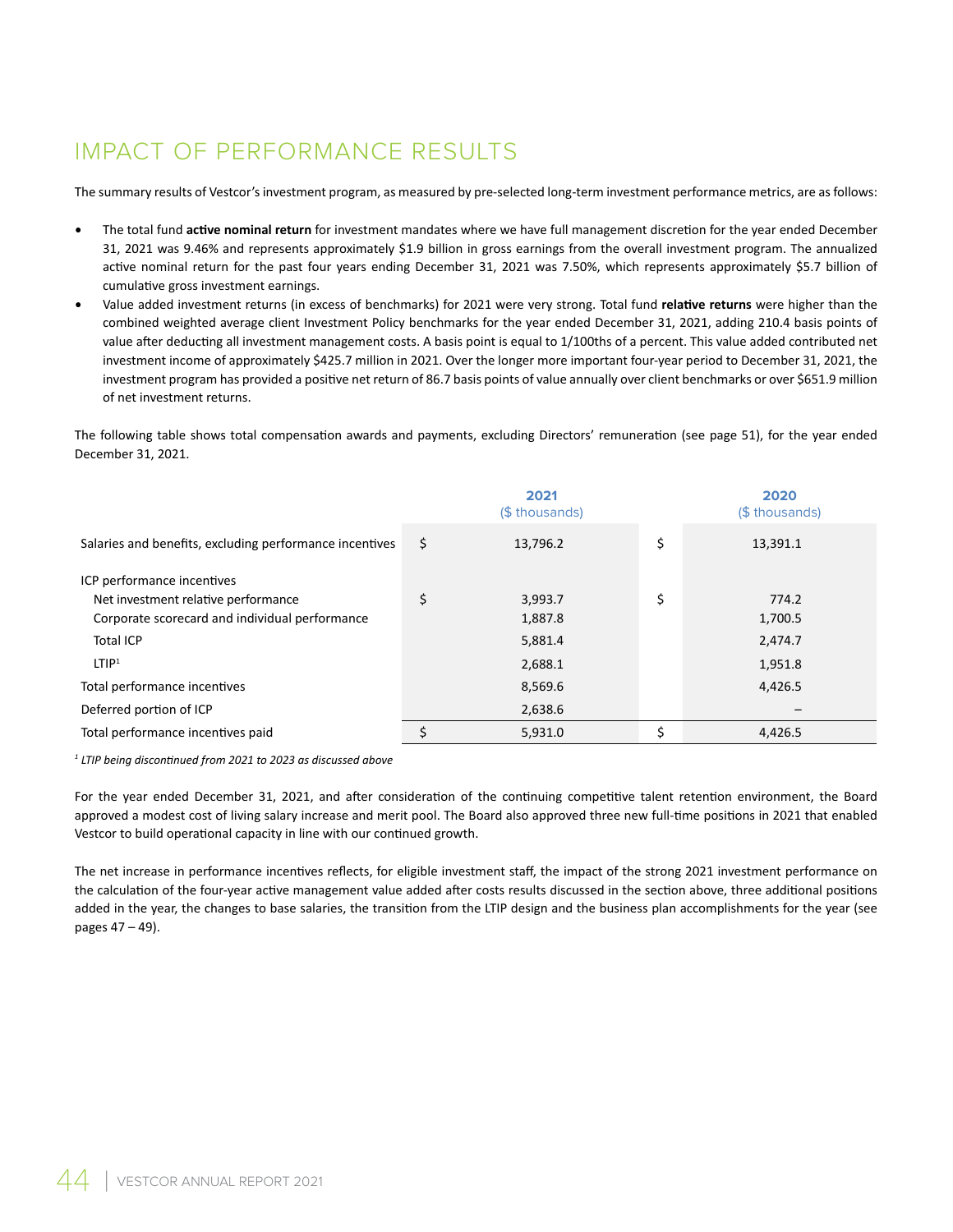# SUMMARY COMPENSATION TABLE

The following summary compensation table discloses information on compensation for the President and CEO, CFO and the next three highest paid key management personnel (each a Named Executive or NEO) for the past three years. This disclosure is based on **annual periods** and expressed in dollars.

| <b>Name and</b><br><b>Position</b>                      | Year | <b>Salary</b><br>( \$) | AIP <sup>1</sup><br>( \$ ) | LTIP <sup>2</sup><br>( \$) | <b>Pension</b><br>Contribution <sup>3</sup><br>( \$ ) | All<br>Other <sup>4</sup><br>( \$) | <b>Total</b><br><b>Compensation</b><br>( \$) | <b>Deferred</b><br><b>Portion of</b><br><b>ICP</b><br>( \$ ) | <b>Total Paid</b><br><b>Compensation</b> <sup>5</sup><br>( \$) |
|---------------------------------------------------------|------|------------------------|----------------------------|----------------------------|-------------------------------------------------------|------------------------------------|----------------------------------------------|--------------------------------------------------------------|----------------------------------------------------------------|
| John Sinclair                                           | 2021 | 375,053                | 828,750                    | 450,000                    | 115,386                                               | 2,706                              | 1,771,895                                    | 414,375                                                      | 1,357,520                                                      |
| President and CEO                                       | 2020 | 375,050                | 355,096                    | 326,316                    | 136,815                                               | 2,599                              | 1,195,876                                    |                                                              | 1,195,876                                                      |
|                                                         | 2019 | 375,047                | 432,721                    | 450,000                    | 136,584                                               | 2,225                              | 1,396,578                                    |                                                              | 1,396,578                                                      |
| Jonathan Spinney                                        | 2021 | 289,822                | 549,550                    | 319,000                    | 33,355                                                | 2,565                              | 1,194,293                                    | 274,775                                                      | 919,518                                                        |
| Chief Investment Officer,<br>VP, Quantitative Investing | 2020 | 274,896                | 152,065                    | 219,357                    | 31,647                                                | 2,251                              | 680,216                                      |                                                              | 680,216                                                        |
| & Applied Research                                      | 2019 | 255,008                | 230,518                    | 280,500                    | 29,471                                                | 2,132                              | 797,630                                      |                                                              | 797,630                                                        |
| James Scott                                             | 2021 | 252,053                | 412,296                    | 226,800                    | 29,314                                                | 2,429                              | 922,892                                      | 206,148                                                      | 716,744                                                        |
| VP, Fixed Income                                        | 2020 | 251,958                | 143,651                    | 164,463                    | 29,193                                                | 2,178                              | 591,443                                      |                                                              | 591,443                                                        |
|                                                         | 2019 | 240,008                | 147,263                    | 216,000                    | 27,866                                                | 2,087                              | 633,224                                      |                                                              | 633,224                                                        |
| Mark Holleran                                           | 2021 | 244,822                | 429,410                    | 220,500                    | 28,540                                                | 2,409                              | 925,681                                      | 214,705                                                      | 710,976                                                        |
| VP, Equities                                            | 2020 | 229,996                | 158,216                    | 150,105                    | 26,843                                                | 2,111                              | 567,271                                      |                                                              | 567,271                                                        |
|                                                         | 2019 | 223,035                | 142,723                    | 200,700                    | 26,050                                                | 2,034                              | 594,543                                      |                                                              | 594,543                                                        |
| <b>Brent Henry</b><br>CFO                               | 2021 | 151,645                | 144.560                    |                            | 23,359                                                | 2,090                              | 321,655                                      | 72,280                                                       | 249,375                                                        |
| Jan Imeson                                              | 2021 | 104,603                | 48,516                     | 92,458                     | 7,416                                                 | 448                                | 253,440                                      |                                                              | 253,440                                                        |
| Former CFO                                              | 2020 | 233,015                | 91,309                     | 101,375                    | 27,166                                                | 739                                | 453,604                                      |                                                              | 453,604                                                        |
|                                                         | 2019 | 228,510                | 122,509                    | 137,088                    | 26,636                                                | 718                                | 515,460                                      |                                                              | 515,460                                                        |

<sup>1</sup> This amount represents 100% of the ICP earned during the year. 50% of the ICP earned in the year are paid in the year of determination of the award. The *remaining 50% is paid out in equal installments over the following three years. Deferred amounts earn a return at the total fund return.*

*² LTIP paid in the year of determination of the award based on prior 4-year return periods and to be phased-out from 2021 to 2023.*

*³ The pension contribution column shows the employer contribution made in the year to the combination of the New Brunswick Public Service Pension Plan and the related Retirement Compensation Arrangement (RCA). Corresponding employee contributions are required as set out in the Plan. As set out in his employment contract, Mr. Sinclair's performance incentive payouts are pensionable for purposes of the employer and employee contribution to the pension plan and RCA. Performance incentive payouts for all other eligible employees are non-pensionable.*

*4 Amounts shown in the All Other column above include the cost of employer-paid enrolment in a post-retirement private health plan, group life insurance, accidental death and dismemberment insurance and a parking benefit.*

*5 Includes salary, non-deferred portion of the ICP, LTIP, Pension Contributions and All Other Compensation.*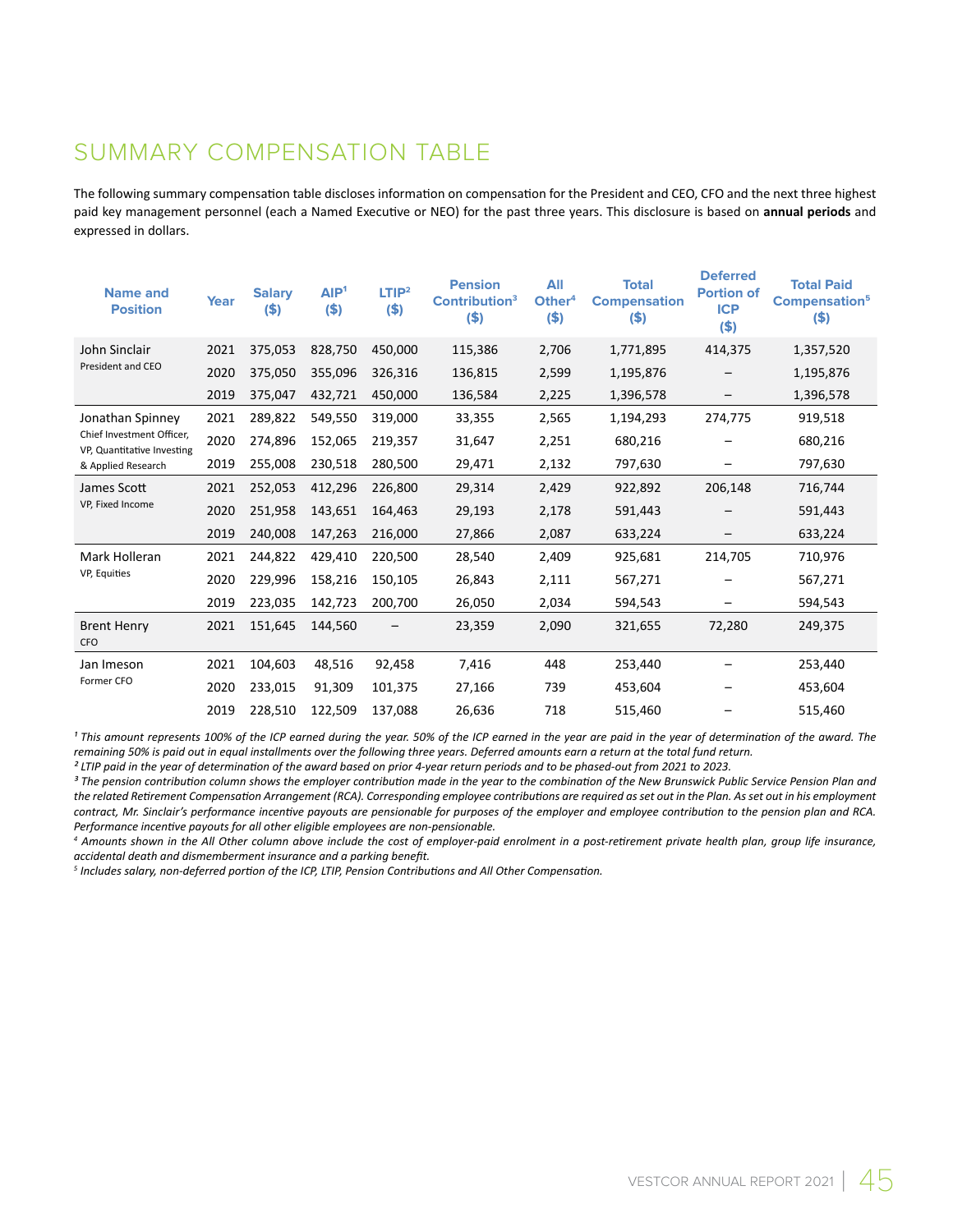### COMPENSATION LINKED TO INVESTMENT PERFORMANCE

The objective of performance-based compensation is to encourage alignment of employee interests with those of clients, including an appropriate balance between maximizing long-term returns and minimizing risks. Investment performance with respect to incentive compensation can be summarized into two categories:

- (i) long-term net relative investment returns versus benchmarks, and
- (ii) long-term nominal total fund portfolio returns and other business plan achievements.

The following chart illustrates the strong alignment of our incentive compensation payments to Vestcor's additional net investment value added above our clients' investment policy benchmarks. The total incentive compensation payments awarded over time correlate very highly to the long-term annualized net investment returns in excess of policy benchmarks, and are subject to a maximum payout cap as is intended in the design of the incentive plan as illustrated in the metrics below.



*Notes: \* 9-month 2016 annualized for calculation and comparison purposes as fiscal year-end changed.*

*\*\* Total paid incentives excludes amounts that are deferred under the ICP.*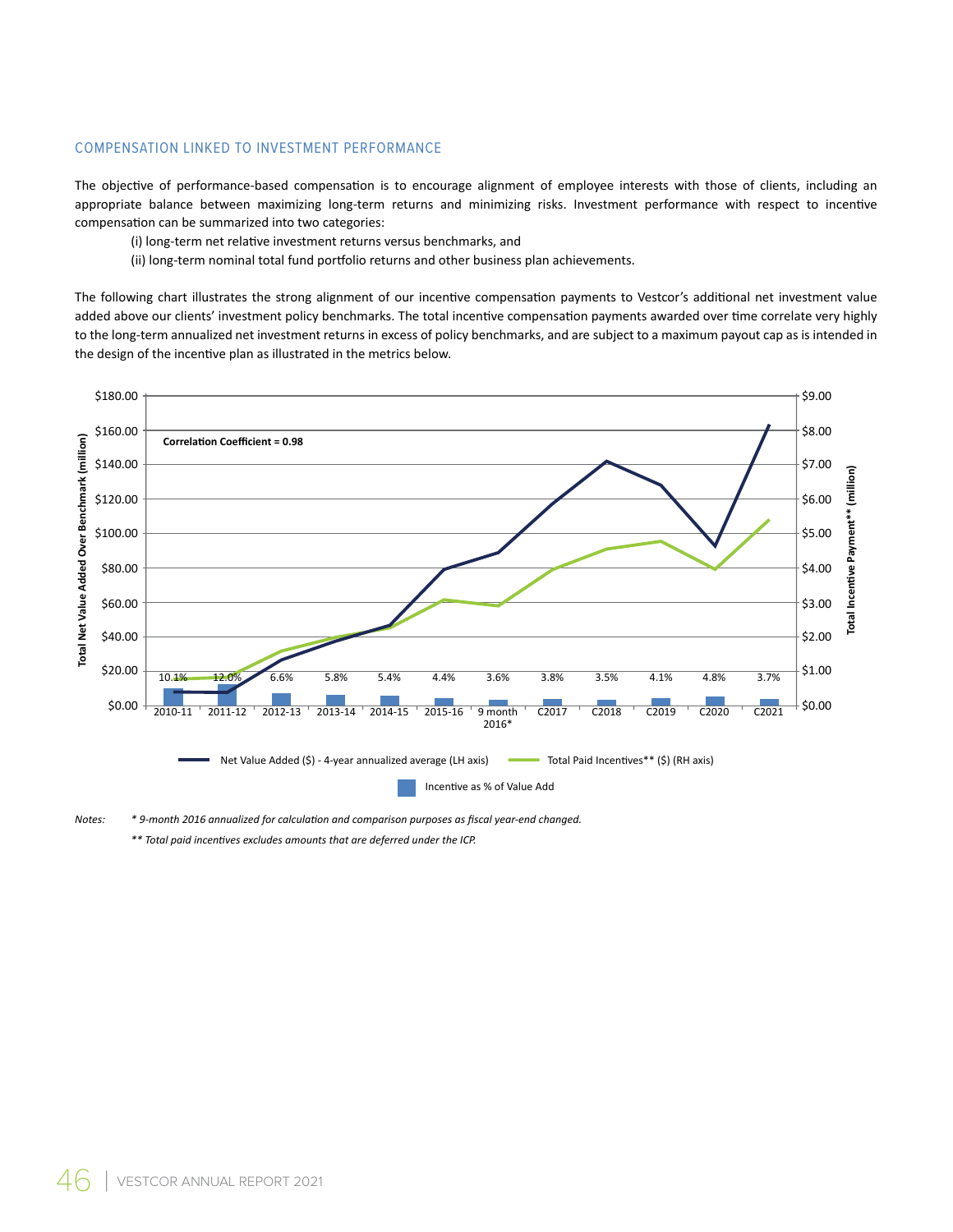# INCENTIVE COMPENSATION PLAN (ICP) OVERVIEW

The ICP amount of \$5,881.5 (thousand) consists of both an investment performance component, a corporate scorecard component and an individual performance achievement component based on our annual business plan.

The **ICP related to the investment performance** component was \$3,993.7 (thousand) for the year ended December 31, 2021 (2020 - \$774.2). This component is based on the annualized net value added over benchmarks for the most recent four years ended December 31, 2021. The 2021 net value added result was 210.4 basis points (bps) (2020 – (16.8) bps), and the long-term annualized net value added result was 86.7 bps (2020 – 56.9 bps).

A summary table of prior period value added results used to determine the long-term cumulative net value added ICP result is as follows:

|                                            | <b>Net Value Added</b><br>(bps) | <b>Percentage of Target</b><br>$(\%)$ |
|--------------------------------------------|---------------------------------|---------------------------------------|
| Year ended December 31, 2018               | 103.4                           | 246.2                                 |
| Year ended December 31, 2019               | 48.7                            | 115.9                                 |
| Year ended December 31, 2020               | (16.8)                          | (39.3)                                |
| Year ended December 31, 2021               | 210.4                           | 501.0                                 |
| Annualized Long-Term (Four Fiscal Periods) | 86.7                            | 206.4                                 |

The **ICP related to business plan achievements** is \$1,887.8 (thousand) for the year ended December 31, 2021. This component is based on an achievement factor of 1.28 times overall target approved by the Board of Directors, compared to the achievement factor of 1.37 for the year ended December 31, 2020.

The individual component of the ICP is based on each employee's contribution to the business plan accomplishments. The annual business plan includes both key performance indicators and specific action plans and initiatives focused on the five key goals in the Corporate Strategic Plan as set out in the following table. A specific weighting for each key goal is determined by the Board at the beginning of each year. The weighting reflects the Board's direction to management for prioritization of its efforts to implement the business plan.

Achievement of the long-term investment returns required by each pension and non-pension client in a risk-controlled fashion was Vestcor's primary investment performance objective for 2021 and accounts for the largest weighting proportion. The overall total fund active return for all clients combined was 9.46% gross for the year ended December 31, 2021, an annualized 7.50% gross for the most recent four-year period ended December 31, 2021, and most importantly 7.36% gross per annum since Vestcor's inception in 1996.

| <b>Key Goals</b>                                                                                                                                                                                                                                                                                                    | 2021 Weighting | <b>Achievement</b> |
|---------------------------------------------------------------------------------------------------------------------------------------------------------------------------------------------------------------------------------------------------------------------------------------------------------------------|----------------|--------------------|
| Advance Vestcor's governance, management and organizational<br>effectiveness to support growth and sustainability.                                                                                                                                                                                                  | 20%            | Exceeded           |
| Advance our clients' pension and benefit administration, and long-term<br>investment management service needs through prudent risk focused<br>practices and well executed service advancements.                                                                                                                     | 45%            | Exceeded           |
| Define the optimal "client experience" and create systems to enable the<br>consistent replication of this experience through growth cycles.                                                                                                                                                                         | 10%            | Met                |
| Strengthen stakeholder relationships with shareholders, client trustees,<br>plan members, employer groups and policy-setters.                                                                                                                                                                                       | 12.5%          | Met                |
| Continue to invest in technology improvements aimed at enhancing our<br>clients' experience, providing more automated processing and reporting<br>capabilities, expanding our data management strategy (investment<br>and administration), all while also protecting privacy and minimizing<br>cybersecurity risks. | 12.5%          | Exceeded           |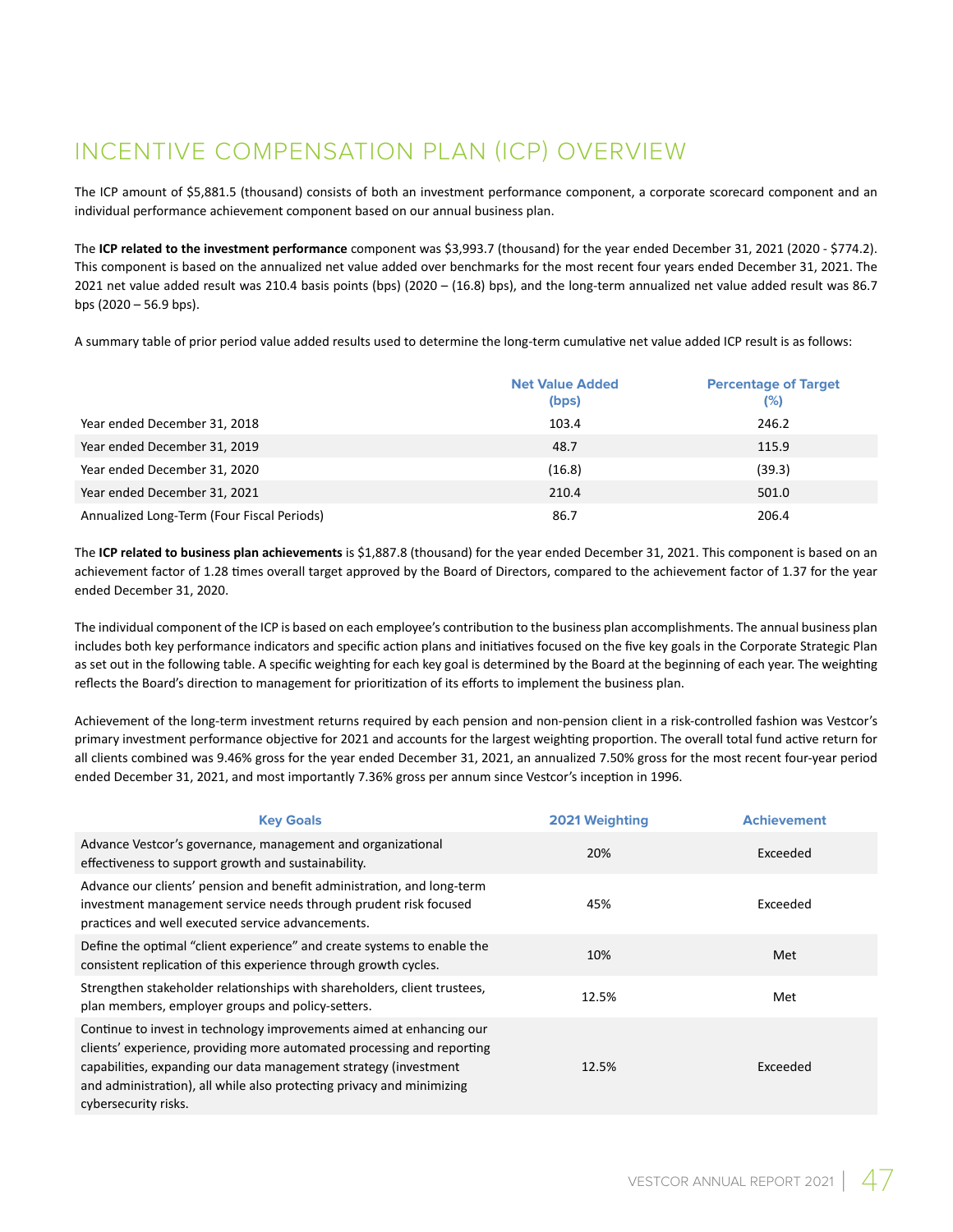In establishing the achievement factor, the Board considered the achievement of key performance indicators associated with each of the key goals as well as the following accomplishments:

### KEY GOALS BUSINESS PLAN ACCOMPLISHMENTS (Year ended December 31, 2021)

### **Advance Vestcor's governance, management and organizational effectiveness to support growth and sustainability.**

- Recruited and recommended to our Shareholder Vestcor Corp, two new members of the Vestcor Inc. Board of Directors. Orientation program completed post appointment by Vestcor Corp.
- Assisted the Board of Directors with an update to Vestcor's corporate risk appetite elements within our Enterprise Risk Management Framework.
- Enterprise Risk Management Framework updated to reflect a detailed review project and changes to risk appetite.
- Continued a virtual Speaker Series to safely offer presentations on relevant topics of interest for clients.
- Chairperson attendance at semi-annual shareholder meetings to ensure effective relationship and timely communication between Vestcor's shareholder and corporate Boards of Directors.
- Developed a Service Organization Controls Type 1 Report, Report on Internal Controls of Financial Reporting.
- Client Satisfaction Survey developed and completed.
- Completed office move to new office space at 140 Carleton.
- Implemented an investment trade order management system (OMS) to provide pre-and post-trade compliance and end to end trade processing capabilities.
- Updated leadership succession and development plans for all management levels.
- Appointed and integrated a new Chief Financial Officer following the planned retirement of the incumbent.
- With the assistance of an independent expert advisor, completed a Total Compensation Review.
- Implemented a new Incentive Plan which is based on the evolving industry trends in incentive design to reinforce alignment with client interests.
- With the assistance of an independent expert advisor, completed an Investment Benchmark and Value-Added Target Review.
- Updated the Human Resources Policies to include a detailed flexible work policy.

### **Advance our clients' pension and benefit administration, and long-term investment management service needs through prudent risk focused practices and well executed service advancements.**

- Long-term investment performance continuing to exceed annualized long-term total fund client targets at very low risk levels.
- Asset liability reviews and recommendations were completed for a number of our clients. Resultant client investment policy changes were approved and are being implemented.
- Continued to expand the recently created open-ended private real estate investment pool to meet growing client interest in this asset class. Significant transfers of certain directly owned properties to the pool were completed during the year.

### **Define the optimal "client experience" and create systems to enable the consistent replication of this experience through growth cycles.**

- Client Satisfaction Survey developed and completed.
- Continued to assess client service delivery capabilities against peers.
- Completed a comprehensive client onboarding package and protocols.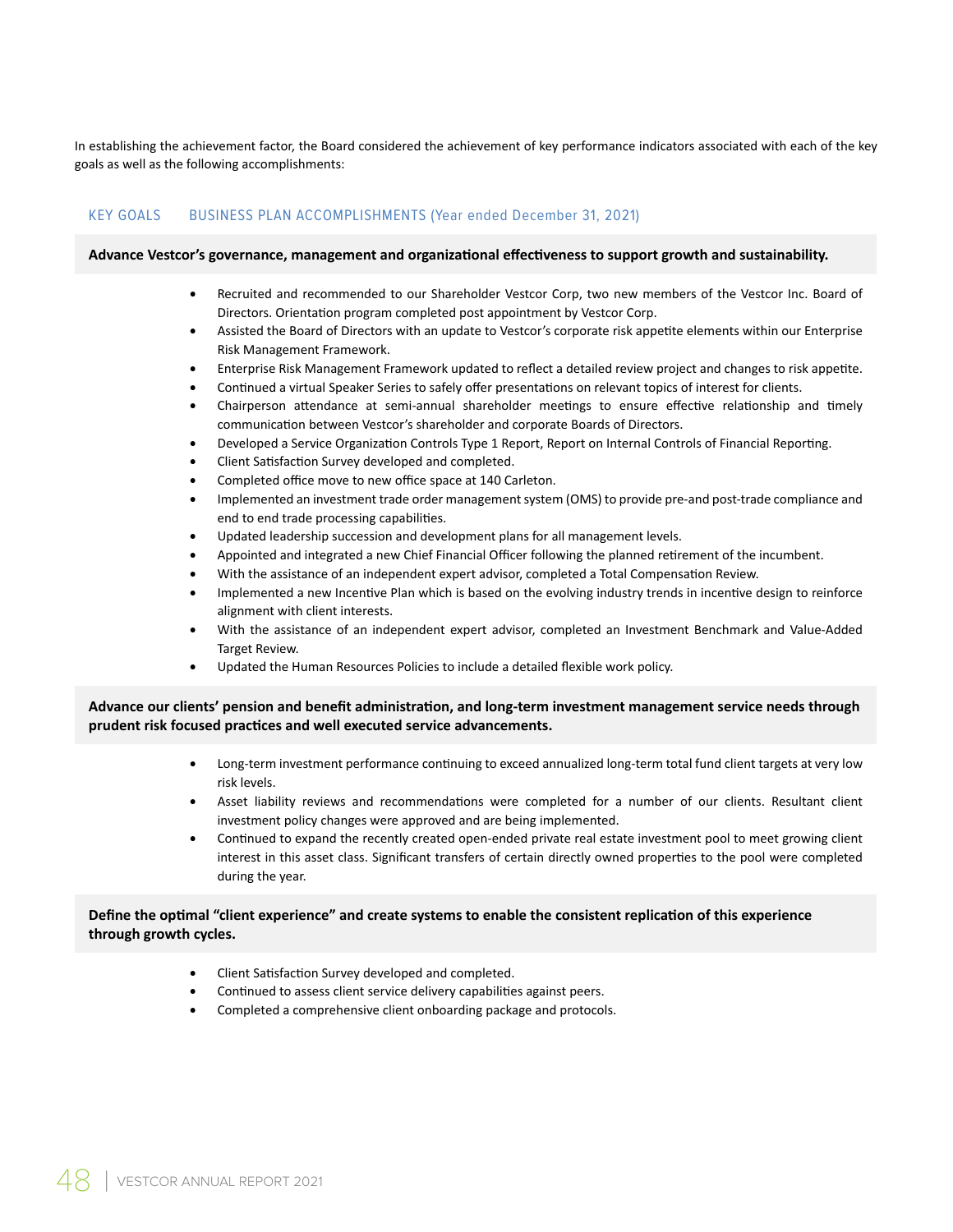### KEY GOALS BUSINESS PLAN ACCOMPLISHMENTS (Year ended December 31, 2021)

### **Strengthen stakeholder relationships with shareholders, client trustees, plan members, employer groups and policy-setters.**

- Added two new investment management clients and completed the transition of their assets to our investment program.
- Continued to expand our library of educational Vestcor website-based videos for clients and plan members.
- Provided a detailed review of Vestcor's operations and long-term performance at the Legislature's Standing Committee on Public Accounts.

**Continue to invest in technology improvements aimed at enhancing our clients' experience, providing more automated processing and reporting capabilities, expanding our data management strategy (investment and administration), all while also protecting privacy and minimizing cybersecurity risks.** 

- In conjunction with our office move, implemented the information technology network to our new office location.
- Developed a strategy and related budget to enable a fully remote workforce within the next two years.
- Added additional cybersecurity controls and tools including additional software to monitor for unauthorized devices attempting to access Vestcor's network.
- Completed a review of alternatives payroll applications and began a project to replace the current corporate payroll system. Implementation completed in early 2022.
- IT assistance provided on the Trade Order Management System implementation project.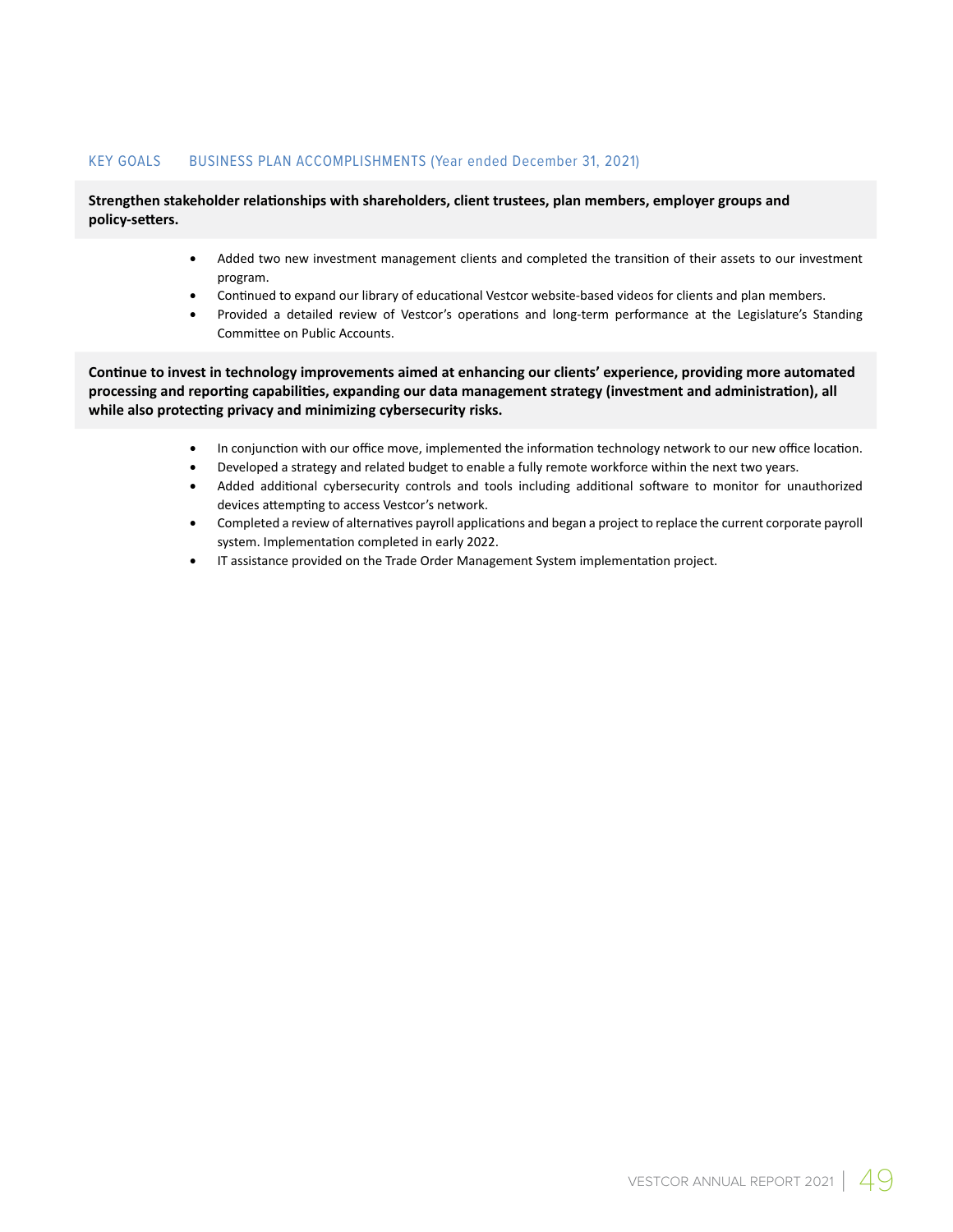# LONG-TERM INCENTIVE PLAN (LTIP) OVERVIEW

The LTIP component, which is being phased out through 2023, is \$2,688.1 (thousand) for the year ended December 31, 2021. This represents the deferred component of 2018 total compensation and the payout is based on the annualized net investment results in excess of the total fund performance benchmark for the most recent four years, 2018-2021.

The LTIP results differ from the long-term component of the ICP results because the LTIP plan set a maximum performance level of 75 bps after costs versus a maximum of 84 bps after costs under the ICP.

A summary table of the net value-added results used to determine the annualized LTIP result is as follows:

|                              | <b>Net Value Added</b><br>(bps) | <b>Percentage of Target</b><br>$(\%)$ |
|------------------------------|---------------------------------|---------------------------------------|
| Year ended December 31, 2018 | 103.4                           | 286.0                                 |
| Year ended December 31, 2019 | 48.7                            | 120.2                                 |
| Year ended December 31, 2020 | (16.8)                          | (40.0)                                |
| Year ended December 31, 2021 | 210.4                           | 610.3                                 |
| Annualized Long-Term         | 86.7                            | 235.5                                 |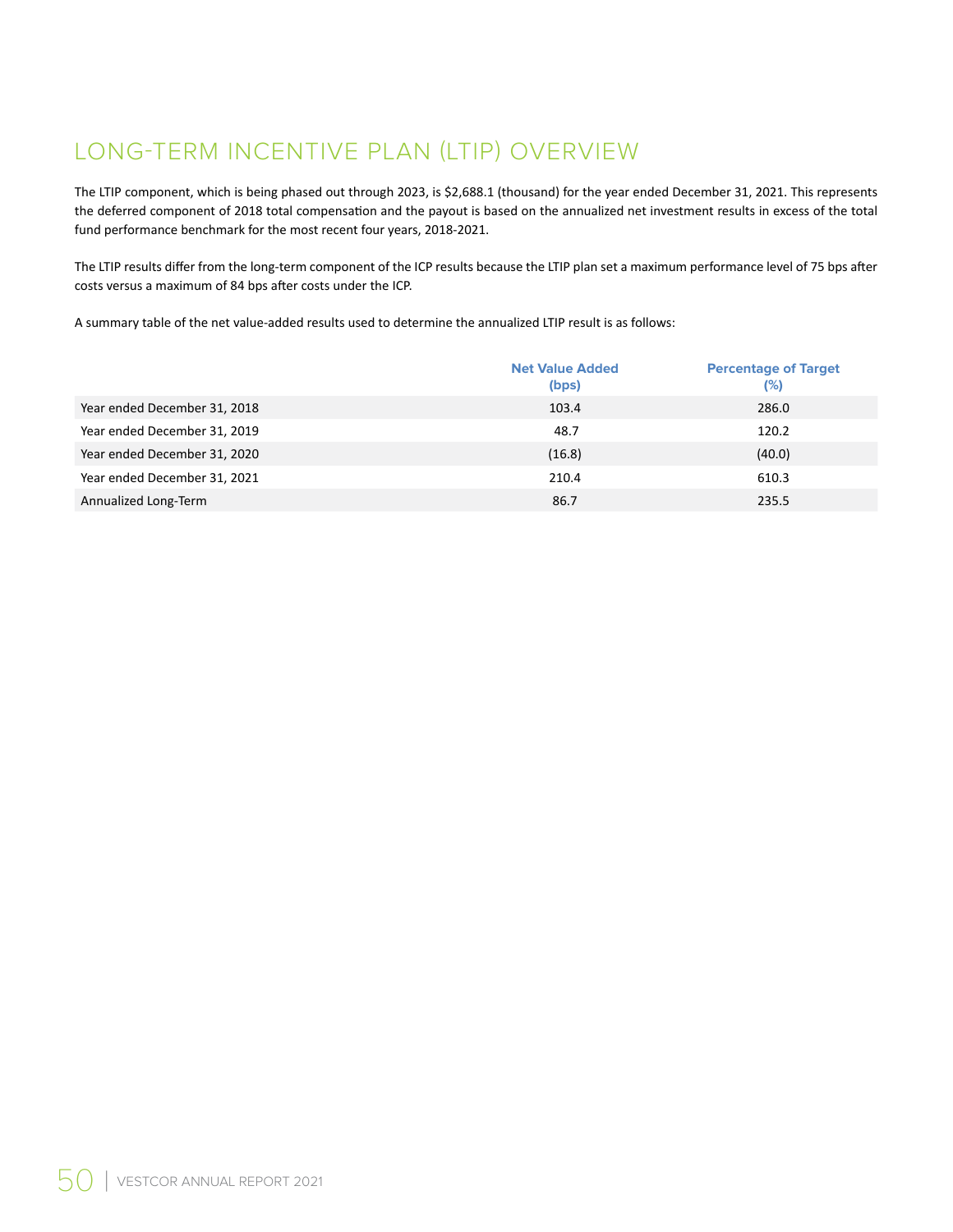### DIRECTORS' REMUNERATION

Directors' remuneration is established in Vestcor's By-Laws as approved by the Board of Vestcor Corp. Directors are paid an annual retainer and a per diem allowance for meeting attendance and preparation time. Directors who travel to attend meetings receive a per diem for travel time, reimbursement for reasonable accommodation costs and other out-of-pocket expenses, as well as an automobile expense reimbursement based on the number of kilometers traveled.

| <b>Annual</b><br><b>Retainer</b><br>(\$ dollars) | <b>Board and</b><br><b>Committee Meeting</b><br><b>Per Diems</b><br>(\$ dollars) | <b>Total</b><br>Remuneration <sup>1</sup><br>(\$ dollars) | <b>Travel</b><br><b>Reimbursement</b><br>(\$ dollars) |
|--------------------------------------------------|----------------------------------------------------------------------------------|-----------------------------------------------------------|-------------------------------------------------------|
| 25,000                                           | 17,500                                                                           | 44,774                                                    |                                                       |
| 10,000                                           | 5,600                                                                            | 16,314                                                    | $\overline{\phantom{0}}$                              |
| 15,000                                           | 5,200                                                                            | 11,664                                                    |                                                       |
| 15,000                                           | 9,200                                                                            | 24,029                                                    | $\overline{\phantom{0}}$                              |
| 10,000                                           | 3,500                                                                            | 8,783                                                     |                                                       |
| 10,000                                           | 3,850                                                                            | 9,153                                                     | 221                                                   |
| 15,000                                           | 12,800                                                                           | 29,222                                                    | $\qquad \qquad -$                                     |
| 10,000                                           | 8,750                                                                            | 19,647                                                    | $\overline{\phantom{0}}$                              |
| 10,000                                           | 5,600                                                                            | 16,314                                                    |                                                       |
| 15,000                                           | 10,050                                                                           | 24,929                                                    |                                                       |
| 15,000                                           | 12,000                                                                           | 28,375                                                    | $\overline{\phantom{0}}$                              |
|                                                  |                                                                                  |                                                           |                                                       |

*1 Includes costs of employer-paid statutory deductions*

*2 Chair of Board of Directors*

*3 Chair of Audit Committee January 1, 2021 to March 31, 2021, retired from the Board of Directors effective June 30, 2021*

*4 Chair of Human Resources & Compensation Committee from April 1, 2021 to December 31, 2021*

*5 Appointed to Board of Directors July 1, 2021*

*6 Vice Chair of Board of Directors, Chair of Human Resources & Compensation Committee from January 1, 2021 to March 31, 2021*

*7 Chair of the Governance Committee from April 1, 2021 to December 31, 2021*

*8 Chair of the Governance Committee from January 1, 2021 to March 31, 2021, Chair of the Audit Committee from April 1, 2021 to December 31, 2021*

The total cost of the Vestcor Board function, including per diems, director orientation and Board education and memberships, for the year ended December 31, 2021 was \$245.4 thousand (December 31, 2020 – \$227.4 thousand) plus travel and accommodation reimbursements of \$0.2 thousand (December 31, 2020 – \$4.0 thousand).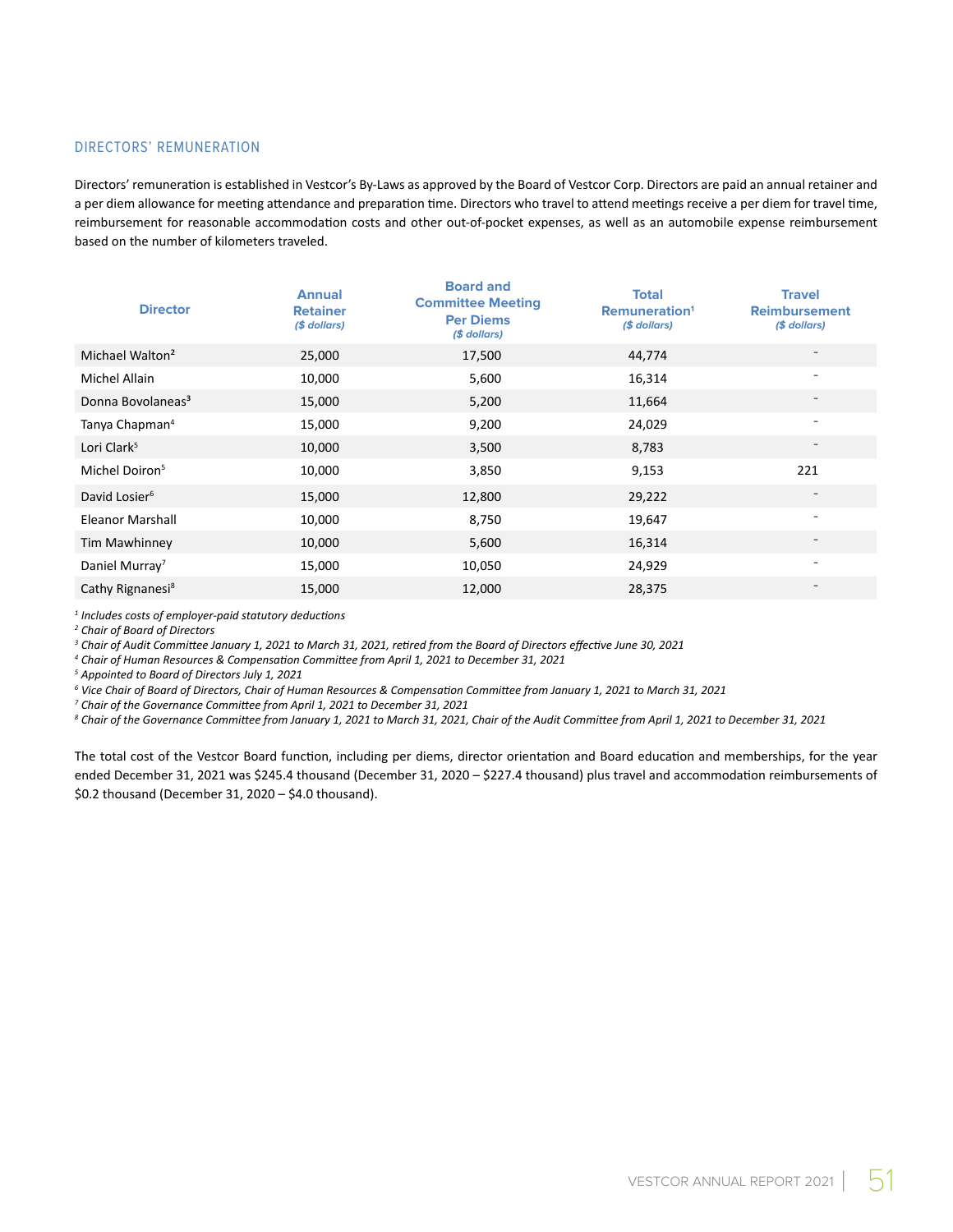### COMPENSATION PROGRAM EXHIBIT A

### BASE SALARY

**Eligibility** All Staff

**Objectives** Reward level of responsibility, expertise, competency and relevant experience

### INCENTIVE COMPENSATION PROGRAM

|                     | <b>Corporate Scorecard</b>                                                                                                                                                                            | <b>Individual Performance</b>                                                                                |  |  |
|---------------------|-------------------------------------------------------------------------------------------------------------------------------------------------------------------------------------------------------|--------------------------------------------------------------------------------------------------------------|--|--|
| Eligibility         | Full-time permanent employees subject to a minimum of six<br>months employment.                                                                                                                       | Full-time permanent employees subject to a minimum of six<br>months employment.                              |  |  |
| <b>Targets</b>      | 2.5% to 35% of base salary                                                                                                                                                                            | 2.5% to 25% of base salary                                                                                   |  |  |
| <b>Objectives</b>   | Reward performance with respect to achievement of Annual<br>Business Plan objectives.                                                                                                                 | Individual performance in contributing to the achievement Board<br>approved Annual Business Plan objectives. |  |  |
| <b>Time horizon</b> |                                                                                                                                                                                                       | Current year                                                                                                 |  |  |
| Type of program     | CEO, CFO, CIO, CPBO, investment staff and select other positions – 50% of incentive is paid in year 1 and the remaining 50% is deferred and<br>paid in equal instalments over the proceeding 3 years. |                                                                                                              |  |  |
|                     | All other positions - Cash                                                                                                                                                                            |                                                                                                              |  |  |
| Deferral Method     | Deferred amounts accrue at the weighted average absolute client return.                                                                                                                               |                                                                                                              |  |  |

|                            | <b>Absolute Client Return</b>                                                                                                                                                                                  | <b>Investment Team Performance</b>                                                                                                                             | <b>Investment Total Fund</b><br><b>Performance</b>                                                                                                                                                             |
|----------------------------|----------------------------------------------------------------------------------------------------------------------------------------------------------------------------------------------------------------|----------------------------------------------------------------------------------------------------------------------------------------------------------------|----------------------------------------------------------------------------------------------------------------------------------------------------------------------------------------------------------------|
| Eligibility                | CEO, CFO, CIO, CPBO, investment staff and<br>select other positions subject to a minimum<br>of six months employment.                                                                                          | CIO and investment staff subject to a<br>minimum of six months employment.                                                                                     | CEO, CFO, CIO, investment and risk staff<br>and select other positions subject to a<br>minimum of six months employment.                                                                                       |
| <b>Targets</b>             | 1% to 20% of base salary                                                                                                                                                                                       | 7% to 18% of base salary                                                                                                                                       | 2.5% to 55% of base salary                                                                                                                                                                                     |
| <b>Objectives</b>          | Align eligible employee compensation<br>to team and total fund investment<br>performance with an incentive to achieve<br>sustained asset growth.                                                               | Align eligible employee compensation to<br>team investment performance with an<br>incentive to achieve sustained asset growth.<br>Strengthen team cooperation. | Align eligible employee compensation to<br>total fund investment performance with<br>an incentive to achieve sustained asset<br>growth.                                                                        |
|                            | Strengthen team cooperation.                                                                                                                                                                                   |                                                                                                                                                                | Strengthen team cooperation.                                                                                                                                                                                   |
|                            | Reward individual performance with<br>respect to achievement of Annual Business<br>Plan objectives.                                                                                                            |                                                                                                                                                                |                                                                                                                                                                                                                |
| <b>Time horizon</b>        | 4 fiscal periods                                                                                                                                                                                               | 4 fiscal periods                                                                                                                                               | 4 fiscal periods                                                                                                                                                                                               |
| Type of program            | CEO, CFO, CIO, CPBO, investment staff and<br>select other positions - 50% of incentive<br>is paid in year 1 and the remaining 50% is<br>deferred and paid in equal instalments over<br>the proceeding 3 years. | 50% of incentive is paid in year 1 and the<br>remaining 50% is deferred and paid in equal<br>instalments over the proceeding 3 years.                          | CEO, CFO, CIO, CPBO, investment staff and<br>select other positions - 50% of incentive<br>is paid in year 1 and the remaining 50% is<br>deferred and paid in equal instalments over<br>the proceeding 3 years. |
|                            | All other positions - Cash                                                                                                                                                                                     |                                                                                                                                                                | All other positions - Cash                                                                                                                                                                                     |
| <b>Deferral Method</b>     | Deferred amounts accrue at the weighted<br>average absolute client return.                                                                                                                                     | Deferred amounts accrue at the weighted<br>average absolute client return.                                                                                     | Deferred amounts accrue at the weighted<br>average absolute client return.                                                                                                                                     |
| Performance metric(s)      | Client fund returns in excess of client<br>established long-term investment return<br>targets.                                                                                                                 | Investment team(s) active returns in excess<br>of benchmarks and targets.                                                                                      | Total fund returns in excess of benchmark,<br>net of investment management expenses.                                                                                                                           |
| Range:<br><b>Threshold</b> | Pre-established client return thresholds                                                                                                                                                                       | Full cost recovery                                                                                                                                             | Benchmark return                                                                                                                                                                                               |
| Target                     | Client established long-term return targets                                                                                                                                                                    | 42 bps after costs                                                                                                                                             | Pre-established, Board approved portfolio<br>target investment returns                                                                                                                                         |
| Maximum                    | Client established long-term return targets<br>plus 1%                                                                                                                                                         | 84 bps after costs                                                                                                                                             | 2x pre-established, Board approved<br>portfolio target investment returns                                                                                                                                      |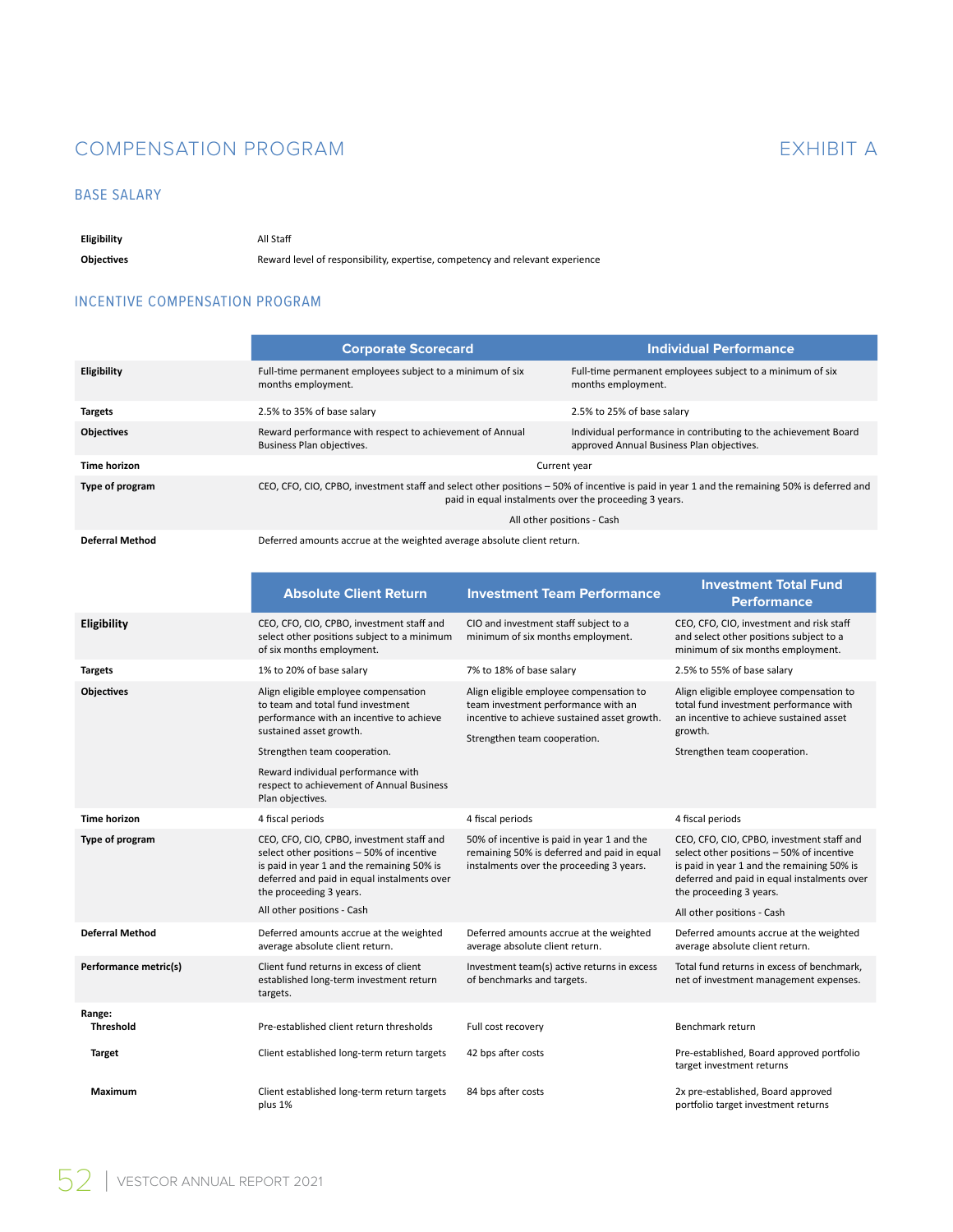### LONG-TERM INCENTIVE PROGRAM – PROGRAM BEING PHASED OUT THROUGH 2023.

|                                                        | Long-Term Incentive (targets 15% -75% of base salary)<br><b>Deferred</b>                                                        |
|--------------------------------------------------------|---------------------------------------------------------------------------------------------------------------------------------|
| Eligibility                                            | Investment and research staff, President and CEO and the Chief Financial Officer subject to a minimum of four years employment. |
| <b>Objectives</b>                                      | Align eligible employee compensation to total fund investment performance with an incentive to achieve sustained asset growth.  |
|                                                        | Strengthen team cooperation.                                                                                                    |
| <b>Time horizon</b>                                    | 4 fiscal periods                                                                                                                |
| Type of program                                        | Cash                                                                                                                            |
| Performance metric(s)                                  | Total fund returns in excess of benchmark, net of investment management expenses.                                               |
| Range:<br><b>Threshold</b><br><b>Target</b><br>Maximum | Full cost recovery<br>42 bps after costs<br>75 bps after costs                                                                  |

### INDIRECT COMPENSATION

|                    | <b>Membership in the NBPSPP</b>                                                                                | <b>Employee Benefits and</b><br><b>Post-Retirement Benefits</b>                                                                                                           | <b>Perquisites</b>                                                                                                                       |
|--------------------|----------------------------------------------------------------------------------------------------------------|---------------------------------------------------------------------------------------------------------------------------------------------------------------------------|------------------------------------------------------------------------------------------------------------------------------------------|
| <b>Eligibility</b> |                                                                                                                | Full-time staff and term employees under contract for one year or longer.                                                                                                 |                                                                                                                                          |
| <b>Objectives</b>  | Encourage long-term retention by<br>rewarding continued service and<br>contributing to post-retirement income. | Provide staff and their families with<br>assistance and security so that they can<br>focus on their professional responsibilities<br>and achieving the corporate mission. | Offers a limited number of benefits to<br>complement total compensation including<br>parking and a health spending account<br>allowance. |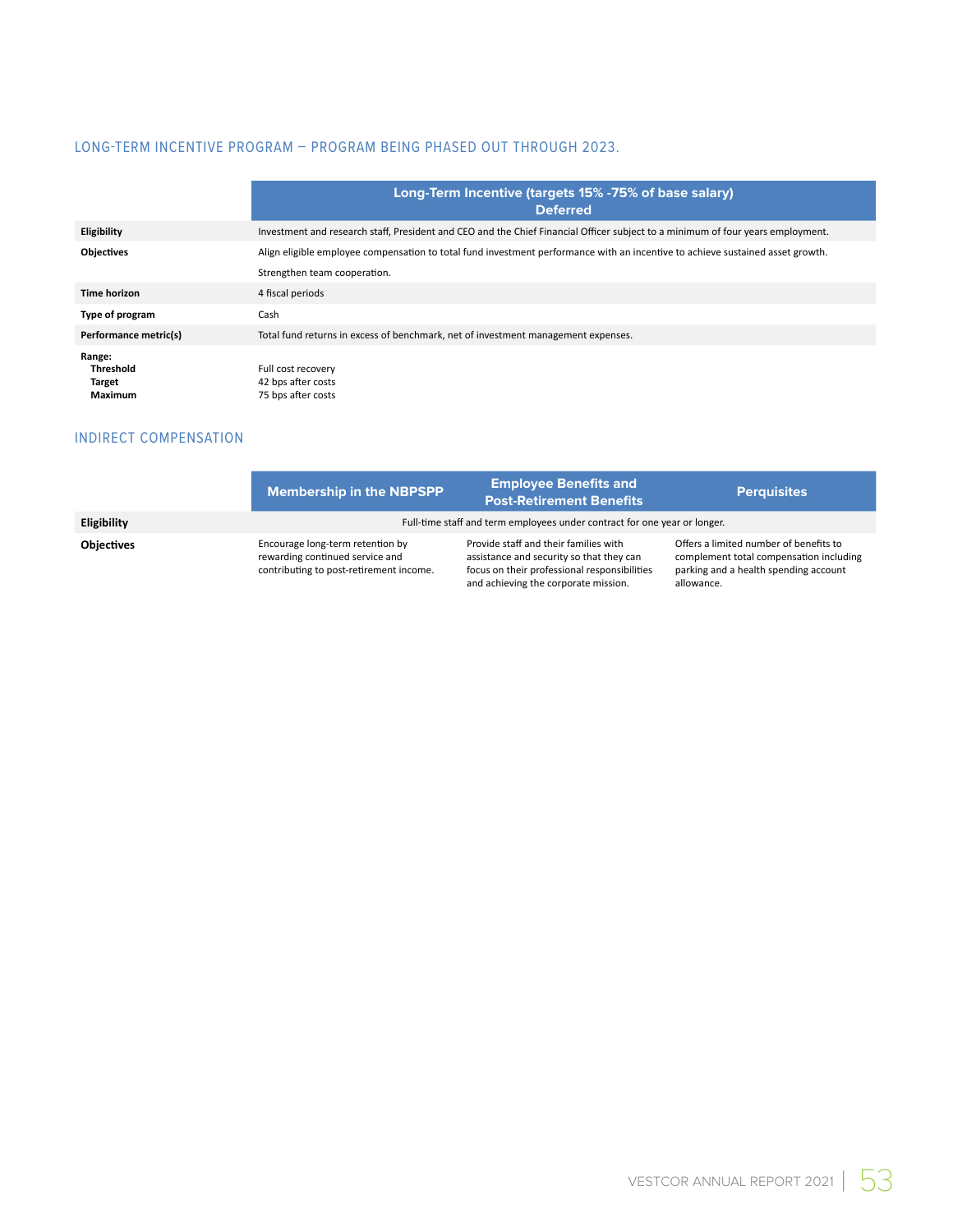# **RESPONSIBLE INVESTING GUIDELINES**

As a steward of our clients' capital, Vestcor takes fiduciary responsibility to make prudent sustainable investment decisions that are aligned with client guidelines and objectives. As part of this investment process, we have over time incorporated increasing levels of active ownership and actionable Environmental, Social, and Governance (ESG) information into our investment processes and will continue to make enhancements in this area as client interest, data availability and resources permit.

Vestcor first published its updated Responsible Investing Guidelines in 2018 and plans to make the next revision of our standards in 2022. In 2019, we presented the revised principles to clients at our inaugural Client Forum and have since continued to provide periodic client updates on issues related to responsible investing to clients as part of our regular reporting process and at their request. A further detailed update was also provided to our clients during a webinar in June 2021 and all future updates to our Responsible Investing Guidelines will be communicated in a similar fashion.

Vestcor's core principles of Responsible Investing are:

- Good governance,
- Active ownership and engagement,
- Incorporation of ESG information into our investment process wherever practicable, and
- Transparency with clients.

In addition to directly incorporating ESG information into our investment process, Vestcor also continues to be a very active long-term member/ partner in various organizations that support best practice environmental, social, and governance-related investment actions. For example, Vestcor has been an active long serving member in organizations such as the Pension Investment Association of Canada (**[piacweb.org](https://piacweb.org/)**) and the Canadian Coalition for Good Governance (**[ccgg.ca](https://ccgg.ca/)**).

In 2020, Vestcor's Board of Directors endorsed the CCGG's inaugural Stewardship Principles which are designed to assist institutional investors in fulfilling their responsibilities toward their clients and beneficiaries, while enhancing the value of their investments. These Stewardship Principles provide an excellent complement to our corporate Responsible Investment Guidelines and Vestcor has identified a number of internal processes and relationships which assist us in meeting each of the following related principles:

- Principle  $1$  Develop an approach to stewardship
- Principle 2 Monitor companies
- Principle 3 Report on voting activities
- Principle 4 Engage with companies
- Principle 5 Collaborate with other institutional investors
- Principle 6 Work with policy makers
- Principle 7 Focus on long-term sustainable value

In addition to general updates to our Responsible Investing Guidelines, Vestcor's focus in 2022 will be on improved understanding of carbon risk inherent in our clients' portfolios through the completion of a Task Force on Climate-Related Financial Disclosures (TCFD) aligned report that will be shared with clients and used as a starting point for more effective climate risk management on behalf of our clients.

Additional details and any updates to our Responsible Investment Guidelines can be found at **[vestcor.org/investments](https://vestcor.org/en/investments/)**.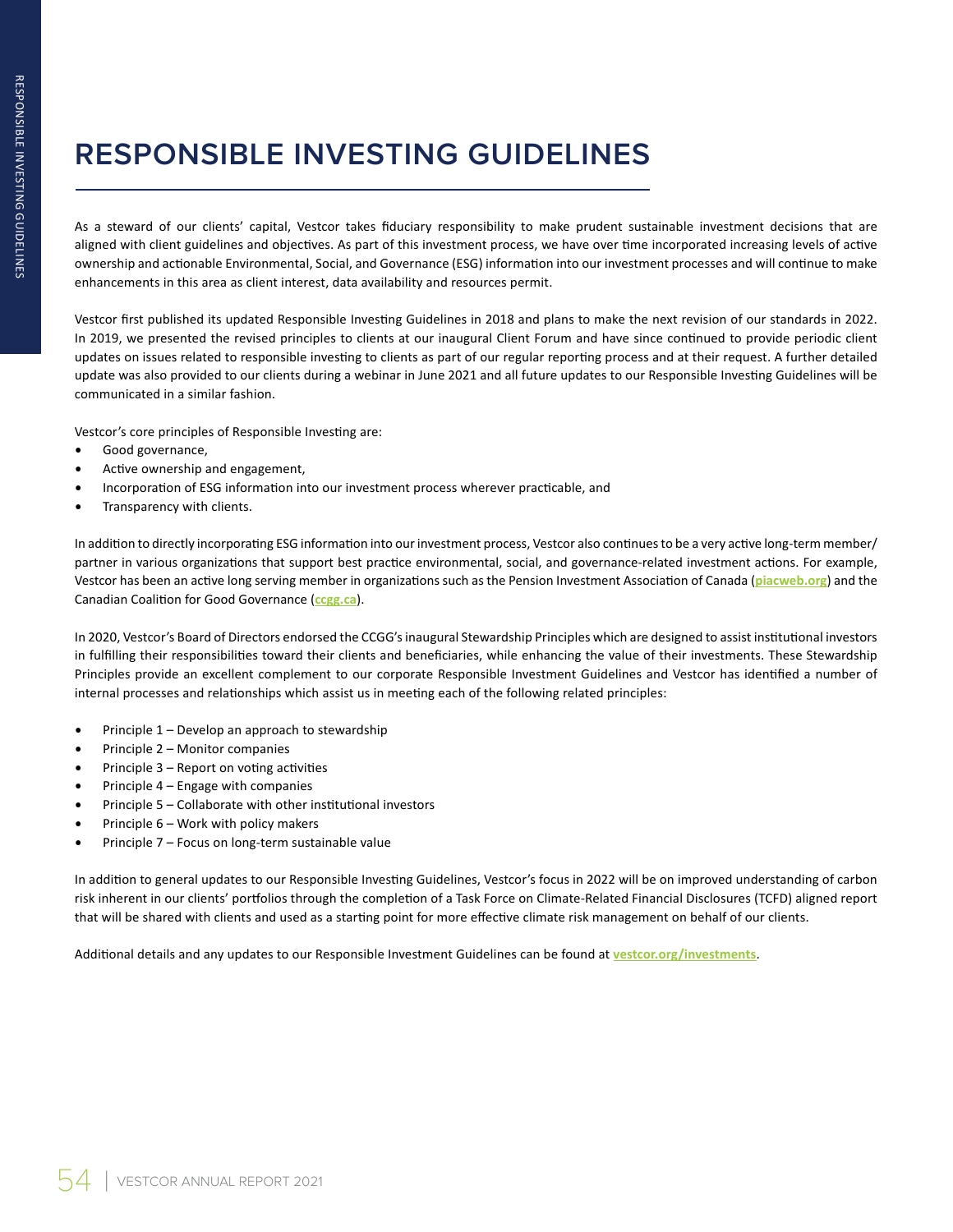# **INDUSTRY RELATIONSHIPS**

Vestcor's professionals are recognized nationally as a constructive resource with respect to investment industry-related Board or Executive Committee participation. The following list outlines the relationships in which management has actively donated their time in this type of capacity during 2021:

- Association of Canadian Pension Management (ACPM)
- Buy-Side Investment Management Association (BIMA)
- Canadian Coalition for Good Governance (CCGG)
- CFA Society Atlantic Canada
- Fredericton Community Foundation Investment Committee
- Institutional Limited Partners Association (ILPA)
- NB Association of Community Living Investment Committee
- Pension Investment Association of Canada (PIAC)
- Université de Moncton Comité de placements
- University of New Brunswick Investment Committee
- St. Thomas University's Board of Governors

# **EMPLOYEE ACTIVITY IN OUR COMMUNITY**

Vestcor management and employees are very active with a number of important causes in both our local and the larger national community. These efforts can vary from volunteering time, sharing professional expertise, or the donation of personal financial resources.

Vestcor employees once again very generously contributed to the annual corporate United Way campaign. Staff also organized various successful fundraising activities for local charities. Vestcor is proud to recognize these employee volunteer activities.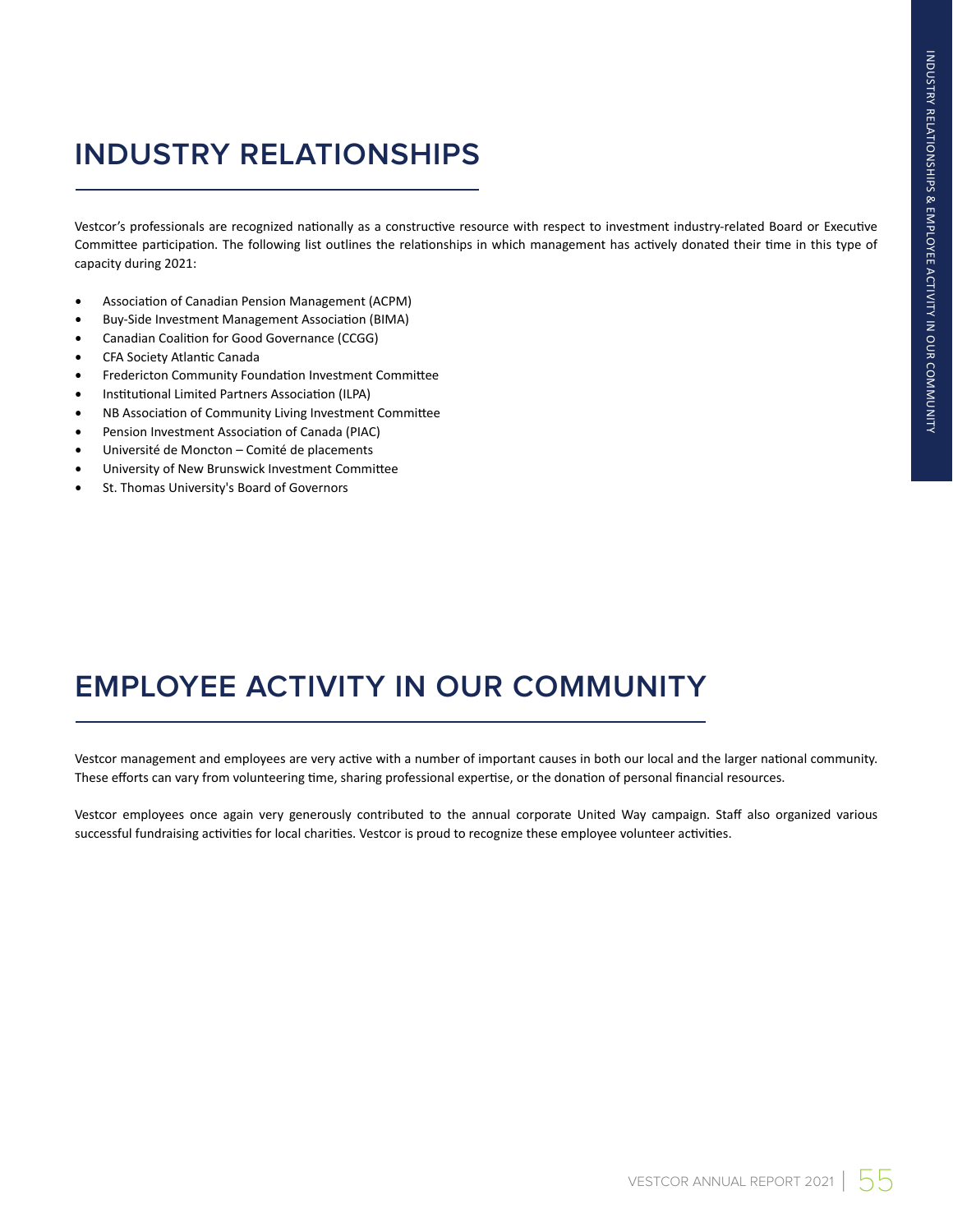# **VESTCOR INVESTMENT ENTITIES PERFORMANCE**

The specific performance of each Vestcor Investment Entity and its respective benchmark return for the period indicated to December 31, 2021 is outlined in the table below.

| <b>Entity</b>                                                                                       | 1 Yr<br>%      | 2 Yrs<br>%     | 3 Yrs<br>℅     | 4 Yrs<br>%   | 5 Yrs<br>%   | 10 Yrs<br>$\%$ | <b>Since</b><br>Inception <sup>1</sup><br>% |
|-----------------------------------------------------------------------------------------------------|----------------|----------------|----------------|--------------|--------------|----------------|---------------------------------------------|
| <b>NBIMC Nominal Bond Fund</b>                                                                      | (2.56)         | 3.34           | 4.51           | 3.81         | 3.57         | 3.38           | 5.13                                        |
| <b>Benchmark</b>                                                                                    | (2.97)         | 2.70           | 3.92           | 3.32         | 3.09         | 2.98           | 4.90                                        |
| <b>NBIMC Corporate Bond Fund</b>                                                                    | (1.51)         | 3.38           | 4.91           | 3.93         | 3.73         | 4.08           | 4.08                                        |
| <b>Benchmark</b>                                                                                    | (1.34)         | 3.57           | 5.05           | 4.04         | 3.91         | 4.05           | 4.05                                        |
| NBP Canadian Long-Term Bond Fund<br><b>Benchmark</b>                                                |                |                |                |              |              |                | 6.60<br>6.88                                |
| NBIMC International High Yield Fixed Income Fund<br><b>Benchmark</b>                                | 4.26<br>2.39   | 3.62<br>3.26   | 7.13<br>6.16   |              |              |                | 5.67<br>4.54                                |
| Vestcor FP LDI Completion Fund<br><b>Benchmark</b>                                                  |                |                |                |              |              |                | (0.05)<br>0.14                              |
| <b>NBIMC New Brunswick and Atlantic Canada</b><br>Fixed Income Opportunity Fund<br><b>Benchmark</b> | 0.05<br>(2.97) | 2.76<br>2.70   | 3.29<br>3.92   | 3.11<br>3.32 | 3.18<br>3.09 | 3.42<br>2.98   | 5.83<br>4.90                                |
| <b>NBIMC Money Market Fund</b>                                                                      | 0.25           | 0.66           | 1.14           | 1.31         | 1.27         | 1.25           | 2.48                                        |
| <b>Benchmark</b>                                                                                    | 0.17           | 0.50           | 0.88           | 1.01         | 0.92         | 0.87           | 2.15                                        |
| <b>NBIMC Student Investment Fund</b>                                                                | 12.25          | 10.69          | 11.83          | 7.96         | 7.69         | 6.79           | 7.19                                        |
| <b>Benchmark</b>                                                                                    | 11.85          | 10.11          | 11.32          | 7.56         | 7.24         | 6.61           | 6.97                                        |
| <b>NBIMC Canadian Equity Index Fund</b>                                                             | 25.25          | 15.11          | 17.73          | 10.45        | 10.24        | 9.69           | 7.55                                        |
| <b>Benchmark</b>                                                                                    | 25.09          | 14.93          | 17.52          | 10.28        | 10.04        | 9.14           | 7.17                                        |
| NBIMC Canadian Small Cap Equity Fund<br><b>Benchmark</b>                                            | 30.68<br>20.27 | 23.41<br>16.51 | 21.78<br>16.29 |              |              |                | 11.70<br>8.02                               |
| NBIMC Low Volatility Canadian Equity Fund                                                           | 23.96          | 10.21          | 14.92          | 8.88         | 9.12         |                | 10.34                                       |
| <b>Benchmark</b>                                                                                    | 26.08          | 11.52          | 15.57          | 9.50         | 9.15         |                | 9.36                                        |
| <b>NBIMC External Canadian Equity Fund</b>                                                          | 25.23          | 15.63          | 17.95          | 10.68        | 10.38        | 9.86           | 10.64                                       |
| <b>Benchmark</b>                                                                                    | 25.09          | 14.93          | 17.52          | 10.28        | 10.04        | 9.14           | 9.73                                        |
| NBIMC Canadian Equity Active Long Strategy Fund<br><b>Benchmark</b>                                 |                |                |                |              |              |                | 3.71<br>4.23                                |
| NBIMC External International Equity Fund <sup>2</sup>                                               | 12.37          | 8.47           | 11.07          | 6.02         | 8.86         | 12.00          | 6.62                                        |
| <b>Benchmark</b>                                                                                    | 10.32          | 8.10           | 10.62          | 6.20         | 8.25         | 10.36          | 5.42                                        |
| NBIMC EAFE Equity Index Fund                                                                        | 10.48          | 8.30           | 10.84          | 6.43         | 8.52         |                | 8.47                                        |
| <b>Benchmark</b>                                                                                    | 10.32          | 8.10           | 10.62          | 6.20         | 8.25         |                | 8.24                                        |
| NBIMC EAFE Equity Index Fund - Class N                                                              | 10.50          | 8.27           | 10.83          | 6.43         | 8.48         | 10.59          | 5.73                                        |
| <b>Benchmark</b>                                                                                    | 10.32          | 8.10           | 10.62          | 6.20         | 8.25         | 10.36          | 5.42                                        |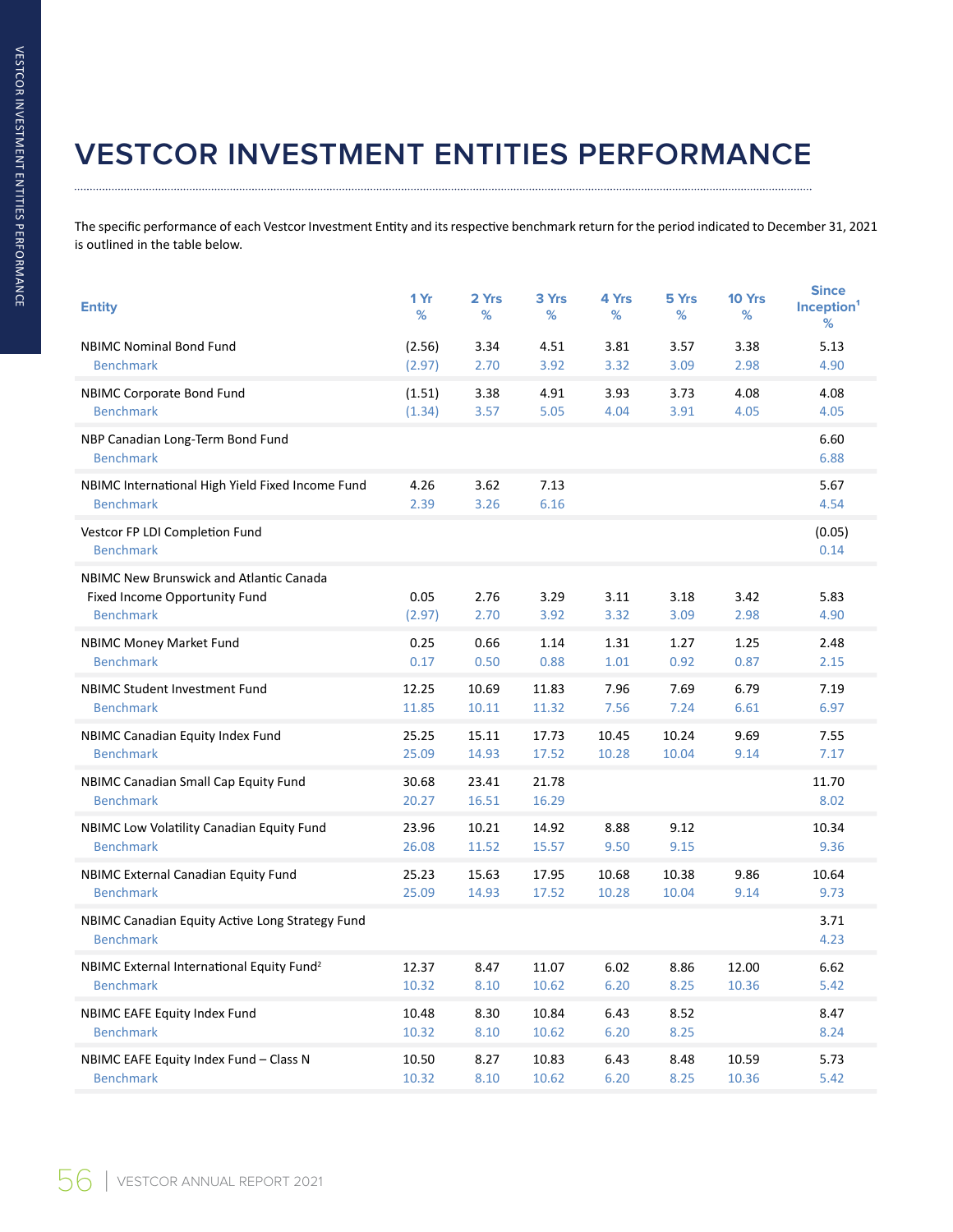| <b>Entity</b>                                                                     | 1 Yr<br>%      | 2 Yrs<br>%      | 3 Yrs<br>%     | 4 Yrs<br>℅     | 5 Yrs<br>℅     | 10 Yrs<br>%    | <b>Since</b><br>Inception <sup>1</sup><br>% |
|-----------------------------------------------------------------------------------|----------------|-----------------|----------------|----------------|----------------|----------------|---------------------------------------------|
| Vestcor International Small Cap Equity Fund<br><b>Benchmark</b>                   |                |                 |                |                |                |                | 2.79<br>2.05                                |
| NBIMC Low Volatility International Equity Fund<br><b>Benchmark</b>                |                |                 |                |                |                |                | 7.32<br>7.06                                |
| NBIMC Low Volatility International Equity<br>Fund - Class N<br><b>Benchmark</b>   |                |                 |                |                |                |                | 10.10<br>9.97                               |
| Vestcor Low Volatility International Equity Fund<br><b>Benchmark</b>              |                |                 |                |                |                |                | 12.70<br>12.86                              |
| Vestcor Low Volatility International Equity<br>Fund - Class N<br><b>Benchmark</b> |                |                 |                |                |                |                | 12.83<br>12.86                              |
| <b>NBIMC Low Volatility Emerging Markets</b>                                      |                |                 |                |                |                |                |                                             |
| Equity Fund - Class N<br><b>Benchmark</b>                                         | 5.71<br>4.65   | 2.99<br>5.28    | 4.02<br>4.51   | 2.75<br>4.06   | 5.61<br>6.78   |                | 3.96<br>4.27                                |
| NBIMC U.S. Equity Index (2017) Fund                                               | 26.92          | 21.54           | 22.61          | 17.75          |                |                | 15.75                                       |
| <b>Benchmark</b>                                                                  | 26.88          | 21.49           | 22.59          | 17.72          |                |                | 15.72                                       |
| NBIMC U.S. Equity Index Fund - Class N<br><b>Benchmark</b>                        | 27.01<br>26.35 | 21.46<br>20.90  | 22.57<br>21.96 | 17.72<br>17.09 | 16.90<br>16.32 | 19.01<br>18.74 | 13.64<br>13.49                              |
| NBIMC U.S. Small Cap Equity Fund                                                  | 15.03          | 16.39           | 17.29          |                |                |                | 12.29                                       |
| <b>Benchmark</b>                                                                  | 13.52          | 15.44           | 16.51          |                |                |                | 11.33                                       |
| NBIMC Low Volatility U.S. Equity (2017) Fund<br><b>Benchmark</b>                  |                |                 |                |                |                |                | 7.07<br>8.68                                |
| NBIMC Low Volatility U.S. Equity Fund - Class N<br><b>Benchmark</b>               |                |                 |                |                |                |                | 15.32<br>16.34                              |
| <b>NBIMC Inflation Linked Securities Fund</b><br><b>Benchmark</b>                 | 1.70<br>1.84   | 7.42<br>7.29    | 7.72<br>7.53   | 5.77<br>5.58   | 4.78<br>4.59   | 3.11<br>2.96   | 6.82<br>6.65                                |
| <b>NBIMC Canadian Real Estate Fund</b><br><b>Benchmark</b>                        | 15.60<br>5.33  | 8.50<br>5.47    | 9.42<br>5.69   | 10.82<br>5.73  | 11.68<br>5.68  | 10.57<br>5.51  | 11.70<br>5.70                               |
| NBIMC Canadian Real Estate Investment Trust Fund<br><b>Benchmark</b>              | 35.10<br>35.12 | 8.41<br>8.37    | 13.14<br>12.98 | 11.49<br>11.28 | 11.19<br>10.99 |                | 9.71<br>9.51                                |
| NBIMC Non-Canadian Private Real Estate Fund<br><b>Benchmark</b>                   | 0.04<br>5.33   | (10.67)<br>5.47 | (5.23)<br>5.69 | (0.90)<br>5.73 | 3.13<br>5.68   |                | 1.41<br>5.57                                |
| Vestcor Investments Private Real Estate, L.P.<br><b>Benchmark</b>                 | 11.41<br>5.33  | 5.53<br>5.47    | 7.36<br>5.69   | 6.18<br>5.73   |                |                | 5.87<br>5.68                                |
| Vestcor Investments Private Real Estate 2, L.P.<br><b>Benchmark</b>               | 16.39<br>5.33  | 10.31<br>5.47   | 6.69<br>5.69   |                |                |                | 8.04<br>5.60                                |
| Vestcor Real Estate Fund Limited Partnership<br><b>Benchmark</b>                  | 11.22<br>5.33  | 5.77<br>5.47    |                |                |                |                | 5.10<br>5.50                                |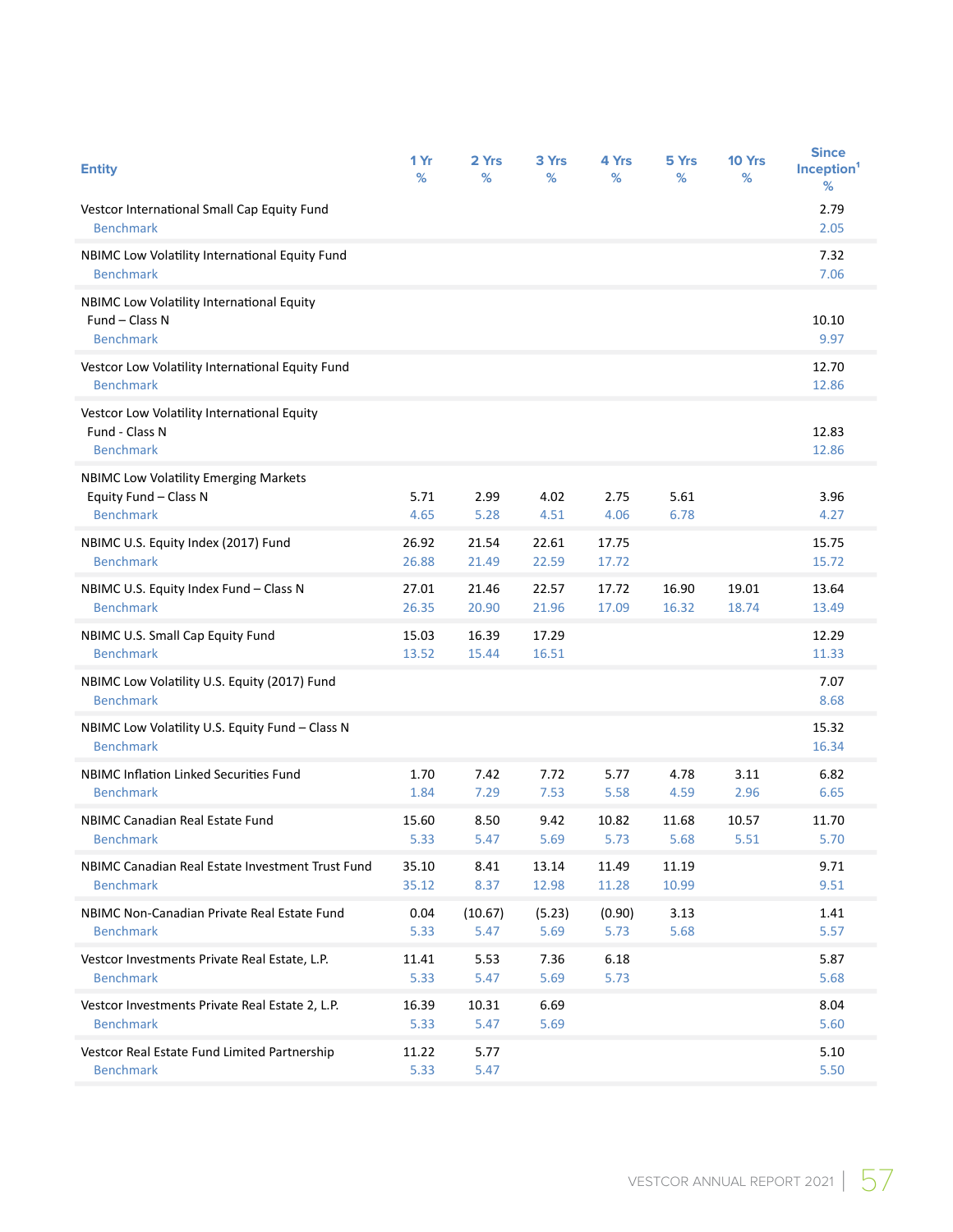| <b>Entity</b>                                                                                        | 1 Yr<br>%      | 2 Yrs<br>%     | 3 Yrs<br>%     | 4 Yrs<br>%     | 5 Yrs<br>%     | 10 Yrs<br>%    | <b>Since</b><br>Inception <sup>1</sup><br>% |
|------------------------------------------------------------------------------------------------------|----------------|----------------|----------------|----------------|----------------|----------------|---------------------------------------------|
| NBIMC International Real Estate (2017) Fund <sup>3</sup><br><b>Benchmark</b>                         | 41.25<br>39.96 | 13.52<br>14.22 | 16.62<br>16.81 | 13.28<br>13.63 |                |                | 10.30<br>10.57                              |
| NBIMC International Real Estate Fund - Class N<br><b>Benchmark</b>                                   | 41.29<br>38.70 | 14.53<br>13.21 | 17.24<br>15.67 | 13.73<br>12.45 | 10.91<br>9.95  | 14.53<br>14.09 | 11.10<br>10.66                              |
| NBIMC Public Infrastructure (2017) Fund<br><b>Benchmark</b>                                          | 9.11<br>5.33   | 4.17<br>5.47   | 7.00<br>5.69   | 5.42<br>5.73   |                |                | 3.99<br>5.59                                |
| NBIMC Public Infrastructure Fund - Class N<br><b>Benchmark</b>                                       | 8.79<br>5.33   | 3.25<br>5.47   | 6.20<br>5.69   | 4.75<br>5.73   | 4.52<br>5.68   |                | 3.99<br>5.60                                |
| <b>NBIMC Infrastructure Fund</b><br><b>Benchmark</b>                                                 | 2.64<br>5.33   | 3.10<br>5.47   | 7.22<br>5.69   | 7.97<br>5.73   | 9.29<br>5.68   | 8.56<br>5.62   | 8.35<br>5.65                                |
| Vestcor Investments Infrastructure, L. P.<br><b>Benchmark</b>                                        | 10.22<br>5.33  | 7.97<br>5.47   | 7.42<br>5.69   | 10.36<br>5.73  |                |                | 10.73<br>5.59                               |
| NBIMC North American Market Neutral (2017) Fund<br><b>Benchmark</b>                                  |                |                |                |                |                |                | 2.61<br>1.13                                |
| <b>NBIMC North American Market Neutral</b><br>Fund - Class N<br><b>Benchmark</b>                     |                |                |                |                |                |                | 2.26<br>1.68                                |
| NBIMC Quantitative Strategies (2017) Fund<br><b>Benchmark</b>                                        | 8.24<br>0.17   | 10.52<br>0.50  | 8.55<br>0.88   | 6.56<br>1.01   |                |                | 6.88<br>0.96                                |
| NBIMC Quantitative Strategies Fund - Class N<br><b>Benchmark</b>                                     | 8.30<br>0.17   | 10.89<br>0.50  | 8.71<br>0.88   | 6.41<br>1.01   | 6.36<br>0.92   | 6.08<br>0.87   | 4.97<br>0.94                                |
| NBIMC Quantitative Strategic Beta (2017) Fund<br><b>Benchmark</b>                                    | 4.90<br>0.17   | 3.46<br>0.50   | 4.62<br>0.88   | 4.68<br>1.01   |                |                | 4.84<br>0.96                                |
| NBIMC Quantitative Strategic Beta Fund - Class N<br><b>Benchmark</b>                                 | 4.60<br>0.17   | 2.96<br>0.50   | 4.40<br>0.88   | 4.53<br>1.01   | 4.59<br>0.92   |                | 4.81<br>0.88                                |
| <b>NBIMC New Brunswick and Atlantic Canada</b><br><b>Equity Opportunity Fund</b><br><b>Benchmark</b> | 1.96<br>5.33   | 12.42<br>5.47  | 11.48<br>5.69  | 8.55<br>5.73   | 12.04<br>5.68  | 13.68<br>5.62  | 10.16<br>6.71                               |
| <b>NBIMC Private Equity Fund</b><br><b>Benchmark</b>                                                 | 27.86<br>21.26 | 25.73<br>15.65 | 18.88<br>17.15 | 21.05<br>11.87 | 20.50<br>12.43 | 18.68<br>14.06 | 13.34<br>9.17                               |
| Vestcor Investments Private Equity, L. P.<br><b>Benchmark</b>                                        | 41.93<br>21.02 | 29.97<br>17.06 | 19.49<br>17.62 | 18.13<br>11.73 |                |                | 10.45<br>11.88                              |

*1 On April 1, 2008, Vestcor implemented Canadian dollar benchmarks for international exposures. Prior to that date, the benchmarks for international exposures were reflected in the local currencies. To ensure comparative information is presented for performance and benchmarks, the Since Inception column above reflects the returns from the later of the first day of trading in the entity or, if an international entity, April 1, 2008.* 

*2 NBIMC External International Equity Fund was created on August 1, 2001. The returns and benchmarks are reported from April 1, 2008 because the strategy changed from Europe to MSCI EAFE.* 

*3 NBIMC International Real Estate Fund has an inception date of September 2, 2003. A Since Inception benchmark cannot be shown as foreign indices are only reported as of April 1, 2008.*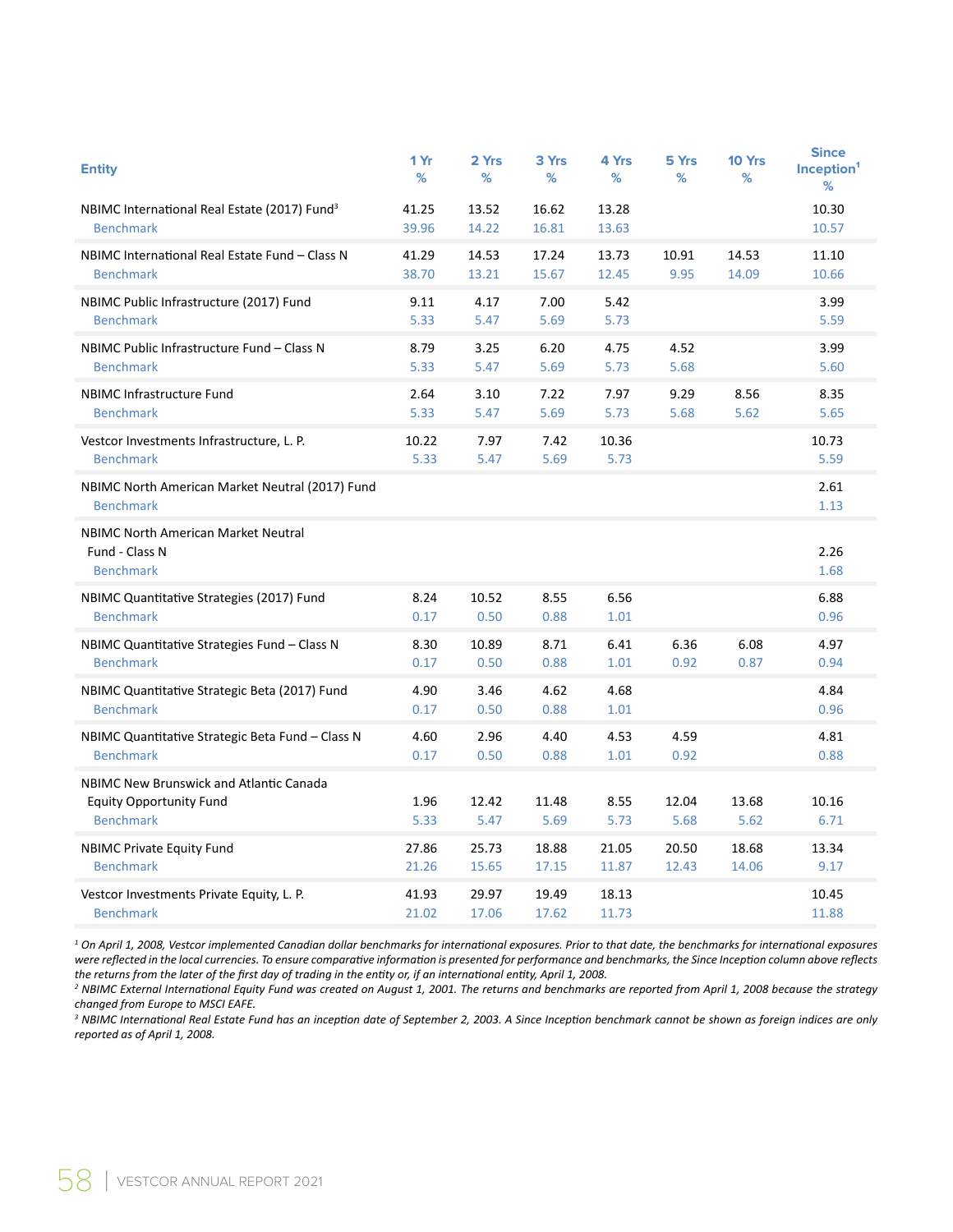# VESTCOR

**FINANCIAL STATEMENTS DECEMBER 31, 2021**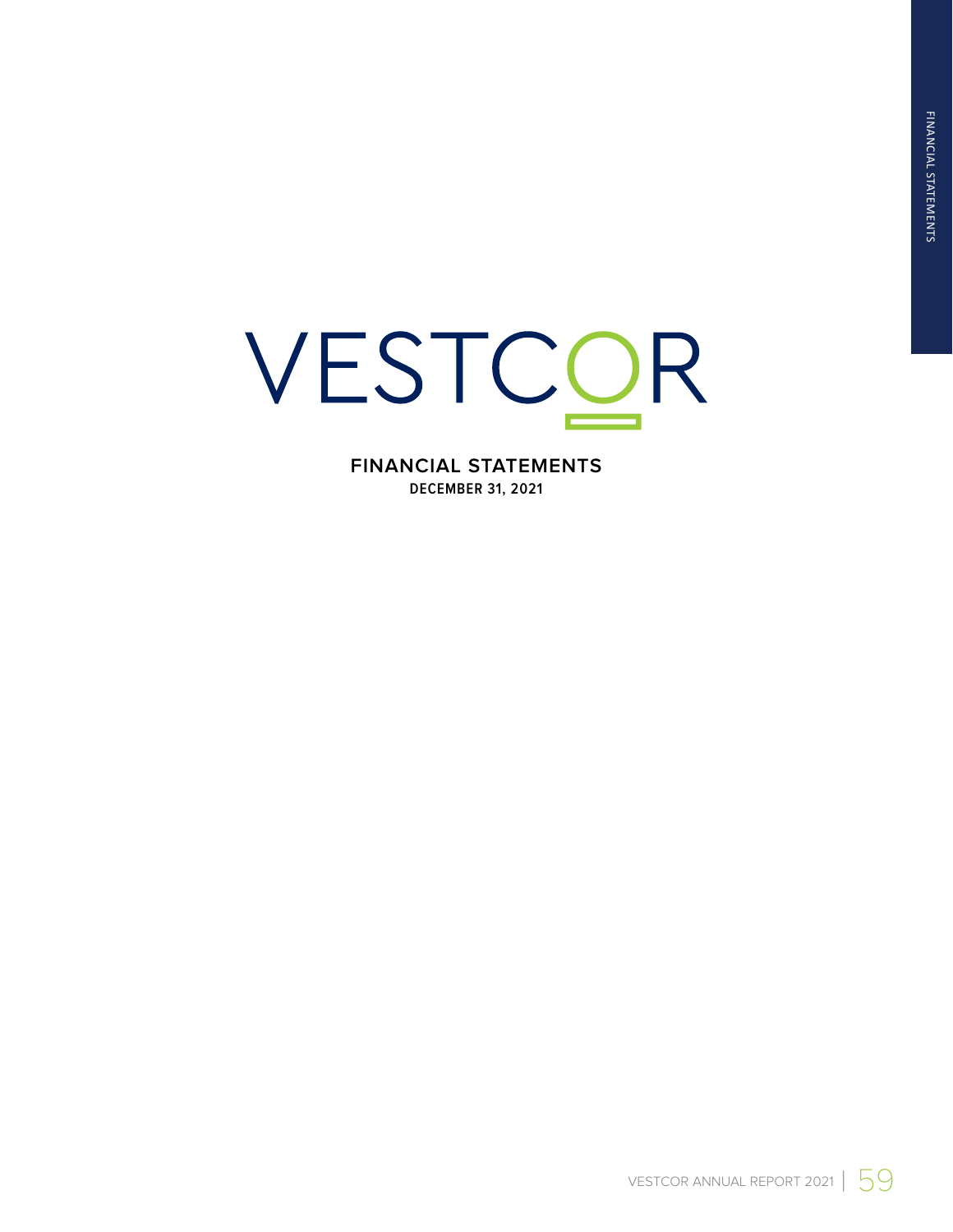# MANAGEMENT'S RESPONSIBILITY FOR FINANCIAL STATEMENTS

The following annual financial statements report the financial position and results of operations of Vestcor Inc. ("Vestcor") for the year ended December 31, 2021. They have been prepared by management and approved by the Board of Directors.

Management prepared Vestcor's financial statements in accordance with CPA Handbook Part III - *Accounting Standards for Not-for-Profit Organizations*. The financial statements are general purpose financial statements and include a Statement of Financial Position, Statement of Operations and Changes in Net Assets and Statement of Cash Flow.

Management is responsible for the integrity and fair presentation of the financial statements, including amounts based on best estimates and judgments. Vestcor maintains systems of internal control and supporting procedures to provide reasonable assurance that accurate financial information is available, that assets are protected and that resources are managed efficiently.

Ultimate responsibility for the financial statements rests with the Board of Directors. The Board is assisted in its responsibilities by the Audit Committee, consisting of six independent Board members. The Audit Committee reviews the financial statements and recommends them for approval by the Board. The Audit Committee also reviews matters related to accounting, auditing, internal control systems, financial risk management and the scope, planning and audit findings of the internal and external auditors.

KPMG LLP, the external auditors of the financial statements, are directly accountable to the Audit Committee. They have conducted an independent examination of the financial statements in accordance with Canadian generally accepted auditing standards, performing such tests and other procedures as they consider necessary to express an opinion to the Board of Directors.

**[signed by]**

**[signed by]**

**John A. Sinclair** President and Chief Executive Officer

**Brent Henry, CPA, CA** Chief Financial Officer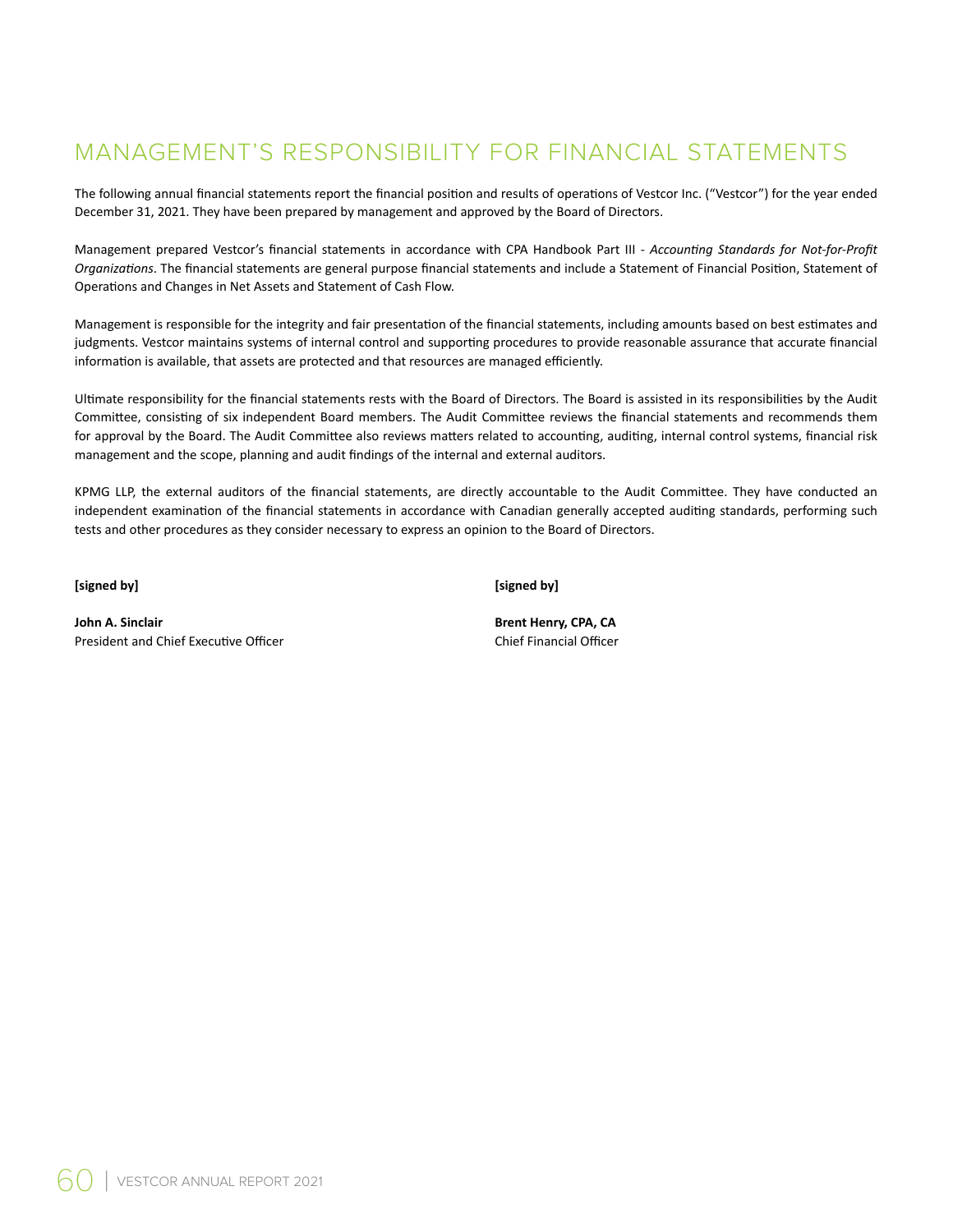

KPMG LLP Frederick Square 77 Westmorland Street, Suite 700 Fredericton NB E3B 6Z3 Canada Tel 506-452-8000 Fax 506-450-0072

### **INDEPENDENT AUDITORS' REPORT**

To the Shareholder of Vestcor Inc.

### *Opinion*

We have audited the financial statements of Vestcor Inc. (the Entity) which comprise:

- the statement of financial position as at December 31, 2021
- the statement of operations and changes in net assets for the year then ended
- the statement of cash flow for the year then ended
- and notes to the financial statements, including a summary of significant accounting policies (Hereinafter referred to as the "financial statements").

In our opinion, the accompanying financial statements present fairly, in all material respects, the financial position of the Entity as at December 31, 2021, and its results of operations and its cash flows for the year then ended in accordance with Canadian accounting standards for not-for-profit organizations.

### *Basis for Opinion*

We conducted our audit in accordance with Canadian generally accepted auditing standards. Our responsibilities under those standards are further described in the **"***Auditors' Responsibilities for the Audit of the Financial Statements***"** section of our auditors' report.

We are independent of the Entity in accordance with the ethical requirements that are relevant to our audit of the financial statements in Canada and we have fulfilled our other responsibilities in accordance with these requirements.

We believe that the audit evidence we have obtained is sufficient and appropriate to provide a basis for our opinion.

### *Other Information*

Management is responsible for the other information. Other information comprises:

 the information, other than the financial statements and the auditors' report thereon, included in the annual report.

Our opinion on the financial statements does not cover the other information and we do not and will not express any form of assurance conclusion thereon.

KPMG LLP, an Ontario limited liability partnership and member firm of the KPMG global organization of independent member firms affiliated with KPMG International Limited, a private English company limited by guarantee. KPMG Canada provides services to KPMG LLP.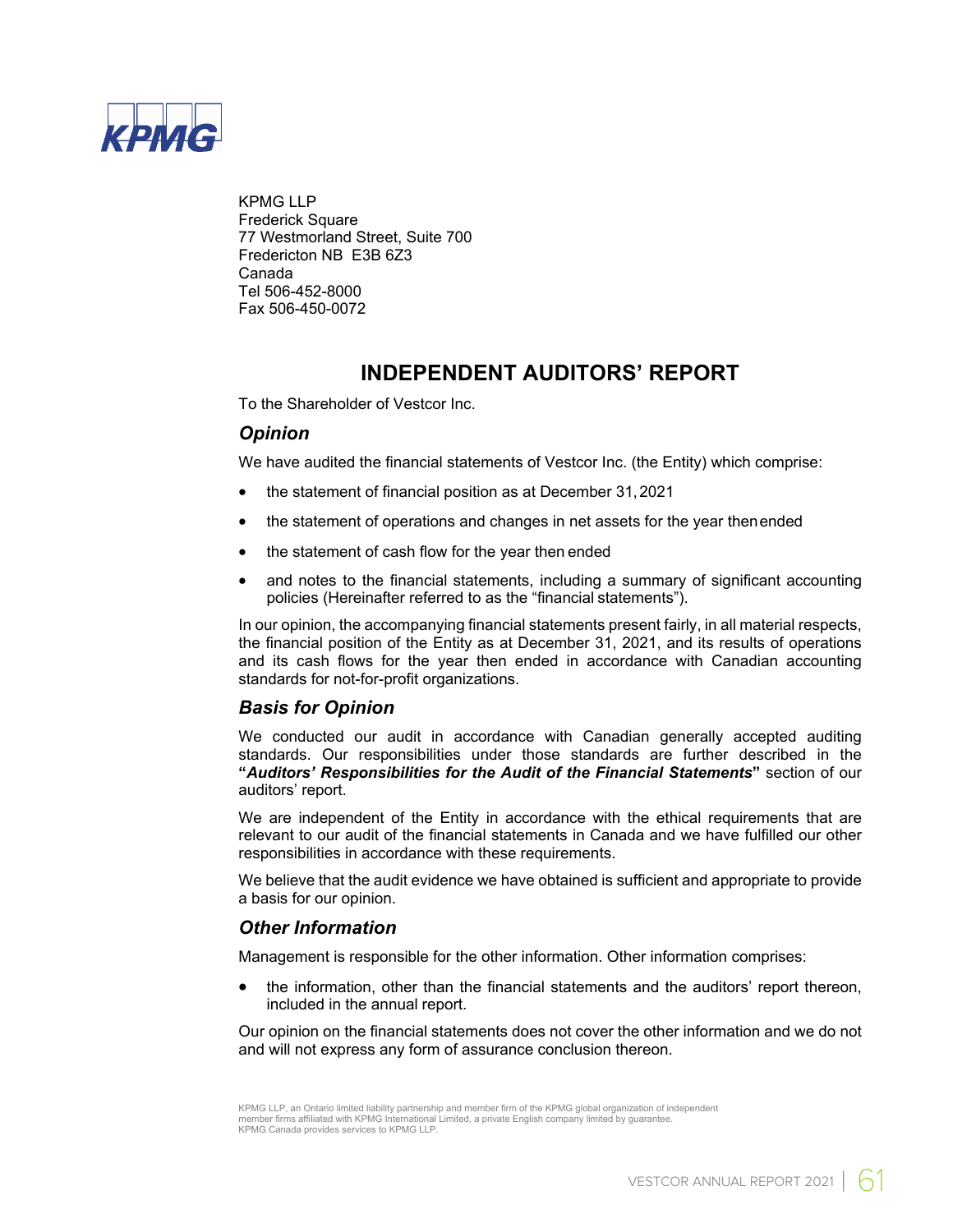

Page 2

In connection with our audit of the financial statements, our responsibility is to read the other information identified above and, in doing so, consider whether the other information is materially inconsistent with the financial statements or our knowledge obtained in the audit and remain alert for indications that the other information appears to be materially misstated.

We obtained the information, other than the financial statements and the auditors' report thereon, included in the annual report as at the date of this auditors' report.

If, based on the work we have performed on this other information, we conclude that there is a material misstatement of this other information, we are required to report that fact in the auditors' report.

We have nothing to report in this regard.

### *Responsibilities of Management and Those Charged with Governance for the Financial Statements*

Management is responsible for the preparation and fair presentation of the financial statements in accordance with Canadian accounting standards for not-for-profit organizations, and for such internal control as management determines is necessary to enable the preparation of financial statements that are free from material misstatement, whether due to fraud or error.

In preparing the financial statements, management is responsible for assessing the Entity's ability to continue as a going concern, disclosing as applicable, matters related to going concern and using the going concern basis of accounting unless management either intends to liquidate the Entity or to cease operations, or has no realistic alternative but to do so.

Those charged with governance are responsible for overseeing the Entity's financial reporting process.

### *Auditors' Responsibilities for the Audit of the Financial Statements*

Our objectives are to obtain reasonable assurance about whether the financial statements as a whole are free from material misstatement, whether due to fraud or error, and to issue an auditors' report that includes our opinion.

Reasonable assurance is a high level of assurance, but is not a guarantee that an audit conducted in accordance with Canadian generally accepted auditing standards will always detect a material misstatement when it exists.

Misstatements can arise from fraud or error and are considered material if, individually or in the aggregate, they could reasonably be expected to influence the economic decisions of users taken on the basis of the financial statements.

As part of an audit in accordance with Canadian generally accepted auditing standards, we exercise professional judgment and maintain professional skepticism throughout the audit.

We also:

 Identify and assess the risks of material misstatement of the financial statements, whether due to fraud or error, design and perform audit procedures responsive to those risks, and obtain audit evidence that is sufficient and appropriate to provide a basis for our opinion.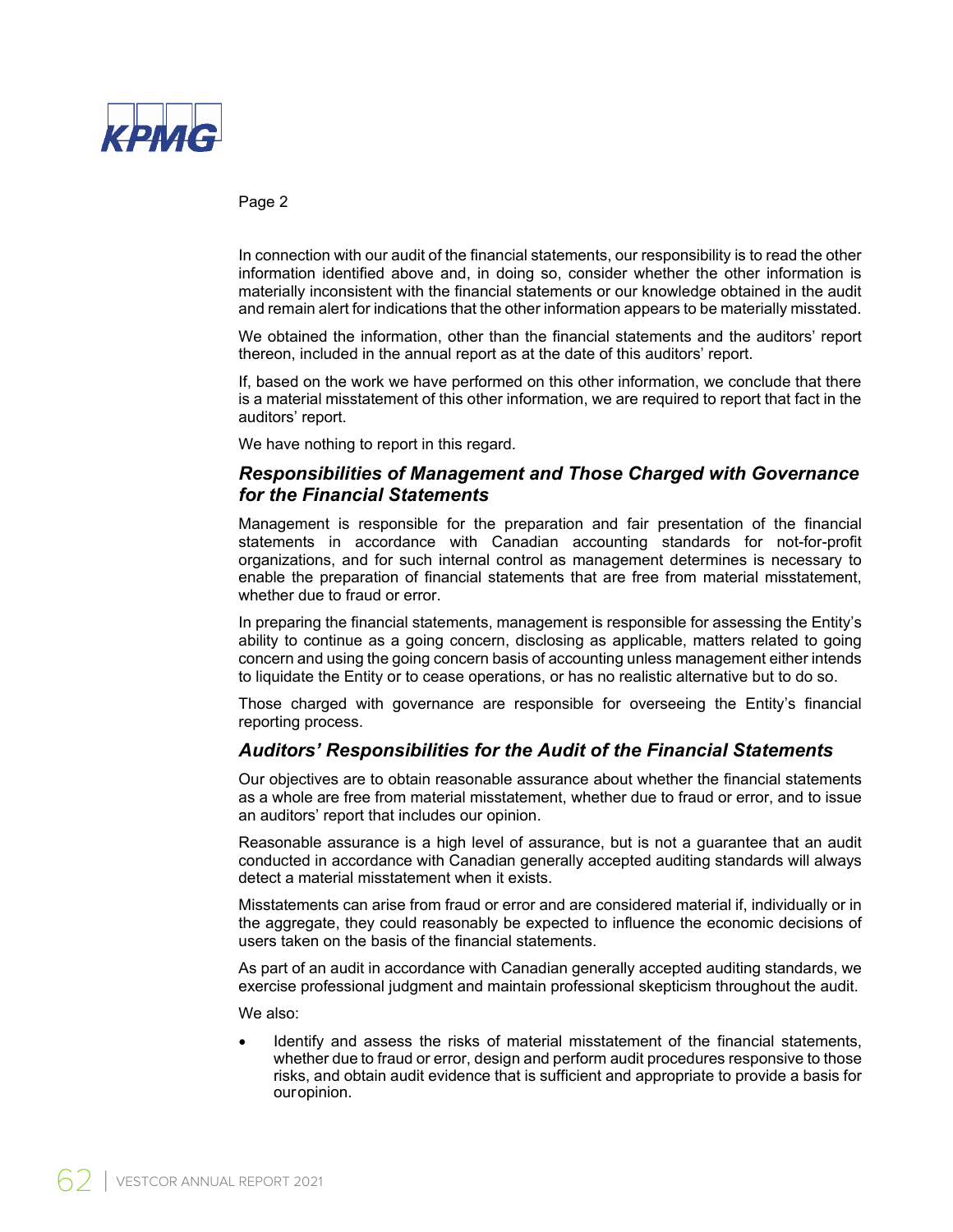

### Page 3

The risk of not detecting a material misstatement resulting from fraud is higher than for one resulting from error, as fraud may involve collusion, forgery, intentional omissions, misrepresentations, or the override of internal control.

- Obtain an understanding of internal control relevant to the audit in order to design audit procedures that are appropriate in the circumstances, but not for the purpose of expressing an opinion on the effectiveness of the Entity's internal control.
- Evaluate the appropriateness of accounting policies used and the reasonableness of accounting estimates and related disclosures made by management.
- Conclude on the appropriateness of management's use of the going concern basis of accounting and, based on the audit evidence obtained, whether a material uncertainty exists related to events or conditions that may cast significant doubt on the Entity's ability to continue as a going concern. If we conclude that a material uncertainty exists, we are required to draw attention in our auditors' report to the related disclosures in the financial statements or, if such disclosures are inadequate, to modify our opinion. Our conclusions are based on the audit evidence obtained up to the date of our auditors' report. However, future events or conditions may cause the Entity to cease to continue as a going concern.
- Evaluate the overall presentation, structure and content of the financial statements, including the disclosures, and whether the financial statements represent the underlying transactions and events in a manner that achieves fair presentation.
- Communicate with those charged with governance regarding, among other matters, the planned scope and timing of the audit and significant audit findings, including any significant deficiencies in internal control that we identify during our audit.

KPMG LLP

Chartered Professional Accountants

Fredericton, Canada April 28, 2022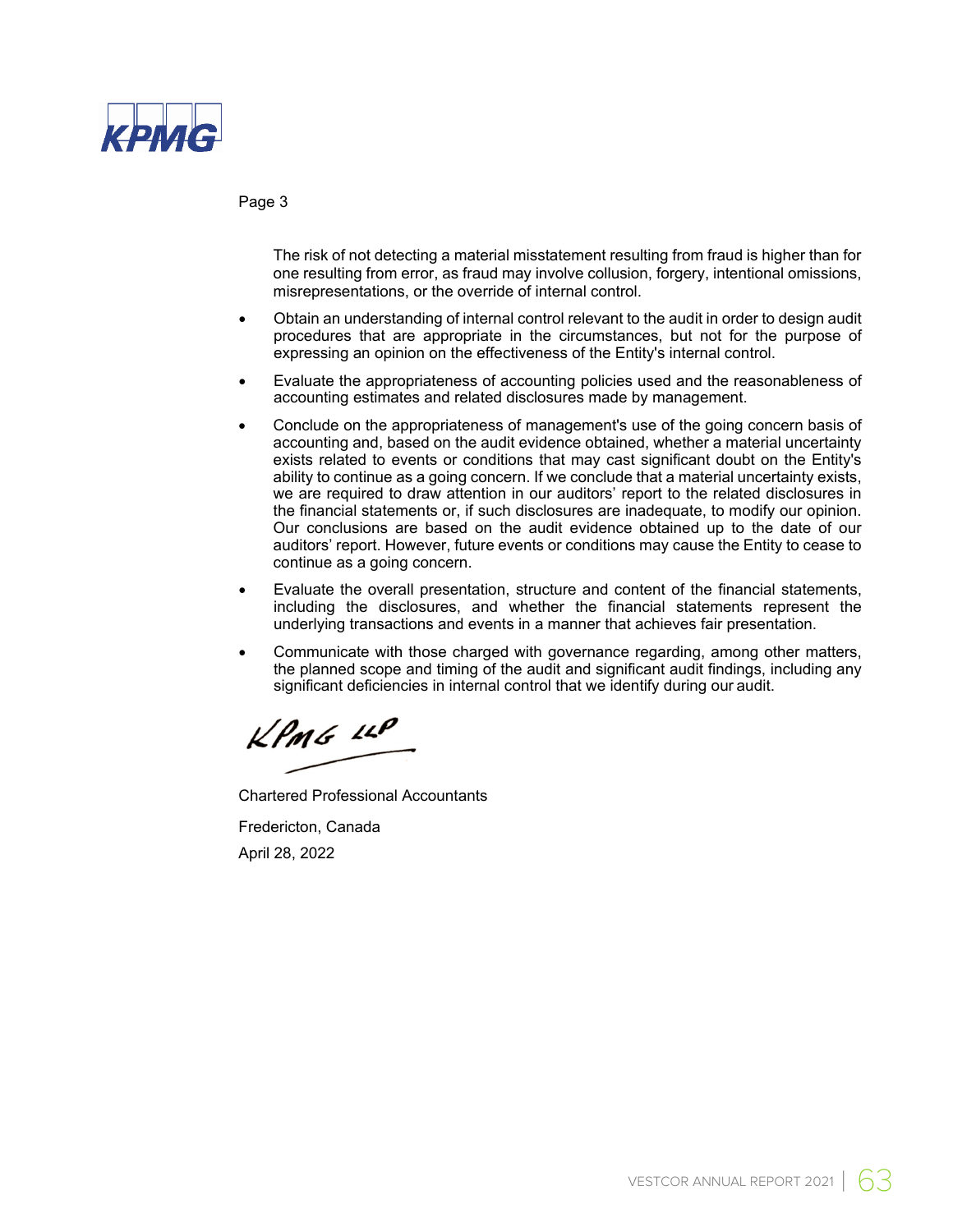### **VESTCOR INC. Statement of Financial Position**  As at December 31 *(in thousands of Canadian dollars)*

|                                                                 | 2021 |        |    | 2020   |  |  |
|-----------------------------------------------------------------|------|--------|----|--------|--|--|
| <b>ASSETS</b>                                                   |      |        |    |        |  |  |
| Current                                                         |      |        |    |        |  |  |
| Cash                                                            | \$   | 1,101  | \$ | 2,716  |  |  |
| Accounts receivable (note 10)                                   |      | 7,184  |    | 4,890  |  |  |
| Accounts receivable – Vestcor Corp. (note 10)                   |      | 1      |    | 822    |  |  |
| Other receivables                                               |      | 68     |    | 32     |  |  |
| Prepaid expenses                                                |      | 865    |    | 1,411  |  |  |
| Total current assets                                            |      | 9,219  |    | 9,871  |  |  |
| Long-term accounts receivable for supplemental pension          |      | 327    |    | 362    |  |  |
| Long-term accounts receivable for incentive compensation        |      | 2,639  |    |        |  |  |
| Capital assets (note 3)                                         |      | 3,357  |    | 3,713  |  |  |
| Intangible assets (note 4)                                      |      | 3,569  |    | 4,041  |  |  |
|                                                                 | \$   | 19,111 | \$ | 17,987 |  |  |
| <b>LIABILITIES AND NET ASSETS</b>                               |      |        |    |        |  |  |
| Current                                                         |      |        |    |        |  |  |
| Accounts payable and accrued liabilities (note 5)               | \$   | 9,120  | \$ | 9,842  |  |  |
| Current portion of term loan (note 10)                          |      | 121    |    | 117    |  |  |
| Current portion of supplemental pension (note 6)                |      | 28     |    | 27     |  |  |
| Total current liabilities                                       |      | 9,269  |    | 9,986  |  |  |
| Supplemental pension (note 6)                                   |      | 327    |    | 362    |  |  |
| Non-current accrued liabilities for incentive compensation      |      | 2,639  |    |        |  |  |
| Term loan payable (note 10)                                     |      | 2,542  |    | 2,618  |  |  |
| Deferred contributions related to capital and intangible assets |      |        |    |        |  |  |
| (note 7)                                                        |      | 4,332  |    | 5,019  |  |  |
| <b>Total liabilities</b>                                        |      | 19,109 |    | 17,985 |  |  |
| Unrestricted net assets                                         |      | 2      |    | 2      |  |  |
|                                                                 | \$   | 19,111 | \$ | 17,987 |  |  |

*See accompanying notes to financial statements*  Contractual obligations and contingencies *(note 9)* 

Approved on behalf of the Board:

[signed by] [signed by] [signed by] [signed by] [signed by] [Signed by] [Signed by] [Signed by] [Signed by] [Signed by] [Signed by] [Signed by] [Signed by] [Signed by] [Signed by] [Signed by] [Signed by] [Signed by] [Signe Michael W. Walton

Chairman of the Board Chair of the Audit Committee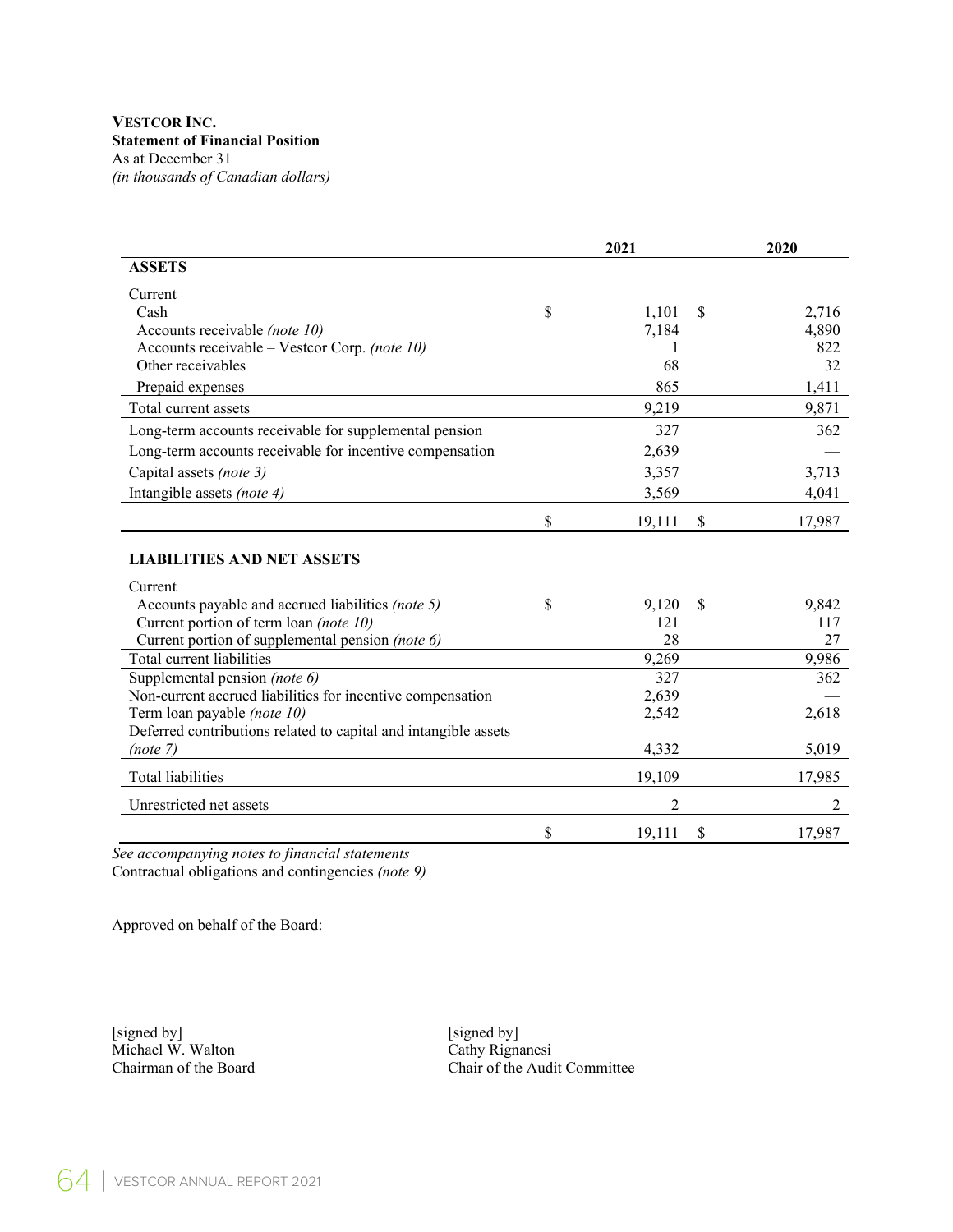### **VESTCOR INC.**

### **Statement of Operations and Change in Net Assets**

For the year ended December 31

*(in thousands of Canadian dollars)* 

|                                                                                                                                                                                                                                                                                                                                                                                                   |    | 2021   |    | 2020           |
|---------------------------------------------------------------------------------------------------------------------------------------------------------------------------------------------------------------------------------------------------------------------------------------------------------------------------------------------------------------------------------------------------|----|--------|----|----------------|
| <b>REVENUE</b>                                                                                                                                                                                                                                                                                                                                                                                    |    |        |    |                |
| Investment management fees (note 10)                                                                                                                                                                                                                                                                                                                                                              | \$ | 25,600 | \$ | 21,107         |
| Pension administration fees (note 10)                                                                                                                                                                                                                                                                                                                                                             |    | 8,461  |    | 7,760          |
| Benefits administration fees                                                                                                                                                                                                                                                                                                                                                                      |    | 1,501  |    | 1,434          |
| Amortization of deferred contributions related to capital assets                                                                                                                                                                                                                                                                                                                                  |    | 797    |    | 824            |
| Other                                                                                                                                                                                                                                                                                                                                                                                             |    | 102    |    | 117            |
| <b>Total revenue</b>                                                                                                                                                                                                                                                                                                                                                                              |    | 36,461 |    | 31,242         |
| <b>EXPENSES</b>                                                                                                                                                                                                                                                                                                                                                                                   |    |        |    |                |
| Salaries and benefits                                                                                                                                                                                                                                                                                                                                                                             |    | 22,791 |    | 18,217         |
| Information systems                                                                                                                                                                                                                                                                                                                                                                               |    | 4,897  |    | 4,527          |
| External investment management                                                                                                                                                                                                                                                                                                                                                                    |    | 3,306  |    | 3,711          |
| Securities custody                                                                                                                                                                                                                                                                                                                                                                                |    | 1,308  |    | 1,219          |
| Office and business                                                                                                                                                                                                                                                                                                                                                                               |    | 1,319  |    | 1,148          |
| Professional services                                                                                                                                                                                                                                                                                                                                                                             |    | 867    |    | 739            |
| Office rent                                                                                                                                                                                                                                                                                                                                                                                       |    | 988    |    | 857            |
| Amortization of capital assets                                                                                                                                                                                                                                                                                                                                                                    |    | 985    |    | 824            |
| <b>Total expenses</b>                                                                                                                                                                                                                                                                                                                                                                             |    | 36,461 |    | 31,242         |
| <b>Excess of revenue over expenses</b>                                                                                                                                                                                                                                                                                                                                                            |    |        |    |                |
| Unrestricted net assets, beginning of year                                                                                                                                                                                                                                                                                                                                                        |    | 2      |    | $\overline{2}$ |
| Unrestricted net assets, end of year<br>$\bullet$ and $\bullet$ and $\bullet$ and $\bullet$ and $\bullet$ and $\bullet$ and $\bullet$ and $\bullet$ and $\bullet$ and $\bullet$ and $\bullet$ and $\bullet$ and $\bullet$ and $\bullet$ and $\bullet$ and $\bullet$ and $\bullet$ and $\bullet$ and $\bullet$ and $\bullet$ and $\bullet$ and $\bullet$ and $\bullet$ and $\bullet$ and $\bullet$ | S  | 2      | S  | 2              |

*See accompanying notes to financial statements*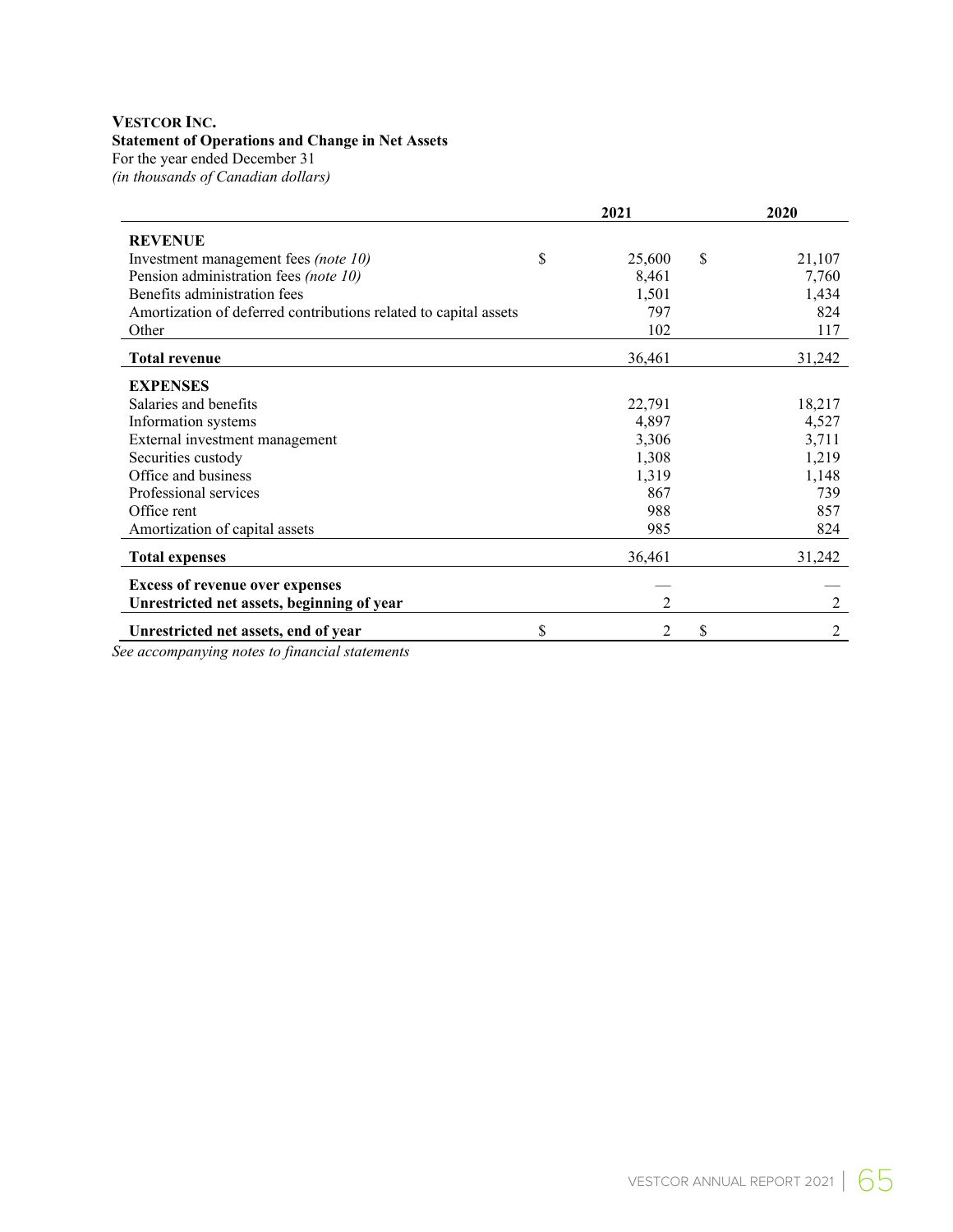### **VESTCOR INC.**

### **Statement of Cash Flow**

For the year ended December 31 *(in thousands of Canadian dollars)* 

|                                                                       | 2021              | 2020    |  |  |
|-----------------------------------------------------------------------|-------------------|---------|--|--|
| <b>OPERATING ACTIVITIES</b>                                           |                   |         |  |  |
| <b>Excess of revenue over expenses</b>                                | \$<br>\$          |         |  |  |
| Non-cash items:                                                       |                   |         |  |  |
| Amortization of capital and intangible assets                         | 985               | 824     |  |  |
| Amortization of deferred contributions related to capital and         |                   |         |  |  |
| intangible assets                                                     | (797)             | (824)   |  |  |
| Loss on disposal of capital assets                                    | 31                | 51      |  |  |
| Writedown of deferred contributions related to capital and            |                   |         |  |  |
| intangible assets                                                     | (31)              | (51)    |  |  |
| Supplemental pension                                                  |                   |         |  |  |
|                                                                       | (6)               | 46      |  |  |
| Changes in non-cash operating working capital:<br>Accounts receivable |                   |         |  |  |
|                                                                       | (2, 339)          | 4,386   |  |  |
| Long-term accounts receivable – supplemental pension                  | 35                | (18)    |  |  |
| Long-term accounts receivable – incentive compensation                | (2,639)<br>821    |         |  |  |
| Vestcor Corp accounts receivable<br>Other receivables                 |                   | (822)   |  |  |
| Prepaid expenses                                                      | (36)<br>591       | 33      |  |  |
|                                                                       |                   | (828)   |  |  |
| Accounts payable and accrued liabilities                              | (722)             | (2,037) |  |  |
| Non-current accrued liabilities for incentive compensation            | 2,639             |         |  |  |
| Net cash (used in) provided by operating activities                   | (1, 468)          | 760     |  |  |
| <b>INVESTING ACTIVITIES</b>                                           |                   |         |  |  |
| Purchases of capital and intangible assets                            | (188)             | (3,945) |  |  |
| Deferred contributions related to capital and intangible assets       | 141               | 1,210   |  |  |
| Net cash used in investing activities                                 | (47)              | (2,735) |  |  |
| <b>FINANCING ACTIVITY</b>                                             |                   |         |  |  |
| Payment of supplemental pension                                       | (28)              | (27)    |  |  |
| Proceeds from Vestcor Corp loan                                       | 47                | 2,735   |  |  |
| Loan Payments                                                         | (119)             |         |  |  |
| Net cash provided by (used in) financing activity                     | (100)             | 2,708   |  |  |
| (DECREASE) INCREASE IN CASH DURING YEAR                               | (1,615)           | 733     |  |  |
| Cash, beginning of year                                               | 2,716             | 1,983   |  |  |
| <b>CASH, END OF YEAR</b>                                              | \$<br>\$<br>1,101 | 2,716   |  |  |

*See accompanying notes to financial statements*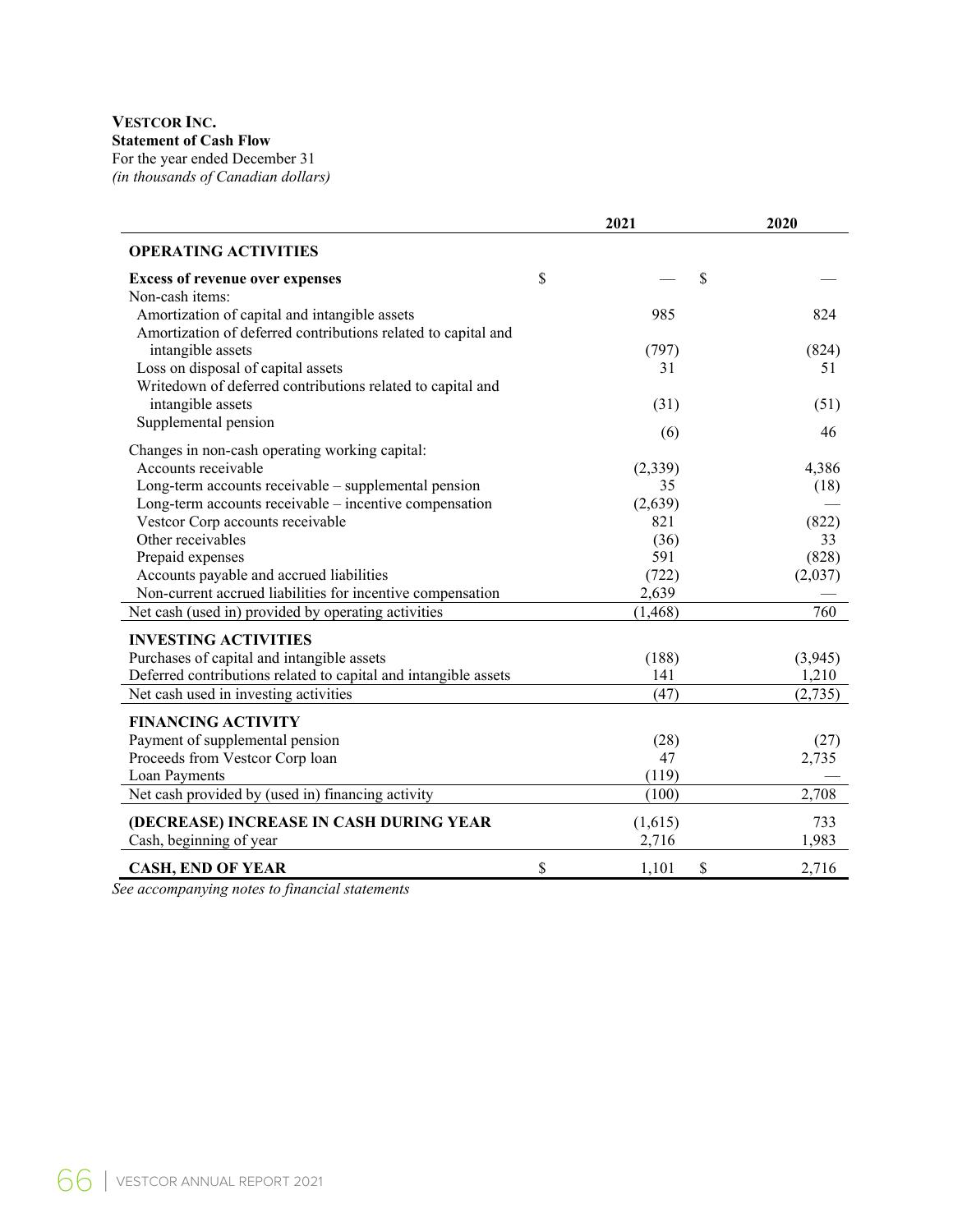### **1. Nature of Operations**

Vestcor Inc. ("Vestcor") was created on January 1, 2018 upon the amalgamation of Vestcor Investment Management Corporation ("VIMC") and Vestcor Pension Services Corporation ("VPSC"), both wholly-owned entities of Vestcor Corp. Vestcor Corp. is a not-for-profit organization without share capital whose Members consist of the New Brunswick Public Service Pension Plan ("NBPSPP") and New Brunswick Teachers' Pension Plan ("NBTPP"). The Vestcor operating entities were transferred to Vestcor Corp. from the Province of New Brunswick on October 1, 2016.

Vestcor's mandate is to provide pension and benefit plan administration, and investment management and advisory services to pension, trust, endowment or similar funds within the public sector.

Vestcor recovers all operating expenses and capital expenditures on a cost recovery basis. Vestcor is exempt from income taxes under Subsection 149(1)(l) of the *Income Tax Act* (Canada).

### **2. Significant Accounting Policies**

*(a) Basis of presentation*

These financial statements present the operations of Vestcor for the year ended December 31, 2021 with comparative figures for the year ended December 31, 2020. They have been prepared in accordance with CPA Handbook Part III – *Accounting Standards for Not-for-Profit Organizations*. The significant accounting policies used in the preparation of these financial statements are as follows:

*(b) Revenue recognition*

Fees for services are recognized in revenue as services are performed and collection is probable. Vestcor follows the deferral method of accounting for contributions. Contributions restricted for the purchase of capital assets are deferred and amortized into revenue on a straight-line basis at rates corresponding with amortization rates for the related capital assets.

*(c) Capital assets*

Capital assets are recorded at acquisition cost less accumulated amortization. When a capital asset no longer contributes to the corporation's ability to provide services, its carrying amount is written down to its residual value. Capital assets are amortized over their estimated useful lives, calculated on a straight-line basis, using the following rates:

| Computer equipment      | - 3 and 5 years                 |
|-------------------------|---------------------------------|
| Furniture and equipment | $-12.5$ years                   |
| Leasehold improvements  | - over the remaining lease term |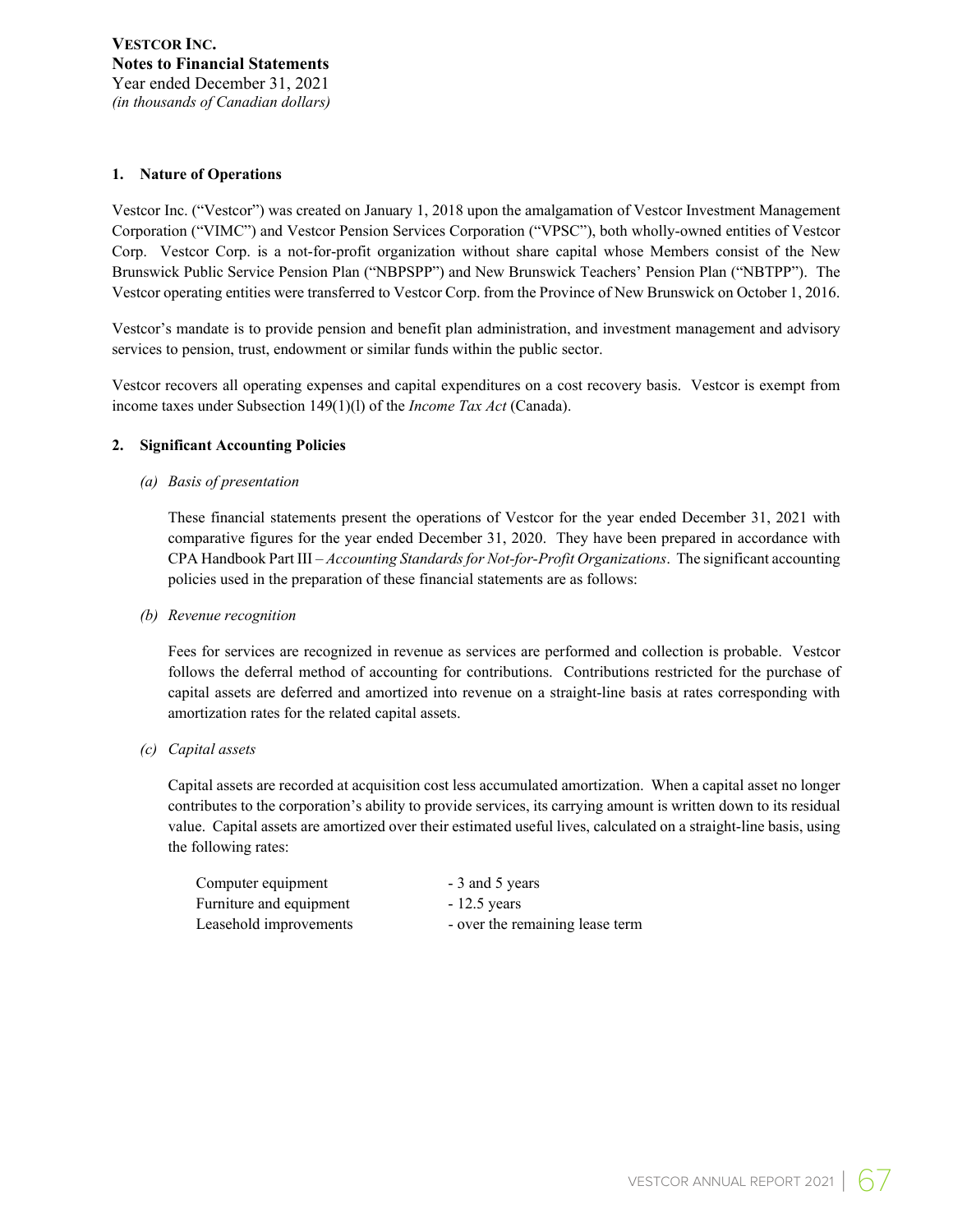### **2. Significant Accounting Policies** *(continued)*

### *(d) Intangible assets*

Intangible assets are related to consulting costs incurred for implementation of a third-party pension and benefits administration system. System development costs are recognized as an intangible asset when the capitalization criteria have been met. This includes: the ability to demonstrate technical feasibility; the company's intention to complete the implementation; the availability of adequate technical and financial resources to complete the development; the use of the system once implemented; and the ability to demonstrate that the asset will generate future economic benefits. Development costs that do not meet the capitalization criteria are expensed as incurred. Intangible assets are amortized on a straight-line basis over their estimated useful life of 10 years. Amortization of intangible assets commenced upon implementation of the system on January 1, 2020.

### *(e) Employee future benefits*

Full-time employees are members of the NBPSPP, a contributory target benefit plan. Prior to January 1, 2014, full-time employees were members of the *Public Service Superannuation Act*, a contributory defined benefit multiemployer plan. In addition, certain employees are also members of a retirement compensation arrangement sponsored by the Province of New Brunswick. These plans' assets and liabilities are not segregated. Since it is not practicable to obtain all of the information required for a materially precise attribution of Vestcor's portion of the obligations, Vestcor uses defined contribution accounting to account for its portion of these plans. Accordingly, employer contributions are expensed as incurred.

### *(f) Financial instruments*

Financial instruments are recorded at fair value on initial recognition. All financial instruments are subsequently recorded at cost or amortized cost, unless management has elected to carry any such financial instruments at fair value. Vestcor has not elected to carry any such financial instruments at fair value.

Financial assets are assessed for impairment on an annual basis at the end of the fiscal year if there are indicators of impairment. If there is an indicator of impairment, Vestcor determines if there is a significant adverse change in the expected amount or timing of future cash flows from the financial asset. If there is a significant adverse change in the expected cash flows, the carrying value of the financial asset is reduced to the highest of the present value of the expected cash flows, the amount that could be realized from selling the financial asset or the amount Vestcor expects to realize by exercising its right to any collateral. If events and circumstances reverse in a future period, an impairment loss will be reversed to the extent of the improvement, not exceeding the initial carrying value.

### *(g) Use of estimates*

The preparation of the financial statements requires management to make estimates and assumptions that affect the reported amounts of assets and liabilities and disclosure of contingent assets and liabilities at the date of the financial statements and the reported amounts of revenue and expenses during the year. Key items subject to such estimates and assumptions include the net recoverable amount of accounts receivable, determination of the estimated useful life and selection of rates of amortization of capital assets *(note 3)* and deferred contributions *(note 7)* and the estimated actuarial liability for supplemental pension *(note 6).*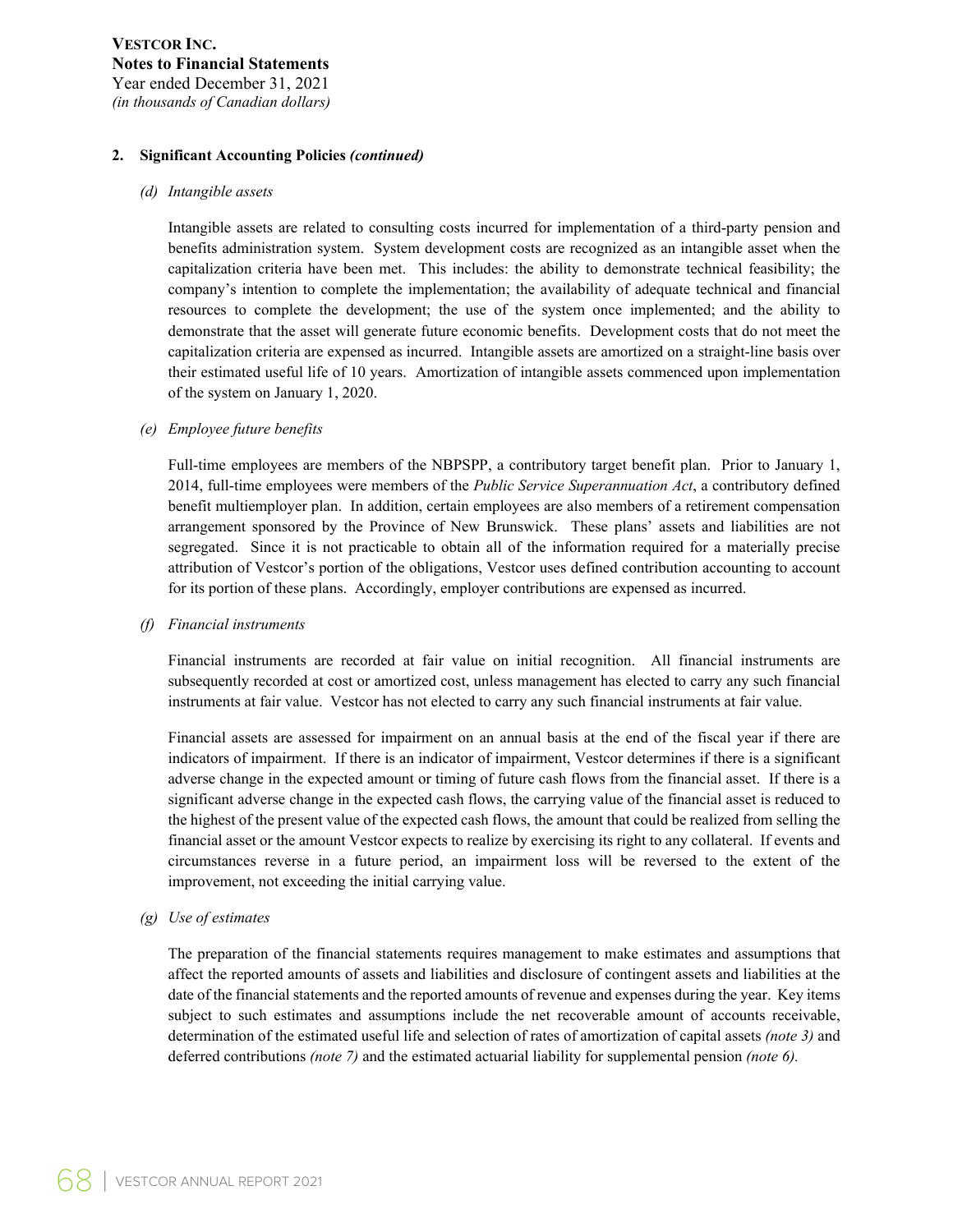*(in thousands of Canadian dollars)*

### **3. Capital Assets**

|                                 |    | <b>Furniture</b><br>Computer<br>and<br>equipment<br>equipment |    | Leasehold<br>improvements |               |       | 2021<br><b>Total</b> |       |  |
|---------------------------------|----|---------------------------------------------------------------|----|---------------------------|---------------|-------|----------------------|-------|--|
| Cost                            |    |                                                               |    |                           |               |       |                      |       |  |
| Opening balance                 | \$ | 1,827                                                         | S  | 595                       | <sup>\$</sup> | 2,374 | <sup>\$</sup>        | 4,796 |  |
| Purchases                       |    | 130                                                           |    | 26                        |               | 32    |                      | 188   |  |
| Disposals                       |    | (598)                                                         |    | (12)                      |               | (168) |                      | (778) |  |
| Closing balance                 |    | 1,359                                                         |    | 609                       |               | 2,238 |                      | 4,206 |  |
| <b>Accumulated amortization</b> |    |                                                               |    |                           |               |       |                      |       |  |
| Opening balance                 |    | 856                                                           |    | 78                        |               | 149   |                      | 1,083 |  |
| Amortization expense            |    | 352                                                           |    | 48                        |               | 113   |                      | 513   |  |
| Disposals                       |    | (586)                                                         |    | (11)                      |               | (150) |                      | (747) |  |
| Closing balance                 |    | 622                                                           |    | 115                       |               | 112   |                      | 849   |  |
| Net book value                  | J  | 737                                                           | \$ | 494                       | \$            | 2,126 | \$                   | 3,357 |  |

|                                 | Computer<br>equipment | <b>Furniture</b><br>and<br>equipment |    | Leasehold<br>improvements |               | 2020<br><b>Total</b> |
|---------------------------------|-----------------------|--------------------------------------|----|---------------------------|---------------|----------------------|
| Cost                            |                       |                                      |    |                           |               |                      |
| Opening balance                 | \$<br>2,213           | \$<br>538                            | S  | 541                       | <sup>\$</sup> | 3,292                |
| Purchases                       | 1,039                 | 411                                  |    | 2,206                     |               | 3,656                |
| Disposals                       | (1, 425)              | (354)                                |    | (373)                     |               | (2,152)              |
| Closing balance                 | 1,827                 | 595                                  |    | 2,374                     |               | 4,796                |
| <b>Accumulated amortization</b> |                       |                                      |    |                           |               |                      |
| Opening balance                 | 1.914                 | 417                                  |    | 449                       |               | 2,780                |
| Amortization expense            | 367                   | 15                                   |    | 22                        |               | 404                  |
| Disposals                       | (1,425)               | (354)                                |    | (322)                     |               | (2,101)              |
| Closing balance                 | 856                   | 78                                   |    | 149                       |               | 1,083                |
| Net book value                  | \$<br>971             | \$<br>517                            | \$ | 2,225                     | \$            | 3,713                |

### **4. Intangible assets**

|                                 |    | 2021<br><b>Total</b> | 2020<br>Total |  |  |
|---------------------------------|----|----------------------|---------------|--|--|
| Cost                            |    |                      |               |  |  |
| Opening balance                 | \$ | 4,461                | 4,172<br>S    |  |  |
| Purchases                       |    |                      | 289           |  |  |
| Closing balance                 |    | 4,461                | 4,461         |  |  |
| <b>Accumulated amortization</b> |    |                      |               |  |  |
| Opening balance                 |    | 420                  |               |  |  |
| Amortization expense            |    | 472                  | 420           |  |  |
| Closing balance                 |    | 892                  | 420           |  |  |
| Net book value                  | S  | 3,569                | S<br>4.041    |  |  |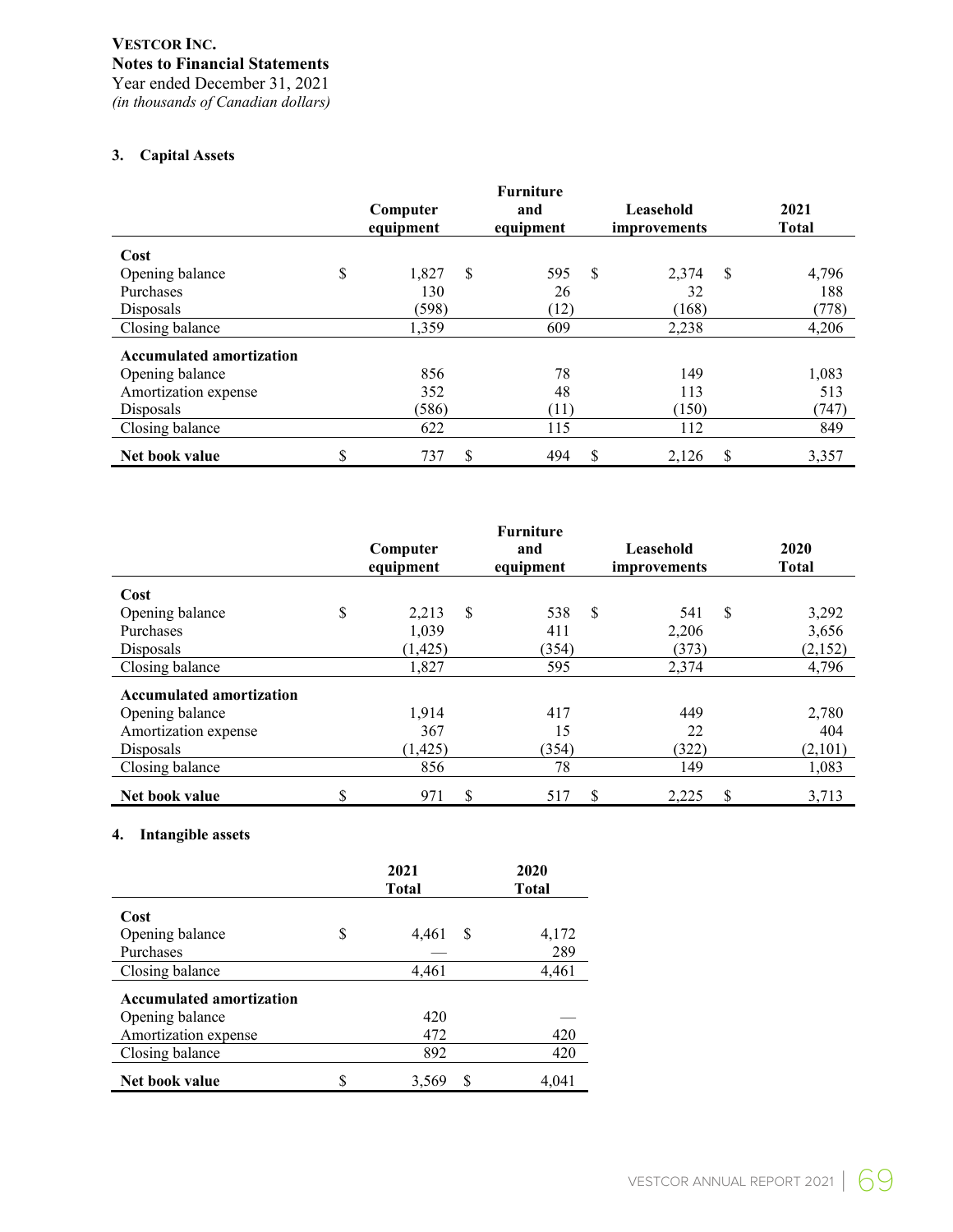### **4. Intangible assets** *(continued)*

There were no development costs incurred during the year in connection with the implementation of a new pension and benefits administration system (2020 - \$289). Amortization commenced in January 2020.

### **5. Government Remittances**

Included in accounts payable and accrued liabilities in the Statement of Financial Position are government remittances at December 31, 2021 of \$131 (2020 - \$57) which include amounts payable for GST/HST.

### **6. Supplemental Pension**

Vestcor has an estimated liability of \$355 (2020 - \$389) for special supplemental pension relating to past service awarded during 2003-2004. The accrued liability was determined by an actuarial valuation carried out as of December 31, 2021. The accrued liability is equivalent to the present value of the expected future payments. The ultimate cost to Vestcor will vary based on the rise in the consumer price index and demographic factors. Changes in the expected liability are recorded in the period the change occurs. Payments are recovered in fees charged to clients.

### **7. Deferred Contributions Related to Capital and Intangible Assets**

The balance of unamortized deferred contributions consists of the following:

|                                                       | 2021  | 2020  |
|-------------------------------------------------------|-------|-------|
| Balance, beginning of period                          | 5.019 | 4,684 |
| Additional contributions received, net                | 141   | 1.210 |
| Less amounts amortized to revenue                     | (797) | (824) |
| Less write down related to disposal of capital assets | 31    | (51   |
| Balance, end of period                                | 4.332 | 5.019 |

### **8. Employee Future Benefits**

Vestcor is a participating employer in the NBPSPP. For the year ended December 31, 2021, Vestcor expensed contributions of \$1,278 (2020 - \$1,190) under the terms of the NBPSPP pension plan. Vestcor is also a participating employer in a retirement compensation arrangement ("RCA"). For the year ended December 31, 2021, Vestcor expensed contributions of \$126 (2020 - \$154) under the terms of the RCA.